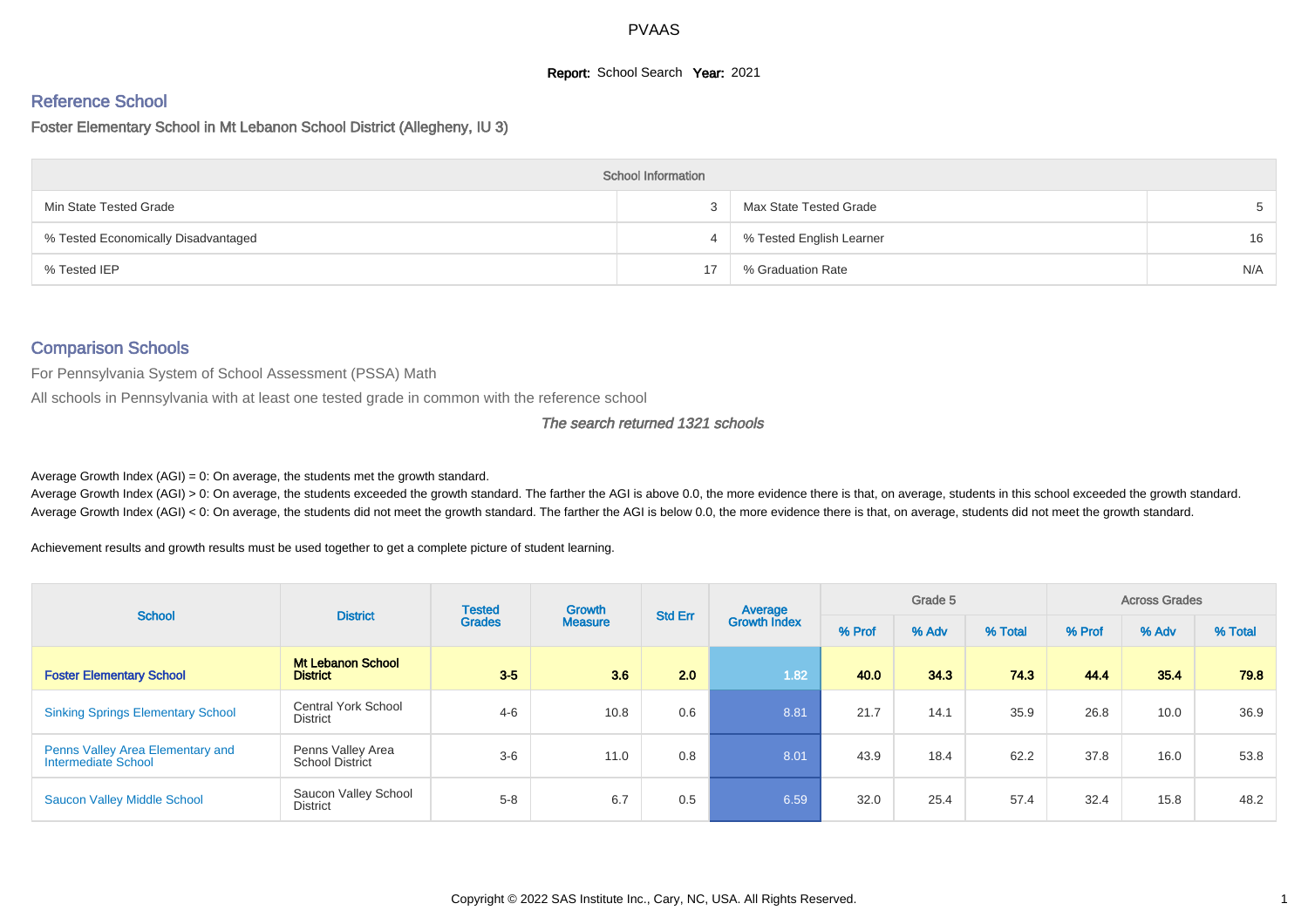| <b>School</b>                              | <b>District</b>                                  | <b>Tested</b> | Growth         | <b>Std Err</b> | <b>Average</b><br>Growth Index |        | Grade 5 |         |        | <b>Across Grades</b> |         |
|--------------------------------------------|--------------------------------------------------|---------------|----------------|----------------|--------------------------------|--------|---------|---------|--------|----------------------|---------|
|                                            |                                                  | <b>Grades</b> | <b>Measure</b> |                |                                | % Prof | % Adv   | % Total | % Prof | % Adv                | % Total |
| <b>Foster Elementary School</b>            | <b>Mt Lebanon School</b><br><b>District</b>      | $3-5$         | 3.6            | 2.0            | 1.82                           | 40.0   | 34.3    | 74.3    | 44.4   | 35.4                 | 79.8    |
| <b>Hopewell Elementary School</b>          | Oxford Area School<br><b>District</b>            | $5-6$         | 7.0            | $0.6\,$        | 6.02                           | 24.0   | 8.0     | 32.0    | 26.2   | 7.6                  | 33.8    |
| David E Williams Middle School             | Montour School<br><b>District</b>                | $5 - 8$       | 5.0            | 0.4            | 1.98                           | 32.2   | 25.4    | 57.6    | 29.0   | 28.2                 | 57.1    |
| <b>Bear Creek School</b>                   | Elizabethtown Area<br><b>School District</b>     | $4 - 6$       | 4.7            | 0.5            | 8.80                           | 30.0   | 22.8    | 52.8    | 27.5   | 16.8                 | 44.3    |
| <b>Butler Middle School</b>                | <b>Butler Area School</b><br><b>District</b>     | $5-6$         | 4.6            | 0.4            | 10.39                          | 36.8   | 13.9    | 50.6    | 29.7   | 9.5                  | 39.2    |
| Landisville Intermediate Center            | <b>Hempfield School</b><br><b>District</b>       | $4 - 6$       | 8.1            | 0.8            | 6.58                           | 29.9   | 20.4    | 50.4    | 30.0   | 22.0                 | 51.9    |
| <b>Hickory Grove Elementary School</b>     | <b>Brookville Area School</b><br><b>District</b> | $3-6$         | 9.0            | 0.9            | 2.61                           | 16.8   | 13.9    | 30.7    | 24.6   | 11.6                 | 36.1    |
| <b>Manheim Central Middle School</b>       | <b>Manheim Central</b><br><b>School District</b> | $5 - 8$       | 2.8            | 0.4            | 6.56                           | 25.4   | 7.6     | 33.0    | 21.2   | 6.2                  | 27.4    |
| <b>Circle Of Seasons Charter School</b>    | Circle Of Seasons<br><b>Charter School</b>       | $3-8$         | 12.3           | 1.2            | 6.19                           | 20.0   | 5.7     | 25.7    | 20.9   | 7.9                  | 28.8    |
| <b>Donaldson Elementary School</b>         | West Allegheny<br>School District                | $3-5$         | 12.6           | 1.2            | 10.25                          | 40.7   | 48.4    | 89.0    | 35.5   | 48.7                 | 84.2    |
| John R Bonfield Elementary School          | <b>Warwick School</b><br><b>District</b>         | $3-6$         | 9.5            | 1.0            | 6.98                           | 33.0   | 9.9     | 42.9    | 27.4   | 9.9                  | 37.3    |
| <b>Eshleman Elementary School</b>          | Penn Manor School<br><b>District</b>             | $3-6$         | 13.0           | 1.4            | 5.48                           | 34.1   | 27.3    | 61.4    | 32.9   | 25.9                 | 58.8    |
| <b>Reiffton School</b>                     | Exeter Township<br><b>School District</b>        | $5-6$         | 5.1            | 0.5            | 5.34                           | 28.9   | 9.8     | 38.6    | 28.0   | 9.4                  | 37.4    |
| <b>Radnor Elementary School</b>            | Radnor Township<br><b>School District</b>        | $3-5$         | 11.5           | 1.2            | 9.26                           | 40.7   | 41.8    | 82.4    | 41.5   | 33.5                 | 75.0    |
| Conewago Valley Intermediate School        | Conewago Valley<br>School District               | $4 - 6$       | 4.5            | $0.5\,$        | 5.10                           | 26.6   | 8.8     | 35.4    | 28.1   | 10.1                 | 38.2    |
| <b>Franklin Township Elementary School</b> | Gettysburg Area<br>School District               | $3-5$         | 12.8           | 1.5            | 8.64                           | 31.8   | 24.2    | 56.1    | 30.4   | 25.5                 | 55.9    |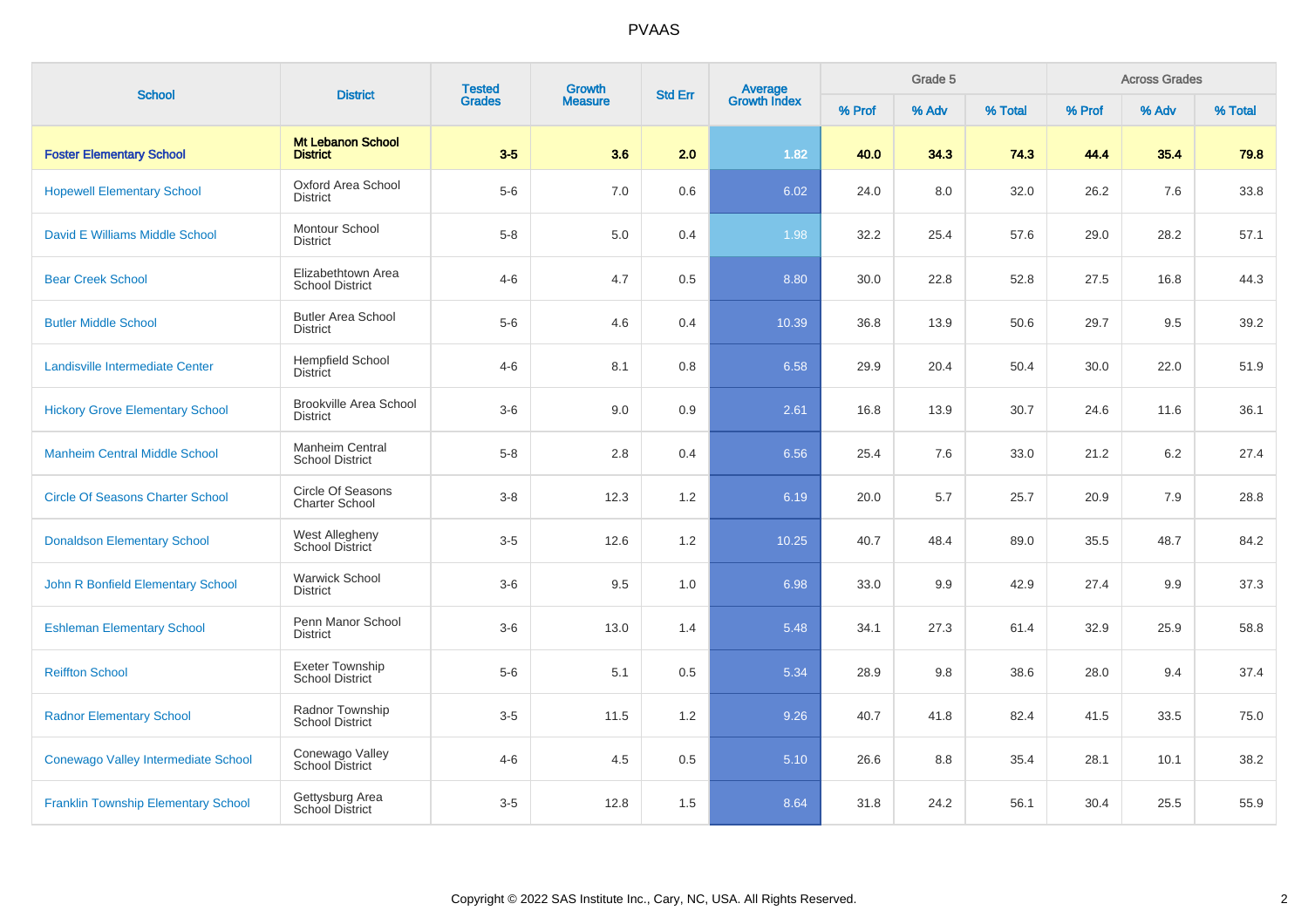| <b>School</b>                         | <b>District</b>                                 | <b>Tested</b> | Growth         | <b>Std Err</b> |                                |        | Grade 5 |         |        | <b>Across Grades</b> |         |
|---------------------------------------|-------------------------------------------------|---------------|----------------|----------------|--------------------------------|--------|---------|---------|--------|----------------------|---------|
|                                       |                                                 | <b>Grades</b> | <b>Measure</b> |                | <b>Average</b><br>Growth Index | % Prof | % Adv   | % Total | % Prof | % Adv                | % Total |
| <b>Foster Elementary School</b>       | <b>Mt Lebanon School</b><br><b>District</b>     | $3-5$         | 3.6            | 2.0            | 1.82                           | 40.0   | 34.3    | 74.3    | 44.4   | 35.4                 | 79.8    |
| <b>Elk Lake Elementary School</b>     | Elk Lake School<br><b>District</b>              | $3-6$         | 7.5            | $0.9\,$        | 3.81                           | 17.5   | 3.8     | 21.2    | 27.7   | 8.9                  | 36.6    |
| <b>Chief Shikellamy School</b>        | Shikellamy School<br><b>District</b>            | $3-5$         | 14.0           | 1.7            | 8.23                           | 18.2   | 10.9    | 29.1    | 20.5   | 5.1                  | 25.6    |
| <b>James W Parker Middle School</b>   | <b>General Mclane</b><br><b>School District</b> | $5-8$         | 3.9            | 0.5            | $-0.36$                        | 36.9   | 15.4    | 52.4    | 29.2   | 14.5                 | 43.8    |
| <b>Homer-Center Elementary School</b> | Homer-Center School<br><b>District</b>          | $3-6$         | 9.3            | 1.1            | 5.28                           | 31.8   | 17.5    | 49.2    | 30.2   | 8.1                  | 38.3    |
| Lewistown Intermediate School         | <b>Mifflin County School</b><br><b>District</b> | $4 - 5$       | 6.7            | 0.8            | 8.06                           | 26.5   | 9.5     | 36.0    | 24.7   | 7.0                  | 31.7    |
| <b>North Hills Elementary School</b>  | <b>Central York School</b><br><b>District</b>   | $3-6$         | 5.2            | 0.6            | 3.49                           | 18.4   | 6.6     | 25.0    | 18.0   | 5.2                  | 23.2    |
| <b>Lenape Elementary School</b>       | Armstrong School<br><b>District</b>             | $3-6$         | 6.7            | 0.9            | 4.35                           | 20.6   | 14.1    | 34.8    | 25.1   | 9.0                  | 34.1    |
| <b>Towanda Area Elementary School</b> | Towanda Area School<br><b>District</b>          | $3-6$         | 6.0            | 0.8            | 2.92                           | 22.7   | 15.1    | 37.8    | 21.0   | 11.6                 | 32.6    |
| <b>Merion Elementary School</b>       | Lower Merion School<br><b>District</b>          | $3-5$         | 9.9            | 1.3            | 7.75                           | 22.3   | 60.6    | 83.0    | 28.4   | 56.5                 | 84.9    |
| <b>Linntown Elementary School</b>     | Lewisburg Area<br>School District               | $4 - 5$       | 8.7            | 1.1            | 7.69                           | 33.9   | 28.6    | 62.5    | 30.7   | 31.9                 | 62.6    |
| <b>Frankstown Elementary School</b>   | Hollidaysburg Area<br>School District           | $3-6$         | 6.5            | 0.8            | 7.09                           | 26.7   | 21.0    | 47.6    | 32.4   | 15.6                 | 47.9    |
| <b>Central Columbia Middle School</b> | Central Columbia<br><b>School District</b>      | $5-8$         | 3.8            | 0.5            | 2.24                           | 30.5   | 25.2    | 55.6    | 30.5   | 21.4                 | 51.8    |
| <b>Skippack Elementary School</b>     | Perkiomen Valley<br><b>School District</b>      | $3-5$         | 8.1            | 1.1            | 7.61                           | 31.4   | 24.8    | 56.2    | 36.3   | 24.0                 | 60.3    |
| <b>Clark Wood Elementary School</b>   | Northern Tioga School<br><b>District</b>        | $3-6$         | 10.9           | 1.4            | 5.02                           | 35.1   | 13.5    | 48.6    | 30.6   | 6.4                  | 36.9    |
| <b>Foot Of Ten Elementary School</b>  | Hollidaysburg Area<br>School District           | $3-6$         | 7.3            | 1.0            | 2.80                           | 30.6   | 16.7    | 47.2    | 28.0   | 13.2                 | 41.2    |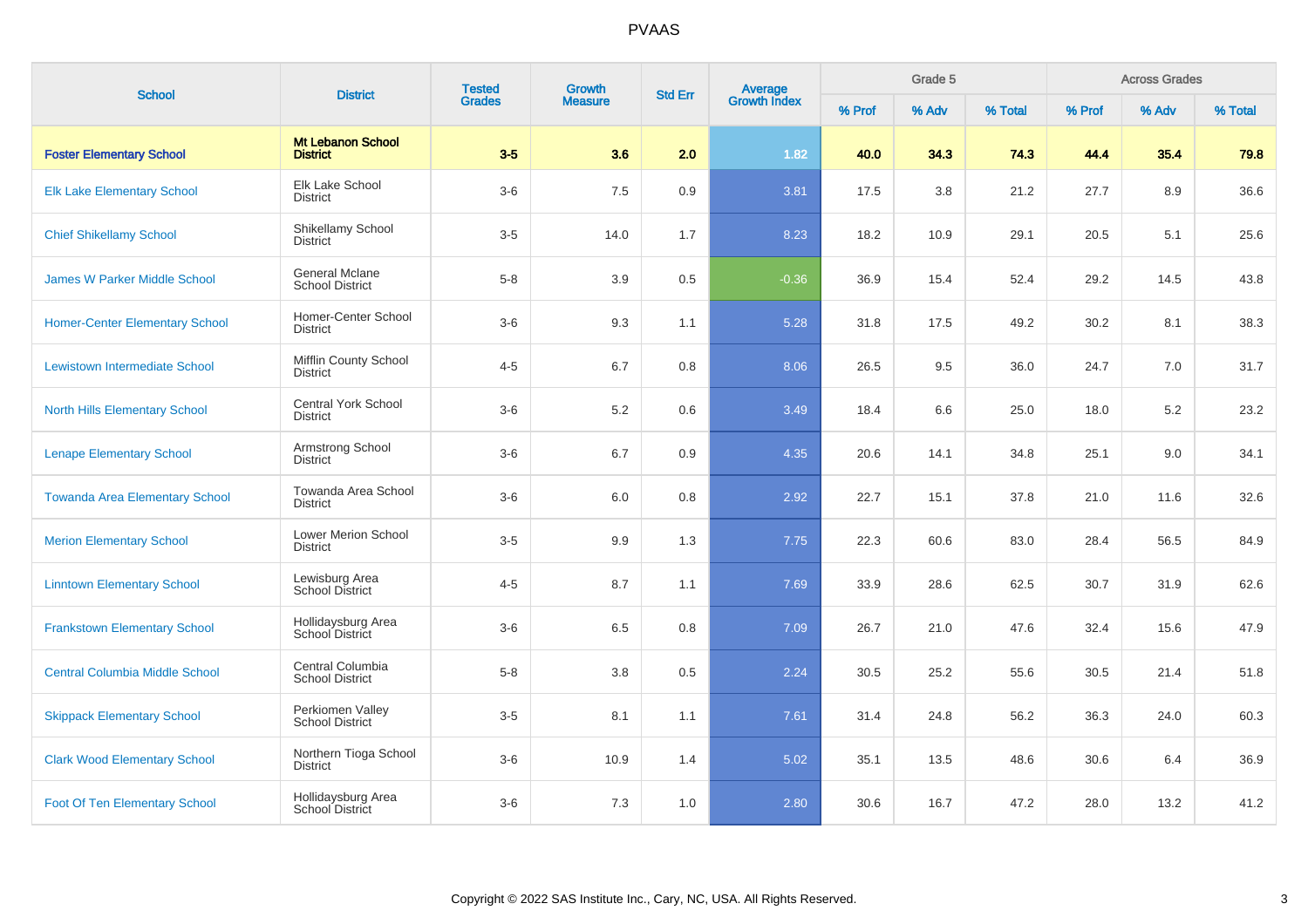| <b>School</b>                                           | <b>District</b>                                      | <b>Tested</b> | <b>Growth</b>  | <b>Std Err</b> |                                |        | Grade 5 |         |        | <b>Across Grades</b> |         |
|---------------------------------------------------------|------------------------------------------------------|---------------|----------------|----------------|--------------------------------|--------|---------|---------|--------|----------------------|---------|
|                                                         |                                                      | <b>Grades</b> | <b>Measure</b> |                | <b>Average</b><br>Growth Index | % Prof | % Adv   | % Total | % Prof | % Adv                | % Total |
| <b>Foster Elementary School</b>                         | <b>Mt Lebanon School</b><br><b>District</b>          | $3-5$         | 3.6            | 2.0            | 1.82                           | 40.0   | 34.3    | 74.3    | 44.4   | 35.4                 | 79.8    |
| <b>Hershey Intermediate Elementary</b><br><b>School</b> | Derry Township<br>School District                    | $4 - 5$       | 6.9            | 0.9            | 7.58                           | 39.3   | 28.6    | 68.0    | 36.4   | 28.8                 | 65.2    |
| <b>Standing Stone Elementary School</b>                 | Huntingdon Area<br>School District                   | $3-5$         | 11.2           | 1.5            | 7.57                           | 18.5   | 10.8    | 29.2    | 21.2   | 8.6                  | 29.8    |
| <b>Mid Valley Elementary Center</b>                     | Mid Valley School<br><b>District</b>                 | $3-6$         | 5.9            | 0.8            | 5.30                           | 22.9   | 10.4    | 33.3    | 21.8   | $7.2\,$              | 29.0    |
| <b>Universal Daroff Charter School</b>                  | <b>Universal Daroff</b><br><b>Charter School</b>     | $3-8$         | 6.1            | 0.8            | 4.64                           | 1.6    | 1.6     | 3.2     | 2.2    | 0.3                  | 2.5     |
| <b>Cold Spring Elementary School</b>                    | <b>Central Bucks School</b><br><b>District</b>       | $3-6$         | 7.9            | 1.1            | 7.04                           | 47.5   | 21.3    | 68.8    | 37.9   | 21.0                 | 58.9    |
| <b>Wallingford Elementary School</b>                    | Wallingford-<br>Swarthmore School<br><b>District</b> | $3-5$         | 9.5            | 1.3            | 7.46                           | 42.2   | 36.1    | 78.3    | 40.7   | 39.1                 | 79.8    |
| <b>Marion-Walker Elementary School</b>                  | <b>Bellefonte Area</b><br><b>School District</b>     | $3-5$         | 10.4           | 1.4            | 7.44                           | 35.7   | 31.4    | 67.1    | 37.2   | 28.7                 | 66.0    |
| <b>John Beck Elementary School</b>                      | <b>Warwick School</b><br><b>District</b>             | $3-6$         | 7.9            | 1.1            | 5.36                           | 49.2   | 16.4    | 65.6    | 36.8   | 17.8                 | 54.6    |
| <b>Wilson Elementary School</b>                         | West Allegheny<br>School District                    | $3-5$         | 10.5           | 1.4            | 7.37                           | 27.3   | 48.0    | 75.3    | 29.9   | 49.8                 | 79.6    |
| <b>Salford Hills Elementary School</b>                  | Souderton Area<br><b>School District</b>             | $3-5$         | 10.6           | 1.4            | 7.36                           | 44.1   | 32.4    | 76.5    | 37.1   | 37.1                 | 74.2    |
| <b>Mountain View Elementary School</b>                  | Mountain View School<br><b>District</b>              | $3-6$         | 6.8            | 1.1            | 5.98                           | 28.3   | 1.7     | 30.0    | 18.8   | 2.2                  | 21.1    |
| <b>Liberty-Valley Elementary School</b>                 | Danville Area School<br><b>District</b>              | $3-5$         | 7.0            | 1.0            | 7.33                           | 33.8   | 25.6    | 59.4    | 32.0   | 24.2                 | 56.1    |
| <b>S S Palmer Elementary School</b>                     | Palmerton Area<br><b>School District</b>             | $3-6$         | 7.5            | 1.0            | 0.15                           | 30.5   | 10.2    | 40.7    | 30.8   | 4.7                  | 35.6    |
| <b>Southside Elementary School</b>                      | Huntingdon Area<br><b>School District</b>            | $3-5$         | 11.7           | 1.7            | 7.04                           | 30.6   | 16.3    | 46.9    | 26.1   | 17.6                 | 43.7    |
| <b>Jamison Elementary School</b>                        | <b>Central Bucks School</b><br><b>District</b>       | $3-6$         | 6.5            | 1.0            | 6.58                           | 25.4   | 34.3    | 59.7    | 35.7   | 27.4                 | 63.1    |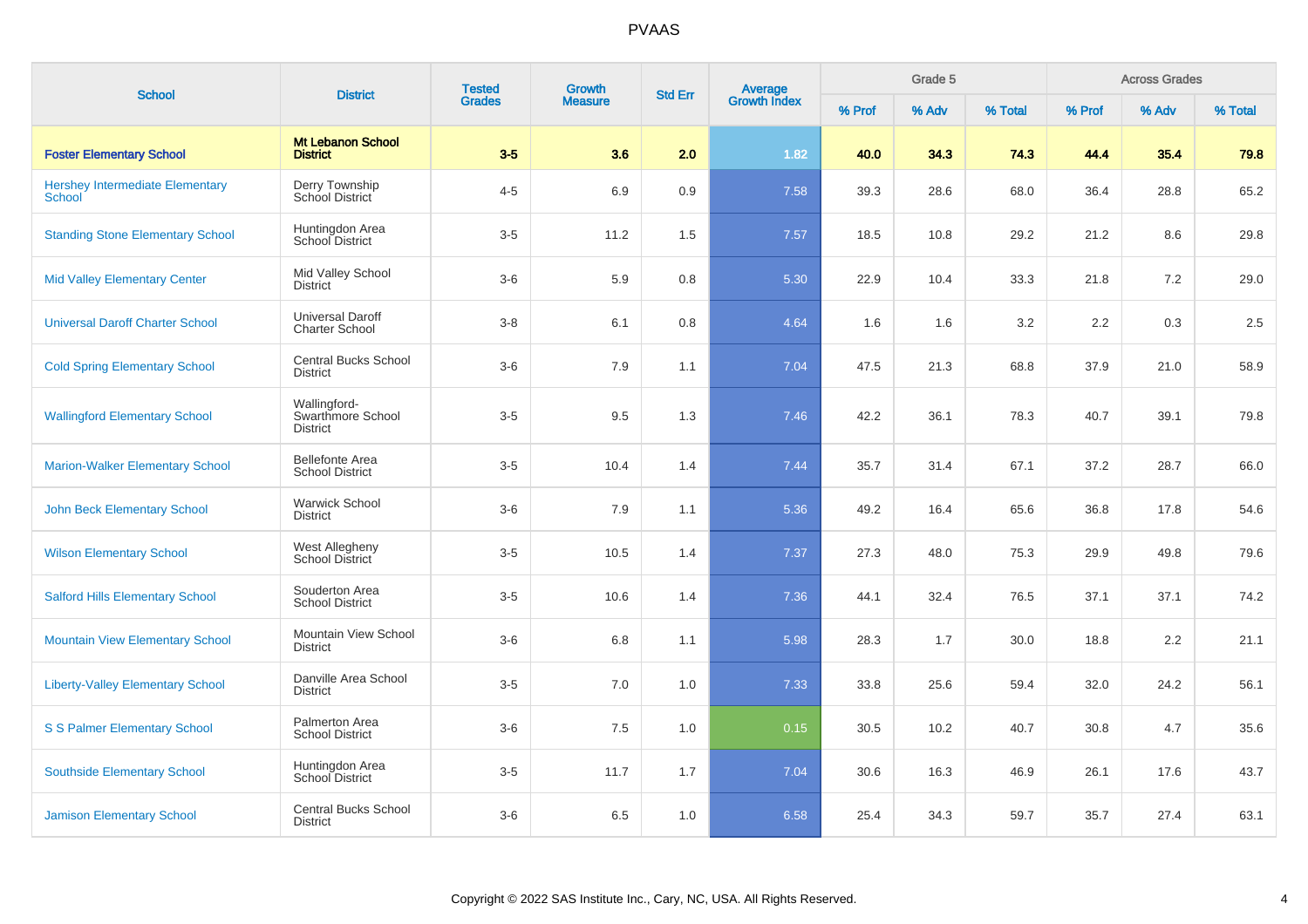| <b>School</b>                             | <b>District</b>                                    | <b>Tested</b> | Growth         | <b>Std Err</b> | <b>Average</b><br>Growth Index |        | Grade 5 |         |        | <b>Across Grades</b> |         |
|-------------------------------------------|----------------------------------------------------|---------------|----------------|----------------|--------------------------------|--------|---------|---------|--------|----------------------|---------|
|                                           |                                                    | <b>Grades</b> | <b>Measure</b> |                |                                | % Prof | % Adv   | % Total | % Prof | % Adv                | % Total |
| <b>Foster Elementary School</b>           | <b>Mt Lebanon School</b><br><b>District</b>        | $3-5$         | 3.6            | 2.0            | 1.82                           | 40.0   | 34.3    | 74.3    | 44.4   | 35.4                 | 79.8    |
| <b>Trinity North Elementary School</b>    | <b>Trinity Area School</b><br><b>District</b>      | $3-5$         | 10.8           | 1.6            | 6.94                           | 43.3   | 15.0    | 58.3    | 30.9   | 10.1                 | 41.0    |
| <b>Marshall Elementary School</b>         | North Allegheny<br><b>School District</b>          | $3-5$         | 6.7            | 1.0            | 6.89                           | 31.0   | 45.8    | 76.8    | 37.3   | 38.8                 | 76.1    |
| <b>Blacklick Valley Elementary Center</b> | <b>Blacklick Valley</b><br><b>School District</b>  | $3-6$         | 10.2           | 1.5            | 3.84                           | 24.1   | 6.9     | 31.0    | 26.8   | 13.7                 | 40.5    |
| <b>Saegertown Elementary School</b>       | Penncrest School<br>District                       | $3-6$         | 7.6            | 1.1            | 4.81                           | 32.1   | 12.5    | 44.6    | 26.6   | 8.9                  | 35.4    |
| <b>George A Ferrell Elementary School</b> | East Lycoming School<br><b>District</b>            | $3-6$         | 12.8           | 1.9            | 5.46                           | 50.0   | 31.2    | 81.2    | 38.7   | 22.7                 | 61.3    |
| <b>Wattsburg Area Middle School</b>       | Wattsburg Area<br><b>School District</b>           | $5-9$         | 4.1            | 0.6            | 5.67                           | 25.0   | 18.2    | 43.2    | 26.1   | 14.0                 | 40.0    |
| <b>Houck Elementary School</b>            | Lebanon School<br><b>District</b>                  | $3-5$         | 11.8           | 1.7            | 6.78                           | 23.6   | 7.3     | 30.9    | 13.7   | 5.0                  | 18.6    |
| <b>Bedminster Elementary School</b>       | Pennridge School<br><b>District</b>                | $3-5$         | 8.7            | 1.3            | 6.76                           | 41.5   | 25.6    | 67.1    | 45.7   | 21.2                 | 66.8    |
| <b>Avon Grove Intermediate School</b>     | Avon Grove School<br><b>District</b>               | $3-6$         | 3.3            | 0.5            | 5.35                           | 28.6   | 23.2    | 51.8    | 30.3   | 18.6                 | 48.9    |
| <b>Brockway Area Elementary School</b>    | Brockway Area School<br><b>District</b>            | $3-6$         | 6.4            | 1.0            | $-0.39$                        | 35.4   | 17.7    | 53.2    | 32.5   | 25.1                 | 57.6    |
| <b>Wayne Elementary School</b>            | Radnor Township<br><b>School District</b>          | $3-5$         | 8.6            | 1.3            | 6.63                           | 28.7   | 43.7    | 72.4    | 27.5   | 39.4                 | 67.0    |
| <b>Eagle View Middle School</b>           | <b>Cumberland Valley</b><br><b>School District</b> | $5-8$         | 2.8            | 0.4            | 6.62                           |        |         |         | 28.0   | 12.1                 | 40.1    |
| South Eastern Intermediate School         | South Eastern School<br><b>District</b>            | $5-6$         | 4.2            | 0.6            | 3.41                           | 21.6   | 15.9    | 37.5    | 23.7   | 15.3                 | 39.0    |
| <b>Snyder Elementary School</b>           | Sayre Area School<br><b>District</b>               | $3-6$         | 5.9            | 1.1            | 5.60                           | 21.3   | 6.6     | 27.9    | 31.0   | 8.8                  | 39.8    |
| <b>Hampden Elementary School</b>          | <b>Cumberland Valley</b><br><b>School District</b> | $3-5$         | 8.5            | 1.3            | 6.58                           | 34.5   | 34.5    | 69.0    | 34.1   | 31.4                 | 65.5    |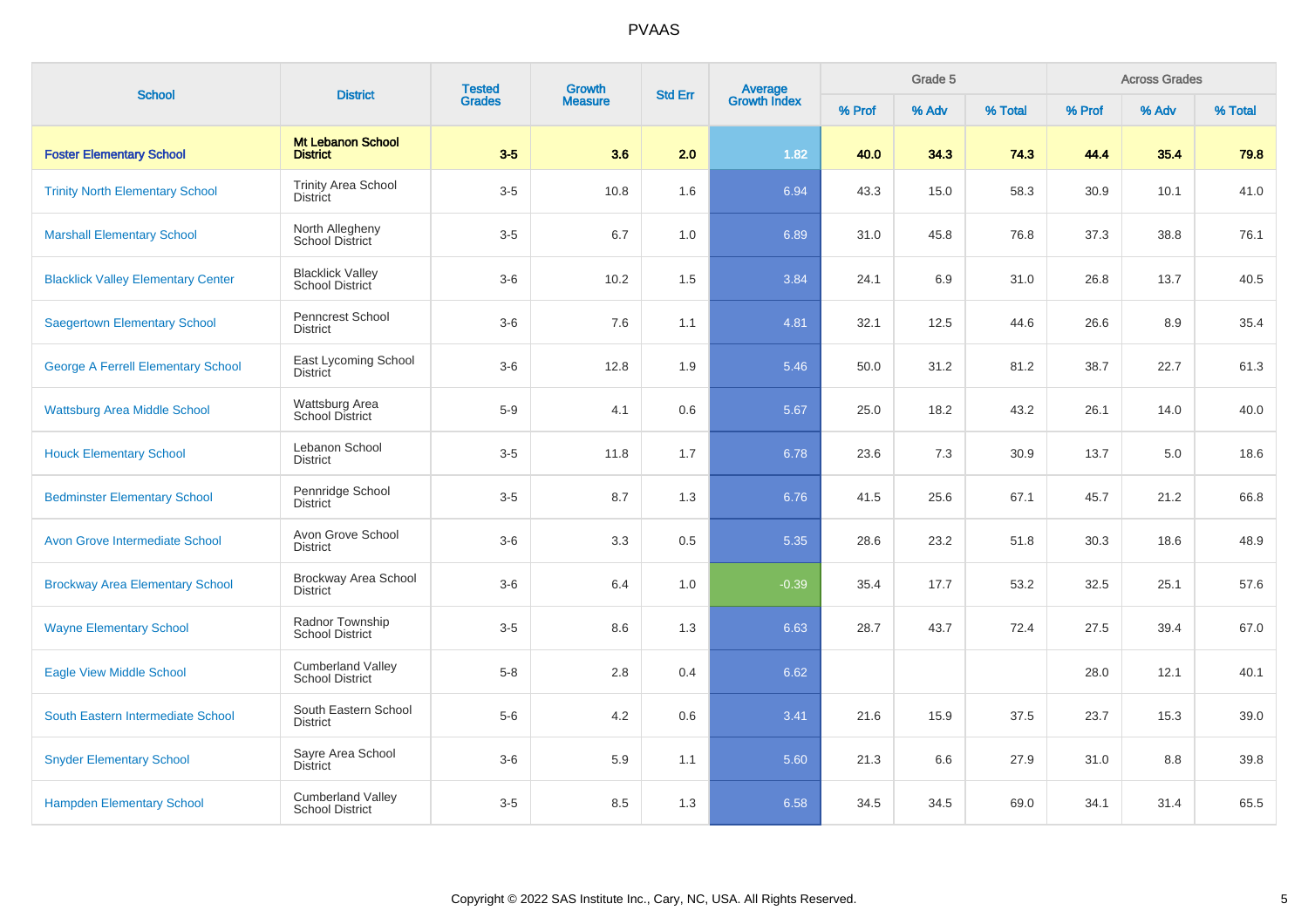| <b>School</b>                                              | <b>District</b>                                    | <b>Tested</b> | Growth         | <b>Std Err</b> | <b>Average</b><br>Growth Index |        | Grade 5 |         |        | <b>Across Grades</b> |         |
|------------------------------------------------------------|----------------------------------------------------|---------------|----------------|----------------|--------------------------------|--------|---------|---------|--------|----------------------|---------|
|                                                            |                                                    | <b>Grades</b> | <b>Measure</b> |                |                                | % Prof | % Adv   | % Total | % Prof | % Adv                | % Total |
| <b>Foster Elementary School</b>                            | <b>Mt Lebanon School</b><br><b>District</b>        | $3-5$         | 3.6            | 2.0            | 1.82                           | 40.0   | 34.3    | 74.3    | 44.4   | 35.4                 | 79.8    |
| <b>Green Ridge Elementary School</b>                       | <b>Cumberland Valley</b><br><b>School District</b> | $3-5$         | 9.1            | 1.4            | 6.53                           | 30.6   | 29.2    | 59.7    | 33.6   | 30.7                 | 64.3    |
| <b>Conneaut Lake Middle School</b>                         | <b>Conneaut School</b><br><b>District</b>          | $5 - 8$       | 4.6            | 0.7            | 2.25                           | 18.9   | 6.8     | 25.7    | 18.0   | 7.9                  | 25.9    |
| <b>Rohrerstown Elementary School</b>                       | <b>Hempfield School</b><br><b>District</b>         | $3-6$         | 7.3            | 1.1            | 2.98                           | 35.0   | 21.7    | 56.7    | 31.2   | 17.2                 | 48.4    |
| <b>Fort Allen Elementary School</b>                        | Hempfield Area<br>School District                  | $3-5$         | 9.5            | 1.5            | 6.46                           | 36.2   | 13.0    | 49.3    | 25.1   | 19.0                 | 44.1    |
| <b>Priestley School</b>                                    | Shikellamy School<br><b>District</b>               | $3-5$         | 10.2           | 1.6            | 6.41                           | 28.3   | 18.9    | 47.2    | 29.6   | 16.4                 | 45.9    |
| <b>Franklin Elementary School</b>                          | North Allegheny<br>School District                 | $3-5$         | 8.9            | 1.4            | 6.30                           | 32.4   | 57.8    | 90.1    | 29.2   | 52.2                 | 81.5    |
| <b>Cynwyd School</b>                                       | <b>Lower Merion School</b><br><b>District</b>      | $3-5$         | 8.4            | 1.3            | 6.29                           | 36.1   | 36.1    | 72.3    | 36.3   | 44.4                 | 80.7    |
| <b>Otto-Eldred Elementary School</b>                       | Otto-Eldred School<br><b>District</b>              | $3-6$         | 8.4            | 1.3            | 3.75                           | 23.8   | 28.6    | 52.4    | 31.8   | 15.9                 | 47.7    |
| <b>Riverside Elementary School East</b>                    | Riverside School<br><b>District</b>                | $3-6$         | $5.2\,$        | 0.8            | 5.52                           | 18.6   | 7.8     | 26.5    | 20.8   | 7.1                  | 27.9    |
| <b>Smethport Area Elementary School</b>                    | Smethport Area<br>School District                  | $3-6$         | 7.1            | 1.1            | 1.97                           | 29.2   | 8.3     | 37.5    | 23.6   | 11.8                 | 35.5    |
| <b>North Clarion County Elementary School</b>              | North Clarion County<br><b>School District</b>     | $3-6$         | 7.7            | 1.3            | 4.09                           | 34.1   | 6.8     | 40.9    | 30.8   | 11.3                 | 42.1    |
| <b>Smoketown Elementary School</b>                         | Conestoga Valley<br>School District                | $3-6$         | 5.9            | 1.0            | 2.84                           | 26.5   | 10.3    | 36.8    | 30.7   | 13.1                 | 43.8    |
| <b>New Hope-Solebury Upper Elementary</b><br><b>School</b> | New Hope-Solebury<br>School District               | $3-5$         | 7.7            | 1.3            | 6.16                           | 39.8   | 25.8    | 65.6    | 38.8   | 27.6                 | 66.4    |
| <b>Chester Community Charter School</b>                    | <b>Chester Community</b><br><b>Charter School</b>  | $3-8$         | 3.5            | 0.6            | 3.31                           | 0.7    | 0.7     | 1.5     | 2.1    | 0.4                  | 2.5     |
| <b>Farrell Area Es/Lms</b>                                 | Farrell Area School<br><b>District</b>             | $3-6$         | 7.7            | 1.3            | 1.12                           | 15.6   | 0.0     | 15.6    | 16.4   | 2.3                  | 18.6    |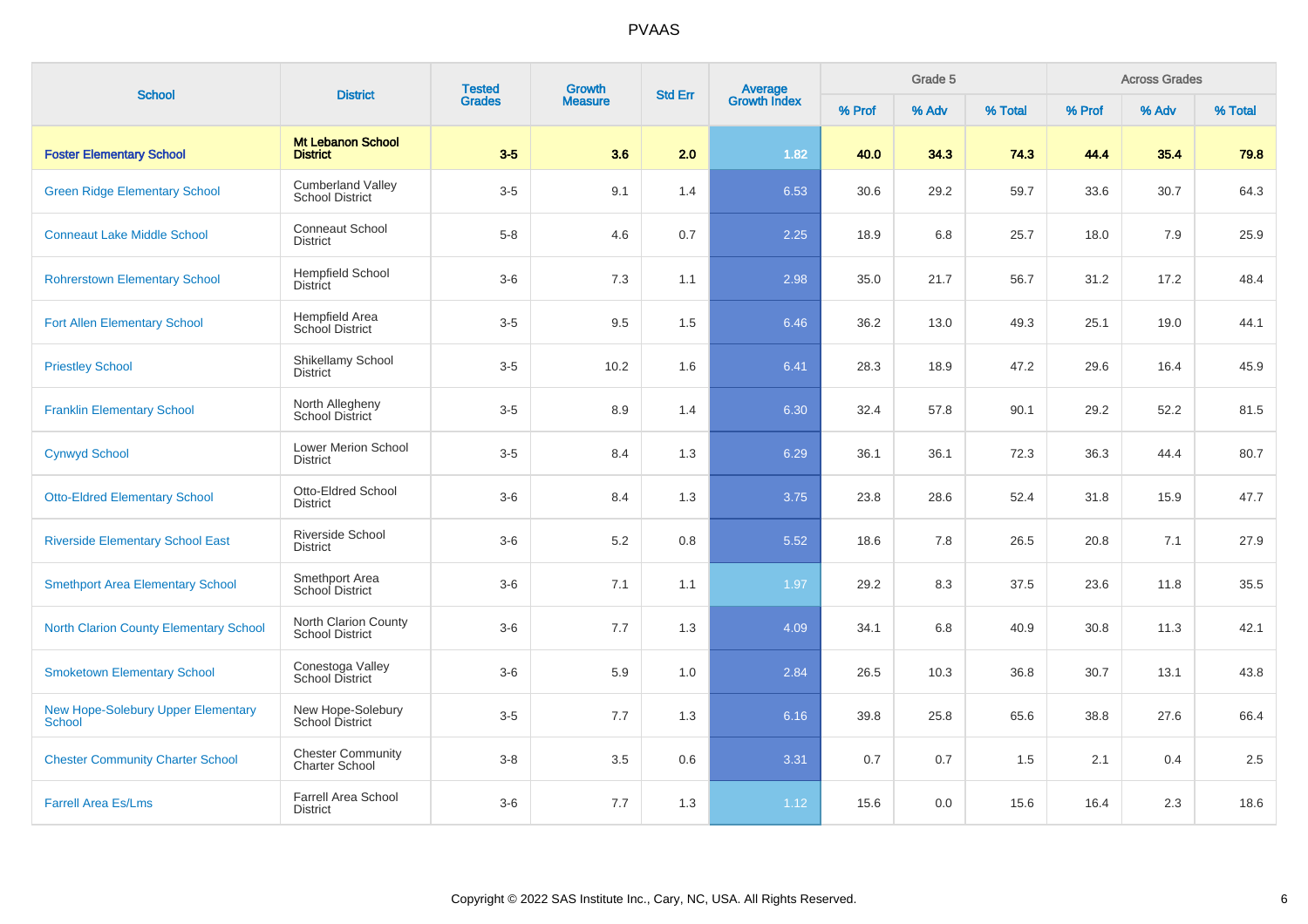|                                         |                                                | <b>Tested</b> | Growth         |                |                         |        | Grade 5 |         |        | <b>Across Grades</b> |         |
|-----------------------------------------|------------------------------------------------|---------------|----------------|----------------|-------------------------|--------|---------|---------|--------|----------------------|---------|
| <b>School</b>                           | <b>District</b>                                | <b>Grades</b> | <b>Measure</b> | <b>Std Err</b> | Average<br>Growth Index | % Prof | % Adv   | % Total | % Prof | % Adv                | % Total |
| <b>Foster Elementary School</b>         | <b>Mt Lebanon School</b><br><b>District</b>    | $3-5$         | 3.6            | 2.0            | 1.82                    | 40.0   | 34.3    | 74.3    | 44.4   | 35.4                 | 79.8    |
| <b>Austin Area Elementary School</b>    | Austin Area School<br><b>District</b>          | $3-6$         | 13.5           | 2.3            | 2.65                    | 23.1   | 15.4    | 38.5    | 19.0   | 11.9                 | 31.0    |
| <b>South Mountain Elementary School</b> | Northern York County<br><b>School District</b> | $3-5$         | 7.8            | 1.3            | 6.00                    | 27.2   | 16.0    | 43.2    | 25.3   | 16.4                 | 41.8    |
| Defranco Elementary School (8450)       | Bangor Area School<br><b>District</b>          | $5-6$         | 4.0            | 0.7            | 2.65                    | 20.3   | 24.8    | 45.1    | 23.4   | 19.5                 | 42.9    |
| <b>Elderton Elementary School</b>       | Armstrong School<br><b>District</b>            | $3-6$         | 9.4            | 1.6            | 3.40                    | 23.1   | 15.4    | 38.5    | 26.0   | 15.0                 | 41.0    |
| Esperanza Academy Charter School        | Esperanza Academy<br><b>Charter School</b>     | $4 - 11$      | 2.8            | 0.5            | 5.89                    |        |         |         | 1.8    | 0.0                  | 1.8     |
| <b>New Bloomfield Elementary School</b> | <b>West Perry School</b><br><b>District</b>    | $3-5$         | 9.2            | 1.6            | 5.87                    | 18.2   | 16.4    | 34.6    | 23.5   | 11.8                 | 35.3    |
| Spring-Ford Intermediate School 5th/6th | Spring-Ford Area<br>School District            | $5-6$         | 2.1            | 0.4            | 2.77                    | 36.6   | 13.0    | 49.6    | 34.9   | 14.8                 | 49.7    |
| <b>Grace B Luhrs Univ Elementary</b>    | Shippensburg Area<br>School District           | $3-5$         | 15.7           | 2.7            | 5.82                    | 30.0   | 25.0    | 55.0    | 23.1   | 15.4                 | 38.5    |
| Mifflinburg Area Intermediate School    | Mifflinburg Area<br>School District            | $3-5$         | 6.1            | 1.1            | 5.74                    | 31.4   | 12.1    | 43.6    | 35.0   | 10.4                 | 45.4    |
| <b>Central Mountain Middle School</b>   | Keystone Central<br>School District            | $5 - 8$       | 1.9            | 0.4            | 4.86                    | 18.8   | 9.4     | 28.2    | 15.4   | 5.7                  | 21.1    |
| <b>Wyland Elementary School</b>         | Hampton Township<br>School District            | $3-5$         | 8.3            | 1.5            | 5.70                    | 30.8   | 30.8    | 61.5    | 34.2   | 37.6                 | 71.8    |
| <b>General Nash Elementary School</b>   | North Penn School<br><b>District</b>           | $3-6$         | 3.4            | 1.1            | 3.10                    | 40.0   | 12.7    | 52.7    | 36.3   | 17.5                 | 53.8    |
| <b>Dallas Intermediate School</b>       | <b>Dallas School District</b>                  | $3-5$         | 5.3            | 0.9            | 5.66                    | 43.8   | 15.6    | 59.4    | 39.8   | 21.2                 | 61.0    |
| <b>Montgomery Elementary School</b>     | North Penn School<br><b>District</b>           | $3-6$         | 5.0            | 0.9            | 2.72                    | 39.8   | 20.4    | 60.2    | 33.7   | 24.5                 | 58.2    |
| South Park Middle School                | South Park School<br><b>District</b>           | $5-8$         | 3.3            | 0.6            | 1.73                    | 33.3   | 11.9    | 45.2    | 26.4   | 12.4                 | 38.8    |
| <b>Vida Charter School</b>              | Vida Charter School                            | $3-6$         | 10.1           | 1.8            | 4.02                    | 23.1   | 19.2    | 42.3    | 20.4   | 7.8                  | 28.2    |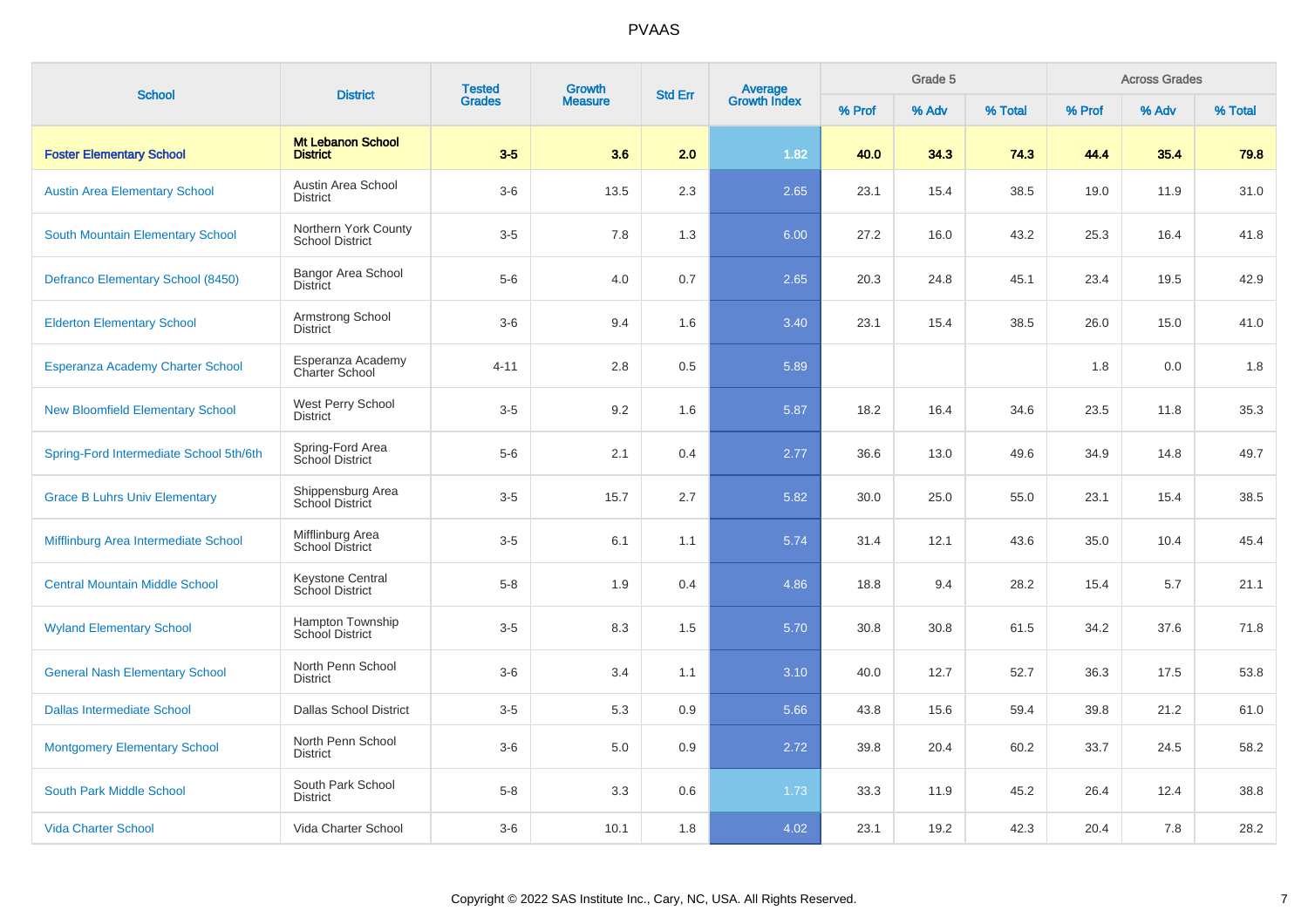| <b>School</b>                              | <b>District</b>                                         | <b>Tested</b> | <b>Growth</b>  | <b>Std Err</b> | Average<br>Growth Index |        | Grade 5 |         |        | <b>Across Grades</b> |         |
|--------------------------------------------|---------------------------------------------------------|---------------|----------------|----------------|-------------------------|--------|---------|---------|--------|----------------------|---------|
|                                            |                                                         | <b>Grades</b> | <b>Measure</b> |                |                         | % Prof | % Adv   | % Total | % Prof | % Adv                | % Total |
| <b>Foster Elementary School</b>            | <b>Mt Lebanon School</b><br><b>District</b>             | $3-5$         | 3.6            | 2.0            | 1.82                    | 40.0   | 34.3    | 74.3    | 44.4   | 35.4                 | 79.8    |
| <b>Dubois Area Middle School</b>           | Dubois Area School<br><b>District</b>                   | $5-8$         | 2.1            | 0.4            | 2.90                    | 22.4   | 11.0    | 33.3    | 19.2   | 7.6                  | 26.8    |
| <b>First District Elementary School</b>    | <b>Crawford Central</b><br><b>School District</b>       | $3-6$         | 7.6            | 1.4            | 4.18                    | 33.3   | 18.2    | 51.5    | 24.9   | 8.1                  | 33.0    |
| <b>Knapp Elementary School</b>             | North Penn School<br><b>District</b>                    | $3-6$         | 4.2            | 1.1            | 3.79                    | 30.8   | 7.7     | 38.5    | 30.1   | 8.8                  | 38.9    |
| <b>Richland Elementary School</b>          | <b>Richland School</b><br><b>District</b>               | $3-6$         | 4.7            | 0.8            | 3.87                    | 40.8   | 21.4    | 62.1    | 38.5   | 19.1                 | 57.7    |
| <b>East Petersburg Elementary School</b>   | <b>Hempfield School</b><br><b>District</b>              | $3-6$         | 5.5            | 1.0            | 1.32                    | 29.7   | 8.1     | 37.8    | 28.4   | 14.4                 | 42.8    |
| Pennsylvania Virtual Charter School        | Pennsylvania Virtual<br>Charter School                  | $3 - 11$      | 3.5            | 0.6            | $-1.62$                 | 20.8   | 3.8     | 24.5    | 18.4   | 5.2                  | 23.5    |
| <b>Central Elementary School</b>           | Franklin Area School<br><b>District</b>                 | $3-6$         | 6.2            | 1.1            | $-1.59$                 | 8.5    | 3.4     | 11.9    | 15.0   | 2.4                  | 17.4    |
| <b>Bear Creek Community Charter School</b> | <b>Bear Creek</b><br><b>Community Charter</b><br>School | $3-8$         | 4.4            | 0.8            | 0.17                    | 30.8   | 9.6     | 40.4    | 27.2   | 7.9                  | 35.1    |
| <b>Ephrata Intermediate School</b>         | Ephrata Area School<br>District                         | $5-6$         | 2.1            | 0.5            | 4.14                    | 35.0   | 13.1    | 48.2    | 30.5   | 10.8                 | 41.3    |
| <b>Mohawk Elementary School</b>            | Mohawk Area School<br><b>District</b>                   | $3-6$         | 4.4            | 0.8            | 4.16                    | 26.2   | 4.8     | 31.1    | 27.8   | 10.4                 | 38.2    |
| <b>Upper Adams Intermediate School</b>     | <b>Upper Adams School</b><br>District                   | $4 - 6$       | 4.0            | 0.8            | 1.51                    | 30.0   | 9.2     | 39.2    | 23.4   | 7.3                  | 30.7    |
| <b>Fritz Elementary School</b>             | Conestoga Valley<br><b>School District</b>              | $3-6$         | 3.5            | 0.9            | 3.83                    | 20.5   | 14.5    | 34.9    | 19.9   | 10.1                 | 30.1    |
| <b>Lehighton Area Elementary Center</b>    | Lehighton Area School<br><b>District</b>                | $3-5$         | 5.1            | 1.0            | 5.26                    | 23.0   | 5.9     | 29.0    | 30.8   | 7.1                  | 37.9    |
| <b>Curwensville Area Elementary School</b> | Curwensville Area<br><b>School District</b>             | $3-6$         | 6.0            | 1.1            | 5.13                    | 43.9   | 17.1    | 61.0    | 36.9   | 16.0                 | 52.9    |
| <b>Turner Intermediate School</b>          | Wilkinsburg Borough<br><b>School District</b>           | $3-6$         | 3.6            | 1.4            | 2.59                    | 23.7   | 0.0     | 23.7    | 12.6   | 2.1                  | 14.7    |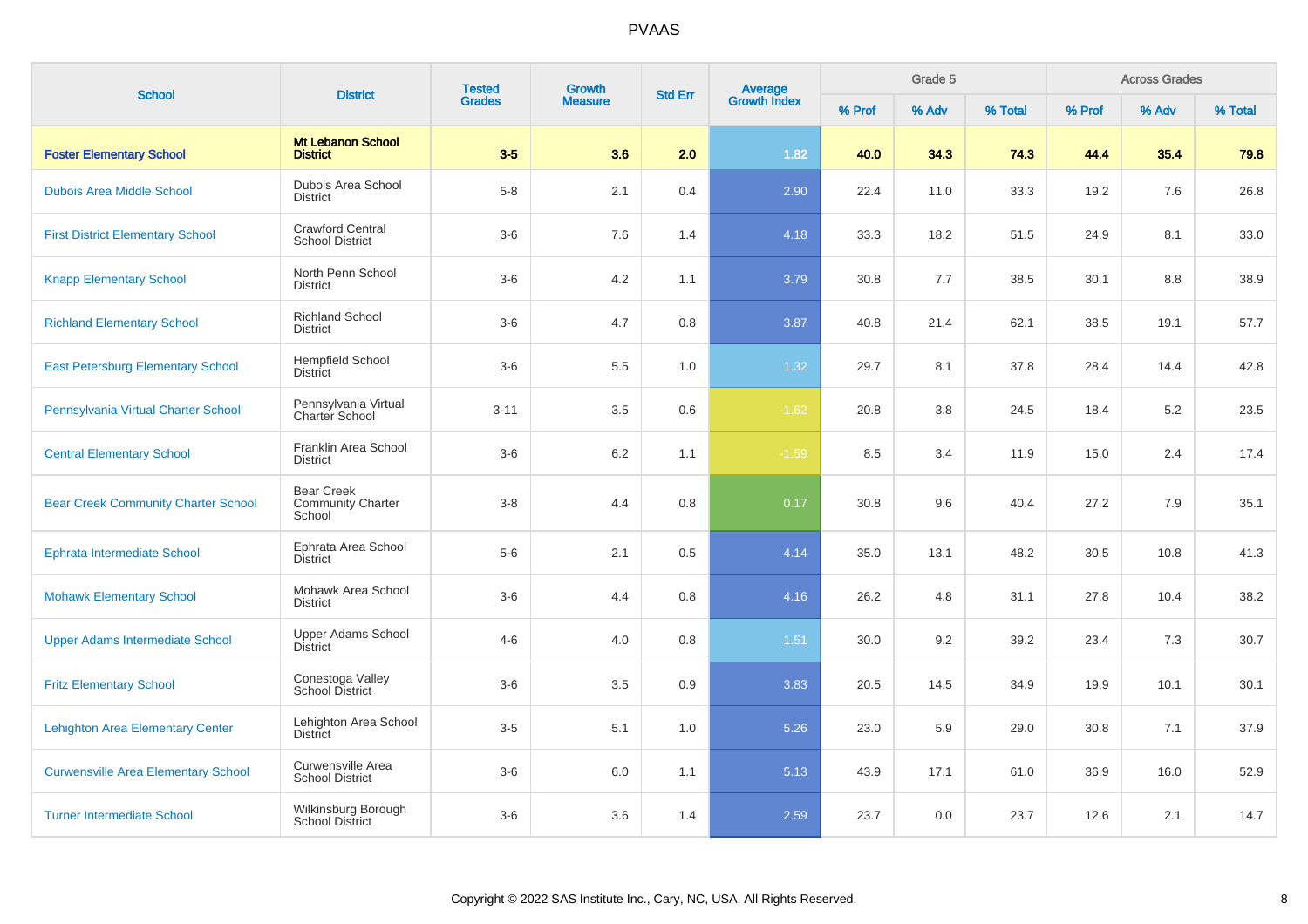| <b>School</b>                                           | <b>District</b>                                     | <b>Tested</b> | <b>Growth</b>  | <b>Std Err</b> | Average<br>Growth Index |        | Grade 5 |         |        | <b>Across Grades</b> |         |
|---------------------------------------------------------|-----------------------------------------------------|---------------|----------------|----------------|-------------------------|--------|---------|---------|--------|----------------------|---------|
|                                                         |                                                     | <b>Grades</b> | <b>Measure</b> |                |                         | % Prof | % Adv   | % Total | % Prof | % Adv                | % Total |
| <b>Foster Elementary School</b>                         | <b>Mt Lebanon School</b><br><b>District</b>         | $3-5$         | 3.6            | 2.0            | 1.82                    | 40.0   | 34.3    | 74.3    | 44.4   | 35.4                 | 79.8    |
| Donald E. Schick School                                 | Loyalsock Township<br><b>School District</b>        | $3-5$         | 5.8            | 1.1            | 5.23                    | 33.0   | 18.3    | 51.3    | 34.8   | 16.8                 | 51.6    |
| <b>Hatfield Elementary School</b>                       | North Penn School<br><b>District</b>                | $3-6$         | 5.8            | 1.1            | 3.29                    | 25.0   | 13.5    | 38.5    | 27.4   | 11.1                 | 38.5    |
| <b>Smithfield Elementary School</b>                     | Albert Gallatin Area<br><b>School District</b>      | $3-5$         | 9.9            | 1.9            | 5.22                    | 18.9   | 32.4    | 51.4    | 26.0   | 17.1                 | 43.1    |
| <b>Gwynedd Square Elementary School</b>                 | North Penn School<br><b>District</b>                | $3-6$         | 5.6            | 1.1            | $-1.16$                 | 32.8   | 23.0    | 55.7    | 37.3   | 24.6                 | 61.9    |
| <b>Rock L Butler Middle School</b>                      | Wellsboro Area<br><b>School District</b>            | $5-8$         | 3.0            | 0.6            | $-2.21$                 | 30.4   | 7.0     | 37.4    | 23.1   | 9.8                  | 32.9    |
| <b>Punxsutawney Area Elementary School</b>              | Punxsutawney Area<br><b>School District</b>         | $3-6$         | 4.0            | 0.8            | $-0.41$                 | 37.0   | 6.5     | 43.5    | 30.8   | 13.6                 | 44.4    |
| <b>Belmont Hills Elementary School</b>                  | <b>Lower Merion School</b><br><b>District</b>       | $3-5$         | 7.4            | 1.4            | 5.16                    | 34.3   | 37.1    | 71.4    | 31.7   | 40.2                 | 71.9    |
| <b>Bucks County Montessori Charter</b><br><b>School</b> | <b>Bucks County</b><br>Montessori Charter<br>School | $3-6$         | 9.5            | 1.8            | 4.28                    | 16.1   | 25.8    | 41.9    | 33.0   | 29.8                 | 62.8    |
| <b>West Rockhill Elementary School</b>                  | Pennridge School<br><b>District</b>                 | $3-5$         | 9.0            | 1.8            | 5.12                    | 34.7   | 18.4    | 53.1    | 38.5   | 20.8                 | 59.2    |
| <b>Lionville Elementary School</b>                      | Downingtown Area<br>School District                 | $3-5$         | 6.7            | 1.3            | 5.11                    | 45.0   | 30.0    | 75.0    | 38.1   | 24.6                 | 62.7    |
| <b>Denver Elementary School</b>                         | Cocalico School<br><b>District</b>                  | $3-5$         | 7.0            | 1.4            | 5.10                    | 22.1   | 28.6    | 50.6    | 30.4   | 22.7                 | 53.1    |
| <b>Russell B Walter Elementary School</b>               | Northern Tioga School<br><b>District</b>            | $3-6$         | 5.6            | 1.1            | $-2.44$                 | 19.2   | 3.8     | 23.1    | 31.2   | 11.7                 | 42.9    |
| <b>Gayman Elementary School</b>                         | <b>Central Bucks School</b><br><b>District</b>      | $3-6$         | 5.6            | 1.1            | 4.23                    | 50.0   | 18.5    | 68.5    | 44.0   | 19.6                 | 63.6    |
| <b>Northeast Bradford Elementary School</b>             | Northeast Bradford<br><b>School District</b>        | $3-6$         | 5.3            | 1.3            | 4.17                    | 40.0   | 12.5    | 52.5    | 36.6   | 7.4                  | 44.0    |
| <b>Park Hills Elementary School</b>                     | South Western School<br><b>District</b>             | $3-5$         | 6.5            | 1.3            | 4.97                    | 19.0   | 1.3     | 20.2    | 21.4   | 3.8                  | 25.2    |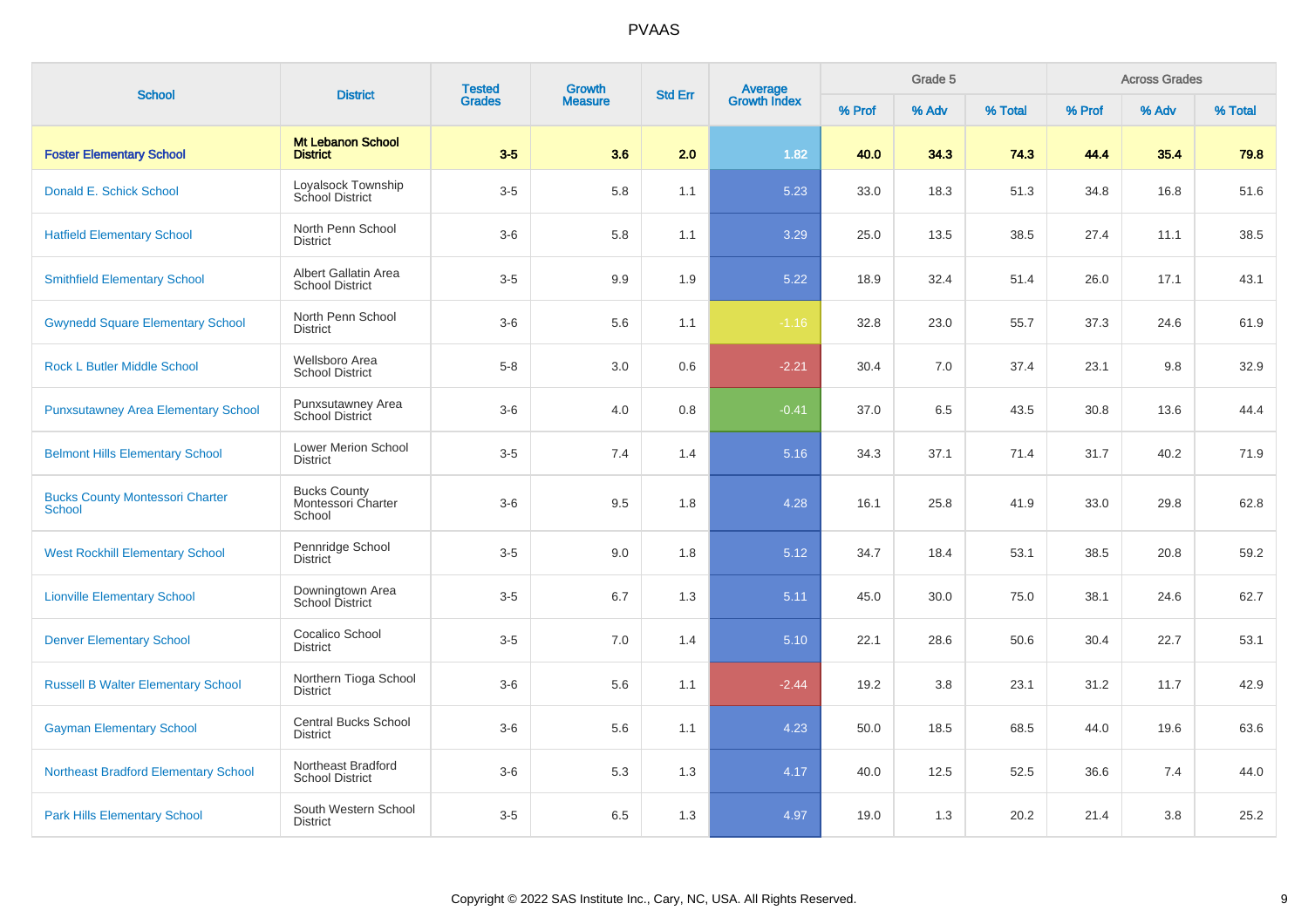| <b>School</b>                                       | <b>District</b>                                   | <b>Tested</b> | <b>Growth</b>  | <b>Std Err</b> |                                |        | Grade 5 |         |        | <b>Across Grades</b> |         |
|-----------------------------------------------------|---------------------------------------------------|---------------|----------------|----------------|--------------------------------|--------|---------|---------|--------|----------------------|---------|
|                                                     |                                                   | <b>Grades</b> | <b>Measure</b> |                | <b>Average</b><br>Growth Index | % Prof | % Adv   | % Total | % Prof | % Adv                | % Total |
| <b>Foster Elementary School</b>                     | <b>Mt Lebanon School</b><br><b>District</b>       | $3-5$         | 3.6            | 2.0            | 1.82                           | 40.0   | 34.3    | 74.3    | 44.4   | 35.4                 | 79.8    |
| Joseph C Ashkar Elementary School                   | East Lycoming School<br><b>District</b>           | $3-6$         | 5.1            | 1.0            | $-0.92$                        | 29.8   | 23.9    | 53.7    | 31.0   | 20.9                 | 51.9    |
| <b>West Penn Township Elementary School</b>         | Tamaqua Area School<br><b>District</b>            | $3-5$         | 9.1            | 1.9            | 4.86                           | 30.8   | 10.3    | 41.0    | 28.0   | 12.0                 | 40.0    |
| <b>Indian Valley Intermediate School</b>            | Mifflin County School<br><b>District</b>          | $4 - 5$       | 6.0            | 1.2            | 4.84                           | 27.3   | 12.5    | 39.8    | 25.6   | 10.8                 | 36.4    |
| <b>Infinity Charter School</b>                      | <b>Infinity Charter School</b>                    | $3-8$         | 5.9            | 1.2            | 0.44                           | 40.9   | 31.8    | 72.7    | 38.7   | 29.6                 | 68.3    |
| <b>Charles W Longer Elementary School</b>           | Hollidaysburg Area<br>School District             | $3-6$         | 2.5            | 1.1            | 2.40                           | 46.7   | 6.7     | 53.3    | 30.5   | 10.6                 | 41.2    |
| <b>Letort Elementary School</b>                     | Penn Manor School<br><b>District</b>              | $3-6$         | 6.8            | 1.4            | $-0.84$                        | 25.9   | 22.2    | 48.2    | 33.6   | 29.0                 | 62.5    |
| <b>West Hills Intermediate School</b>               | Armstrong School<br><b>District</b>               | $4 - 6$       | 3.3            | 0.7            | $-2.75$                        | 25.0   | 6.9     | 31.9    | 26.3   | 11.5                 | 37.8    |
| <b>Grover Cleveland Elementary School</b>           | Erie City School<br><b>District</b>               | $3-5$         | 7.0            | 1.5            | 4.76                           | 16.7   | 3.0     | 19.7    | 17.2   | 2.1                  | 19.3    |
| <b>Boyce Middle School</b>                          | <b>Upper Saint Clair</b><br>School District       | $5-6$         | 2.4            | 0.5            | 2.60                           | 36.3   | 35.5    | 71.8    | 38.9   | 31.2                 | 70.1    |
| <b>West Snyder Elementary School</b>                | Midd-West School<br><b>District</b>               | $3-5$         | 6.7            | 1.4            | 4.66                           | 28.6   | 11.4    | 40.0    | 29.8   | 10.5                 | 40.3    |
| Saint Clair Area Elementary/Middle<br><b>School</b> | Saint Clair Area<br><b>School District</b>        | $3-8$         | 1.1            | 0.9            | 1.29                           | 28.3   | 13.2    | 41.5    | 24.2   | 7.2                  | 31.4    |
| <b>Bridle Path Elementary School</b>                | North Penn School<br><b>District</b>              | $3-6$         | 4.5            | 1.0            | 1.58                           | 34.4   | 10.9    | 45.3    | 36.3   | 14.3                 | 50.6    |
| <b>Farmdale Elementary School</b>                   | <b>Hempfield School</b><br>District               | $3-6$         | 4.8            | 1.0            | 4.12                           | 35.1   | 14.9    | 50.0    | 34.0   | 18.6                 | 52.6    |
| <b>West End Elementary School</b>                   | <b>Crawford Central</b><br><b>School District</b> | $3-6$         | 5.4            | 1.2            | 3.49                           | 26.5   | 6.1     | 32.6    | 26.9   | 10.9                 | 37.7    |
| <b>Chestnut Ridge Middle School</b>                 | <b>Chestnut Ridge</b><br>School District          | $3 - 7$       | 3.3            | 0.7            | $-0.76$                        | 30.4   | 6.5     | 37.0    | 28.6   | 9.5                  | 38.1    |
| <b>Forest Hills Elementary School</b>               | <b>Forest Hills School</b><br><b>District</b>     | $3-6$         | 0.5            | 0.7            | 0.70                           | 34.1   | 21.2    | 55.3    | 28.8   | 14.4                 | 43.2    |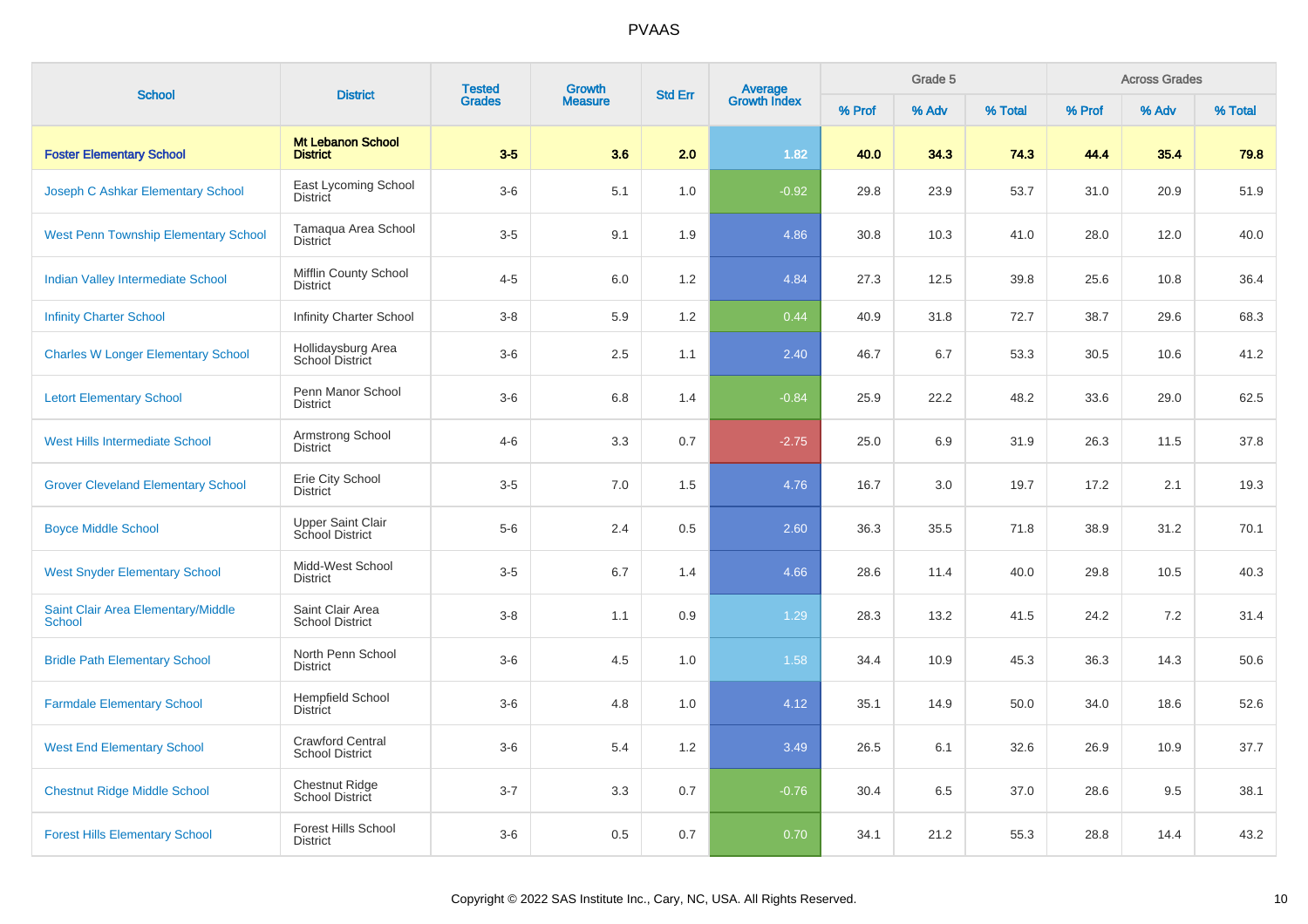| <b>School</b>                            | <b>District</b>                                      | <b>Tested</b> | <b>Growth</b>  | <b>Std Err</b> | Average<br>Growth Index |        | Grade 5 |         |        | <b>Across Grades</b> |         |
|------------------------------------------|------------------------------------------------------|---------------|----------------|----------------|-------------------------|--------|---------|---------|--------|----------------------|---------|
|                                          |                                                      | <b>Grades</b> | <b>Measure</b> |                |                         | % Prof | % Adv   | % Total | % Prof | % Adv                | % Total |
| <b>Foster Elementary School</b>          | <b>Mt Lebanon School</b><br><b>District</b>          | $3-5$         | 3.6            | 2.0            | 1.82                    | 40.0   | 34.3    | 74.3    | 44.4   | 35.4                 | 79.8    |
| <b>Locust Grove Elementary School</b>    | Red Lion Area School<br><b>District</b>              | $3-6$         | 5.5            | 1.2            | 1.35                    | 27.4   | 13.7    | 41.2    | 27.3   | 14.6                 | 41.9    |
| <b>Edgewood Elementary School</b>        | Pennsbury School<br>District                         | $3-5$         | 6.0            | 1.3            | 4.54                    | 50.0   | 25.6    | 75.6    | 43.0   | 29.3                 | 72.3    |
| <b>Towamensing Elementary School</b>     | Palmerton Area<br><b>School District</b>             | $3-6$         | 7.0            | 1.6            | 4.45                    | 21.7   | 26.1    | 47.8    | 23.3   | 16.5                 | 39.8    |
| <b>Swarthmore-Rutledge School</b>        | Wallingford-<br>Swarthmore School<br><b>District</b> | $3-5$         | 5.8            | 1.3            | 4.52                    | 29.3   | 41.5    | 70.7    | 32.6   | 44.5                 | 77.1    |
| <b>Conewago Elementary School</b>        | Lower Dauphin School<br><b>District</b>              | $3-5$         | 9.9            | 2.2            | 4.51                    | 39.3   | 32.1    | 71.4    | 38.8   | 26.2                 | 65.0    |
| <b>Blain Elementary School</b>           | West Perry School<br>District                        | $3-5$         | 8.5            | 1.9            | 4.50                    | 25.6   | 25.6    | 51.2    | 29.8   | 22.6                 | 52.4    |
| <b>Choconut Valley Elementary School</b> | Montrose Area School<br><b>District</b>              | $3-6$         | 3.6            | 1.5            | 2.46                    | 19.2   | 30.8    | 50.0    | 33.3   | 9.5                  | 42.9    |
| <b>Purchase Line Elementary School</b>   | <b>Purchase Line School</b><br><b>District</b>       | $3-6$         | 3.1            | 1.1            | 2.81                    | 28.8   | 7.7     | 36.5    | 21.8   | 4.3                  | 26.1    |
| <b>Gladwyne School</b>                   | Lower Merion School<br><b>District</b>               | $3-5$         | 5.1            | 1.1            | 4.44                    | 22.4   | 52.3    | 74.8    | 27.6   | 52.3                 | 79.9    |
| <b>Lititz Elementary School</b>          | <b>Warwick School</b><br><b>District</b>             | $3-6$         | 4.8            | 1.1            | $-1.01$                 | 31.5   | 3.7     | 35.2    | 29.2   | 9.9                  | 39.1    |
| Tunkhannock Area Intermediate School     | Tunkhannock Area<br><b>School District</b>           | $3-6$         | 3.1            | 0.7            | 2.91                    | 19.8   | 8.8     | 28.7    | 20.4   | 6.2                  | 26.6    |
| <b>Twin Valley Middle School</b>         | Twin Valley School<br><b>District</b>                | $5-8$         | 1.9            | 0.4            | $-1.79$                 | 39.2   | 12.9    | 52.0    | 30.9   | 11.7                 | 42.5    |
| <b>Patricia A Guth Elementary School</b> | Pennridge School<br><b>District</b>                  | $3-5$         | 6.2            | 1.4            | 4.38                    | 27.5   | 5.8     | 33.3    | 29.4   | 11.4                 | 40.8    |
| <b>Bradford Hgts Elementary School</b>   | Downingtown Area<br><b>School District</b>           | $3-5$         | 5.8            | 1.3            | 4.37                    | 46.2   | 15.4    | 61.5    | 46.4   | 15.9                 | 62.3    |
| South Side Elementary School             | South Side Area<br><b>School District</b>            | $3-5$         | 6.7            | 1.5            | 4.37                    | 23.3   | 18.3    | 41.7    | 24.1   | 9.6                  | 33.7    |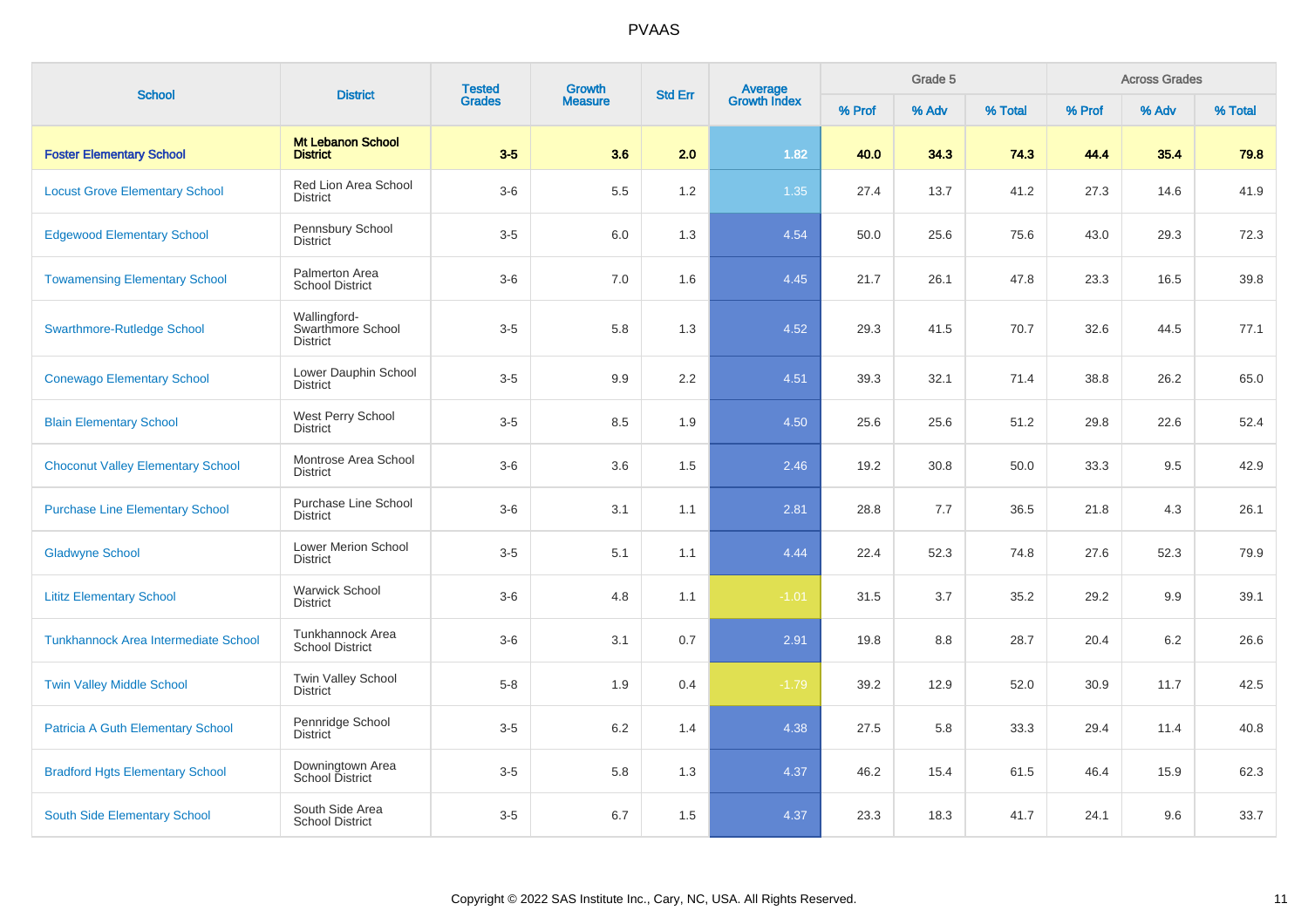| <b>School</b>                                  | <b>District</b>                                          | <b>Tested</b> | <b>Growth</b> | <b>Average</b><br>Growth Index<br><b>Std Err</b><br><b>Measure</b> | Grade 5 |        |       | <b>Across Grades</b> |        |       |         |
|------------------------------------------------|----------------------------------------------------------|---------------|---------------|--------------------------------------------------------------------|---------|--------|-------|----------------------|--------|-------|---------|
|                                                |                                                          | <b>Grades</b> |               |                                                                    |         | % Prof | % Adv | % Total              | % Prof | % Adv | % Total |
| <b>Foster Elementary School</b>                | <b>Mt Lebanon School</b><br><b>District</b>              | $3-5$         | 3.6           | 2.0                                                                | 1.82    | 40.0   | 34.3  | 74.3                 | 44.4   | 35.4  | 79.8    |
| <b>Spring Creek Elementary School</b>          | State College Area<br><b>School District</b>             | $3-5$         | 7.3           | 1.7                                                                | 4.35    | 44.9   | 36.7  | 81.6                 | 43.8   | 32.8  | 76.6    |
| <b>Grandview Elementary School</b>             | Derry Area School<br><b>District</b>                     | $3-6$         | 4.8           | 1.1                                                                | 4.34    | 21.3   | 14.8  | 36.1                 | 27.4   | 17.2  | 44.6    |
| <b>Vernfield Elementary School</b>             | Souderton Area<br><b>School District</b>                 | $3-5$         | 6.1           | 1.4                                                                | 4.32    | 26.8   | 26.8  | 53.5                 | 33.0   | 29.8  | 62.8    |
| <b>Bridge Valley Elementary School</b>         | <b>Central Bucks School</b><br><b>District</b>           | $3-6$         | 3.8           | 0.9                                                                | 2.21    | 32.5   | 30.1  | 62.6                 | 35.3   | 24.4  | 59.7    |
| <b>Ward L Myers Elementary School</b>          | <b>Muncy School District</b>                             | $3-6$         | 4.3           | 1.0                                                                | 0.40    | 36.7   | 8.3   | 45.0                 | 34.8   | 14.5  | 49.3    |
| <b>Francis S Grandinetti Elementary School</b> | Ridgway Area School<br><b>District</b>                   | $3-5$         | 6.7           | 1.5                                                                | 4.31    | 36.7   | 20.0  | 56.7                 | 28.2   | 24.9  | 53.1    |
| <b>Hannah Penn</b>                             | York City School<br><b>District</b>                      | $3-8$         | 3.8           | 0.9                                                                | 2.25    | 0.0    | 1.6   | 1.6                  | 0.6    | 1.0   | 1.6     |
| <b>Forrest Edwin School</b>                    | Philadelphia City<br>School District                     | $3-6$         | 7.7           | 1.8                                                                | 1.61    | 3.1    | 0.0   | 3.1                  | 1.0    | 0.0   | 1.0     |
| <b>Riverside Elementary School</b>             | <b>Riverside Beaver</b><br><b>County School District</b> | $3-5$         | 5.0           | 1.2                                                                | 4.23    | 21.9   | 12.5  | 34.4                 | 32.5   | 15.3  | 47.8    |
| <b>Winding Creek Elementary School</b>         | <b>Cumberland Valley</b><br><b>School District</b>       | $3-5$         | 4.4           | 1.0                                                                | 4.20    | 36.0   | 22.1  | 58.1                 | 35.4   | 28.1  | 63.5    |
| <b>Northern Elementary School</b>              | Northern York County<br><b>School District</b>           | $3-5$         | 7.0           | 1.7                                                                | 4.19    | 24.0   | 8.0   | 32.0                 | 20.9   | 5.8   | 26.6    |
| <b>Blue Bell Elementary School</b>             | Wissahickon School<br><b>District</b>                    | $3-5$         | 6.3           | 1.5                                                                | 4.18    | 45.8   | 23.7  | 69.5                 | 39.2   | 31.0  | 70.2    |
| <b>Clarion-Limestone Elementary School</b>     | Clarion-Limestone<br>Area School District                | $3-6$         | 4.5           | 1.1                                                                | 3.95    | 40.0   | 27.3  | 67.3                 | 33.5   | 15.8  | 49.3    |
| <b>Aston Elementary School</b>                 | Penn-Delco School<br><b>District</b>                     | $3-5$         | 5.7           | 1.4                                                                | 4.15    | 30.7   | 14.7  | 45.3                 | 32.0   | 10.4  | 42.3    |
| <b>Camp Curtin Academy</b>                     | Harrisburg City School<br><b>District</b>                | $5-8$         | 2.4           | 0.6                                                                | $-1.00$ | 0.8    | 0.0   | 0.8                  | 0.4    | 0.0   | 0.4     |
| <b>Montgomery Elementary School</b>            | Montgomery Area<br>School District                       | $3-6$         | 4.2           | 1.0                                                                | 1.41    | 25.7   | 10.8  | 36.5                 | 29.6   | 17.4  | 47.0    |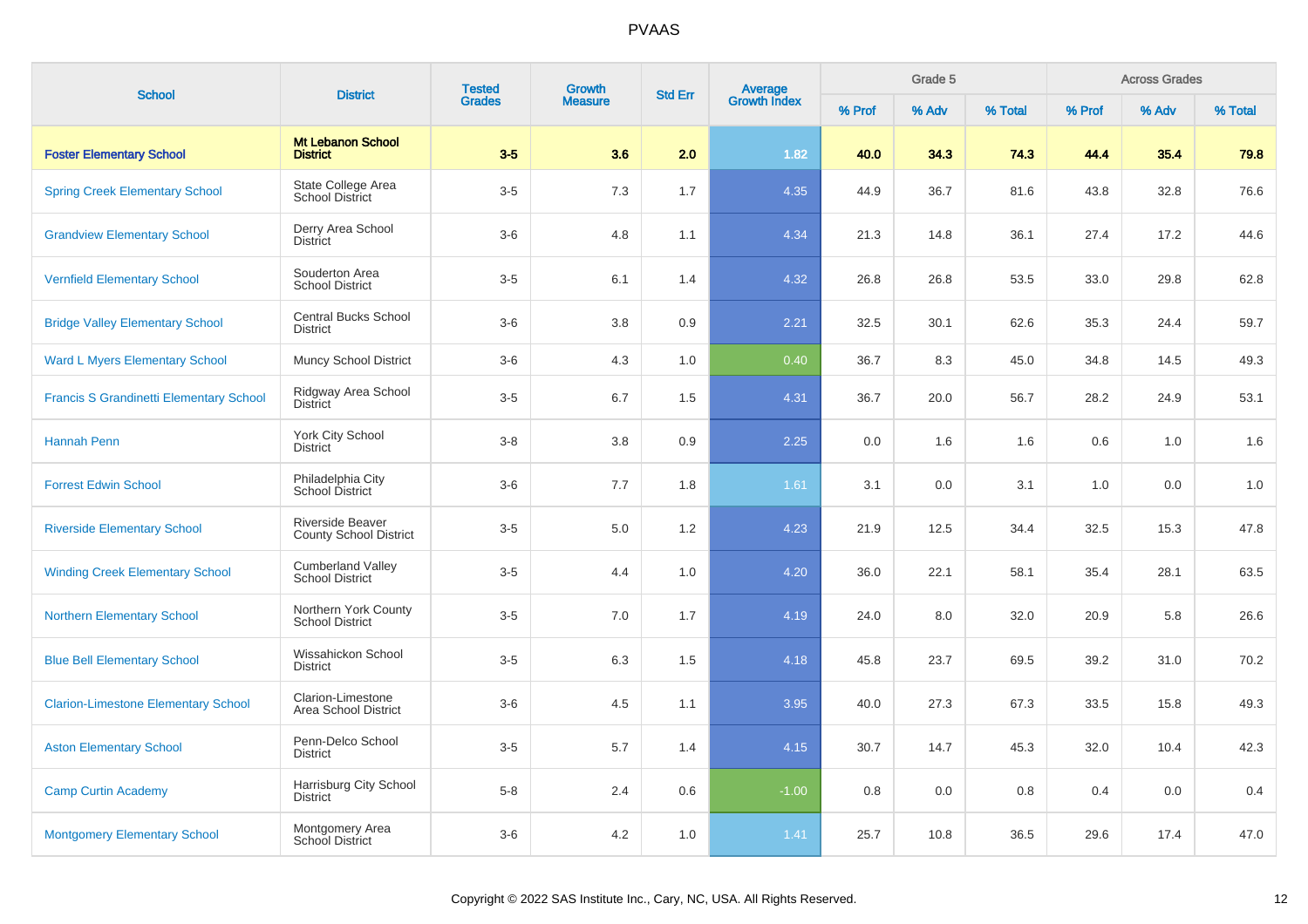| <b>School</b>                                                          | <b>District</b>                                                                     | <b>Tested</b> | <b>Growth</b>  | <b>Std Err</b> | Average<br>Growth Index |        | Grade 5 |         |        | <b>Across Grades</b> |         |
|------------------------------------------------------------------------|-------------------------------------------------------------------------------------|---------------|----------------|----------------|-------------------------|--------|---------|---------|--------|----------------------|---------|
|                                                                        |                                                                                     | <b>Grades</b> | <b>Measure</b> |                |                         | % Prof | % Adv   | % Total | % Prof | % Adv                | % Total |
| <b>Foster Elementary School</b>                                        | <b>Mt Lebanon School</b><br><b>District</b>                                         | $3-5$         | 3.6            | 2.0            | 1.82                    | 40.0   | 34.3    | 74.3    | 44.4   | 35.4                 | 79.8    |
| <b>Kutztown Elementary School</b>                                      | Kutztown Area School<br><b>District</b>                                             | $3-5$         | 7.2            | 1.7            | 4.14                    | 45.4   | 15.9    | 61.4    | 39.9   | 21.7                 | 61.5    |
| <b>Bellefonte Elementary School</b>                                    | <b>Bellefonte Area</b><br><b>School District</b>                                    | $3-5$         | 7.7            | 1.9            | 4.12                    | 31.7   | 2.4     | 34.2    | 28.8   | 19.2                 | 48.1    |
| <b>Baresville Elementary School</b>                                    | South Western School<br><b>District</b>                                             | $3-5$         | 5.2            | 1.3            | 4.12                    | 28.1   | 4.5     | 32.6    | 30.7   | 7.6                  | 38.2    |
| <b>Bywood Elementary School</b>                                        | <b>Upper Darby School</b><br><b>District</b>                                        | $3-5$         | 6.3            | 1.5            | 4.10                    | 1.7    | 1.7     | 3.3     | 3.4    | 1.9                  | 5.3     |
| <b>Glendale Elementary School</b>                                      | <b>Glendale School</b><br><b>District</b>                                           | $3-6$         | 4.9            | 1.2            | 3.36                    | 42.9   | 4.8     | 47.6    | 33.7   | 6.8                  | 40.5    |
| <b>Neason Hill Elementary School</b>                                   | <b>Crawford Central</b><br><b>School District</b>                                   | $3-6$         | 5.7            | 1.4            | 2.01                    | 25.8   | 3.2     | 29.0    | 18.0   | 3.6                  | 21.6    |
| <b>Berlin Brothersvalley Middle School</b>                             | <b>Berlin Brothersvalley</b><br><b>School District</b>                              | $5-8$         | 2.2            | 0.8            | 2.75                    | 34.0   | 15.1    | 49.1    | 26.0   | 7.3                  | 33.3    |
| <b>West Hempfield Elementary School</b>                                | Hempfield Area<br>School District                                                   | $3-5$         | 5.3            | 1.3            | 4.05                    | 31.6   | 11.4    | 43.0    | 34.6   | 15.6                 | 50.2    |
| <b>Ithan Elementary School</b>                                         | Radnor Township<br><b>School District</b>                                           | $3-5$         | 5.9            | 1.5            | 4.01                    | 31.8   | 37.9    | 69.7    | 39.9   | 37.0                 | 76.9    |
| <b>Trimmer Elementary School</b>                                       | West York Area<br><b>School District</b>                                            | $4 - 5$       | 3.8            | 0.9            | 4.00                    | 19.9   | 5.6     | 25.5    | 23.8   | 6.9                  | 30.7    |
| <b>Williams Valley Elementary School</b>                               | Williams Valley School<br><b>District</b>                                           | $3-6$         | 3.8            | 1.2            | 3.22                    | 33.3   | 7.1     | 40.5    | 15.8   | 1.8                  | 17.6    |
| The Philadelphia Charter School for Arts<br>and Sciences at HR Edmunds | The Philadelphia<br>Charter School for<br>Arts and Sciences at<br><b>HR Edmunds</b> | $3 - 8$       | 1.7            | 0.6            | 2.75                    | 6.4    | 0.0     | 6.4     | 2.1    | 0.2                  | 2.3     |
| <b>Greenfield Albert M School</b>                                      | Philadelphia City<br>School District                                                | $3 - 8$       | 4.7            | 1.2            | 2.25                    | 41.9   | 25.8    | 67.7    | 34.6   | 26.1                 | 60.6    |
| <b>Fitzwater Elementary School</b>                                     | <b>Upper Dublin School</b><br>District                                              | $3-5$         | 5.9            | 1.5            | 3.98                    | 33.9   | 24.2    | 58.1    | 36.8   | 28.2                 | 64.9    |
| <b>Westmont Hilltop Elementary School</b>                              | <b>Westmont Hilltop</b><br><b>School District</b>                                   | $3-6$         | 1.8            | 0.8            | 2.16                    | 28.0   | 11.0    | 39.0    | 24.0   | 13.5                 | 37.5    |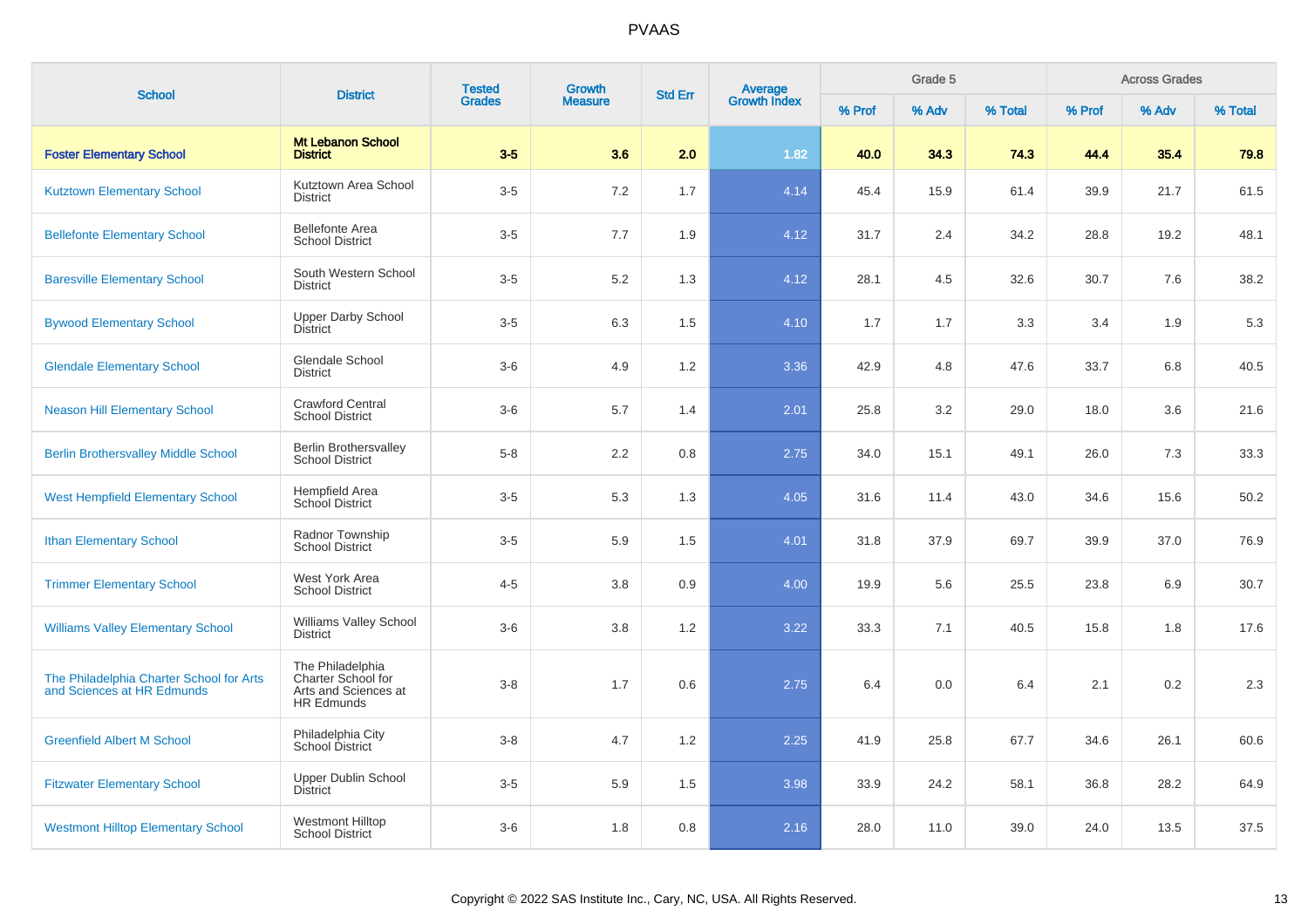| <b>School</b>                           | <b>District</b>                                    | <b>Tested</b> | <b>Growth</b>  | <b>Std Err</b> |                                |        | Grade 5 |         |        | <b>Across Grades</b><br>% Adv |         |  |
|-----------------------------------------|----------------------------------------------------|---------------|----------------|----------------|--------------------------------|--------|---------|---------|--------|-------------------------------|---------|--|
|                                         |                                                    | <b>Grades</b> | <b>Measure</b> |                | <b>Average</b><br>Growth Index | % Prof | % Adv   | % Total | % Prof |                               | % Total |  |
| <b>Foster Elementary School</b>         | Mt Lebanon School<br><b>District</b>               | $3-5$         | 3.6            | 2.0            | 1.82                           | 40.0   | 34.3    | 74.3    | 44.4   | 35.4                          | 79.8    |  |
| <b>Greenwood Elementary School</b>      | Kennett Consolidated<br><b>School District</b>     | $3-5$         | 5.0            | 1.3            | 3.96                           | 28.4   | 17.0    | 45.4    | 27.4   | 12.8                          | 40.2    |  |
| <b>Shoemaker Elementary School</b>      | East Penn School<br><b>District</b>                | $3-5$         | 4.7            | 1.2            | 3.95                           | 37.8   | 20.4    | 58.2    | 34.8   | 22.1                          | 56.9    |  |
| Pennsylvania Cyber Charter School       | Pennsylvania Cyber<br><b>Charter School</b>        | $3 - 11$      | 1.9            | 0.5            | $-0.55$                        | 14.1   | 4.9     | 19.0    | 12.6   | 4.4                           | 17.1    |  |
| <b>Brownstown Elementary School</b>     | Conestoga Valley<br><b>School District</b>         | $3-6$         | 3.8            | 1.0            | $-0.72$                        | 23.5   | 17.6    | 41.2    | 33.1   | 22.8                          | 55.9    |  |
| <b>United Elementary School</b>         | <b>United School District</b>                      | $3-6$         | 4.1            | 1.0            | 1.43                           | 27.0   | 1.6     | 28.6    | 29.8   | 9.3                           | 39.1    |  |
| <b>Upper Merion Middle School</b>       | <b>Upper Merion Area</b><br><b>School District</b> | $5-8$         | $-1.3$         | 0.4            | $-2.97$                        | 34.4   | 16.7    | 51.1    | 25.3   | 10.7                          | 36.0    |  |
| <b>Pocopson Elementary School</b>       | Unionville-Chadds<br><b>Ford School District</b>   | $3-5$         | 4.4            | 1.1            | 3.87                           | 41.3   | 34.9    | 76.2    | 38.3   | 40.1                          | 78.4    |  |
| <b>Highland Park Elementary School</b>  | <b>Upper Darby School</b><br>District              | $3-5$         | 4.7            | 1.2            | 3.86                           | 12.5   | 1.0     | 13.5    | 16.6   | 2.0                           | 18.6    |  |
| <b>Case Avenue Elementary School</b>    | Sharon City School<br><b>District</b>              | $3-6$         | 3.8            | 1.0            | 1.96                           | 20.0   | 4.0     | 24.0    | 17.4   | 5.4                           | 22.7    |  |
| <b>Baker Elementary School</b>          | Altoona Area School<br><b>District</b>             | $3-5$         | 9.3            | 2.4            | 3.80                           | 41.7   | 12.5    | 54.2    | 33.7   | 14.8                          | 48.5    |  |
| <b>Hambright Elementary School</b>      | Penn Manor School<br><b>District</b>               | $3-6$         | 3.5            | 0.9            | 2.64                           | 29.9   | 7.8     | 37.7    | 32.8   | 8.5                           | 41.3    |  |
| <b>Fern Hill Elementary School</b>      | West Chester Area<br><b>School District</b>        | $3-5$         | 6.2            | 1.6            | 3.80                           | 40.0   | 26.0    | 66.0    | 34.8   | 26.2                          | 61.0    |  |
| <b>Ross Elementary School</b>           | Lake-Lehman School<br><b>District</b>              | $3-6$         | 6.0            | 1.6            | 2.13                           | 28.6   | 5.7     | 34.3    | 27.8   | 4.6                           | 32.4    |  |
| <b>Westfield Area Elementary School</b> | Northern Tioga School<br><b>District</b>           | $3-6$         | 4.0            | 1.2            | 3.39                           | 17.7   | 1.6     | 19.4    | 24.2   | 5.9                           | 30.1    |  |
| <b>Wrightsville Elementary School</b>   | Eastern York School<br><b>District</b>             | $3-5$         | 5.9            | 1.6            | 3.73                           | 32.7   | 16.4    | 49.1    | 33.8   | 14.3                          | 48.1    |  |
| <b>Mountville Elementary School</b>     | <b>Hempfield School</b><br><b>District</b>         | $3-6$         | 4.1            | 1.1            | 2.87                           | 32.9   | 5.7     | 38.6    | 24.7   | 10.5                          | 35.2    |  |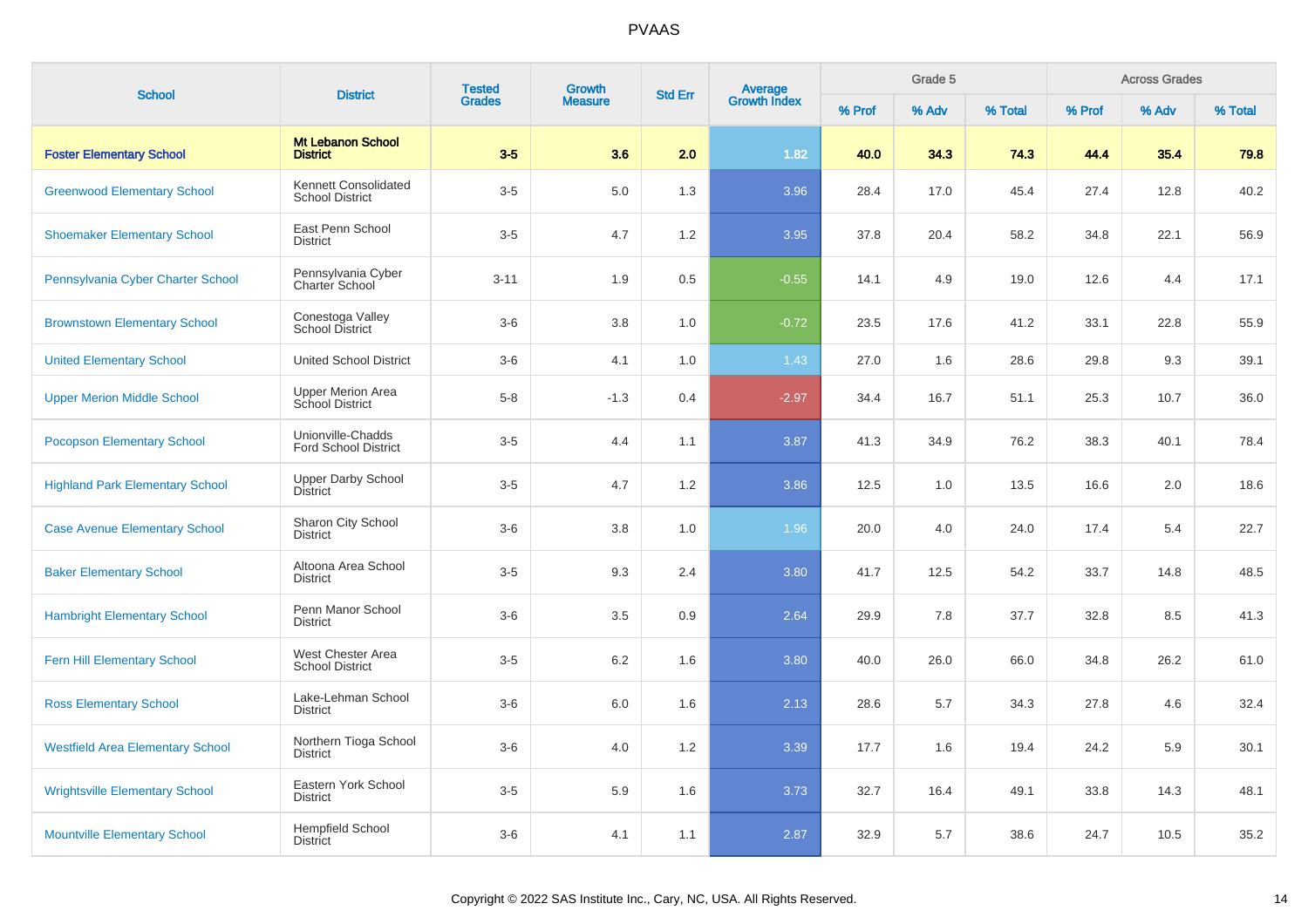| <b>School</b>                               | <b>District</b>                                | <b>Tested</b> | <b>Growth</b>  | <b>Std Err</b> |                                |        | Grade 5<br><b>Across Grades</b> |         |        |       |         |
|---------------------------------------------|------------------------------------------------|---------------|----------------|----------------|--------------------------------|--------|---------------------------------|---------|--------|-------|---------|
|                                             |                                                | <b>Grades</b> | <b>Measure</b> |                | <b>Average</b><br>Growth Index | % Prof | % Adv                           | % Total | % Prof | % Adv | % Total |
| <b>Foster Elementary School</b>             | <b>Mt Lebanon School</b><br><b>District</b>    | $3-5$         | 3.6            | 2.0            | 1.82                           | 40.0   | 34.3                            | 74.3    | 44.4   | 35.4  | 79.8    |
| <b>Clearview Elementary School</b>          | Bethlehem Area<br><b>School District</b>       | $3-5$         | 6.9            | 1.9            | 3.71                           | 19.0   | 9.5                             | 28.6    | 23.2   | 7.1   | 30.4    |
| <b>Grace Park Elementary School</b>         | <b>Ridley School District</b>                  | $3-5$         | 5.9            | 1.6            | 3.70                           | 29.6   | 14.8                            | 44.4    | 27.3   | 13.9  | 41.2    |
| <b>Highcliff Elementary School</b>          | North Hills School<br><b>District</b>          | $3-5$         | 5.0            | 1.4            | 3.70                           | 40.5   | 16.2                            | 56.8    | 35.7   | 13.4  | 49.2    |
| <b>Southern Elementary School</b>           | Southern York County<br><b>School District</b> | $3-6$         | 3.9            | 1.1            | 0.59                           | 47.1   | 11.8                            | 58.8    | 42.0   | 9.9   | 51.9    |
| Upper Perkiomen 4th And 5th Grade<br>Center | <b>Upper Perkiomen</b><br>School District      | $4 - 5$       | 3.0            | 0.8            | 3.69                           | 26.0   | 11.8                            | 37.8    | 25.5   | 11.3  | 36.9    |
| <b>Hanover Elementary School</b>            | Bethlehem Area<br><b>School District</b>       | $3-5$         | 9.0            | 2.4            | 3.68                           | 25.0   | 37.5                            | 62.5    | 28.6   | 42.9  | 71.4    |
| <b>Ohara Elementary School</b>              | Fox Chapel Area<br>School District             | $3-5$         | 4.4            | 1.2            | 3.68                           | 34.0   | 48.0                            | 82.0    | 26.7   | 56.2  | 83.0    |
| <b>Southwest Elementary School</b>          | Lebanon School<br><b>District</b>              | $3-5$         | 5.6            | 1.5            | 3.65                           | 6.9    | 0.0                             | 6.9     | 11.5   | 0.6   | 12.0    |
| <b>Lathrop Street Elementary School</b>     | Montrose Area School<br><b>District</b>        | $3-6$         | 4.6            | 1.3            | 2.00                           | 19.5   | 12.2                            | 31.7    | 21.5   | 9.1   | 30.6    |
| <b>Devers School</b>                        | York City School<br><b>District</b>            | $3-8$         | 2.8            | 0.8            | 0.21                           | 1.9    | 1.9                             | 3.8     | 3.1    | 0.3   | 3.4     |
| <b>Beaver-Main Elementary School</b>        | <b>Bloomsburg Area</b><br>School District      | $3-5$         | 12.5           | 3.5            | 3.63                           | 50.0   | 25.0                            | 75.0    | 37.2   | 17.6  | 54.9    |
| <b>Ferguson School</b>                      | York City School<br><b>District</b>            | $3-8$         | 2.9            | 0.8            | 1.39                           | 0.0    | 0.0                             | 0.0     | 0.6    | 0.0   | 0.6     |
| <b>Walton Farm Elementary School</b>        | North Penn School<br><b>District</b>           | $3-6$         | 3.5            | 1.0            | $-3.52$                        | 30.8   | 9.2                             | 40.0    | 31.3   | 18.7  | 50.0    |
| <b>Mckinley School</b>                      | York City School<br><b>District</b>            | $3-8$         | 2.8            | 0.8            | $-0.14$                        | 4.1    | 4.1                             | 8.2     | 3.2    | 1.7   | 4.9     |
| <b>Lenkerville Elementary School</b>        | Millersburg Area<br>School District            | $3-5$         | 6.0            | 1.7            | 3.60                           | 38.0   | 20.0                            | 58.0    | 35.6   | 17.8  | 53.4    |
| <b>Provident Charter School</b>             | <b>Provident Charter</b><br>School             | $3-8$         | 3.6            | 1.0            | 0.77                           | 4.4    | 2.2                             | 6.5     | 9.2    | 2.5   | 11.7    |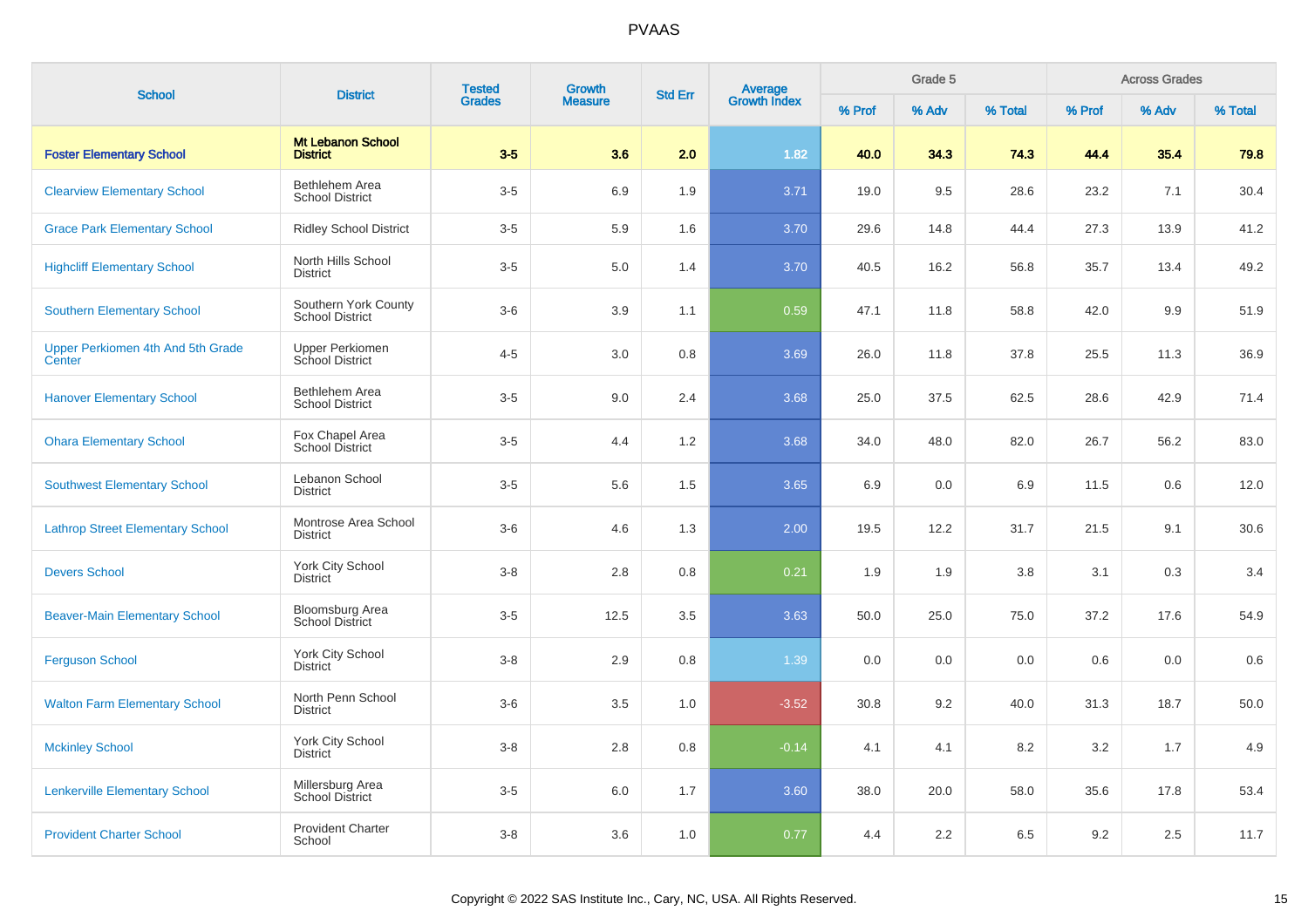| <b>School</b>                                         | <b>District</b>                                   | <b>Tested</b><br><b>Grades</b> | Growth         | <b>Std Err</b> | Average<br>Growth Index |        | Grade 5 |         |        | <b>Across Grades</b> |         |
|-------------------------------------------------------|---------------------------------------------------|--------------------------------|----------------|----------------|-------------------------|--------|---------|---------|--------|----------------------|---------|
|                                                       |                                                   |                                | <b>Measure</b> |                |                         | % Prof | % Adv   | % Total | % Prof | % Adv                | % Total |
| <b>Foster Elementary School</b>                       | <b>Mt Lebanon School</b><br><b>District</b>       | $3-5$                          | 3.6            | 2.0            | 1.82                    | 40.0   | 34.3    | 74.3    | 44.4   | 35.4                 | 79.8    |
| <b>WW Evans Memorial Elementary</b><br>School         | <b>Bloomsburg Area</b><br><b>School District</b>  | $3-5$                          | 9.7            | 2.7            | 3.59                    | 31.6   | 36.8    | 68.4    | 27.6   | 18.4                 | 46.0    |
| <b>Bedford Elementary School</b>                      | <b>Bedford Area School</b><br><b>District</b>     | $3-5$                          | 3.9            | 1.1            | 3.57                    | 34.4   | 4.2     | 38.7    | 35.2   | 12.7                 | 48.0    |
| <b>Durham-Nockamixon Elementary School</b>            | Palisades School<br><b>District</b>               | $3-5$                          | 7.1            | 2.0            | 3.56                    | 32.4   | 13.5    | 46.0    | 43.9   | 22.0                 | 65.8    |
| <b>Beaty-Warren Middle School</b>                     | Warren County School<br><b>District</b>           | $5-8$                          | 1.9            | 0.5            | 3.19                    | 17.8   | 9.4     | 27.1    | 13.9   | 3.0                  | 16.8    |
| <b>Maxwell Elementary School</b>                      | Hempfield Area<br><b>School District</b>          | $3-5$                          | 5.3            | 1.5            | 3.54                    | 38.3   | 11.7    | 50.0    | 38.0   | 26.5                 | 64.5    |
| <b>Seylar Elementary School</b>                       | Pennridge School<br><b>District</b>               | $3-5$                          | 5.1            | 1.5            | 3.52                    | 38.8   | 22.4    | 61.2    | 38.6   | 22.8                 | 61.4    |
| <b>Universal Bluford Charter School</b>               | <b>Universal Bluford</b><br><b>Charter School</b> | $3-6$                          | 4.8            | 1.4            | 1.60                    | 4.4    | 0.0     | 4.4     | 4.3    | 0.0                  | 4.3     |
| <b>Primos Elementary School</b>                       | <b>Upper Darby School</b><br><b>District</b>      | $3-5$                          | 7.8            | 2.2            | 3.51                    | 21.4   | 3.6     | 25.0    | 18.3   | 1.2                  | 19.5    |
| <b>Gray's Woods Elementary School</b>                 | State College Area<br><b>School District</b>      | $3-5$                          | 5.4            | 1.5            | 3.51                    | 28.3   | 21.7    | 50.0    | 32.2   | 29.2                 | 61.4    |
| <b>Corl Street Elementary School</b>                  | State College Area<br><b>School District</b>      | $3-5$                          | 8.4            | 2.4            | 3.49                    | 20.8   | 58.3    | 79.2    | 27.9   | 48.8                 | 76.7    |
| South Butler Intermediate Elementary<br><b>School</b> | South Butler County<br><b>School District</b>     | $4 - 5$                        | 3.4            | 1.0            | 3.49                    | 35.1   | 12.8    | 48.0    | 35.1   | 11.7                 | 46.8    |
| <b>Inglewood Elementary School</b>                    | North Penn School<br>District                     | $3-6$                          | 2.8            | 1.2            | 2.47                    | 20.4   | 14.3    | 34.7    | 29.5   | 15.5                 | 45.0    |
| <b>New Garden Elementary School</b>                   | Kennett Consolidated<br><b>School District</b>    | $3-5$                          | 4.9            | 1.4            | 3.47                    | 32.9   | 11.4    | 44.3    | 28.7   | 17.5                 | 46.2    |
| Jefferson Hills Intermediate School                   | West Jefferson Hills<br><b>School District</b>    | $3-5$                          | 2.5            | 0.7            | 3.47                    | 35.1   | 17.6    | 52.7    | 37.9   | 21.4                 | 59.3    |
| <b>Bellwood Antis Middle School</b>                   | <b>Bellwood-Antis School</b><br><b>District</b>   | $5 - 8$                        | 2.2            | 0.6            | $-2.63$                 | 18.2   | 4.6     | 22.7    | 18.4   | 8.8                  | 27.1    |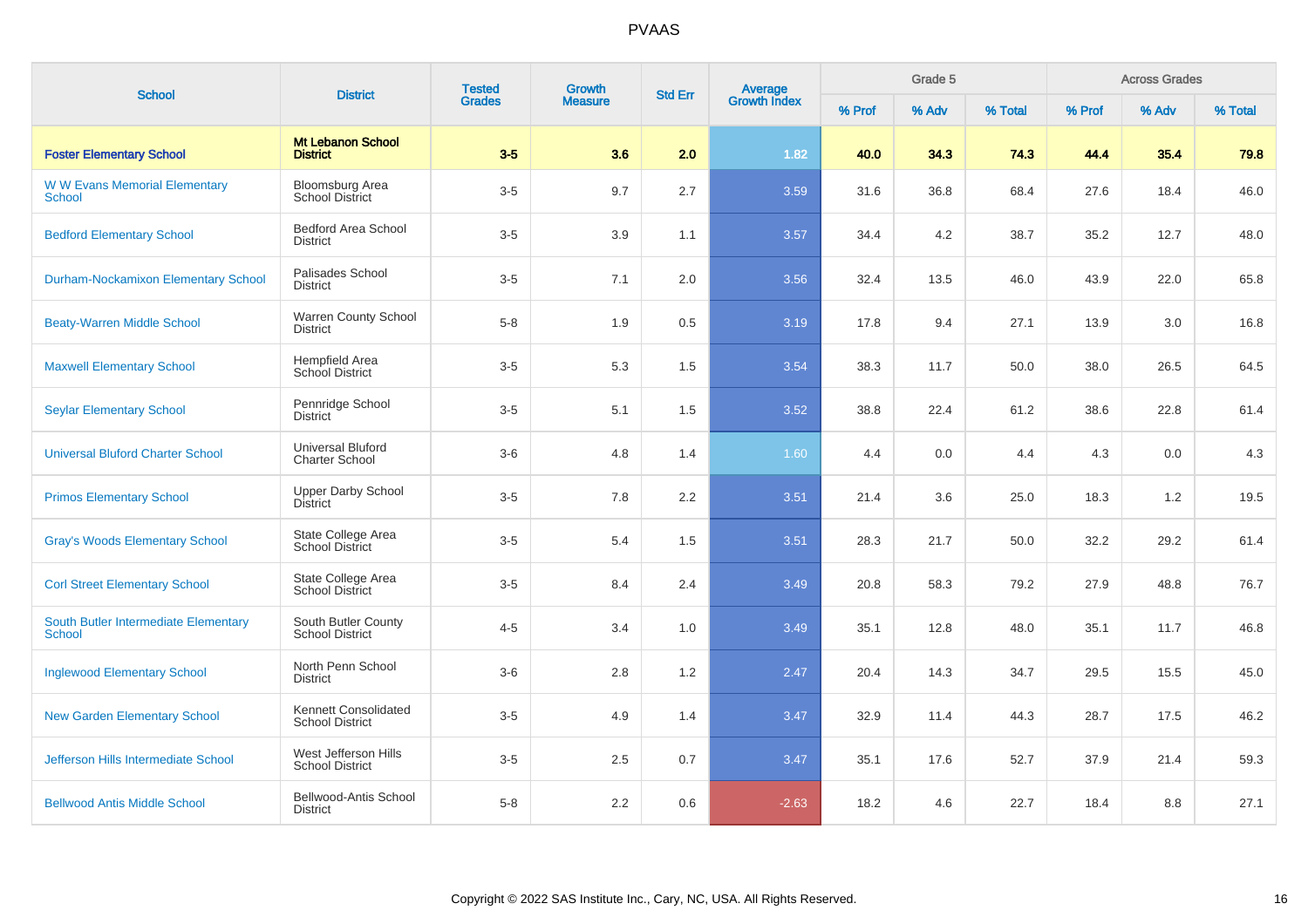| <b>School</b>                                             | <b>District</b>                                            | <b>Tested</b> | Growth         | <b>Std Err</b> |                                |        | Grade 5 |         |        | <b>Across Grades</b> |         |
|-----------------------------------------------------------|------------------------------------------------------------|---------------|----------------|----------------|--------------------------------|--------|---------|---------|--------|----------------------|---------|
|                                                           |                                                            | <b>Grades</b> | <b>Measure</b> |                | <b>Average</b><br>Growth Index | % Prof | % Adv   | % Total | % Prof | % Adv                | % Total |
| <b>Foster Elementary School</b>                           | <b>Mt Lebanon School</b><br><b>District</b>                | $3-5$         | 3.6            | 2.0            | 1.82                           | 40.0   | 34.3    | 74.3    | 44.4   | 35.4                 | 79.8    |
| <b>Williamsburg Community Elementary</b><br><b>School</b> | Williamsburg<br><b>Community School</b><br><b>District</b> | $3-6$         | $5.0\,$        | 1.4            | $-1.36$                        | 25.0   | 12.5    | 37.5    | 25.6   | 11.6                 | 37.2    |
| <b>Oakview Elementary School</b>                          | West Middlesex Area<br><b>School District</b>              | $4 - 6$       | 3.9            | 1.1            | 0.91                           | 21.7   | 21.7    | 43.5    | 34.5   | 8.2                  | 42.7    |
| <b>West Hanover Elementary School</b>                     | Central Dauphin<br><b>School District</b>                  | $3-5$         | 4.8            | 1.4            | 3.45                           | 31.9   | 34.7    | 66.7    | 32.9   | 24.7                 | 57.6    |
| <b>Rayne Elementary School</b>                            | <b>Marion Center Area</b><br><b>School District</b>        | $3-6$         | 4.6            | 1.3            | $-1.20$                        | 22.2   | 5.6     | 27.8    | 37.9   | 9.2                  | 47.1    |
| <b>Price Elementary School</b>                            | Lancaster School<br><b>District</b>                        | $3-5$         | 6.0            | 1.8            | 3.44                           | 8.7    | 2.2     | 10.9    | 9.9    | 0.7                  | 10.6    |
| <b>Conneaut Valley Middle School</b>                      | Conneaut School<br><b>District</b>                         | $5-8$         | 2.5            | 0.7            | 0.30                           | 26.8   | 8.9     | 35.7    | 23.9   | 5.6                  | 29.5    |
| <b>Bancroft Elementary School</b>                         | Kennett Consolidated<br><b>School District</b>             | $3-5$         | 4.5            | 1.3            | 3.43                           | 29.1   | 16.3    | 45.4    | 24.6   | 16.0                 | 40.6    |
| <b>Schuylkill Elementary School</b>                       | Phoenixville Area<br><b>School District</b>                | $3-5$         | 4.7            | 1.4            | 3.38                           | 32.4   | 23.9    | 56.3    | 36.6   | 17.9                 | 54.6    |
| <b>Unionville Elementary School</b>                       | Unionville-Chadds<br><b>Ford School District</b>           | $3-5$         | 6.1            | 1.8            | 3.38                           | 34.1   | 27.3    | 61.4    | 37.5   | 27.3                 | 64.8    |
| <b>Central Elementary School</b>                          | <b>Hampton Township</b><br><b>School District</b>          | $3-5$         | 5.1            | 1.5            | 3.38                           | 34.4   | 35.9    | 70.3    | 36.1   | 38.0                 | 74.2    |
| <b>Amosland Elementary School</b>                         | <b>Ridley School District</b>                              | $3-5$         | 4.7            | 1.4            | 3.37                           | 31.9   | 15.3    | 47.2    | 27.4   | 16.7                 | 44.1    |
| Susquenita Middle School                                  | Susquenita School<br><b>District</b>                       | $5-8$         | 1.6            | 0.6            | 2.87                           | 24.0   | 15.7    | 39.7    | 18.0   | 8.2                  | 26.2    |
| N Hopewell-Winterstown Elementary<br><b>School</b>        | Red Lion Area School<br><b>District</b>                    | $3-6$         | 5.1            | 1.5            | 1.53                           | 18.5   | 3.7     | 22.2    | 31.6   | 14.5                 | 46.2    |
| Franklin Regional Intermediate School                     | Franklin Regional<br>School District                       | $3-5$         | 3.8            | 1.1            | 3.36                           | 34.9   | 21.7    | 56.6    | 33.8   | 28.3                 | 62.1    |
| Donegal Intermediate School                               | Donegal School<br><b>District</b>                          | $3-6$         | 2.1            | 0.6            | 1.12                           | 18.1   | 9.9     | 28.0    | 22.0   | 9.9                  | 32.0    |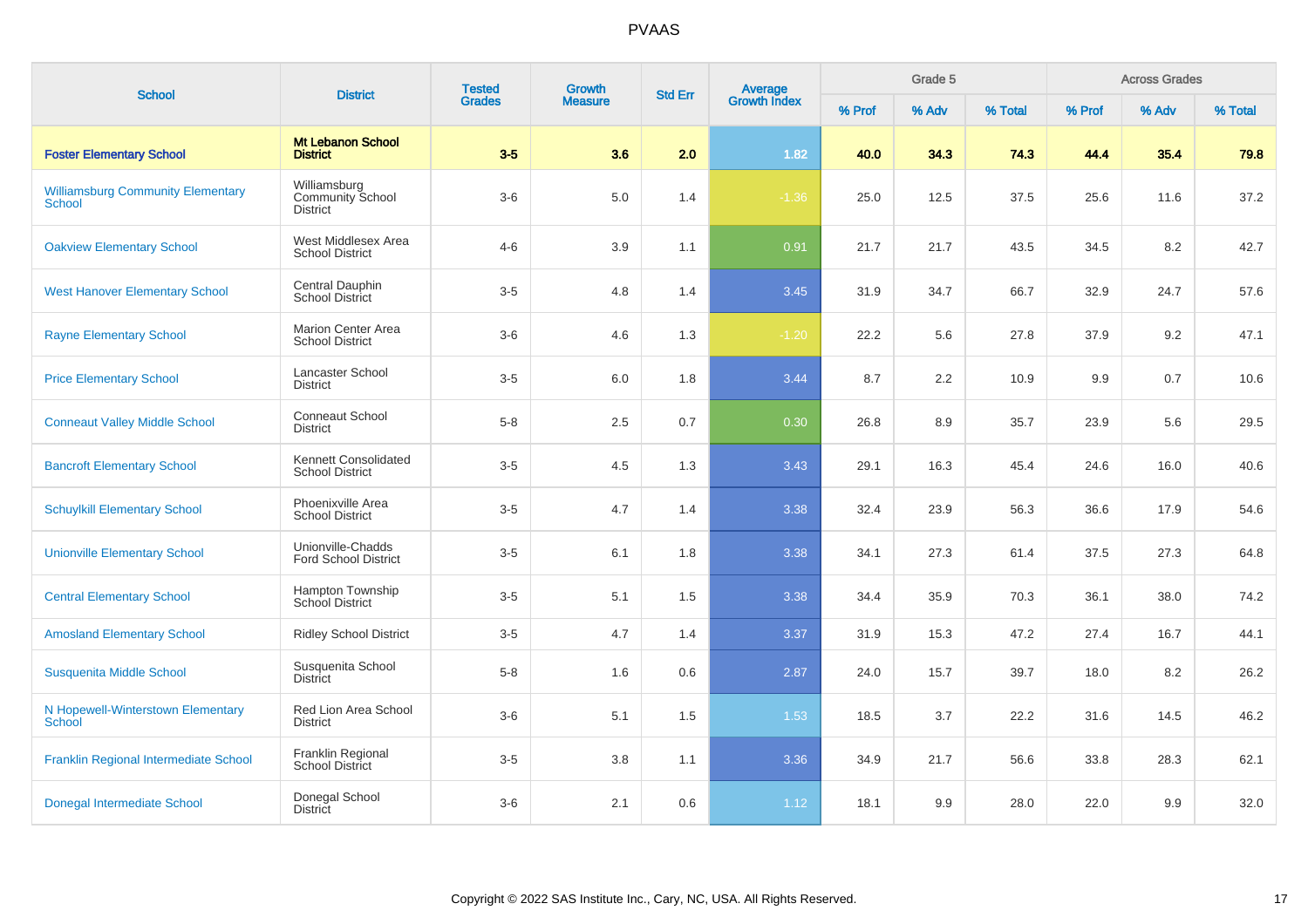| <b>School</b>                                                   | <b>District</b>                                             | <b>Tested</b> | <b>Growth</b>  | <b>Std Err</b> |                         |        | Grade 5 |         |        | <b>Across Grades</b><br>% Adv |         |  |
|-----------------------------------------------------------------|-------------------------------------------------------------|---------------|----------------|----------------|-------------------------|--------|---------|---------|--------|-------------------------------|---------|--|
|                                                                 |                                                             | <b>Grades</b> | <b>Measure</b> |                | Average<br>Growth Index | % Prof | % Adv   | % Total | % Prof |                               | % Total |  |
| <b>Foster Elementary School</b>                                 | <b>Mt Lebanon School</b><br><b>District</b>                 | $3-5$         | 3.6            | 2.0            | 1.82                    | 40.0   | 34.3    | 74.3    | 44.4   | 35.4                          | 79.8    |  |
| <b>Robert Benjamin Wiley Community</b><br><b>Charter School</b> | Robert Benjamin<br><b>Wiley Community</b><br>Charter School | $3 - 8$       | 2.8            | 0.8            | $-0.20$                 | 7.0    | 2.3     | 9.3     | 5.7    | 1.7                           | 7.4     |  |
| <b>Avon Grove Charter School</b>                                | Avon Grove Charter<br>School                                | $3 - 11$      | 1.8            | 0.6            | 1.59                    | 22.1   | 6.6     | 28.7    | 24.3   | 10.2                          | 34.6    |  |
| <b>Alburtis Elementary School</b>                               | East Penn School<br><b>District</b>                         | $3-5$         | 5.4            | 1.6            | 3.34                    | 30.8   | 13.5    | 44.2    | 31.8   | 16.2                          | 48.0    |  |
| <b>Stonehurst Hills Elementary School</b>                       | Upper Darby School<br><b>District</b>                       | $3-5$         | $6.2\,$        | 1.9            | 3.31                    | 2.4    | 0.0     | 2.4     | 6.2    | 0.0                           | $6.2\,$ |  |
| <b>Diehl School</b>                                             | Erie City School<br><b>District</b>                         | $3-5$         | 4.9            | 1.5            | 3.30                    | 1.6    | 1.6     | 3.3     | 4.3    | 1.1                           | 5.4     |  |
| <b>Iroquois Elementary School</b>                               | Iroquois School<br><b>District</b>                          | $3-6$         | 3.2            | 1.0            | $-1.26$                 | 37.7   | 10.4    | 48.0    | 28.3   | 13.2                          | 41.4    |  |
| <b>Lawnton Elementary School</b>                                | Central Dauphin<br>School District                          | $3-5$         | 6.7            | 2.0            | 3.28                    | 26.3   | 0.0     | 26.3    | 22.6   | 5.1                           | 27.7    |  |
| <b>Pequea Elementary School</b>                                 | Penn Manor School<br><b>District</b>                        | $3-6$         | 4.4            | 1.4            | $-0.66$                 | 54.0   | 12.0    | 66.0    | 35.8   | 19.9                          | 55.7    |  |
| <b>Pickering Valley Elementary School</b>                       | Downingtown Area<br>School District                         | $3-5$         | 4.6            | 1.4            | 3.26                    | 32.9   | 42.9    | 75.7    | 37.8   | 41.1                          | 78.9    |  |
| <b>Union Canal Elementary School</b>                            | Cornwall-Lebanon<br><b>School District</b>                  | $3-5$         | 5.0            | 1.5            | 3.26                    | 32.8   | 8.2     | 41.0    | 25.6   | 7.3                           | 32.9    |  |
| <b>Farmersville Elementary School</b>                           | Bethlehem Area<br><b>School District</b>                    | $3-5$         | 8.4            | 2.6            | 3.25                    | 28.0   | 20.0    | 48.0    | 32.8   | 18.8                          | 51.6    |  |
| <b>Cougar Academy</b>                                           | Harrisburg City School<br><b>District</b>                   | $3 - 10$      | 3.8            | 1.2            | 0.76                    | 0.0    | 0.0     | 0.0     | 2.2    | 0.0                           | 2.2     |  |
| <b>Jefferson Elementary School</b>                              | Mt Lebanon School<br><b>District</b>                        | $3-5$         | 5.5            | 1.7            | 3.23                    | 30.9   | 47.3    | 78.2    | 31.0   | 51.4                          | 82.4    |  |
| <b>Middle Paxton Elementary School</b>                          | Central Dauphin<br><b>School District</b>                   | $3-5$         | 5.7            | 1.8            | 3.23                    | 34.9   | 18.6    | 53.5    | 35.2   | 21.1                          | 56.2    |  |
| <b>Radio Park Elementary School</b>                             | State College Area<br><b>School District</b>                | $3-5$         | 5.3            | 1.6            | 3.23                    | 23.6   | 43.6    | 67.3    | 27.2   | 55.1                          | 82.3    |  |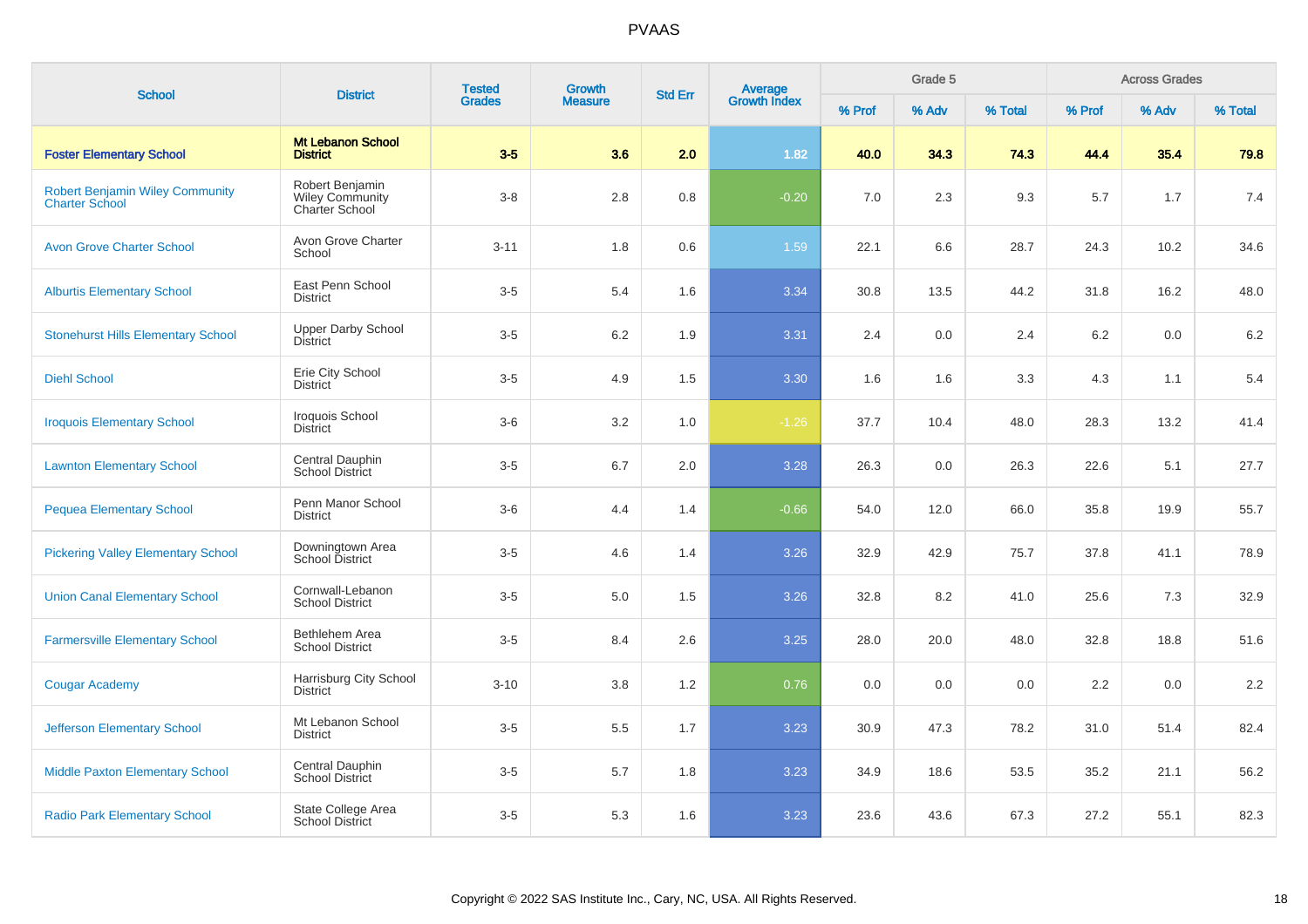| <b>School</b>                                              | <b>District</b>                                    | <b>Tested</b> | Growth         | <b>Std Err</b> |                                |        | Grade 5 |         |        | <b>Across Grades</b> |         |
|------------------------------------------------------------|----------------------------------------------------|---------------|----------------|----------------|--------------------------------|--------|---------|---------|--------|----------------------|---------|
|                                                            |                                                    | <b>Grades</b> | <b>Measure</b> |                | <b>Average</b><br>Growth Index | % Prof | % Adv   | % Total | % Prof | % Adv                | % Total |
| <b>Foster Elementary School</b>                            | <b>Mt Lebanon School</b><br><b>District</b>        | $3-5$         | 3.6            | 2.0            | 1.82                           | 40.0   | 34.3    | 74.3    | 44.4   | 35.4                 | 79.8    |
| <b>Tredyffrin-Easttown Middle School</b>                   | Tredyffrin-Easttown<br><b>School District</b>      | $5 - 8$       | 1.9            | 0.6            | 0.85                           | 39.6   | 34.2    | 73.9    | 34.1   | 32.8                 | 66.8    |
| <b>Valley Forge Middle School</b>                          | Tredyffrin-Easttown<br>School District             | $5-8$         | 1.9            | 0.6            | 1.56                           | 33.6   | 38.1    | 71.6    | 33.6   | 35.0                 | 68.6    |
| <b>Souderton Charter School Collaborative</b>              | Souderton Charter<br>School Collaborative          | $3 - 8$       | 4.0            | 1.3            | 0.31                           | 51.8   | 22.2    | 74.1    | 40.1   | 26.8                 | 66.9    |
| California Area Intermediate Middle<br><b>School</b>       | California Area School<br><b>District</b>          | $5-6$         | 1.3            | 1.1            | 1.18                           | 27.3   | 5.4     | 32.7    | 20.2   | 2.5                  | 22.7    |
| <b>Gwyn-Nor Elementary School</b>                          | North Penn School<br><b>District</b>               | $3-6$         | 3.5            | 1.1            | 2.03                           | 31.2   | 18.0    | 49.2    | 30.2   | 14.5                 | 44.7    |
| <b>Dorseyville Middle School</b>                           | Fox Chapel Area<br>School District                 | $4 - 8$       | 1.4            | 0.4            | 3.15                           |        |         |         | 30.9   | 28.7                 | 59.6    |
| <b>James Gettys Elementary School</b>                      | Gettysburg Area<br>School District                 | $3-5$         | 4.5            | 1.5            | 3.12                           | 36.8   | 10.3    | 47.1    | 30.8   | 20.4                 | 51.2    |
| <b>Hooverville Elementary School</b>                       | Waynesboro Area<br>School District                 | $3-5$         | 5.4            | 1.7            | 3.10                           | 27.7   | 21.3    | 48.9    | 23.7   | 16.7                 | 40.4    |
| <b>Franklin Regional Primary School</b>                    | Franklin Regional<br><b>School District</b>        | $3-5$         | 4.0            | 1.3            | 3.07                           | 37.0   | 24.7    | 61.7    | 32.6   | 36.7                 | 69.3    |
| <b>Mars Area Centennial School</b>                         | Mars Area School<br><b>District</b>                | $5-6$         | 1.9            | 0.6            | $-2.33$                        | 31.3   | 20.9    | 52.2    | 32.0   | 22.7                 | 54.6    |
| <b>West Point Elementary School</b>                        | Hempfield Area<br><b>School District</b>           | $3-5$         | 4.5            | 1.5            | 3.05                           | 38.7   | 19.4    | 58.1    | 40.8   | 22.3                 | 63.0    |
| <b>Fred L Aiken Elementary School</b>                      | Keystone Oaks School<br><b>District</b>            | $3-5$         | 6.1            | 2.0            | 3.02                           | 27.3   | 30.3    | 57.6    | 27.1   | 24.7                 | 51.8    |
| <b>Silver Spring Elementary School</b>                     | <b>Cumberland Valley</b><br><b>School District</b> | $3-5$         | 4.1            | 1.4            | 3.01                           | 33.3   | 25.6    | 59.0    | 31.1   | 29.8                 | 60.9    |
| James F Baugher Elementary School                          | Milton Area School<br><b>District</b>              | $3-5$         | 3.7            | 1.3            | 2.98                           | 22.5   | 11.2    | 33.7    | 24.3   | 8.1                  | 32.4    |
| <b>Conemaugh Township Area Elementary</b><br><b>School</b> | Conemaugh Township<br>Area School District         | $3-5$         | 4.6            | 1.5            | 2.98                           | 51.6   | 22.6    | 74.2    | 43.0   | 33.7                 | 76.7    |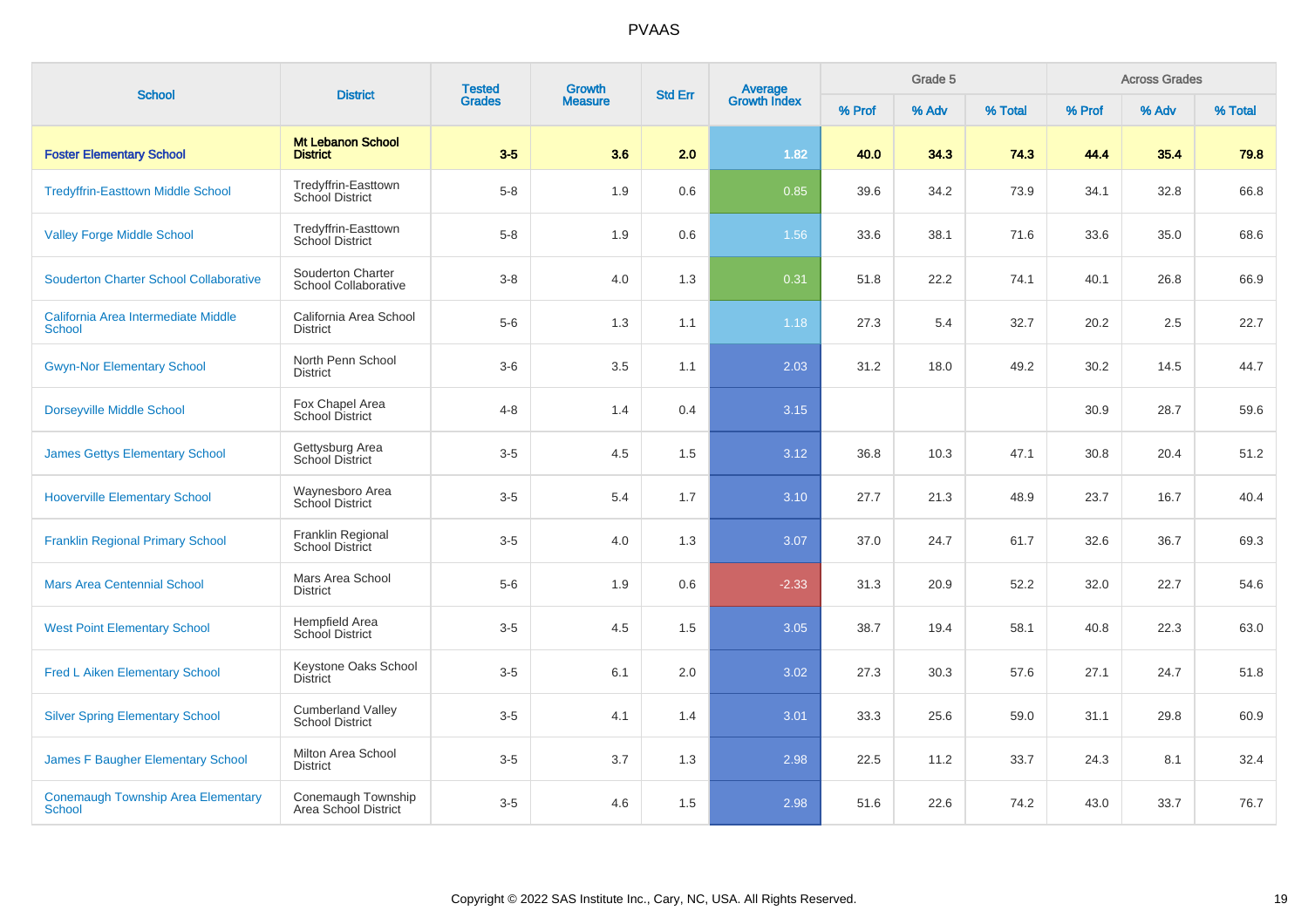| <b>School</b>                                            | <b>District</b>                                    | <b>Tested</b> | Growth         | <b>Std Err</b> |                                |        | Grade 5 |         |        | <b>Across Grades</b> |         |
|----------------------------------------------------------|----------------------------------------------------|---------------|----------------|----------------|--------------------------------|--------|---------|---------|--------|----------------------|---------|
|                                                          |                                                    | <b>Grades</b> | <b>Measure</b> |                | <b>Average</b><br>Growth Index | % Prof | % Adv   | % Total | % Prof | % Adv                | % Total |
| <b>Foster Elementary School</b>                          | <b>Mt Lebanon School</b><br><b>District</b>        | $3-5$         | 3.6            | 2.0            | 1.82                           | 40.0   | 34.3    | 74.3    | 44.4   | 35.4                 | 79.8    |
| <b>Klein Elementary School</b>                           | <b>Harbor Creek School</b><br><b>District</b>      | $3-6$         | 3.3            | 1.1            | $-0.43$                        | 39.3   | 12.5    | 51.8    | 41.5   | 24.6                 | 66.2    |
| <b>Discovery Charter School</b>                          | Discovery Charter<br>School                        | $3 - 8$       | 2.6            | 0.9            | $-0.94$                        | 8.5    | 2.1     | 10.6    | 5.2    | 1.1                  | 6.2     |
| <b>Avonworth Elementary School</b>                       | Avonworth School<br><b>District</b>                | $3-6$         | 2.1            | 0.7            | 0.56                           | 33.8   | 25.5    | 59.3    | 36.0   | 22.8                 | 58.8    |
| <b>Sarah W Starkweather Elementary</b><br>School         | West Chester Area<br><b>School District</b>        | $3-5$         | 4.4            | 1.5            | 2.97                           | 35.8   | 19.4    | 55.2    | 40.0   | 17.2                 | 57.2    |
| <b>Hillendale Elementary School</b>                      | Unionville-Chadds<br><b>Ford School District</b>   | $3-5$         | 4.8            | 1.6            | 2.96                           | 35.6   | 33.9    | 69.5    | 39.4   | 37.2                 | 76.7    |
| <b>Northside Elementary School</b>                       | Palmyra Area School<br><b>District</b>             | $3-5$         | 5.1            | 1.7            | 2.96                           | 39.6   | 14.6    | 54.2    | 37.0   | 17.3                 | 54.3    |
| <b>Hallowell Elementary School</b>                       | Hatboro-Horsham<br><b>School District</b>          | $3-5$         | 4.5            | 1.5            | 2.95                           | 23.7   | 8.5     | 32.2    | 26.5   | 8.4                  | 34.9    |
| <b>Panther Valley Intermediate School</b>                | Panther Valley School<br><b>District</b>           | $4 - 6$       | 2.4            | 0.8            | $-0.77$                        | 11.5   | 1.9     | 13.5    | 10.1   | 1.3                  | 11.4    |
| <b>Irving Elementary School</b>                          | Altoona Area School<br><b>District</b>             | $3-5$         | 5.7            | 1.9            | 2.95                           | 44.4   | 19.4    | 63.9    | 43.9   | 20.4                 | 64.3    |
| <b>Sru Elementary School</b>                             | Athens Area School<br>District                     | $3-5$         | 5.3            | 1.8            | 2.94                           | 23.9   | 8.7     | 32.6    | 27.4   | 10.5                 | 37.9    |
| Southern Columbia Middle School                          | Southern Columbia<br>Area School District          | $5 - 8$       | 1.8            | 0.6            | $-0.84$                        | 34.7   | 9.7     | 44.4    | 24.0   | 7.8                  | 31.8    |
| <b>Harding Elementary School</b>                         | Lebanon School<br><b>District</b>                  | $3-5$         | 4.0            | 1.4            | 2.91                           | 11.7   | 2.6     | 14.3    | 9.6    | 1.6                  | 11.2    |
| <b>Bermudian Springs Middle School</b>                   | <b>Bermudian Springs</b><br><b>School District</b> | $5 - 8$       | 0.4            | 0.5            | 0.81                           | 22.1   | 12.4    | 34.5    | 17.8   | 6.5                  | 24.3    |
| Audrielle Lynch-Ellen Bustin Elementary<br><b>School</b> | Athens Area School<br><b>District</b>              | $3-5$         | 4.2            | 1.4            | 2.91                           | 36.4   | 4.6     | 40.9    | 32.0   | 8.2                  | 40.3    |
| <b>Blue Mountain Elementary East School</b>              | <b>Blue Mountain School</b><br><b>District</b>     | $3-5$         | 3.7            | 1.3            | 2.91                           | 26.2   | 15.5    | 41.7    | 30.3   | 15.6                 | 45.9    |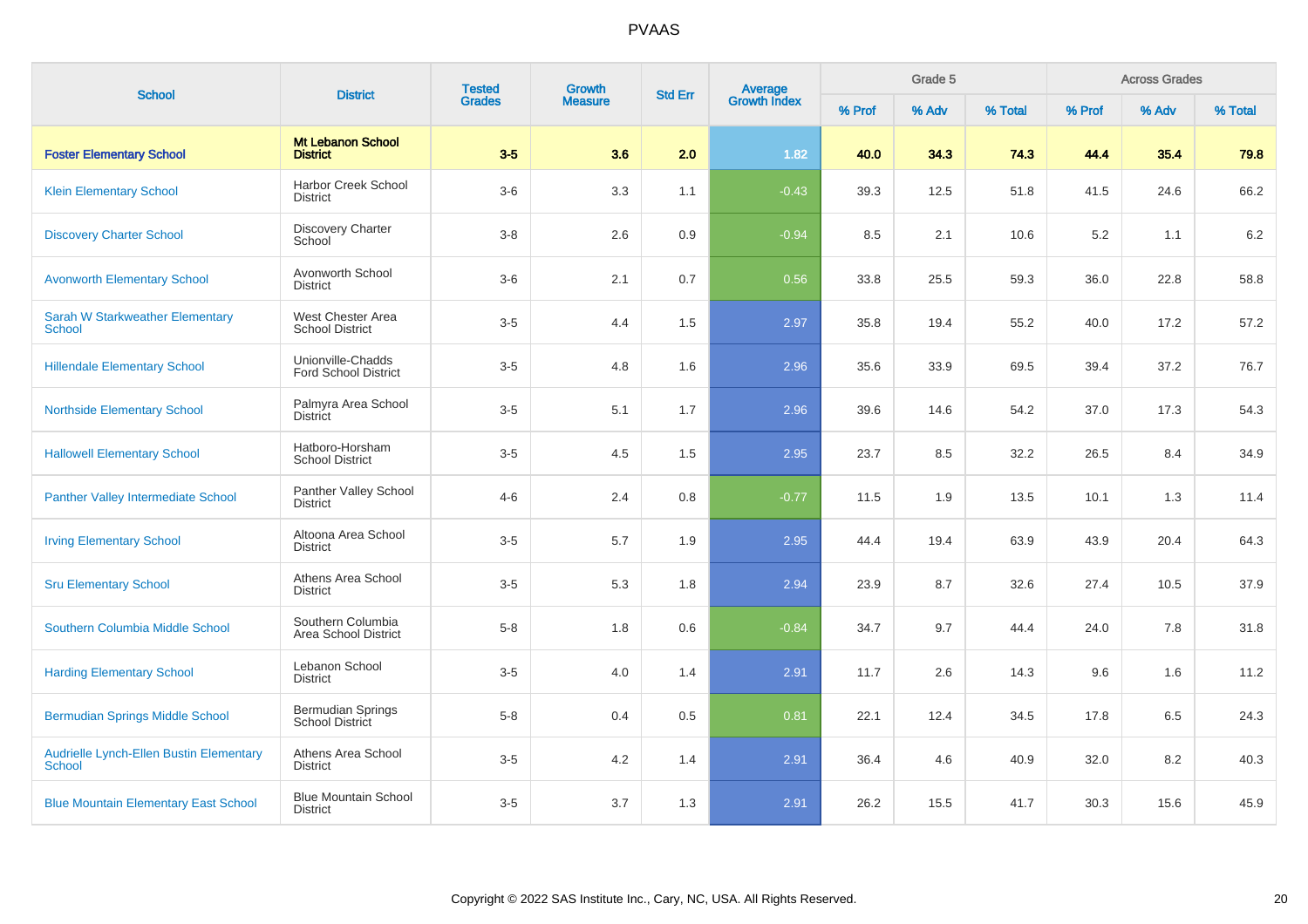| <b>School</b>                           | <b>District</b>                                          | <b>Tested</b> | <b>Growth</b>  | <b>Std Err</b> | Average<br>Growth Index |        | Grade 5 |         |        | <b>Across Grades</b><br>% Adv |         |
|-----------------------------------------|----------------------------------------------------------|---------------|----------------|----------------|-------------------------|--------|---------|---------|--------|-------------------------------|---------|
|                                         |                                                          | <b>Grades</b> | <b>Measure</b> |                |                         | % Prof | % Adv   | % Total | % Prof |                               | % Total |
| <b>Foster Elementary School</b>         | <b>Mt Lebanon School</b><br><b>District</b>              | $3-5$         | 3.6            | 2.0            | 1.82                    | 40.0   | 34.3    | 74.3    | 44.4   | 35.4                          | 79.8    |
| <b>East Hanover Elementary School</b>   | Lower Dauphin School<br><b>District</b>                  | $3-5$         | 4.7            | 1.6            | 2.89                    | 23.1   | 32.7    | 55.8    | 28.6   | 23.2                          | 51.8    |
| <b>Pfaff Elementary School</b>          | Quakertown<br><b>Community School</b><br><b>District</b> | $3-5$         | 5.2            | 1.8            | 2.89                    | 53.5   | 18.6    | 72.1    | 34.9   | 20.5                          | 55.4    |
| Iron Forge Elementary School            | South Middleton<br><b>School District</b>                | $3-5$         | 2.9            | 1.0            | 2.86                    | 28.8   | 22.7    | 51.5    | 31.6   | 23.8                          | 55.3    |
| <b>Oak Ridge Elementary School</b>      | Souderton Area<br><b>School District</b>                 | $3-5$         | 3.9            | 1.4            | 2.86                    | 30.3   | 38.2    | 68.4    | 30.1   | 36.5                          | 66.7    |
| <b>Dillsburg Elementary School</b>      | Northern York County<br><b>School District</b>           | $3-5$         | 3.9            | 1.4            | 2.85                    | 31.0   | 11.3    | 42.2    | 37.7   | 16.9                          | 54.6    |
| <b>Preston School</b>                   | Wayne Highlands<br>School District                       | $3 - 8$       | 4.2            | 1.5            | 2.77                    | 7.1    | 14.3    | 21.4    | 24.0   | 11.0                          | 35.0    |
| <b>Lower Gwynedd Elementary School</b>  | Wissahickon School<br><b>District</b>                    | $3-5$         | 3.8            | 1.3            | 2.84                    | 29.3   | 37.3    | 66.7    | 33.9   | 35.5                          | 69.3    |
| Aspira Bilingual Cyber Charter School   | Aspira Bilingual Cyber<br>Charter School                 | $3 - 11$      | 4.2            | 1.5            | 2.84                    |        |         |         | 1.6    | 0.0                           | 1.6     |
| <b>Springfield Elementary School</b>    | Palisades School<br><b>District</b>                      | $3-5$         | 6.5            | 2.3            | 2.83                    | 31.0   | 10.3    | 41.4    | 30.7   | 23.9                          | 54.6    |
| <b>Washington Intermediate School</b>   | New Castle Area<br><b>School District</b>                | $3-5$         | 2.4            | 0.8            | 2.83                    | 4.4    | 0.5     | 4.8     | 4.1    | 0.7                           | 4.8     |
| <b>Lincoln Elementary School</b>        | Mt Lebanon School<br><b>District</b>                     | $3-5$         | 4.6            | 1.6            | 2.81                    | 45.3   | 30.2    | 75.5    | 36.9   | 33.8                          | 70.7    |
| <b>Monroe Elementary School</b>         | <b>Cumberland Valley</b><br><b>School District</b>       | $3-5$         | 4.6            | 1.7            | 2.81                    | 41.2   | 27.4    | 68.6    | 32.6   | 26.7                          | 59.4    |
| <b>Miller Heights Elementary School</b> | Bethlehem Area<br><b>School District</b>                 | $3-5$         | 6.7            | 2.4            | 2.81                    | 33.3   | 20.8    | 54.2    | 35.5   | 29.0                          | 64.5    |
| <b>Resica Elementary School</b>         | East Stroudsburg Area<br><b>School District</b>          | $3-5$         | $5.0$          | 1.8            | 2.79                    | 20.8   | 4.2     | 25.0    | 20.6   | 5.3                           | 26.0    |
| <b>Cranberry Elementary School</b>      | <b>Cranberry Area</b><br>School District                 | $3-6$         | 2.5            | 0.9            | 1.85                    | 27.3   | 10.4    | 37.7    | 25.6   | 4.4                           | 30.0    |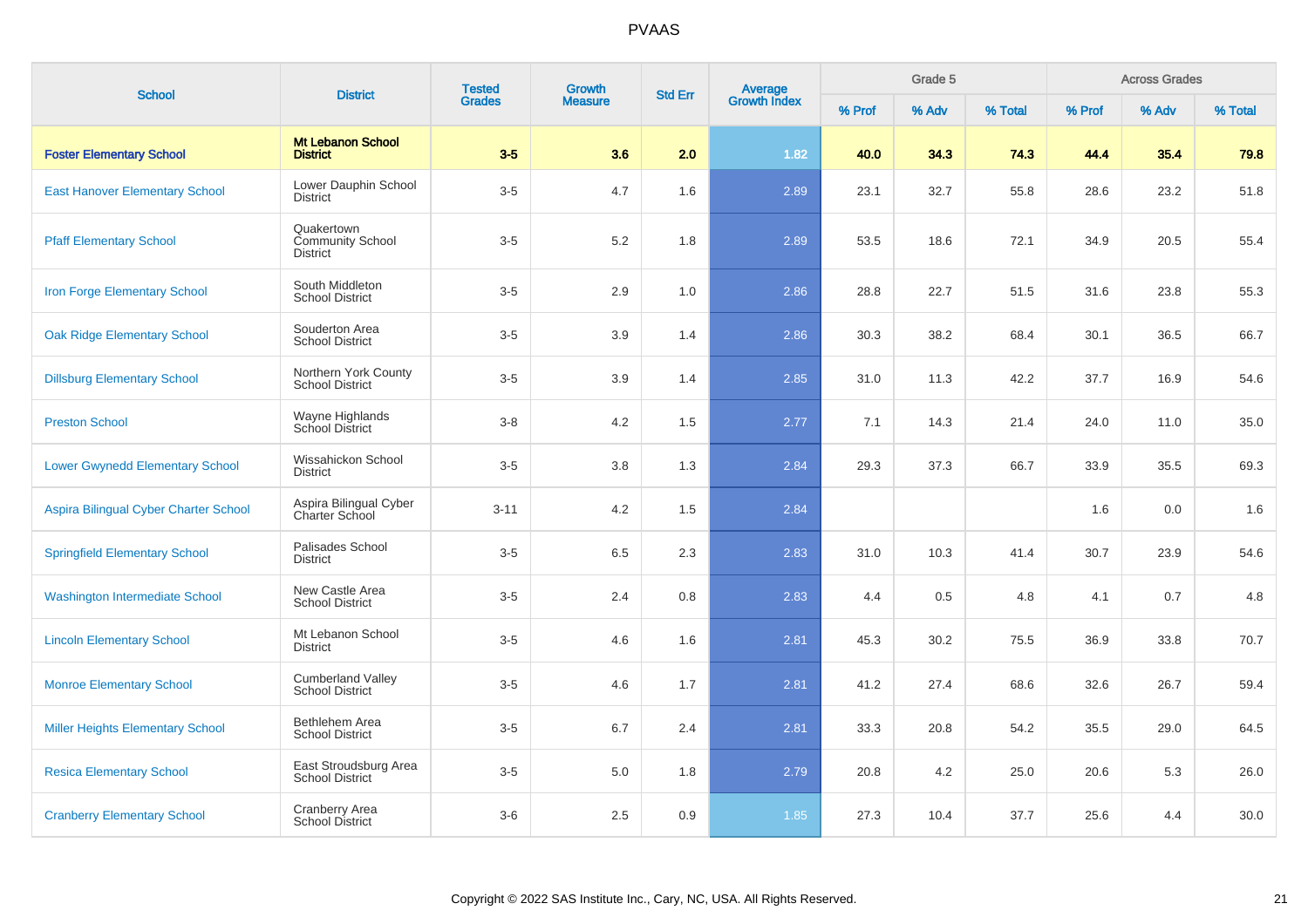| <b>School</b>                             | <b>District</b>                                                      | <b>Tested</b> | <b>Growth</b>  | <b>Std Err</b> | <b>Average</b>      |        | Grade 5 | <b>Across Grades</b> |        |       |         |
|-------------------------------------------|----------------------------------------------------------------------|---------------|----------------|----------------|---------------------|--------|---------|----------------------|--------|-------|---------|
|                                           |                                                                      | <b>Grades</b> | <b>Measure</b> |                | <b>Growth Index</b> | % Prof | % Adv   | % Total              | % Prof | % Adv | % Total |
| <b>Foster Elementary School</b>           | <b>Mt Lebanon School</b><br><b>District</b>                          | $3-5$         | 3.6            | 2.0            | 1.82                | 40.0   | 34.3    | 74.3                 | 44.4   | 35.4  | 79.8    |
| <b>Shrewsbury Elementary School</b>       | Southern York County<br><b>School District</b>                       | $3-6$         | 3.0            | 1.1            | $-1.93$             | 18.6   | 5.1     | 23.7                 | 26.5   | 11.0  | 37.6    |
| <b>Evergreen Elementary School</b>        | Perkiomen Valley<br><b>School District</b>                           | $3-5$         | 3.5            | 1.3            | 2.77                | 39.5   | 24.4    | 64.0                 | 42.6   | 19.3  | 61.9    |
| <b>Middlesex Elementary School</b>        | <b>Cumberland Valley</b><br><b>School District</b>                   | $3-5$         | 4.6            | 1.7            | 2.76                | 38.5   | 7.7     | 46.2                 | 29.8   | 17.2  | 47.0    |
| Gettysburg Montessori Charter School      | Gettysburg Montessori<br><b>Charter School</b>                       | $3-6$         | 5.4            | 1.9            | 2.18                | 19.0   | 19.0    | 38.1                 | 19.2   | 9.6   | 28.7    |
| <b>Pine Road Elementary School</b>        | Lower Moreland<br><b>Township School</b><br><b>District</b>          | $3-5$         | 2.6            | 0.9            | 2.74                | 27.3   | 27.3    | 54.6                 | 33.7   | 18.4  | 52.2    |
| <b>Davis Elementary School</b>            | <b>Centennial School</b><br><b>District</b>                          | $3-5$         | 3.1            | 1.1            | 2.74                | 29.1   | 8.2     | 37.3                 | 30.6   | 10.0  | 40.6    |
| <b>Makefield Elementary School</b>        | Pennsbury School<br><b>District</b>                                  | $3-5$         | 4.1            | 1.5            | 2.72                | 21.7   | 23.3    | 45.0                 | 23.6   | 28.7  | 52.2    |
| <b>Hillsdale Elementary School</b>        | West Chester Area<br><b>School District</b>                          | $3-5$         | 4.0            | 1.5            | 2.71                | 38.1   | 15.9    | 54.0                 | 33.2   | 24.9  | 58.0    |
| <b>Rockwood Area Elementary School</b>    | Rockwood Area<br><b>School District</b>                              | $3-6$         | 3.5            | 1.3            | 2.61                | 34.2   | 12.2    | 46.3                 | 22.6   | 12.0  | 34.6    |
| <b>Bethel Elementary School</b>           | Tulpehocken Area<br>School District                                  | $3-6$         | $-0.0$         | 1.3            | $-0.03$             | 35.1   | 16.2    | 51.4                 | 27.9   | 12.8  | 40.8    |
| <b>Maureen M Welch Elementary School</b>  | <b>Council Rock School</b><br><b>District</b>                        | $3-6$         | 2.5            | 1.0            | $-1.58$             | 28.0   | 10.7    | 38.7                 | 33.4   | 15.5  | 49.0    |
| <b>Blairsville Elementary School</b>      | Blairsville-Saltsburg<br><b>School District</b>                      | $3-5$         | 4.1            | 1.5            | 2.67                | 27.9   | 13.1    | 41.0                 | 25.7   | 8.9   | 34.6    |
| <b>Widener Partnership Charter School</b> | <b>Widener Partnership</b><br><b>Charter School</b>                  | $3 - 7$       | 2.8            | 1.0            | $-0.33$             | 0.0    | 0.0     | 0.0                  | 1.4    | 0.5   | 1.9     |
| <b>Trumbauersville Elementary School</b>  | Quakertown<br><b>Community School</b><br><b>District</b>             | $3-5$         | 4.0            | 1.5            | 2.64                | 24.6   | 29.5    | 54.1                 | 31.4   | 27.3  | 58.8    |
| <b>West Phila. Achievement Ces</b>        | West Philadelphia<br>Achievement Charter<br><b>Elementary School</b> | $3-5$         | 4.2            | 1.6            | 2.63                | 6.7    | 0.0     | 6.7                  | 2.8    | 0.5   | $3.2\,$ |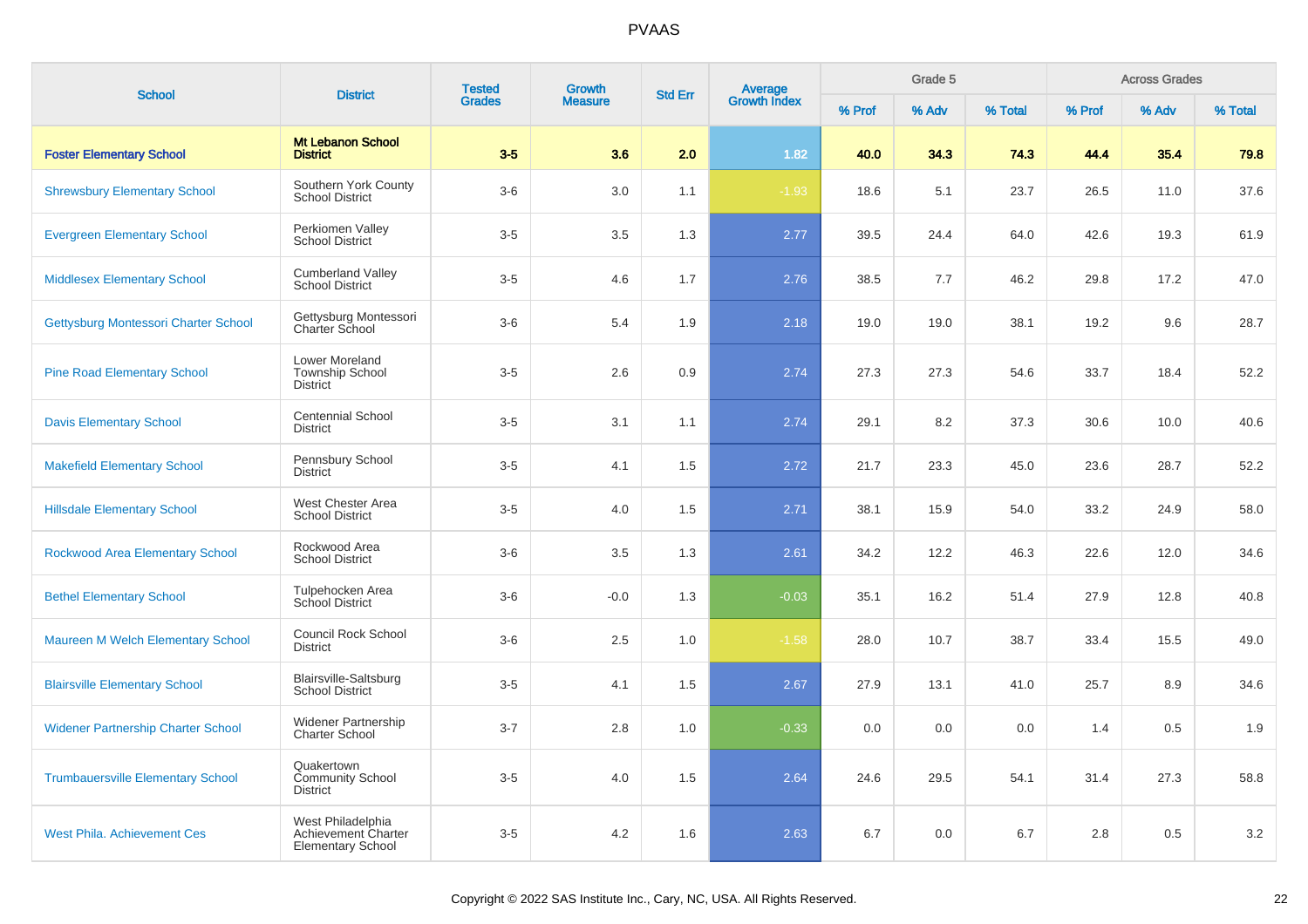| <b>School</b>                          | <b>District</b>                                    | <b>Tested</b> | Growth         | <b>Std Err</b> |                                |        | Grade 5<br><b>Across Grades</b> |         |        |       |         |
|----------------------------------------|----------------------------------------------------|---------------|----------------|----------------|--------------------------------|--------|---------------------------------|---------|--------|-------|---------|
|                                        |                                                    | <b>Grades</b> | <b>Measure</b> |                | <b>Average</b><br>Growth Index | % Prof | % Adv                           | % Total | % Prof | % Adv | % Total |
| <b>Foster Elementary School</b>        | <b>Mt Lebanon School</b><br><b>District</b>        | $3-5$         | 3.6            | 2.0            | 1.82                           | 40.0   | 34.3                            | 74.3    | 44.4   | 35.4  | 79.8    |
| <b>Butler Elementary School</b>        | <b>Central Bucks School</b><br><b>District</b>     | $3-6$         | 2.2            | 0.9            | $-1.83$                        | 33.3   | 16.1                            | 49.4    | 35.5   | 20.8  | 56.3    |
| <b>Shallow Brook Inter School</b>      | Northeastern York<br><b>School District</b>        | $4 - 6$       | 1.8            | 0.8            | 2.18                           | 35.7   | 15.2                            | 50.9    | 28.1   | 12.0  | 40.1    |
| <b>Marshall Thurgood</b>               | Philadelphia City<br>School District               | $3 - 8$       | 4.5            | 1.8            | 2.58                           |        |                                 |         | 3.7    | 0.9   | 4.6     |
| <b>Sugarcreek Elementary School</b>    | Karns City Area<br><b>School District</b>          | $3-6$         | 3.8            | 1.5            | 2.36                           | 21.4   | 17.9                            | 39.3    | 28.2   | 4.8   | 33.1    |
| Kathryn D. Markley Elementary School   | <b>Great Valley School</b><br><b>District</b>      | $3-5$         | 3.4            | 1.3            | 2.57                           | 31.2   | 28.8                            | 60.0    | 32.3   | 27.5  | 59.8    |
| <b>Kutz Elementary School</b>          | <b>Central Bucks School</b><br><b>District</b>     | $3-6$         | 2.6            | 1.0            | 0.24                           | 40.7   | 17.0                            | 57.6    | 38.0   | 25.1  | 63.1    |
| <b>Jackson Elementary School</b>       | Central Cambria<br><b>School District</b>          | $3-5$         | 5.0            | 2.0            | 2.53                           | 27.8   | 8.3                             | 36.1    | 26.5   | 11.2  | 37.8    |
| <b>Groveland Elementary School</b>     | <b>Central Bucks School</b><br><b>District</b>     | $3-6$         | 2.0            | 0.8            | 2.06                           | 25.7   | 16.2                            | 41.9    | 33.0   | 15.0  | 48.0    |
| <b>Schwenksville Elementary School</b> | Perkiomen Valley<br><b>School District</b>         | $3-5$         | 3.7            | 1.5            | 2.51                           | 41.3   | 17.5                            | 58.7    | 41.6   | 15.8  | 57.4    |
| <b>Penn Wood Elementary School</b>     | West Chester Area<br><b>School District</b>        | $3-5$         | 3.5            | 1.4            | 2.51                           | 30.6   | 15.3                            | 45.8    | 37.6   | 17.1  | 54.6    |
| <b>Kunkel Elementary School</b>        | Middletown Area<br><b>School District</b>          | $3-5$         | 3.5            | 1.4            | 2.50                           | 31.4   | 7.1                             | 38.6    | 29.4   | 14.1  | 43.5    |
| <b>Mercer Area Elementary School</b>   | Mercer Area School<br><b>District</b>              | $3-6$         | 2.6            | 1.0            | 1.09                           | 32.8   | 15.5                            | 48.3    | 33.2   | 15.4  | 48.6    |
| <b>Ebenezer Elementary School</b>      | Cornwall-Lebanon<br><b>School District</b>         | $3-5$         | 2.9            | 1.2            | 2.50                           | 28.0   | 6.0                             | 34.0    | 25.4   | 5.0   | 30.4    |
| <b>Robison Elementary School</b>       | Fort Leboeuf School<br><b>District</b>             | $3-5$         | 3.6            | 1.4            | 2.49                           | 41.8   | 38.8                            | 80.6    | 40.4   | 34.7  | 75.1    |
| <b>Sporting Hill Elementary School</b> | <b>Cumberland Valley</b><br><b>School District</b> | $3-5$         | 3.1            | 1.3            | 2.49                           | 20.9   | 29.7                            | 50.6    | 29.3   | 27.1  | 56.4    |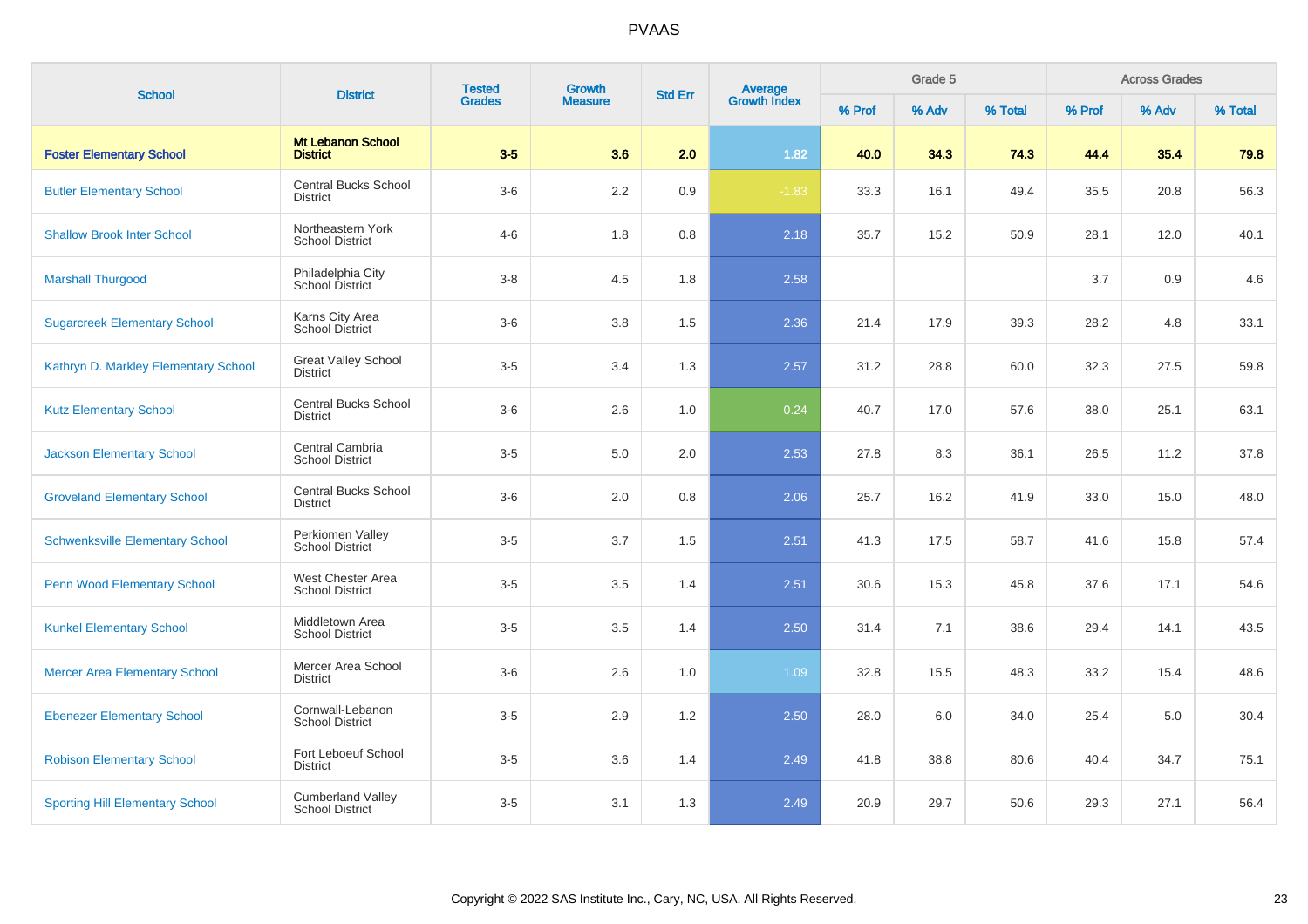| <b>School</b>                                             | <b>District</b>                                          | <b>Tested</b> | <b>Growth</b>  | <b>Std Err</b> |                                |        | Grade 5 |         |        | <b>Across Grades</b> |         |
|-----------------------------------------------------------|----------------------------------------------------------|---------------|----------------|----------------|--------------------------------|--------|---------|---------|--------|----------------------|---------|
|                                                           |                                                          | <b>Grades</b> | <b>Measure</b> |                | <b>Average</b><br>Growth Index | % Prof | % Adv   | % Total | % Prof | % Adv                | % Total |
| <b>Foster Elementary School</b>                           | Mt Lebanon School<br><b>District</b>                     | $3-5$         | 3.6            | 2.0            | 1.82                           | 40.0   | 34.3    | 74.3    | 44.4   | 35.4                 | 79.8    |
| <b>Lehigh Elementary School</b>                           | Northampton Area<br>School District                      | $3-5$         | 5.1            | 2.0            | 2.49                           | 32.4   | 11.8    | 44.1    | 43.1   | 13.0                 | 56.1    |
| <b>Valley Elementary School</b>                           | Bensalem Township<br><b>School District</b>              | $3-6$         | 2.3            | 0.9            | $-0.05$                        | 9.0    | 2.6     | 11.5    | 13.4   | 3.8                  | 17.2    |
| <b>Linden Elementary School</b>                           | Central Bucks School<br><b>District</b>                  | $3-6$         | 3.2            | 1.3            | 0.02                           | 42.9   | 19.0    | 61.9    | 38.6   | 28.5                 | 67.0    |
| <b>Harris School</b>                                      | Southeast Delco<br><b>School District</b>                | $3-8$         | 2.7            | 1.1            | 0.14                           | 12.0   | 0.0     | 12.0    | 4.7    | 0.5                  | 5.3     |
| <b>Colwyn Elementary School</b>                           | William Penn School<br><b>District</b>                   | $3-6$         | 4.9            | 2.0            | $-0.17$                        | 10.0   | 5.0     | 15.0    | 10.4   | 1.5                  | 11.9    |
| <b>Shenango Elementary School</b>                         | Shenango Area<br>School District                         | $3-6$         | 2.5            | 1.0            | $-1.30$                        | 25.0   | 7.1     | 32.1    | 27.1   | 11.8                 | 38.9    |
| <b>Richland Elementary School</b>                         | Quakertown<br><b>Community School</b><br><b>District</b> | $3-5$         | 3.9            | 1.6            | 2.46                           | 30.4   | 7.1     | 37.5    | 25.0   | 12.2                 | 37.2    |
| <b>Rowland Academy</b>                                    | Harrisburg City School<br><b>District</b>                | $5-8$         | 1.4            | 0.6            | $-3.28$                        | 1.0    | 0.0     | 1.0     | 1.5    | 1.3                  | 2.9     |
| <b>Valley Elementary/Middle School</b>                    | Hazleton Area School<br><b>District</b>                  | $3-8$         | 2.7            | 1.1            | $-0.49$                        | 15.2   | 3.0     | 18.2    | 13.3   | 2.6                  | 15.9    |
| <b>Washington Heights Elementary School</b>               | West Shore School<br><b>District</b>                     | $3-5$         | 4.0            | 1.6            | 2.45                           | 24.1   | 8.6     | 32.8    | 19.3   | 7.4                  | 26.7    |
| <b>Centre Learning Community Charter</b><br><b>School</b> | Centre Learning<br><b>Community Charter</b><br>School    | $5-8$         | 4.9            | 2.0            | 2.45                           |        |         |         | 24.1   | 18.5                 | 42.6    |
| <b>Titus Elementary School</b>                            | <b>Central Bucks School</b><br><b>District</b>           | $3-6$         | 2.2            | 0.9            | $1.30$                         | 40.5   | 17.6    | 58.1    | 31.4   | 19.4                 | 50.8    |
| <b>Nether Providence Elementary School</b>                | Wallingford-<br>Swarthmore School<br><b>District</b>     | $3-5$         | 3.5            | 1.5            | 2.41                           | 44.6   | 21.5    | 66.2    | 40.4   | 24.7                 | 65.0    |
| <b>Clearview Elementary School</b>                        | Red Lion Area School<br><b>District</b>                  | $3-6$         | 3.3            | 1.4            | 0.32                           | 26.5   | 17.6    | 44.1    | 22.1   | 10.7                 | 32.9    |
| <b>Warren L Miller Elementary School</b>                  | Southern Tioga<br>School District                        | $3-6$         | 1.7            | 1.1            | 1.48                           | 21.6   | 0.0     | 21.6    | 25.4   | 5.4                  | 30.8    |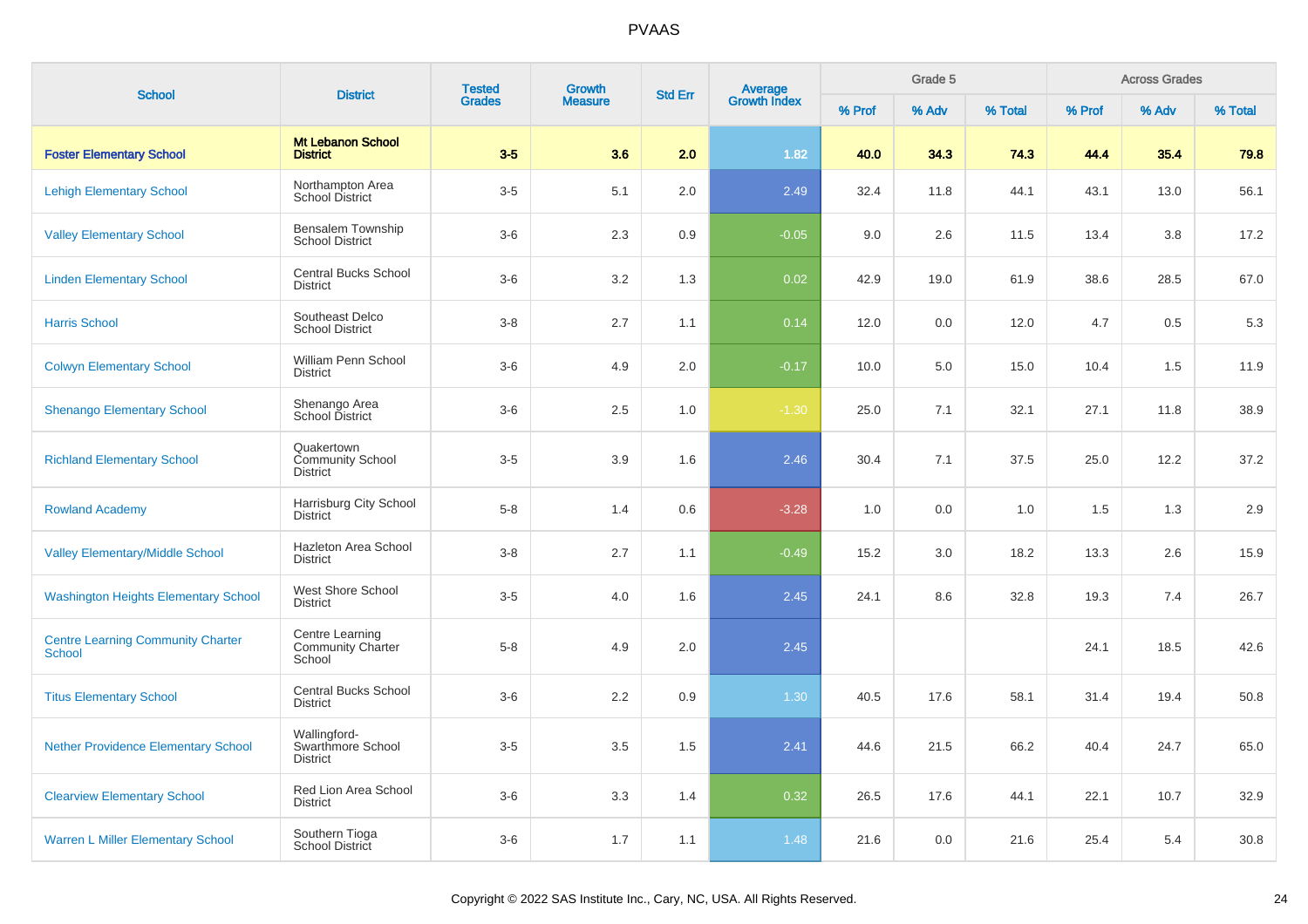| <b>School</b>                               |                                              | <b>Tested</b><br>Growth<br><b>District</b><br><b>Grades</b> |                | <b>Average</b><br>Growth Index<br><b>Std Err</b> |         |        | Grade 5 |         |        | <b>Across Grades</b> |         |
|---------------------------------------------|----------------------------------------------|-------------------------------------------------------------|----------------|--------------------------------------------------|---------|--------|---------|---------|--------|----------------------|---------|
|                                             |                                              |                                                             | <b>Measure</b> |                                                  |         | % Prof | % Adv   | % Total | % Prof | % Adv                | % Total |
| <b>Foster Elementary School</b>             | <b>Mt Lebanon School</b><br><b>District</b>  | $3-5$                                                       | 3.6            | 2.0                                              | 1.82    | 40.0   | 34.3    | 74.3    | 44.4   | 35.4                 | 79.8    |
| <b>Shannock Valley Elementary School</b>    | Armstrong School<br>District                 | $3-6$                                                       | 2.6            | 1.3                                              | 2.05    | 26.1   | 13.0    | 39.1    | 26.1   | 16.5                 | 42.6    |
| <b>Quarry Hill Elementary School</b>        | Pennsbury School<br><b>District</b>          | $3-5$                                                       | 3.4            | 1.4                                              | 2.35    | 31.3   | 32.8    | 64.2    | 40.9   | 27.8                 | 68.7    |
| <b>Franconia Elementary School</b>          | Souderton Area<br><b>School District</b>     | $3-5$                                                       | 3.3            | 1.4                                              | 2.35    | 45.1   | 18.3    | 63.4    | 33.3   | 22.1                 | 55.4    |
| <b>Economy Elementary School</b>            | Ambridge Area School<br><b>District</b>      | $3-5$                                                       | 3.8            | 1.6                                              | 2.34    | 28.6   | 10.7    | 39.3    | 30.6   | 17.2                 | 47.8    |
| <b>Hillcrest Elementary School</b>          | <b>Upper Darby School</b><br><b>District</b> | $3-5$                                                       | 3.3            | 1.4                                              | 2.31    | 14.1   | 5.1     | 19.2    | 15.2   | $5.2\,$              | 20.4    |
| <b>Cairnbrook Elementary School</b>         | Shade-Central City<br><b>School District</b> | $3-6$                                                       | 4.5            | 1.9                                              | 0.60    | 18.8   | 0.0     | 18.8    | 29.6   | 2.3                  | 31.8    |
| <b>Hope For Hyndman Charter School</b>      | Hope For Hyndman<br>Charter School           | $3 - 11$                                                    | 4.1            | 1.8                                              | 2.31    |        |         |         | 9.9    | 1.2                  | 11.1    |
| <b>Bennetts Valley Elementary School</b>    | Saint Marys Area<br><b>School District</b>   | $3-5$                                                       | 6.4            | 2.8                                              | 2.30    | 52.9   | 0.0     | 52.9    | 35.0   | 5.0                  | 40.0    |
| <b>Blue Ridge Elementary School</b>         | <b>Blue Ridge School</b><br>District         | $3-5$                                                       | 3.3            | 1.4                                              | 2.30    | 23.3   | 5.5     | 28.8    | 29.6   | 5.8                  | 35.4    |
| <b>West Vincent Elementary School</b>       | Owen J Roberts<br><b>School District</b>     | $3-6$                                                       | 2.3            | 1.0                                              | 1.59    | 33.8   | 31.0    | 64.8    | 39.8   | 27.6                 | 67.4    |
| <b>Lincoln Elementary School</b>            | East Penn School<br><b>District</b>          | $3-5$                                                       | 3.5            | 1.5                                              | 2.29    | 35.5   | 12.9    | 48.4    | 30.5   | 13.2                 | 43.7    |
| <b>Penn Valley School</b>                   | Lower Merion School<br><b>District</b>       | $3-5$                                                       | 2.6            | 1.2                                              | 2.27    | 22.9   | 48.6    | 71.4    | 27.5   | 50.5                 | 78.0    |
| Lackawanna Trail Elementary Center          | Lackawanna Trail<br><b>School District</b>   | $3-6$                                                       | 2.4            | 1.1                                              | $-0.71$ | 21.8   | 9.1     | 30.9    | 31.4   | 13.1                 | 44.4    |
| <b>Brandywine-Wallace Elementary School</b> | Downingtown Area<br><b>School District</b>   | $3-5$                                                       | 3.3            | 1.5                                              | 2.25    | 48.4   | 21.0    | 69.4    | 49.3   | 17.1                 | 66.4    |
| <b>East Goshen Elementary School</b>        | West Chester Area<br><b>School District</b>  | $3-5$                                                       | 3.5            | 1.6                                              | 2.24    | 49.1   | 21.0    | 70.2    | 41.2   | 33.3                 | 74.6    |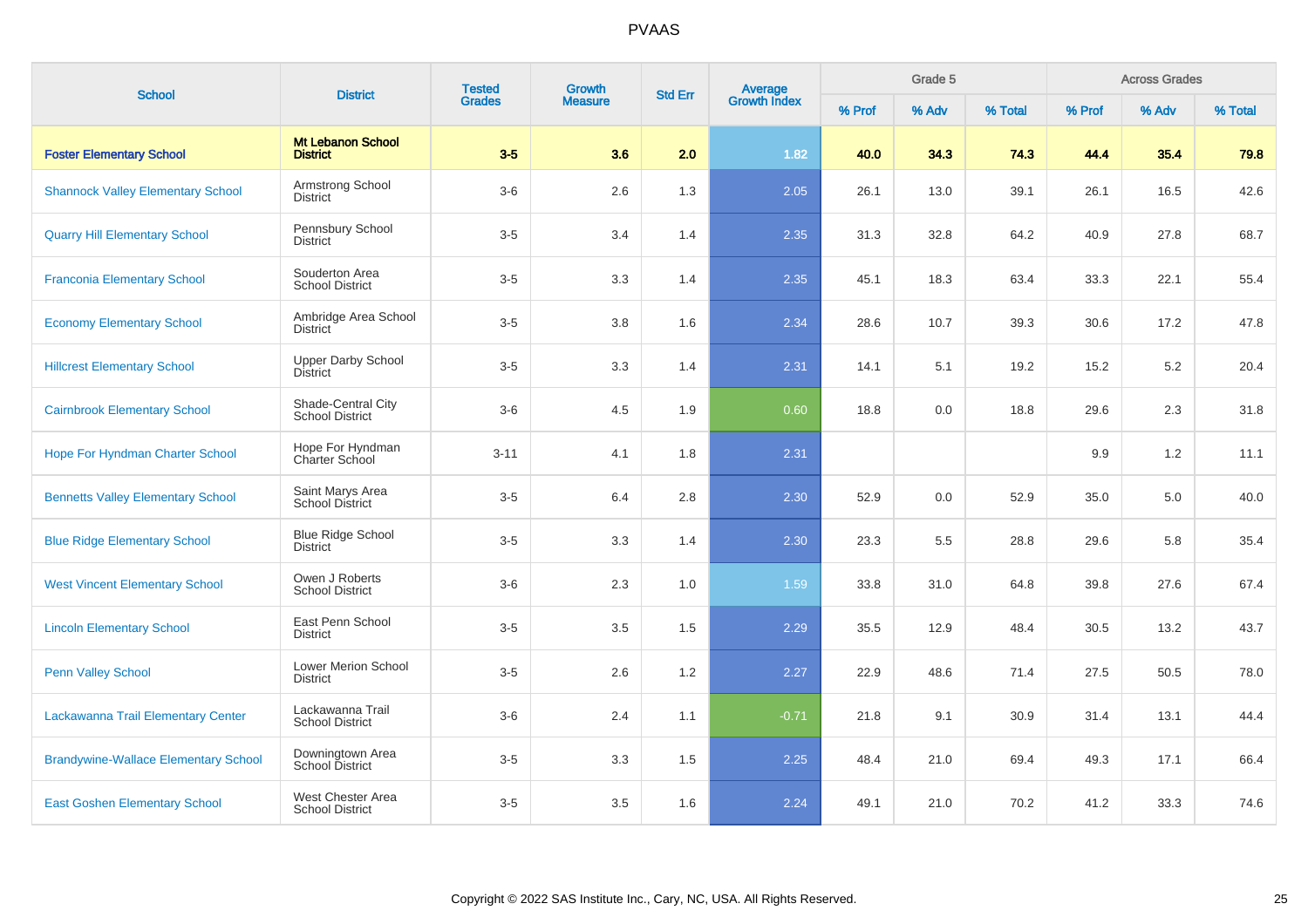| <b>School</b>                             |                                                  | <b>Tested</b><br><b>District</b><br><b>Grades</b> | Growth         | <b>Std Err</b> | <b>Average</b><br>Growth Index |        |       | Grade 5 |         |       | <b>Across Grades</b> |  |
|-------------------------------------------|--------------------------------------------------|---------------------------------------------------|----------------|----------------|--------------------------------|--------|-------|---------|---------|-------|----------------------|--|
|                                           |                                                  |                                                   | <b>Measure</b> |                |                                | % Prof | % Adv | % Total | % Prof  | % Adv | % Total              |  |
| <b>Foster Elementary School</b>           | <b>Mt Lebanon School</b><br><b>District</b>      | $3-5$                                             | 3.6            | 2.0            | 1.82                           | 40.0   | 34.3  | 74.3    | 44.4    | 35.4  | 79.8                 |  |
| <b>Howard Elementary School</b>           | <b>Bald Eagle Area</b><br>School District        | $3-5$                                             | 7.1            | 3.2            | 2.23                           | 53.8   | 46.2  | 100.0   | 41.5    | 34.2  | 75.6                 |  |
| <b>West Manheim Elementary School</b>     | South Western School<br><b>District</b>          | $3-5$                                             | 2.7            | 1.2            | 2.22                           | 26.0   | 6.2   | 32.3    | 25.9    | 10.4  | 36.3                 |  |
| <b>Juniata Elementary School</b>          | Juniata County School<br><b>District</b>         | $3-5$                                             | 2.6            | 1.2            | 2.21                           | 21.0   | 5.0   | 26.0    | 18.6    | 5.1   | 23.6                 |  |
| <b>Wyalusing Valley Elementary School</b> | Wyalusing Area<br>School District                | $3-6$                                             | 1.9            | 0.9            | 0.43                           | 12.0   | 4.8   | 16.9    | 18.9    | 5.6   | 24.4                 |  |
| Southern Lehigh Intermediate School       | Southern Lehigh<br>School District               | $4 - 6$                                           | $-1.2$         | 0.6            | $-1.85$                        | 33.9   | 21.0  | 54.8    | 31.6    | 23.8  | 55.4                 |  |
| <b>E M Crouthamel Elementary School</b>   | Souderton Area<br><b>School District</b>         | $3-5$                                             | 3.6            | 1.6            | 2.19                           | 32.1   | 17.0  | 49.1    | 34.5    | 16.2  | 50.7                 |  |
| Meyersdale Area Elementary School         | Meyersdale Area<br>School District               | $3-5$                                             | 3.5            | 1.6            | 2.19                           | 35.2   | 9.3   | 44.4    | 30.7    | 10.5  | 41.2                 |  |
| <b>Ben Franklin School</b>                | Uniontown Area<br><b>School District</b>         | $3 - 8$                                           | $-5.5$         | 1.1            | $-4.99$                        | 15.8   | 10.5  | 26.3    | 14.7    | 3.8   | 18.5                 |  |
| <b>Trinity East Elementary School</b>     | <b>Trinity Area School</b><br><b>District</b>    | $3-5$                                             | 3.2            | 1.5            | 2.18                           | 31.9   | 20.3  | 52.2    | 36.4    | 20.1  | 56.5                 |  |
| <b>Elco Intermd School</b>                | Eastern Lebanon<br><b>County School District</b> | $3-5$                                             | 1.9            | 0.9            | 2.18                           | 19.8   | 7.9   | 27.7    | 23.8    | 8.2   | 32.1                 |  |
| <b>Overlook School</b>                    | Abington School<br><b>District</b>               | $3-6$                                             | 2.5            | 1.2            | 0.77                           | 20.0   | 14.0  | 34.0    | 27.2    | 13.0  | 40.2                 |  |
| <b>Ardmore Avenue School</b>              | William Penn School<br><b>District</b>           | $3-6$                                             | 3.1            | 1.4            | $-0.13$                        | 14.0   | 0.0   | 14.0    | 10.8    | 1.8   | 12.6                 |  |
| <b>Macungie Elementary School</b>         | East Penn School<br><b>District</b>              | $3-5$                                             | 3.1            | 1.4            | 2.15                           | 31.3   | 9.0   | 40.3    | 30.1    | 15.5  | 45.6                 |  |
| <b>Clairton Elementary School</b>         | Clairton City School<br><b>District</b>          | $3-5$                                             | 3.7            | 1.7            | 2.14                           | 6.1    | 2.0   | 8.2     | $6.2\,$ | 0.6   | 6.8                  |  |
| <b>Middle Years Alternative</b>           | Philadelphia City<br>School District             | $5 - 8$                                           | 4.9            | 2.3            | 2.14                           |        |       |         | 2.4     | 0.0   | 2.4                  |  |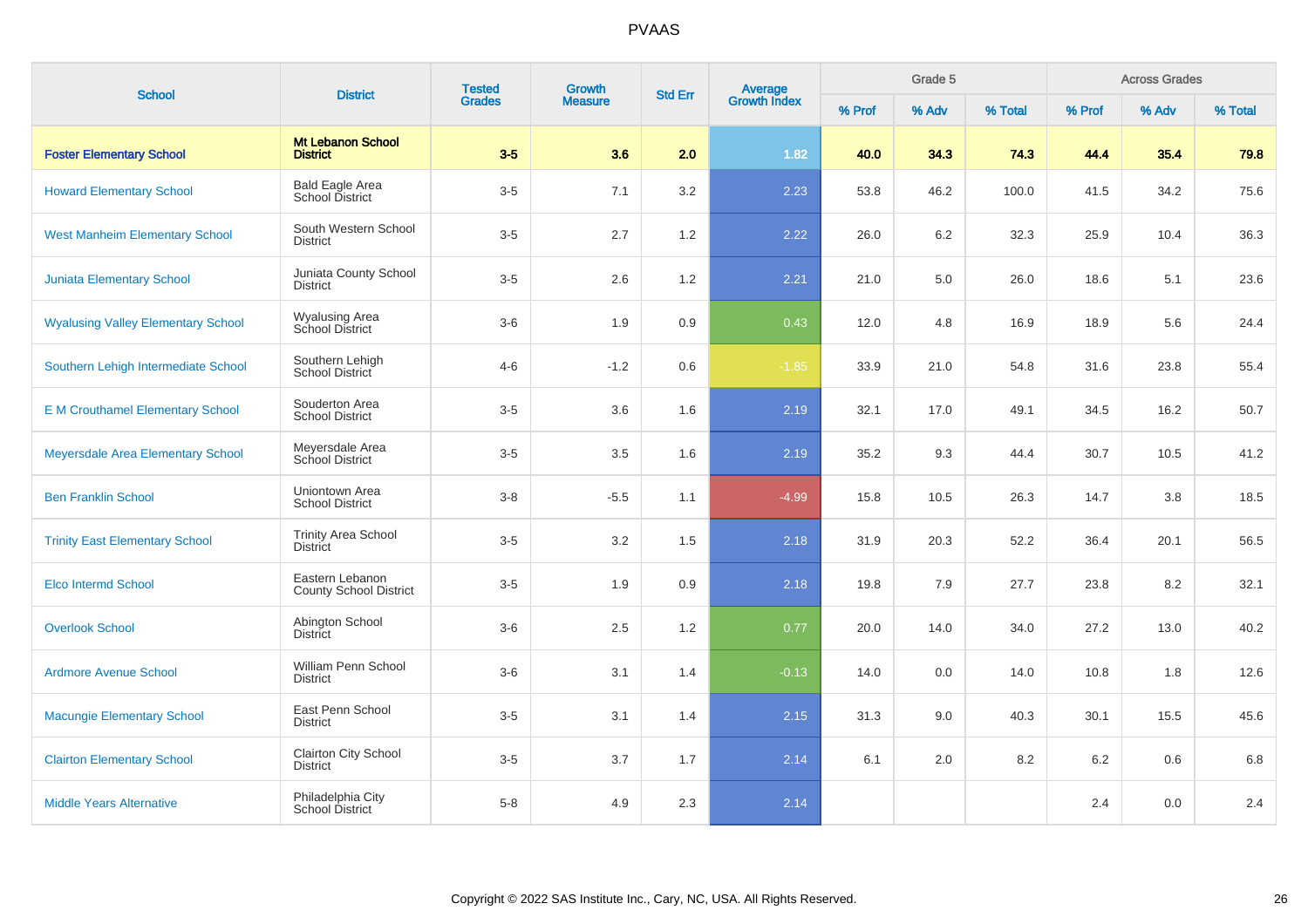| <b>School</b>                              | <b>District</b>                             | <b>Tested</b> | Growth         | <b>Std Err</b> | <b>Average</b><br>Growth Index |        | Grade 5 |         | <b>Across Grades</b> |       |         |
|--------------------------------------------|---------------------------------------------|---------------|----------------|----------------|--------------------------------|--------|---------|---------|----------------------|-------|---------|
|                                            |                                             | <b>Grades</b> | <b>Measure</b> |                |                                | % Prof | % Adv   | % Total | % Prof               | % Adv | % Total |
| <b>Foster Elementary School</b>            | <b>Mt Lebanon School</b><br><b>District</b> | $3-5$         | 3.6            | 2.0            | 1.82                           | 40.0   | 34.3    | 74.3    | 44.4                 | 35.4  | 79.8    |
| <b>Galeton Area School</b>                 | Galeton Area School<br><b>District</b>      | $3 - 11$      | 2.7            | 1.3            | $-0.05$                        | 29.2   | 20.8    | 50.0    | 19.4                 | 7.0   | 26.4    |
| <b>Reeceville Elementary School</b>        | Coatesville Area<br><b>School District</b>  | $3-5$         | 4.2            | 2.0            | 2.13                           | 16.2   | 2.7     | 18.9    | 9.4                  | 6.2   | 15.6    |
| <b>Shady Grove Elementary School</b>       | Wissahickon School<br><b>District</b>       | $3-5$         | 2.4            | 1.1            | 2.12                           | 25.2   | 26.2    | 51.4    | 26.5                 | 32.5  | 59.0    |
| <b>Metzgar Elementary School</b>           | Greensburg Salem<br>School District         | $3-5$         | 4.2            | 2.0            | 2.12                           | 38.2   | 17.6    | 55.9    | 30.5                 | 13.3  | 43.8    |
| <b>Manavon Elementary School</b>           | Phoenixville Area<br><b>School District</b> | $3-5$         | 2.5            | 1.2            | 2.11                           | 45.8   | 14.6    | 60.4    | 35.0                 | 19.9  | 54.9    |
| <b>New Holland Elementary</b>              | Eastern Lancaster<br>County School District | $3-6$         | 2.2            | 1.1            | 1.22                           | 32.7   | 10.9    | 43.6    | 29.8                 | 8.0   | 37.8    |
| <b>Howe Elementary School</b>              | Mt Lebanon School<br><b>District</b>        | $3-5$         | 3.5            | 1.6            | 2.10                           | 36.0   | 36.0    | 72.0    | 36.3                 | 32.9  | 69.2    |
| <b>Manheim Elementary School</b>           | South Western School<br><b>District</b>     | $3-5$         | 4.5            | 2.1            | 2.09                           | 17.2   | 17.2    | 34.5    | 25.7                 | 15.9  | 41.6    |
| <b>Barkley Elementary School</b>           | Phoenixville Area<br><b>School District</b> | $3-5$         | 3.4            | 1.6            | 2.08                           | 26.9   | 11.5    | 38.5    | 24.9                 | 11.6  | 36.4    |
| <b>Independence Charter School</b>         | Independence Charter<br>School              | $3-8$         | 1.4            | 0.7            | $-5.14$                        | 13.7   | 4.1     | 17.8    | 19.7                 | 7.2   | 26.9    |
| <b>Canton Area Elementary School</b>       | Canton Area School<br><b>District</b>       | $3-6$         | 2.3            | 1.1            | $-0.60$                        | 34.6   | 11.5    | 46.2    | 31.6                 | 8.9   | 40.5    |
| <b>West Bradford Elementary School</b>     | Downingtown Area<br>School District         | $3-5$         | 2.7            | 1.3            | 2.06                           | 47.6   | 10.7    | 58.3    | 41.6                 | 22.7  | 64.3    |
| <b>Lycoming Valley Intermediate School</b> | Williamsport Area<br><b>School District</b> | $4 - 6$       | 1.4            | 0.7            | $-1.40$                        | 31.5   | 13.4    | 45.0    | 26.5                 | 13.4  | 39.9    |
| <b>Twin Rivers Elementary School</b>       | Mckeesport Area<br><b>School District</b>   | $3-5$         | 2.6            | 1.3            | 2.06                           | 4.6    | 4.6     | 9.2     | 9.2                  | 3.0   | 12.2    |
| <b>Duquesne Elementary School</b>          | Duquesne City School<br><b>District</b>     | $3-6$         | $1.2$          | 1.3            | 0.96                           | 6.0    | 2.0     | 8.0     | $3.5\,$              | 1.7   | $5.2\,$ |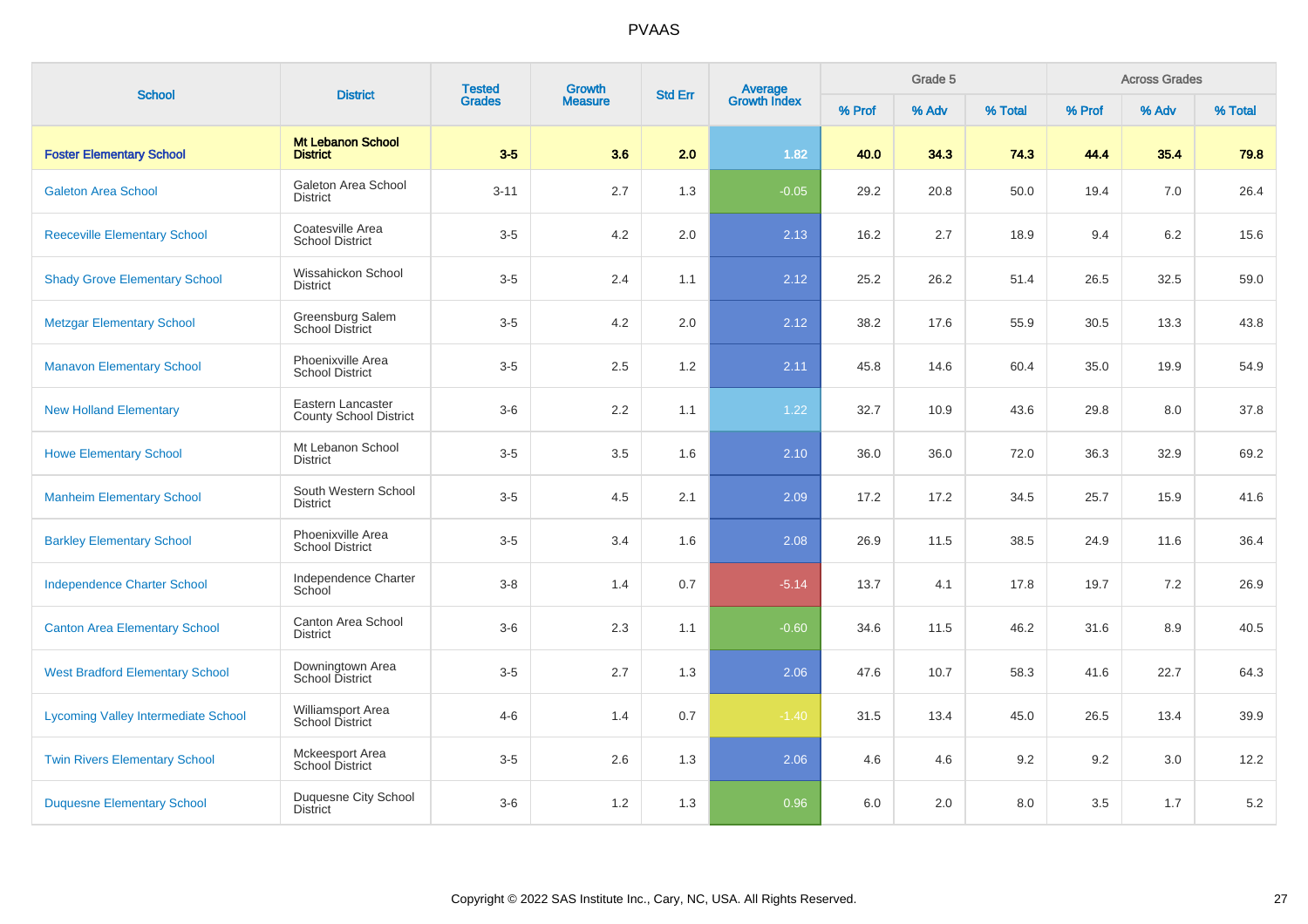| <b>School</b>                                                  | <b>District</b>                                            | <b>Tested</b> | Growth         | <b>Std Err</b> | <b>Average</b><br>Growth Index |        | Grade 5 |         |        | <b>Across Grades</b> |         |
|----------------------------------------------------------------|------------------------------------------------------------|---------------|----------------|----------------|--------------------------------|--------|---------|---------|--------|----------------------|---------|
|                                                                |                                                            | <b>Grades</b> | <b>Measure</b> |                |                                | % Prof | % Adv   | % Total | % Prof | % Adv                | % Total |
| <b>Foster Elementary School</b>                                | <b>Mt Lebanon School</b><br><b>District</b>                | $3-5$         | 3.6            | 2.0            | 1.82                           | 40.0   | 34.3    | 74.3    | 44.4   | 35.4                 | 79.8    |
| <b>Second District Elementary School</b>                       | <b>Crawford Central</b><br><b>School District</b>          | $3-6$         | 2.7            | 1.3            | 1.69                           | 17.5   | 7.5     | 25.0    | 15.9   | 4.6                  | 20.5    |
| <b>North Wales Elementary School</b>                           | North Penn School<br><b>District</b>                       | $3-6$         | 0.2            | 1.3            | 0.14                           | 34.0   | 12.8    | 46.8    | 30.0   | 15.6                 | 45.6    |
| <b>Hamilton Elementary School</b>                              | Carlisle Area School<br><b>District</b>                    | $3-5$         | 3.6            | 1.8            | 2.04                           | 20.0   | 4.4     | 24.4    | 17.4   | 3.8                  | 21.2    |
| <b>Elmwood Academy</b>                                         | Mechanicsburg Area<br>School District                      | $4 - 5$       | 1.4            | 0.7            | 2.03                           | 27.0   | 14.7    | 41.8    | 28.6   | 13.7                 | 42.3    |
| <b>Westtown-Thornbury Elementary School</b>                    | West Chester Area<br><b>School District</b>                | $3-5$         | 3.1            | 1.5            | 2.03                           | 29.5   | 8.2     | 37.7    | 39.5   | 15.9                 | 55.4    |
| <b>Youngsville Elementary School</b>                           | Warren County School<br>District                           | $3-5$         | 3.5            | 1.7            | 2.03                           | 10.9   | 6.5     | 17.4    | 13.5   | 2.7                  | 16.2    |
| <b>Redbank Valley Intermediate School</b>                      | <b>Redbank Valley</b><br><b>School District</b>            | $3-5$         | 2.8            | 1.4            | 2.02                           | 34.3   | 20.0    | 54.3    | 29.2   | 16.8                 | 46.0    |
| <b>Ad Prima Charter School</b>                                 | Ad Prima Charter<br>School                                 | $3 - 8$       | 1.5            | 0.8            | $-4.74$                        | 8.3    | 0.0     | 8.3     | 10.9   | 0.7                  | 11.6    |
| <b>Chatham Park Elementary School</b>                          | <b>Haverford Township</b><br><b>School District</b>        | $3-5$         | 2.5            | 1.2            | 1.99                           | 36.0   | 36.0    | 71.9    | 36.3   | 37.3                 | 73.7    |
| <b>Mckee Elementary School</b>                                 | West Allegheny<br>School District                          | $3-5$         | 2.5            | 1.3            | 1.95                           | 29.4   | 27.1    | 56.5    | 36.1   | 29.5                 | 65.6    |
| <b>Juniata Gap Elementary School</b>                           | Altoona Area School<br><b>District</b>                     | $3-5$         | 2.8            | 1.5            | 1.94                           | 25.0   | 17.2    | 42.2    | 28.9   | 12.4                 | 41.2    |
| <b>Easton Arts Academy Elementary</b><br><b>Charter School</b> | Easton Arts Academy<br><b>Elementary Charter</b><br>School | $3-5$         | 4.8            | 2.4            | 1.94                           | 4.2    | 16.7    | 20.8    | 12.6   | 3.9                  | 16.5    |
| <b>Freire Charter School</b>                                   | Freire Charter School                                      | $5 - 11$      | 1.2            | 0.6            | $-3.49$                        | 0.0    | 0.0     | 0.0     | 3.3    | 0.0                  | 3.3     |
| Roy A. Hunt Elementary School                                  | New Kensington-<br>Arnold School District                  | $3-6$         | 1.6            | 0.8            | $-3.82$                        | 9.2    | 0.9     | 10.1    | 14.8   | 3.5                  | 18.3    |
| <b>Park Forest Elementary School</b>                           | State College Area<br><b>School District</b>               | $3-5$         | 3.0            | 1.6            | 1.92                           | 39.7   | 20.7    | 60.3    | 35.3   | 26.6                 | 61.8    |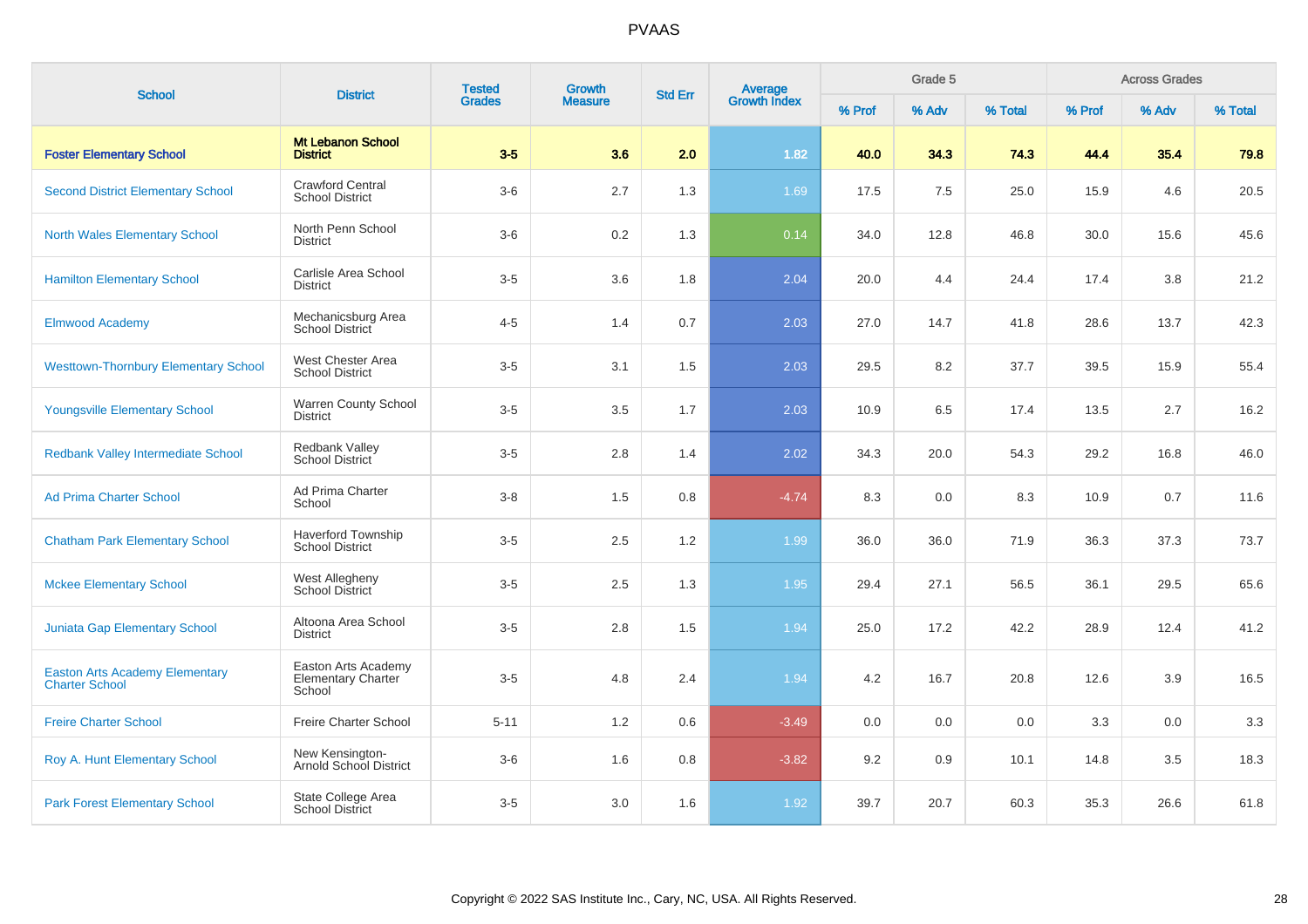| <b>School</b>                          | <b>District</b>                                  | <b>Tested</b> | Growth         | <b>Std Err</b> |                                |        | Grade 5 |         |        | <b>Across Grades</b> |         |
|----------------------------------------|--------------------------------------------------|---------------|----------------|----------------|--------------------------------|--------|---------|---------|--------|----------------------|---------|
|                                        |                                                  | <b>Grades</b> | <b>Measure</b> |                | <b>Average</b><br>Growth Index | % Prof | % Adv   | % Total | % Prof | % Adv                | % Total |
| <b>Foster Elementary School</b>        | <b>Mt Lebanon School</b><br><b>District</b>      | $3 - 5$       | 3.6            | 2.0            | 1.82                           | 40.0   | 34.3    | 74.3    | 44.4   | 35.4                 | 79.8    |
| Wilmington Area Middle School          | Wilmington Area<br>School District               | $5 - 8$       | $-0.8$         | 0.8            | $-0.99$                        | 36.8   | 10.5    | 47.4    | 22.6   | 4.8                  | 27.4    |
| <b>Benner Elementary School</b>        | <b>Bellefonte Area</b><br><b>School District</b> | $3-5$         | 3.9            | 2.0            | 1.92                           | 32.4   | 23.5    | 55.9    | 37.8   | 21.1                 | 58.9    |
| Catasauqua Middle School               | Catasauqua Area<br>School District               | $5 - 8$       | 1.2            | 0.6            | $-0.41$                        | 12.2   | 5.6     | 17.8    | 13.0   | 4.5                  | 17.5    |
| <b>Glen Acres Elementary School</b>    | West Chester Area<br><b>School District</b>      | $3-5$         | 2.9            | 1.5            | 1.90                           | 38.3   | 10.0    | 48.3    | 39.2   | 22.6                 | 61.9    |
| <b>Pleasantville Elementary School</b> | <b>Titusville Area School</b><br><b>District</b> | $3-5$         | 3.6            | 1.9            | 1.90                           | 29.3   | 14.6    | 43.9    | 33.6   | 13.6                 | 47.3    |
| <b>Mary C Howse Elementary School</b>  | West Chester Area<br><b>School District</b>      | $3-5$         | 3.0            | 1.6            | 1.89                           | 30.4   | 33.9    | 64.3    | 31.9   | 31.3                 | 63.2    |
| <b>Kulp Elementary School</b>          | North Penn School<br><b>District</b>             | $3-6$         | 1.9            | 1.0            | 1.41                           | 29.4   | 16.2    | 45.6    | 25.6   | 12.2                 | 37.8    |
| <b>Sandycreek Elementary School</b>    | Franklin Area School<br><b>District</b>          | $3-6$         | 1.4            | 1.3            | 1.10                           | 25.6   | 12.8    | 38.5    | 27.4   | 8.4                  | 35.8    |
| Pfeiffer-Burleigh School               | Erie City School<br><b>District</b>              | $3-5$         | 2.6            | 1.4            | 1.87                           | 1.4    | 1.4     | 2.8     | 6.0    | 1.0                  | 7.0     |
| Lehman-Jackson Elementary School       | Lake-Lehman School<br><b>District</b>            | $3-6$         | 2.3            | 1.2            | $-0.84$                        | 39.5   | 14.0    | 53.5    | 32.4   | 9.9                  | 42.3    |
| <b>Salladasburg Elementary School</b>  | Jersey Shore Area<br>School District             | $3-5$         | 4.1            | 2.2            | 1.87                           | 27.6   | 27.6    | 55.2    | 37.0   | 22.8                 | 59.8    |
| Midland Elementary/Middle School       | Midland Borough<br>School District               | $3-8$         | 2.3            | 1.2            | $-0.52$                        | 10.3   | 6.9     | 17.2    | 15.7   | 2.9                  | 18.6    |
| <b>Russell Byers Charter School</b>    | Russell Byers Charter<br>School                  | $3-8$         | 1.5            | 0.8            | $-0.79$                        | 3.6    | 0.0     | 3.6     | 3.2    | 1.9                  | 5.2     |
| <b>Sto-Rox Upper Elementary School</b> | Sto-Rox School<br><b>District</b>                | $4 - 6$       | 1.7            | 0.9            | 0.56                           | 4.4    | 1.1     | 5.5     | 2.8    | 0.8                  | 3.6     |
| <b>Foster Elementary School</b>        | <b>Mt Lebanon School</b><br><b>District</b>      | $3-5$         | 3.6            | 2.0            | 1.82                           | 40.0   | 34.3    | 74.3    | 44.4   | 35.4                 | 79.8    |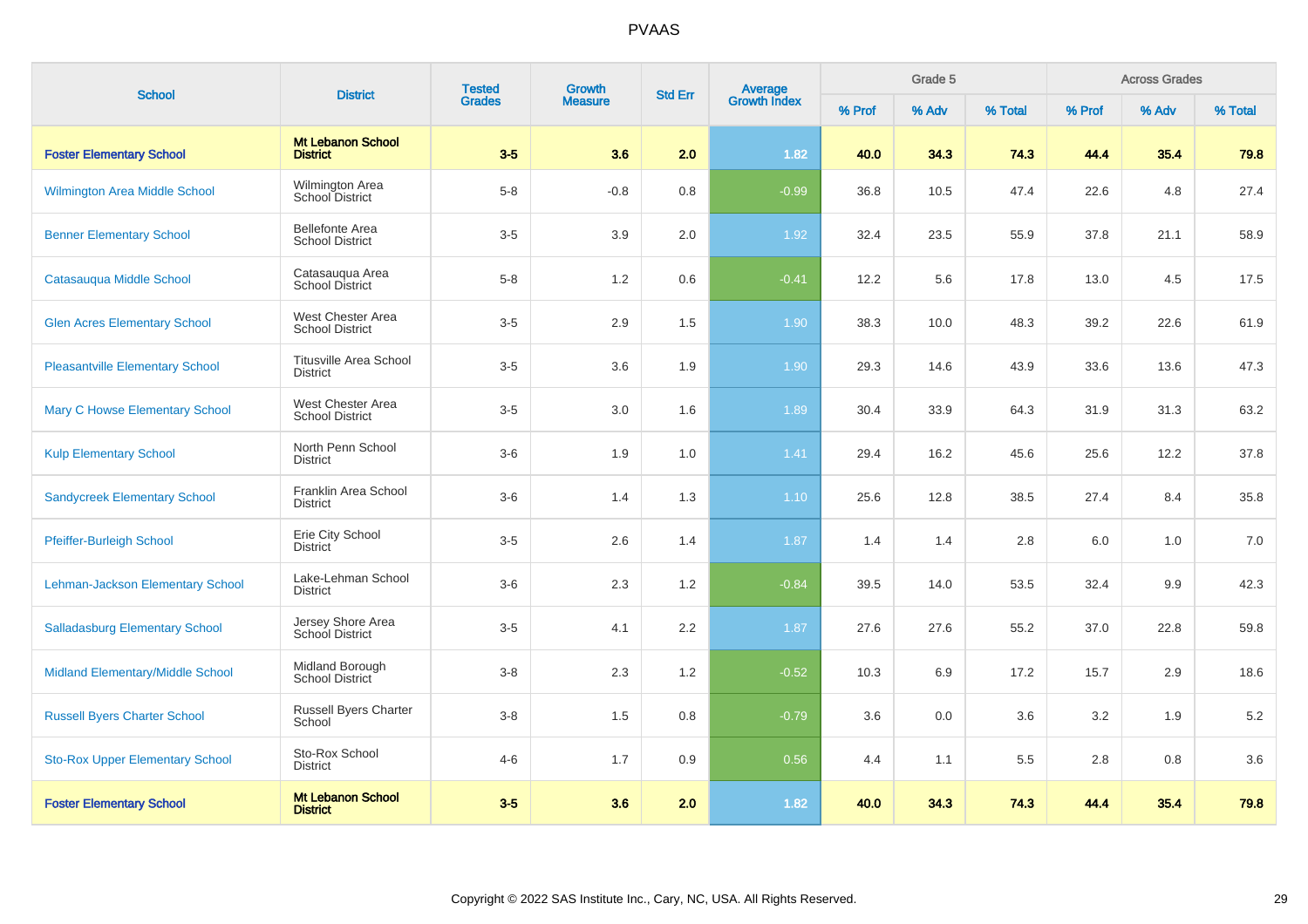| <b>School</b>                                             | <b>District</b>                                | <b>Tested</b> | Growth         | <b>Std Err</b> |                                |        | Grade 5 |         |        | <b>Across Grades</b> |         |
|-----------------------------------------------------------|------------------------------------------------|---------------|----------------|----------------|--------------------------------|--------|---------|---------|--------|----------------------|---------|
|                                                           |                                                | <b>Grades</b> | <b>Measure</b> |                | <b>Average</b><br>Growth Index | % Prof | % Adv   | % Total | % Prof | % Adv                | % Total |
| <b>Foster Elementary School</b>                           | <b>Mt Lebanon School</b><br><b>District</b>    | $3-5$         | 3.6            | 2.0            | 1.82                           | 40.0   | 34.3    | 74.3    | 44.4   | 35.4                 | 79.8    |
| <b>Leola Elementary School</b>                            | Conestoga Valley<br><b>School District</b>     | $3-6$         | 1.7            | 1.2            | 1.43                           | 11.9   | 4.8     | 16.7    | 16.4   | 6.6                  | 23.0    |
| <b>Mount Rock Elementary School</b>                       | <b>Big Spring School</b><br><b>District</b>    | $3-5$         | 2.8            | 1.6            | 1.81                           | 28.6   | 17.9    | 46.4    | 32.5   | 20.1                 | 52.6    |
| <b>Blue Mountain Elementary Cressona</b><br><b>School</b> | <b>Blue Mountain School</b><br><b>District</b> | $3-5$         | 2.5            | 1.4            | 1.81                           | 41.7   | 23.6    | 65.3    | 41.8   | 18.8                 | 60.6    |
| <b>Middleburg Elementary School</b>                       | Midd-West School<br><b>District</b>            | $3-5$         | 2.6            | 1.5            | 1.79                           | 31.2   | 10.9    | 42.2    | 26.9   | 8.1                  | 35.0    |
| <b>Gilbertsville Elementary School</b>                    | Boyertown Area<br>School District              | $3-5$         | 2.5            | 1.4            | 1.78                           | 28.4   | 14.9    | 43.3    | 32.2   | 10.1                 | 42.3    |
| <b>Tamaqua Elementary School</b>                          | Tamaqua Area School<br><b>District</b>         | $3-5$         | 2.6            | 1.4            | 1.78                           | 27.5   | 8.7     | 36.2    | 29.5   | 6.3                  | 35.8    |
| <b>Paxtonia Elementary School</b>                         | Central Dauphin<br><b>School District</b>      | $3-5$         | 2.2            | 1.2            | 1.77                           | 29.3   | 20.2    | 49.5    | 30.7   | 16.3                 | 47.0    |
| <b>Childs George W School</b>                             | Philadelphia City<br>School District           | $3 - 8$       | 3.1            | 1.8            | 0.25                           | 0.0    | 0.0     | 0.0     | 8.8    | 2.6                  | 11.5    |
| <b>Easterly Parkway Elementary School</b>                 | State College Area<br>School District          | $3-5$         | 4.7            | 2.7            | 1.76                           | 27.3   | 45.4    | 72.7    | 29.6   | 33.0                 | 62.5    |
| <b>Caln Elementary School</b>                             | Coatesville Area<br><b>School District</b>     | $3-5$         | 3.0            | 1.7            | 1.76                           | 13.0   | 11.1    | 24.1    | 10.5   | 8.3                  | 18.8    |
| <b>East Fallowfield Elementary School</b>                 | Coatesville Area<br><b>School District</b>     | $3-5$         | 3.0            | 1.7            | 1.75                           | 24.0   | 8.0     | 32.0    | 18.5   | 6.2                  | 24.7    |
| <b>Greenville Elementary School</b>                       | Greenville Area<br><b>School District</b>      | $3-6$         | 0.8            | 0.9            | 0.84                           | 34.4   | 4.4     | 38.9    | 29.3   | 6.0                  | 35.3    |
| <b>Lawton Henry W School</b>                              | Philadelphia City<br>School District           | $3-5$         | 5.5            | 3.2            | 1.74                           | 19.0   | 0.0     | 19.0    | 12.1   | 0.0                  | 12.1    |
| <b>Chicora Elementary School</b>                          | Karns City Area<br>School District             | $3-6$         | 1.9            | 1.1            | 1.49                           | 24.6   | 4.9     | 29.5    | 26.1   | 1.8                  | 27.9    |
| <b>Hosack Elementary School</b>                           | North Allegheny<br><b>School District</b>      | $3-5$         | 3.0            | 1.7            | 1.74                           | 27.1   | 39.6    | 66.7    | 29.6   | 38.5                 | 68.0    |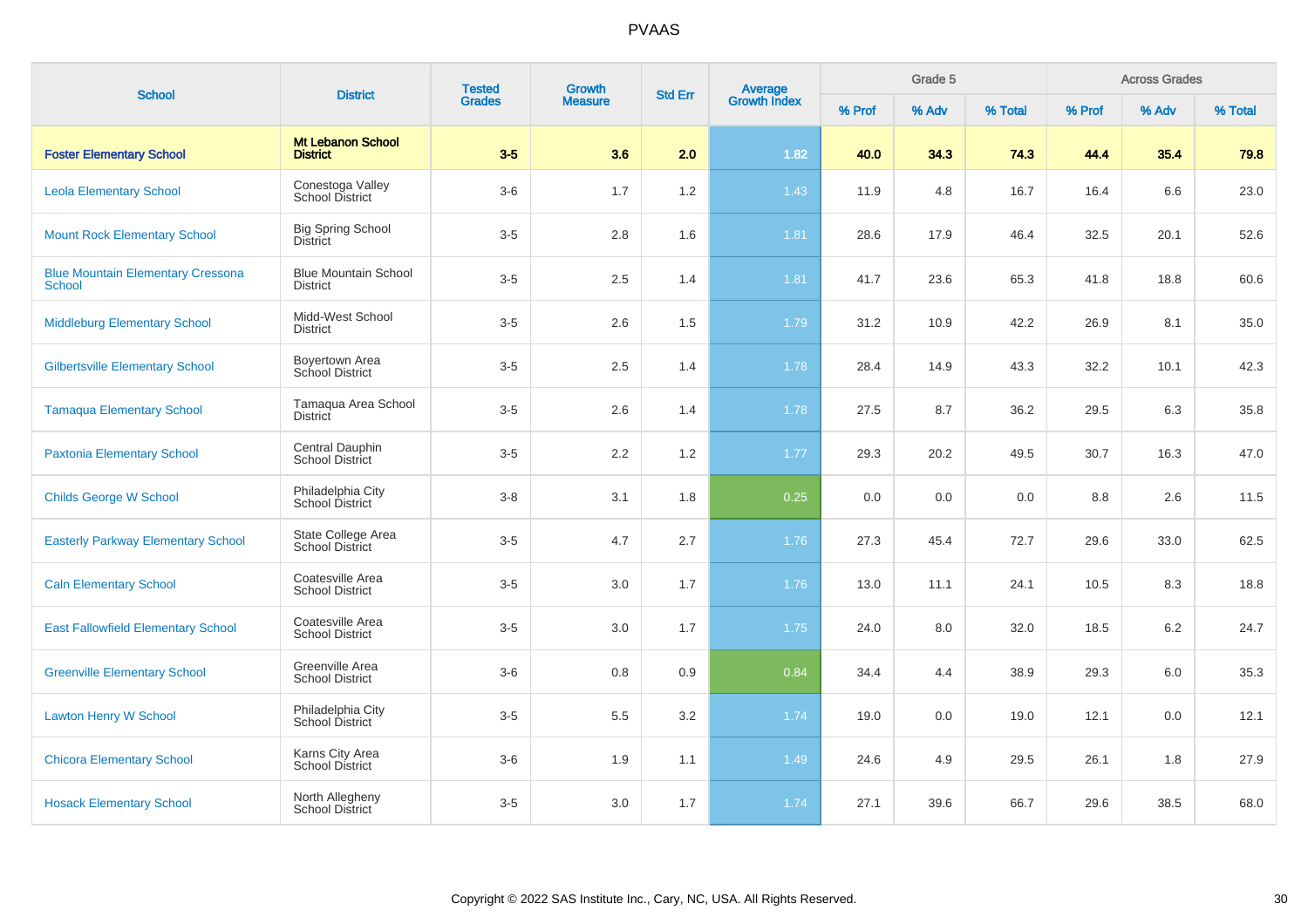| <b>School</b>                                    | <b>District</b>                                     | <b>Tested</b> | <b>Growth</b>  | <b>Std Err</b> | Average<br>Growth Index |        | Grade 5 |         |        | <b>Across Grades</b> |         |  |
|--------------------------------------------------|-----------------------------------------------------|---------------|----------------|----------------|-------------------------|--------|---------|---------|--------|----------------------|---------|--|
|                                                  |                                                     | <b>Grades</b> | <b>Measure</b> |                |                         | % Prof | % Adv   | % Total | % Prof | % Adv                | % Total |  |
| <b>Foster Elementary School</b>                  | <b>Mt Lebanon School</b><br><b>District</b>         | $3-5$         | 3.6            | 2.0            | 1.82                    | 40.0   | 34.3    | 74.3    | 44.4   | 35.4                 | 79.8    |  |
| <b>Bellaire Elementary School</b>                | Carlisle Area School<br><b>District</b>             | $3-5$         | 2.8            | 1.6            | 1.74                    | 15.8   | 8.8     | 24.6    | 19.6   | 6.1                  | 25.7    |  |
| <b>Stony Creek Elementary School</b>             | Wissahickon School<br><b>District</b>               | $3-5$         | 2.3            | 1.4            | 1.73                    | 35.5   | 34.2    | 69.7    | 32.6   | 46.3                 | 78.8    |  |
| <b>Waynesburg Central Elementary School</b>      | <b>Central Greene</b><br><b>School District</b>     | $3-6$         | $-2.3$         | 0.8            | $-2.79$                 | 16.8   | 3.0     | 19.8    | 17.4   | 3.9                  | 21.2    |  |
| Dallastown Area Intermediate School              | Dallastown Area<br><b>School District</b>           | $4 - 6$       | 0.8            | 0.4            | $-1.21$                 | 25.9   | 13.1    | 39.0    | 29.8   | 14.7                 | 44.4    |  |
| <b>Horace Mann Elementary School</b>             | Indiana Area School<br><b>District</b>              | $4 - 5$       | 2.1            | 1.2            | 1.70                    | 31.1   | 24.4    | 55.6    | 30.4   | 26.9                 | 57.3    |  |
| <b>Mastery Charter School - Thomas</b><br>Campus | <b>Mastery Charter</b><br>School - Thomas<br>Campus | $3 - 10$      | 1.5            | 0.9            | $-1.26$                 | 10.8   | 0.0     | 10.8    | 8.6    | 0.8                  | 9.4     |  |
| <b>Grace S Beck School</b>                       | Shikellamy School<br><b>District</b>                | $3-5$         | 3.2            | 1.9            | 1.69                    | 16.7   | 5.6     | 22.2    | 22.0   | 4.6                  | 26.6    |  |
| <b>Oak Flat Elementary School</b>                | <b>Big Spring School</b><br><b>District</b>         | $3-5$         | 3.0            | 1.8            | 1.68                    | 34.8   | 13.0    | 47.8    | 40.5   | 20.6                 | 61.1    |  |
| <b>General Wayne Elementary School</b>           | <b>Great Valley School</b><br><b>District</b>       | $3-5$         | 2.4            | 1.5            | 1.67                    | 31.9   | 23.2    | 55.1    | 35.0   | 26.2                 | 61.2    |  |
| <b>Uwchlan Hills Elementary School</b>           | Downingtown Area<br>School District                 | $3-5$         | 2.5            | 1.5            | 1.66                    | 49.2   | 32.8    | 82.0    | 43.7   | 35.0                 | 78.6    |  |
| <b>Walnut Street Elementary School</b>           | William Penn School<br><b>District</b>              | $3-6$         | 3.3            | 2.0            | 0.56                    | 6.7    | 0.0     | 6.7     | 7.3    | 0.0                  | 7.3     |  |
| <b>Hartwood Elementary School</b>                | Fox Chapel Area<br>School District                  | $3-5$         | 2.6            | 1.6            | 1.65                    | 33.9   | 50.8    | 84.8    | 28.7   | 51.9                 | 80.7    |  |
| <b>East Bradford Elementary School</b>           | West Chester Area<br><b>School District</b>         | $3-5$         | 3.0            | 1.8            | 1.65                    | 32.5   | 17.5    | 50.0    | 33.8   | 30.3                 | 64.1    |  |
| <b>Universal Creighton Charter School</b>        | Universal Creighton<br><b>Charter School</b>        | $3-8$         | 1.1            | 0.7            | $-0.80$                 | 11.9   | 1.2     | 13.1    | 8.6    | 4.4                  | 13.1    |  |
| Jeannette Mckee Elementary School                | Jeannette City School<br><b>District</b>            | $3-6$         | 1.8            | 1.1            | $-1.37$                 | 12.5   | 0.0     | 12.5    | 17.1   | 3.3                  | 20.4    |  |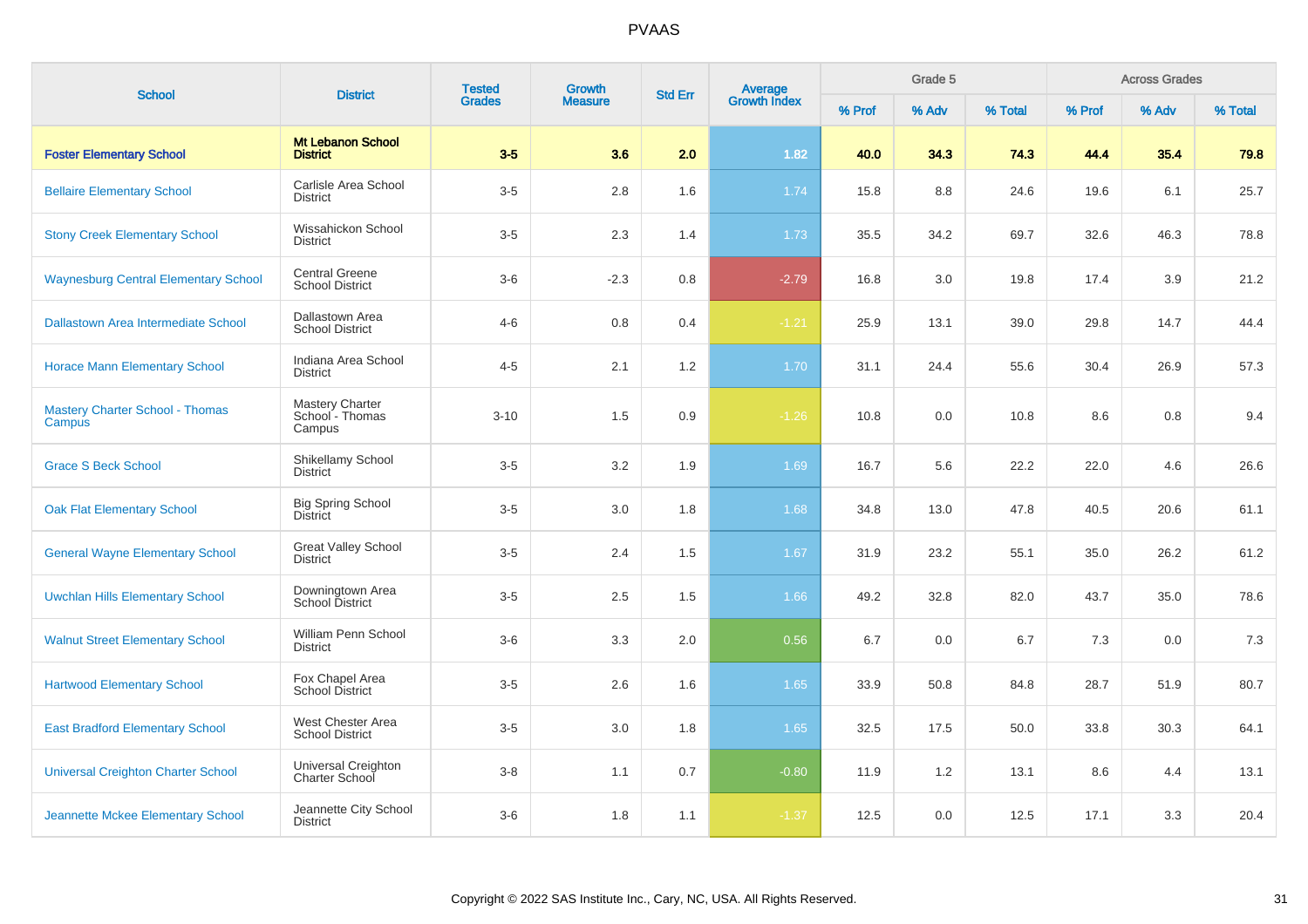| <b>School</b>                                           | <b>District</b>                                            | <b>Tested</b> | <b>Growth</b>  | <b>Std Err</b> | <b>Average</b><br>Growth Index |        | Grade 5 |         |        | <b>Across Grades</b> |         |
|---------------------------------------------------------|------------------------------------------------------------|---------------|----------------|----------------|--------------------------------|--------|---------|---------|--------|----------------------|---------|
|                                                         |                                                            | <b>Grades</b> | <b>Measure</b> |                |                                | % Prof | % Adv   | % Total | % Prof | % Adv                | % Total |
| <b>Foster Elementary School</b>                         | <b>Mt Lebanon School</b><br><b>District</b>                | $3-5$         | 3.6            | 2.0            | 1.82                           | 40.0   | 34.3    | 74.3    | 44.4   | 35.4                 | 79.8    |
| <b>Carl G Renn Elementary School</b>                    | East Lycoming School<br>District                           | $3-6$         | 1.8            | 1.5            | $1.21$                         | 41.7   | 19.4    | 61.1    | 37.5   | 17.9                 | 55.4    |
| Mt Holly Springs Elementary School                      | Carlisle Area School<br><b>District</b>                    | $3-5$         | 3.9            | 2.4            | 1.60                           | 26.1   | 0.0     | 26.1    | 16.0   | 1.2                  | 17.3    |
| <b>Sugartown Elementary School</b>                      | <b>Great Valley School</b><br><b>District</b>              | $3-5$         | 2.2            | 1.3            | 1.60                           | 26.5   | 16.9    | 43.4    | 26.8   | 17.2                 | 43.9    |
| <b>North Side Elementary School</b>                     | Central Dauphin<br><b>School District</b>                  | $3-5$         | 1.9            | 1.2            | 1.60                           | 24.5   | 14.7    | 39.2    | 30.8   | 11.4                 | 42.2    |
| <b>Brownsville Area Elementary School</b>               | <b>Brownsville Area</b><br><b>School District</b>          | $3-5$         | 2.3            | 1.4            | 1.60                           | 17.3   | 4.0     | 21.3    | 14.4   | 1.8                  | 16.2    |
| <b>Mcintyre Elementary School</b>                       | North Hills School<br><b>District</b>                      | $3-5$         | 2.2            | 1.4            | 1.59                           | 28.0   | 14.6    | 42.7    | 29.8   | 21.6                 | 51.5    |
| <b>Clark Elementary School</b>                          | <b>Harbor Creek School</b><br><b>District</b>              | $3-6$         | 1.9            | 1.2            | 1.25                           | 33.3   | 33.3    | 66.7    | 40.7   | 18.0                 | 58.7    |
| <b>Shanksville-Stonycreek Elementary</b><br>School      | Shanksville-<br>Stonycreek School<br><b>District</b>       | $3-5$         | 4.9            | 3.1            | 1.58                           | 28.6   | 0.0     | 28.6    | 30.4   | 0.0                  | 30.4    |
| <b>Dutch Ridge Elementary School</b>                    | Beaver Area School<br><b>District</b>                      | $3-6$         | 1.2            | 0.7            | 0.21                           | 36.2   | 23.8    | 60.0    | 33.6   | 33.0                 | 66.6    |
| <b>Hillcrest Intermediate School</b>                    | Norwin School District                                     | $5-6$         | 0.7            | 0.4            | $-1.67$                        | 31.7   | 25.2    | 56.9    | 34.6   | 22.9                 | 57.5    |
| <b>Weisenberg Elementary School</b>                     | Northwestern Lehigh<br><b>School District</b>              | $3-5$         | 2.2            | 1.4            | 1.54                           | 32.3   | 9.2     | 41.5    | 35.0   | 7.5                  | 42.5    |
| <b>Carnegie Elementary School</b>                       | Carlynton School<br><b>District</b>                        | $3-6$         | 0.9            | 1.2            | 0.78                           | 11.3   | 13.2    | 24.5    | 24.1   | 6.8                  | 30.9    |
| South Fayette Intermediate School                       | South Fayette<br>Township School<br><b>District</b>        | $3-5$         | 1.1            | 0.7            | 1.52                           | 37.5   | 23.5    | 61.0    | 35.3   | 35.5                 | 70.8    |
| <b>Mastery Charter School John Wister</b><br>Elementary | <b>Mastery Charter</b><br>School John Wister<br>Elementary | $3-5$         | 3.9            | 2.6            | 1.52                           | 5.0    | 0.0     | 5.0     | 2.9    | 0.0                  | 2.9     |
| Larry J. Macaluso Elementary School                     | Red Lion Area School<br><b>District</b>                    | $3-6$         | 1.5            | 1.0            | 1.22                           | 31.1   | 6.8     | 37.8    | 31.9   | 7.0                  | 38.9    |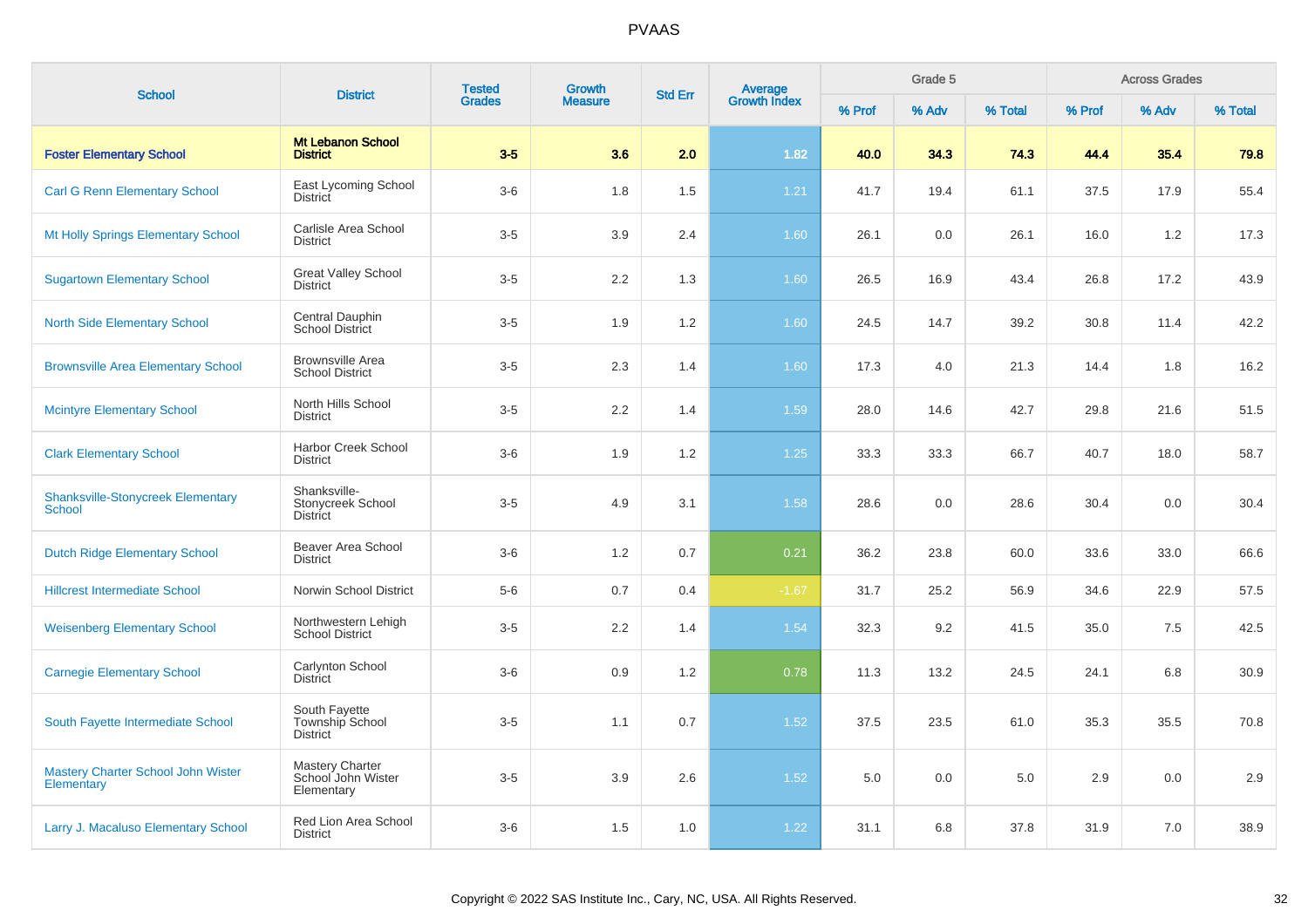| <b>School</b>                                         | <b>District</b>                                    | <b>Tested</b> | <b>Growth</b>  | <b>Std Err</b> | Average<br>Growth Index |        | Grade 5 |         |        | <b>Across Grades</b><br>% Adv<br>35.4<br>8.6<br>42.6<br>8.1 |         |  |  |
|-------------------------------------------------------|----------------------------------------------------|---------------|----------------|----------------|-------------------------|--------|---------|---------|--------|-------------------------------------------------------------|---------|--|--|
|                                                       |                                                    | <b>Grades</b> | <b>Measure</b> |                |                         | % Prof | % Adv   | % Total | % Prof |                                                             | % Total |  |  |
| <b>Foster Elementary School</b>                       | <b>Mt Lebanon School</b><br><b>District</b>        | $3-5$         | 3.6            | 2.0            | 1.82                    | 40.0   | 34.3    | 74.3    | 44.4   |                                                             | 79.8    |  |  |
| <b>Montgomery Elementary School</b>                   | Tuscarora School<br><b>District</b>                | $3-5$         | 2.6            | 1.8            | 1.49                    | 20.0   | 11.1    | 31.1    | 25.6   |                                                             | 34.2    |  |  |
| <b>Shaull Elementary School</b>                       | <b>Cumberland Valley</b><br><b>School District</b> | $3-5$         | 2.1            | 1.4            | 1.49                    | 38.4   | 39.7    | 78.1    | 32.2   |                                                             | 74.8    |  |  |
| <b>Dunmore Elementary Center</b>                      | Dunmore School<br><b>District</b>                  | $3-6$         | $-0.4$         | 0.9            | $-0.43$                 | 26.4   | 9.7     | 36.1    | 23.3   |                                                             | 31.4    |  |  |
| <b>Disston Hamilton School</b>                        | Philadelphia City<br>School District               | $3-8$         | 4.6            | 3.1            | 1.49                    |        |         |         | 0.0    | 0.0                                                         | 0.0     |  |  |
| Octorara Intermediate School                          | Octorara Area School<br><b>District</b>            | $5-6$         | 1.1            | 0.8            | 1.37                    | 25.7   | 6.7     | 32.4    | 21.4   | 5.4                                                         | 26.8    |  |  |
| <b>Taggart John H School</b>                          | Philadelphia City<br>School District               | $3-8$         | 2.6            | 2.0            | 1.32                    | 0.0    | 0.0     | 0.0     | 5.0    | 1.0                                                         | 6.1     |  |  |
| <b>Rhodes E Washington School</b>                     | Philadelphia City<br>School District               | $3 - 8$       | 2.5            | 1.7            | 1.45                    |        |         |         | 0.0    | 0.0                                                         | 0.0     |  |  |
| Juniata Valley Elementary School                      | Juniata Valley School<br><b>District</b>           | $3-5$         | 2.6            | 1.8            | 1.45                    | 23.3   | 4.6     | 27.9    | 25.4   | 6.5                                                         | 31.9    |  |  |
| <b>Vision Academy Charter School</b>                  | Vision Academy<br>Charter School                   | $3-8$         | 1.7            | 1.1            | $-0.80$                 | 11.1   | 0.0     | 11.1    | 6.4    | 1.6                                                         | 8.0     |  |  |
| <b>Portage Area Elementary School</b>                 | Portage Area School<br><b>District</b>             | $3-6$         | 1.8            | 1.2            | $-0.00$                 | 28.6   | 7.1     | 35.7    | 34.3   | 15.2                                                        | 49.5    |  |  |
| Young Scholars Of Central PA Charter<br><b>School</b> | Young Scholars Of<br>Central PA Charter<br>School  | $3 - 8$       | 1.7            | 1.2            | $-0.29$                 | 31.8   | 9.1     | 40.9    | 21.7   | 11.1                                                        | 32.8    |  |  |
| <b>St Thomas Elementary School</b>                    | Tuscarora School<br><b>District</b>                | $3-5$         | 2.1            | 1.5            | 1.42                    | 19.0   | 3.2     | 22.2    | 16.0   | 2.5                                                         | 18.5    |  |  |
| <b>Marshall Academy</b>                               | Harrisburg City School<br><b>District</b>          | $5-8$         | 2.4            | 1.7            | 1.42                    |        |         |         | 0.0    | 0.0                                                         | 0.0     |  |  |
| <b>Morton Thomas G School</b>                         | Philadelphia City<br><b>School District</b>        | $3-5$         | 4.0            | 2.8            | 1.42                    | 0.0    | 0.0     | 0.0     | 2.0    | 0.0                                                         | $2.0\,$ |  |  |
| <b>Southern Middle School</b>                         | Reading School<br><b>District</b>                  | $5-8$         | 1.1            | 0.8            | 0.16                    | 5.5    | 1.4     | 6.8     | 2.1    | 0.8                                                         | 2.9     |  |  |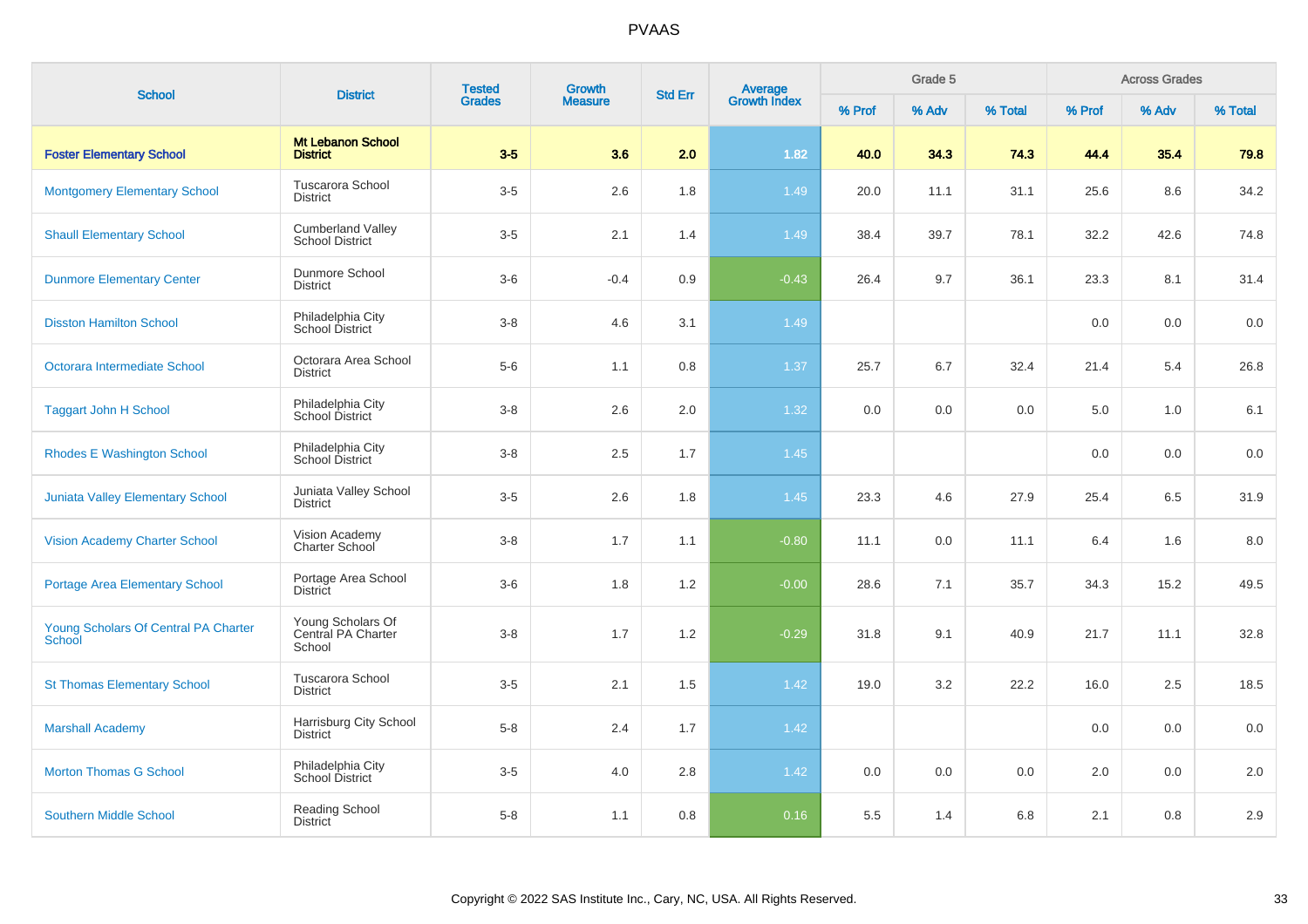| <b>School</b>                                      | <b>District</b>                                        | <b>Tested</b> | <b>Growth</b>  | <b>Std Err</b> |                                |        | Grade 5 |         |        | <b>Across Grades</b> |         |
|----------------------------------------------------|--------------------------------------------------------|---------------|----------------|----------------|--------------------------------|--------|---------|---------|--------|----------------------|---------|
|                                                    |                                                        | <b>Grades</b> | <b>Measure</b> |                | <b>Average</b><br>Growth Index | % Prof | % Adv   | % Total | % Prof | % Adv                | % Total |
| <b>Foster Elementary School</b>                    | <b>Mt Lebanon School</b><br><b>District</b>            | $3-5$         | 3.6            | 2.0            | 1.82                           | 40.0   | 34.3    | 74.3    | 44.4   | 35.4                 | 79.8    |
| Northwestern Lehigh Elementary School              | Northwestern Lehigh<br><b>School District</b>          | $3-5$         | 2.1            | 1.5            | 1.41                           | 19.4   | 12.9    | 32.3    | 22.1   | 12.7                 | 34.8    |
| <b>Colonial Elementary School</b>                  | <b>Colonial School</b><br><b>District</b>              | $4 - 5$       | 0.9            | 0.7            | 1.40                           | 32.7   | 27.3    | 60.0    | 33.4   | 24.5                 | 57.8    |
| <b>Poff Elementary School</b>                      | Hampton Township<br><b>School District</b>             | $3-5$         | 2.3            | 1.7            | 1.40                           | 36.7   | 40.8    | 77.6    | 32.7   | 44.4                 | 77.1    |
| <b>Big Beaver Elementary School</b>                | <b>Big Beaver Falls Area</b><br><b>School District</b> | $3-5$         | 2.3            | 1.6            | 1.40                           | 28.6   | 0.0     | 28.6    | 30.7   | 0.7                  | 31.4    |
| <b>Union Memorial Elementary School</b>            | Union Area School<br><b>District</b>                   | $3-5$         | 2.6            | 1.9            | 1.39                           | 41.0   | 12.8    | 53.8    | 35.0   | 12.4                 | 47.4    |
| <b>Southwark School</b>                            | Philadelphia City<br>School District                   | $3-8$         | 1.7            | 1.2            | $-0.10$                        | 2.8    | 2.8     | 5.6     | 4.3    | 2.7                  | 6.9     |
| Upper Dauphin Area Middle School                   | Upper Dauphin Area<br>School District                  | $5-8$         | 1.0            | 0.7            | $-4.36$                        | 9.7    | 4.8     | 14.5    | 18.0   | 6.9                  | 24.9    |
| Mcadoo-Kelayres Elementary/Middle<br><b>School</b> | Hazleton Area School<br><b>District</b>                | $3-8$         | 1.7            | 1.2            | $-0.37$                        | 3.8    | 0.0     | 3.8     | 1.2    | 0.0                  | 1.2     |
| <b>Fell Charter School</b>                         | <b>Fell Charter School</b>                             | $3-8$         | 1.1            | 2.2            | 0.51                           | 25.0   | 0.0     | 25.0    | 17.1   | 4.0                  | 21.0    |
| <b>Trinity South Elementary School</b>             | <b>Trinity Area School</b><br><b>District</b>          | $3-5$         | 2.1            | 1.5            | 1.36                           | 48.4   | 14.5    | 62.9    | 38.0   | 21.2                 | 59.1    |
| <b>Kissel Hill Elementary School</b>               | <b>Warwick School</b><br><b>District</b>               | $3-6$         | 1.4            | 1.0            | 0.70                           | 30.6   | 8.1     | 38.7    | 29.1   | 12.7                 | 41.8    |
| <b>Willow Lane Elementary School</b>               | East Penn School<br><b>District</b>                    | $3-5$         | 1.5            | 1.1            | 1.35                           | 37.5   | 8.0     | 45.5    | 33.3   | 16.7                 | 50.0    |
| <b>W B Evans Magnet School</b>                     | William Penn School<br><b>District</b>                 | $3-6$         | 2.6            | 1.9            | $-0.22$                        | 5.9    | 0.0     | 5.9     | 5.5    | 1.1                  | 6.6     |
| W.A. Mccreery Elementary School                    | <b>Marion Center Area</b><br><b>School District</b>    | $3-6$         | 1.6            | 1.2            | 0.29                           | 27.5   | 10.0    | 37.5    | 26.8   | 13.1                 | 39.9    |
| <b>Eisenhower Elementary School</b>                | <b>Warren County School</b><br><b>District</b>         | $3-5$         | 2.4            | 1.8            | 1.33                           | 32.6   | 7.0     | 39.5    | 31.2   | 7.2                  | 38.4    |
| <b>Lake-Noxen Elementary School</b>                | Lake-Lehman School<br><b>District</b>                  | $3-6$         | 2.0            | 1.5            | $-1.43$                        | 21.9   | 9.4     | 31.2    | 29.6   | 6.7                  | 36.3    |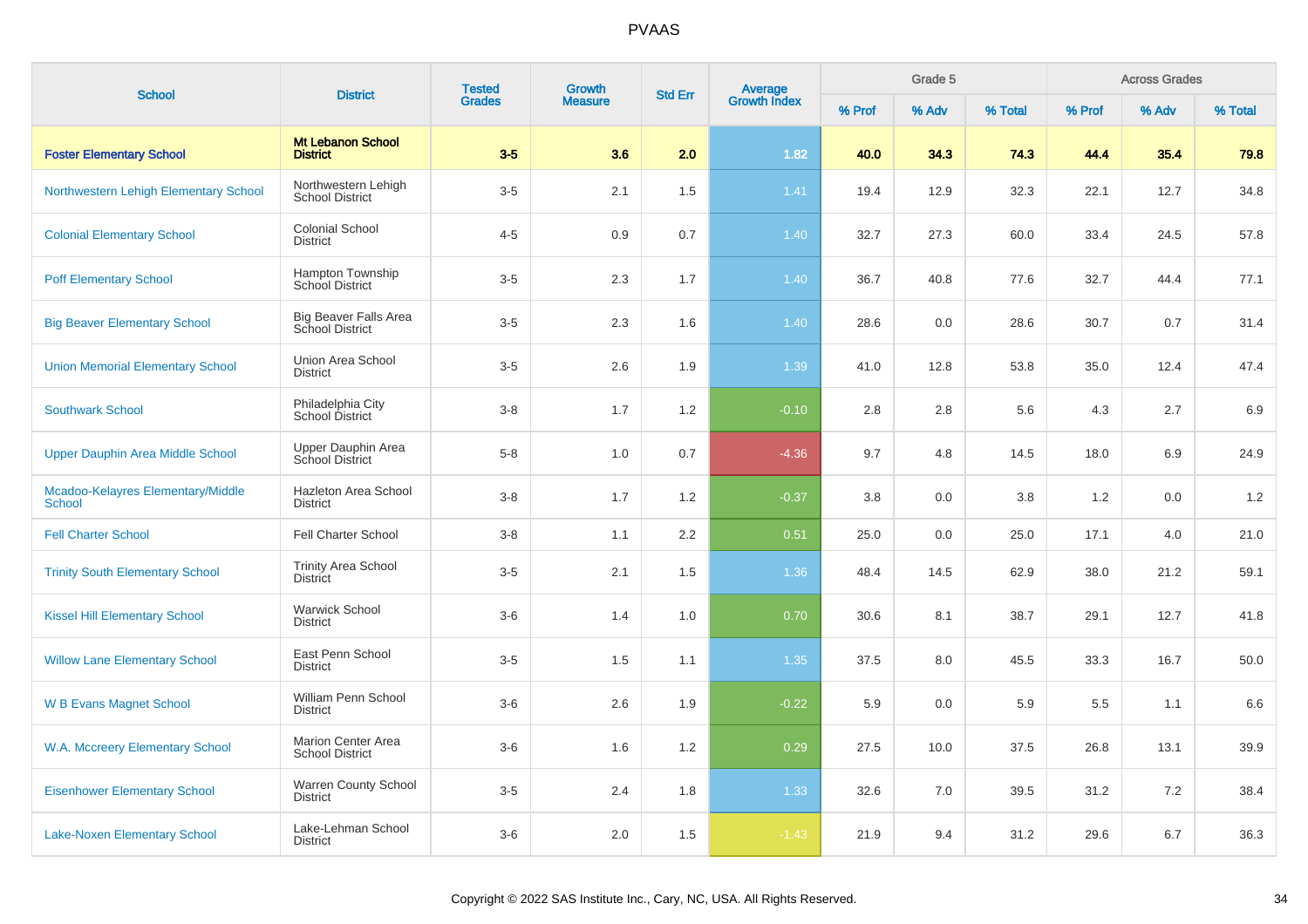| <b>School</b>                                        | <b>District</b>                                   | <b>Tested</b> | <b>Growth</b>  | <b>Std Err</b> | <b>Average</b><br>Growth Index |        | Grade 5 |         |        | <b>Across Grades</b> |         |
|------------------------------------------------------|---------------------------------------------------|---------------|----------------|----------------|--------------------------------|--------|---------|---------|--------|----------------------|---------|
|                                                      |                                                   | <b>Grades</b> | <b>Measure</b> |                |                                | % Prof | % Adv   | % Total | % Prof | % Adv                | % Total |
| <b>Foster Elementary School</b>                      | <b>Mt Lebanon School</b><br><b>District</b>       | $3-5$         | 3.6            | 2.0            | 1.82                           | 40.0   | 34.3    | 74.3    | 44.4   | 35.4                 | 79.8    |
| <b>South Elementary School</b>                       | Perkiomen Valley<br><b>School District</b>        | $3-5$         | 1.7            | 1.3            | 1.32                           | 32.2   | 20.7    | 52.9    | 34.5   | 25.4                 | 59.9    |
| <b>Benjamin Chambers Elementary School</b>           | Chambersburg Area<br>School District              | $3-5$         | 1.9            | 1.5            | 1.31                           | 11.4   | 4.3     | 15.7    | 10.8   | 2.4                  | 13.2    |
| <b>Mount Nittany Elementary School</b>               | State College Area<br><b>School District</b>      | $3-5$         | 2.3            | 1.8            | 1.31                           | 13.6   | 27.3    | 40.9    | 20.7   | 37.9                 | 58.6    |
| Lehigh Valley Dual Language Charter<br><b>School</b> | Lehigh Valley Dual<br>Language Charter<br>School  | $3 - 8$       | 3.1            | 2.3            | 0.53                           | 0.0    | 0.0     | 0.0     | 4.2    | 0.0                  | 4.2     |
| <b>Lengel Middle School</b>                          | Pottsville Area School<br><b>District</b>         | $5-8$         | $-0.6$         | 0.5            | $-1.33$                        | 21.4   | 12.2    | 33.6    | 17.1   | 5.6                  | 22.7    |
| <b>French Creek Elementary School</b>                | Owen J Roberts<br><b>School District</b>          | $3-6$         | 0.5            | 1.1            | 0.46                           | 37.7   | 20.3    | 58.0    | 38.2   | 16.5                 | 54.8    |
| <b>Ellwood School</b>                                | Philadelphia City<br>School District              | $3-5$         | 4.3            | 3.3            | 1.29                           | 0.0    | 0.0     | 0.0     | 0.0    | 0.0                  | 0.0     |
| <b>Paradise Elementary School</b>                    | Pequea Valley School<br><b>District</b>           | $3-6$         | 0.3            | 1.0            | 0.28                           | 16.7   | 7.6     | 24.2    | 18.0   | 3.3                  | 21.2    |
| <b>West Reading Elementary Center</b>                | <b>Wyomissing Area</b><br><b>School District</b>  | $5-6$         | $-0.8$         | 0.8            | $-1.09$                        | 32.2   | 13.6    | 45.8    | 31.1   | 10.5                 | 41.7    |
| <b>Paxinosa Elementary School</b>                    | Easton Area School<br><b>District</b>             | $3-5$         | 2.2            | 1.7            | 1.26                           | 5.4    | 0.0     | 5.4     | 7.4    | 2.7                  | 10.1    |
| <b>West Forest Elementary School</b>                 | <b>Forest Area School</b><br><b>District</b>      | $3-6$         | 2.0            | 2.3            | 0.89                           | 41.7   | 0.0     | 41.7    | 29.1   | 5.4                  | 34.6    |
| <b>Seven Generations Charter School</b>              | <b>Seven Generations</b><br><b>Charter School</b> | $3-5$         | 2.5            | 2.0            | 1.26                           | 24.3   | 5.4     | 29.7    | 25.6   | 5.6                  | 31.2    |
| <b>Avalon Elementary School</b>                      | Northgate School<br><b>District</b>               | $3-6$         | 2.1            | 1.7            | $-1.30$                        | 4.8    | 14.3    | 19.0    | 15.1   | 8.5                  | 23.6    |
| <b>Port Allegany Elementary School</b>               | Port Allegany School<br><b>District</b>           | $3-6$         | 1.2            | 1.0            | 0.78                           | 20.0   | 5.7     | 25.7    | 17.5   | 5.4                  | 23.0    |
| <b>Mastery Charter School-Clymer</b><br>Elementary   | Mastery Charter<br>School - Clymer<br>Elementary  | $3-6$         | 1.9            | 1.5            | 0.88                           | 0.0    | 0.0     | 0.0     | 2.6    | 0.8                  | 3.4     |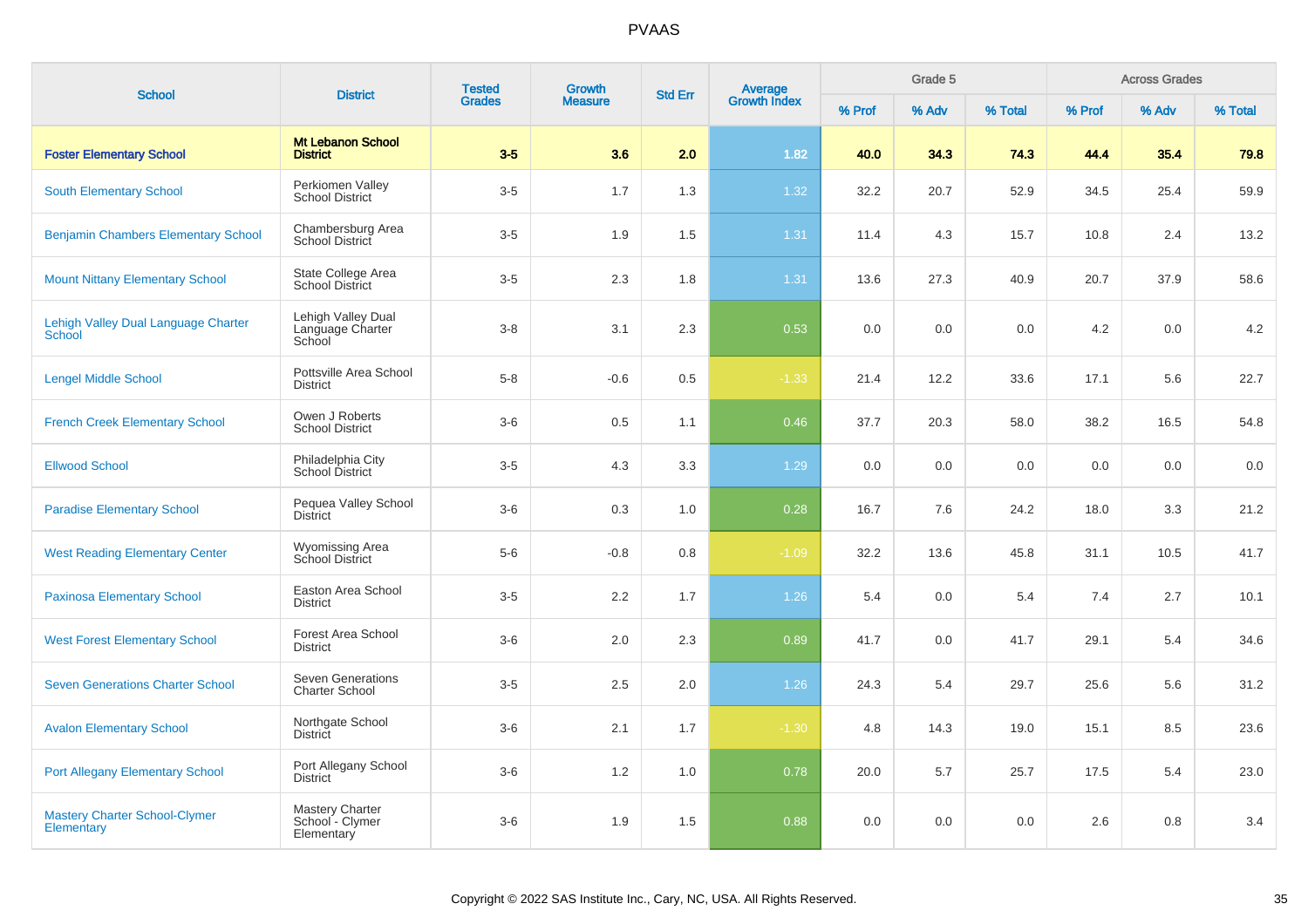| <b>School</b>                                             | <b>District</b>                                              | <b>Tested</b><br><b>Grades</b> | <b>Growth</b><br><b>Measure</b> | <b>Std Err</b> | Average<br>Growth Index | Grade 5 |       |         | <b>Across Grades</b> |       |         |
|-----------------------------------------------------------|--------------------------------------------------------------|--------------------------------|---------------------------------|----------------|-------------------------|---------|-------|---------|----------------------|-------|---------|
|                                                           |                                                              |                                |                                 |                |                         | % Prof  | % Adv | % Total | % Prof               | % Adv | % Total |
| <b>Foster Elementary School</b>                           | <b>Mt Lebanon School</b><br><b>District</b>                  | $3-5$                          | 3.6                             | 2.0            | 1.82                    | 40.0    | 34.3  | 74.3    | 44.4                 | 35.4  | 79.8    |
| <b>Hamilton Andrew School</b>                             | Philadelphia City<br><b>School District</b>                  | $3-8$                          | 4.1                             | 3.4            | 1.22                    |         |       |         | 1.9                  | 0.0   | 1.9     |
| <b>Markham Elementary School</b>                          | Mt Lebanon School<br><b>District</b>                         | $3-5$                          | 2.1                             | 1.8            | 1.21                    | 43.2    | 36.4  | 79.6    | 34.5                 | 49.3  | 83.8    |
| <b>Sugar Valley Rural Charter School</b>                  | <b>Sugar Valley Rural</b><br>Charter School                  | $3 - 11$                       | $-0.5$                          | 1.0            | $-0.55$                 | 26.3    | 5.3   | 31.6    | 16.0                 | 2.8   | 18.9    |
| <b>Lakeland Elementary School - Mayfield</b><br>Campus    | <b>Lakeland School</b><br><b>District</b>                    | $3-6$                          | 1.7                             | 1.4            | $-0.33$                 | 35.5    | 3.2   | 38.7    | 25.6                 | 3.0   | 28.6    |
| <b>Adamstown Elementary School</b>                        | Cocalico School<br><b>District</b>                           | $3-5$                          | 1.8                             | 1.5            | 1.20                    | 33.3    | 8.3   | 41.7    | 32.2                 | 8.6   | 40.8    |
| <b>Shamona Creek Elementary School</b>                    | Downingtown Area<br>School District                          | $3-5$                          | 1.4                             | 1.2            | 1.20                    | 32.3    | 38.5  | 70.8    | 33.6                 | 36.4  | 70.0    |
| <b>Richard Allen Preparatory Charter</b><br><b>School</b> | <b>Richard Allen</b><br><b>Preparatory Charter</b><br>School | $5 - 8$                        | 0.8                             | 0.7            | $-3.21$                 | 0.0     | 0.0   | 0.0     | 1.1                  | 0.3   | 1.4     |
| <b>Culbertson Elementary School</b>                       | Marple Newtown<br>School District                            | $3-5$                          | 2.0                             | 1.7            | 1.19                    | 28.6    | 30.6  | 59.2    | 33.0                 | 24.7  | 57.7    |
| <b>Spring Forge Intermediate School</b>                   | Northeastern York<br><b>School District</b>                  | $4 - 6$                        | 1.0                             | 0.8            | $-0.00$                 | 28.8    | 12.6  | 41.4    | 26.7                 | 11.7  | 38.4    |
| <b>Coudersport Area Elementary School</b>                 | Coudersport Area<br><b>School District</b>                   | $3-6$                          | 1.4                             | 1.2            | $-0.50$                 | 35.7    | 3.6   | 39.3    | 24.6                 | 6.3   | 30.9    |
| <b>Carter And Macrae Elementary School</b>                | Lancaster School<br><b>District</b>                          | $3-5$                          | 2.6                             | 2.2            | 1.19                    | 8.8     | 0.0   | 8.8     | 5.4                  | 0.0   | 5.4     |
| <b>Curtin Intermediate School</b>                         | Williamsport Area<br><b>School District</b>                  | $4 - 6$                        | 0.8                             | 0.7            | $-5.06$                 | 18.1    | 8.1   | 26.2    | 20.3                 | 11.1  | 31.3    |
| Kelly John B School                                       | Philadelphia City<br>School District                         | $3-5$                          | 4.1                             | 3.5            | 1.19                    | 7.1     | 7.1   | 14.3    | 5.1                  | 2.6   | 7.7     |
| <b>Claysburg-Kimmel Elementary School</b>                 | Claysburg-Kimmel<br><b>School District</b>                   | $3-6$                          | 1.3                             | 1.1            | $-1.62$                 | 29.7    | 6.2   | 35.9    | 29.1                 | 7.9   | 37.0    |
| <b>Haine Middle School</b>                                | Seneca Valley School<br><b>District</b>                      | $5-6$                          | 0.6                             | 0.5            | 0.32                    | 28.7    | 21.5  | 50.2    | 32.1                 | 15.8  | 47.9    |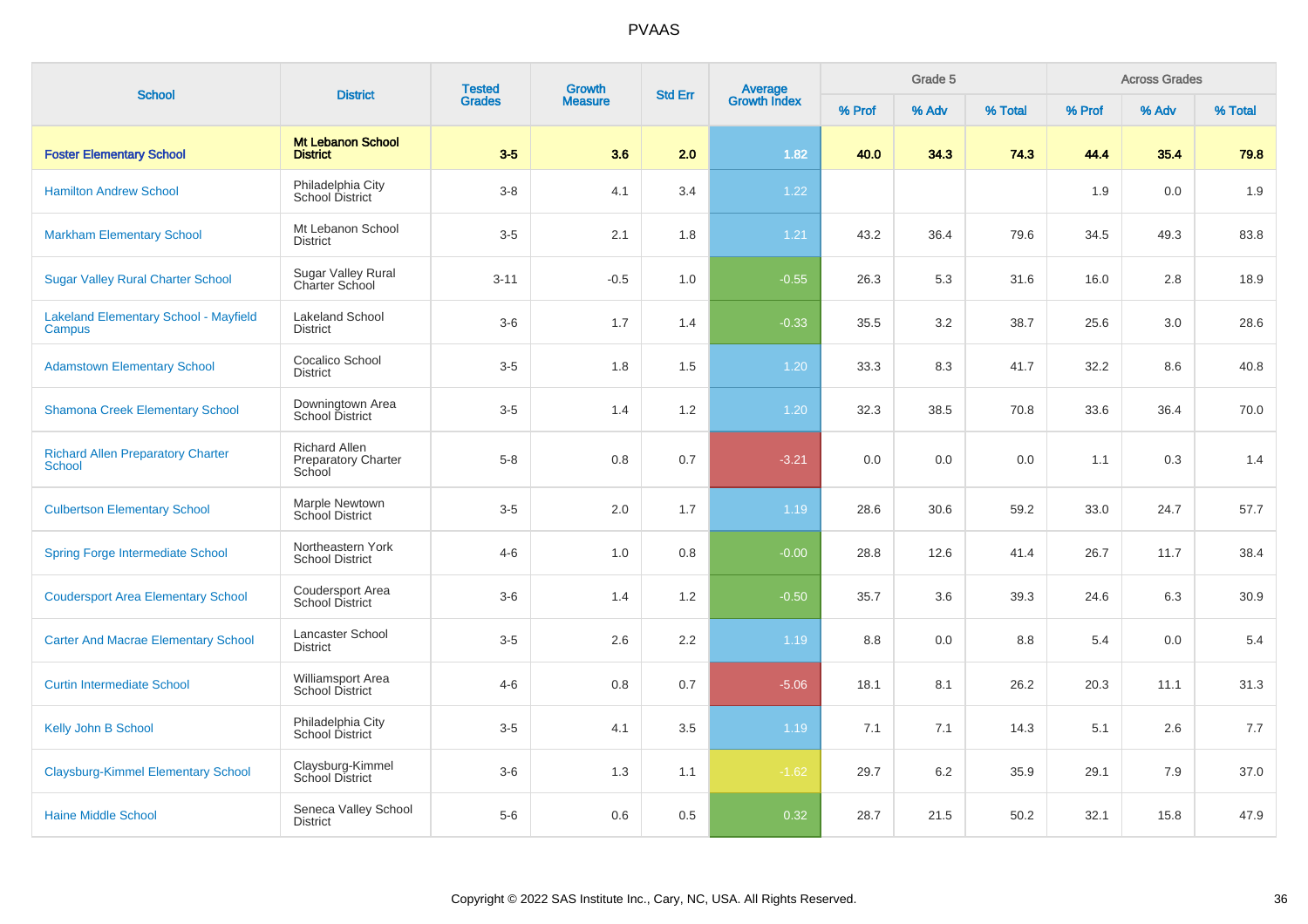| <b>School</b>                               | <b>District</b>                                      | <b>Tested</b><br><b>Grades</b> | Growth         | <b>Std Err</b> |                                |        | Grade 5 |         |        | <b>Across Grades</b> |         |
|---------------------------------------------|------------------------------------------------------|--------------------------------|----------------|----------------|--------------------------------|--------|---------|---------|--------|----------------------|---------|
|                                             |                                                      |                                | <b>Measure</b> |                | <b>Average</b><br>Growth Index | % Prof | % Adv   | % Total | % Prof | % Adv                | % Total |
| <b>Foster Elementary School</b>             | <b>Mt Lebanon School</b><br><b>District</b>          | $3-5$                          | 3.6            | 2.0            | 1.82                           | 40.0   | 34.3    | 74.3    | 44.4   | 35.4                 | 79.8    |
| <b>Spring Farms Elementary School</b>       | Southern Huntingdon<br><b>County School District</b> | $3-5$                          | 2.5            | 2.2            | 1.17                           | 25.8   | 12.9    | 38.7    | 20.4   | 9.1                  | 29.6    |
| <b>Moshannon Valley Elementary School</b>   | Moshannon Valley<br><b>School District</b>           | $3-6$                          | 1.4            | 1.2            | $-0.10$                        | 19.6   | 13.0    | 32.6    | 20.7   | 10.3                 | 31.0    |
| <b>Londonderry Elementary School</b>        | Lower Dauphin School<br><b>District</b>              | $3-5$                          | 2.2            | 1.9            | 1.17                           | 29.7   | 2.7     | 32.4    | 25.0   | 13.8                 | 38.8    |
| <b>Charles Kelly Elementary School</b>      | <b>Upper Darby School</b><br><b>District</b>         | $3-5$                          | 3.0            | 2.5            | 1.17                           | 9.5    | 0.0     | 9.5     | 6.4    | 3.2                  | 9.5     |
| <b>Mckinley Elementary School</b>           | Erie City School<br><b>District</b>                  | $3-5$                          | 1.9            | 1.7            | 1.16                           | 5.0    | 1.7     | 6.7     | 5.5    | 1.1                  | 6.6     |
| <b>Penn Alexander School</b>                | Philadelphia City<br><b>School District</b>          | $3 - 8$                        | 1.5            | 1.3            | $-0.76$                        | 29.2   | 37.5    | 66.7    | 28.3   | 36.7                 | 65.0    |
| <b>Holland Elementary School</b>            | <b>Council Rock School</b><br><b>District</b>        | $3-6$                          | 1.2            | 1.1            | 0.65                           | 28.6   | 20.0    | 48.6    | 32.3   | 21.3                 | 53.5    |
| <b>Rhoads James School</b>                  | Philadelphia City<br>School District                 | $3 - 8$                        | 3.8            | 3.3            | 1.14                           |        |         |         | 1.8    | 3.5                  | 5.3     |
| <b>Sellersville Elementary School</b>       | Pennridge School<br><b>District</b>                  | $3-5$                          | 1.9            | 1.6            | 1.13                           | 42.9   | 10.7    | 53.6    | 41.0   | 12.2                 | 53.2    |
| <b>Maple Glen Elementary School</b>         | <b>Upper Dublin School</b><br><b>District</b>        | $3-5$                          | 1.5            | 1.4            | 1.13                           | 42.1   | 32.9    | 75.0    | 41.6   | 35.4                 | 77.0    |
| <b>Mastery Charter School - Mann Campus</b> | <b>Mastery Charter</b><br>School-Mann Campus         | $3-6$                          | 1.8            | 1.6            | $-1.82$                        | 4.0    | 4.0     | 8.0     | 2.2    | 1.4                  | 3.6     |
| <b>Pollock Robert B School</b>              | Philadelphia City<br>School District                 | $3-6$                          | 2.5            | 2.2            | 0.29                           | 11.1   | 5.6     | 16.7    | 11.8   | 4.7                  | 16.5    |
| <b>Springton Manor Elementary School</b>    | Downingtown Area<br>School District                  | $3-5$                          | 1.6            | 1.4            | 1.11                           | 38.9   | 20.8    | 59.7    | 35.4   | 28.6                 | 64.1    |
| <b>Wind Gap Middle School</b>               | Pen Argyl Area School<br>District                    | $4 - 8$                        | 0.7            | 0.6            | 1.04                           | 26.4   | 12.6    | 39.1    | 21.7   | 7.0                  | 28.8    |
| <b>Victory Elementary School</b>            | Franklin Area School<br><b>District</b>              | $3-6$                          | 1.6            | 1.5            | 0.20                           | 44.8   | 6.9     | 51.7    | 33.3   | 5.4                  | 38.8    |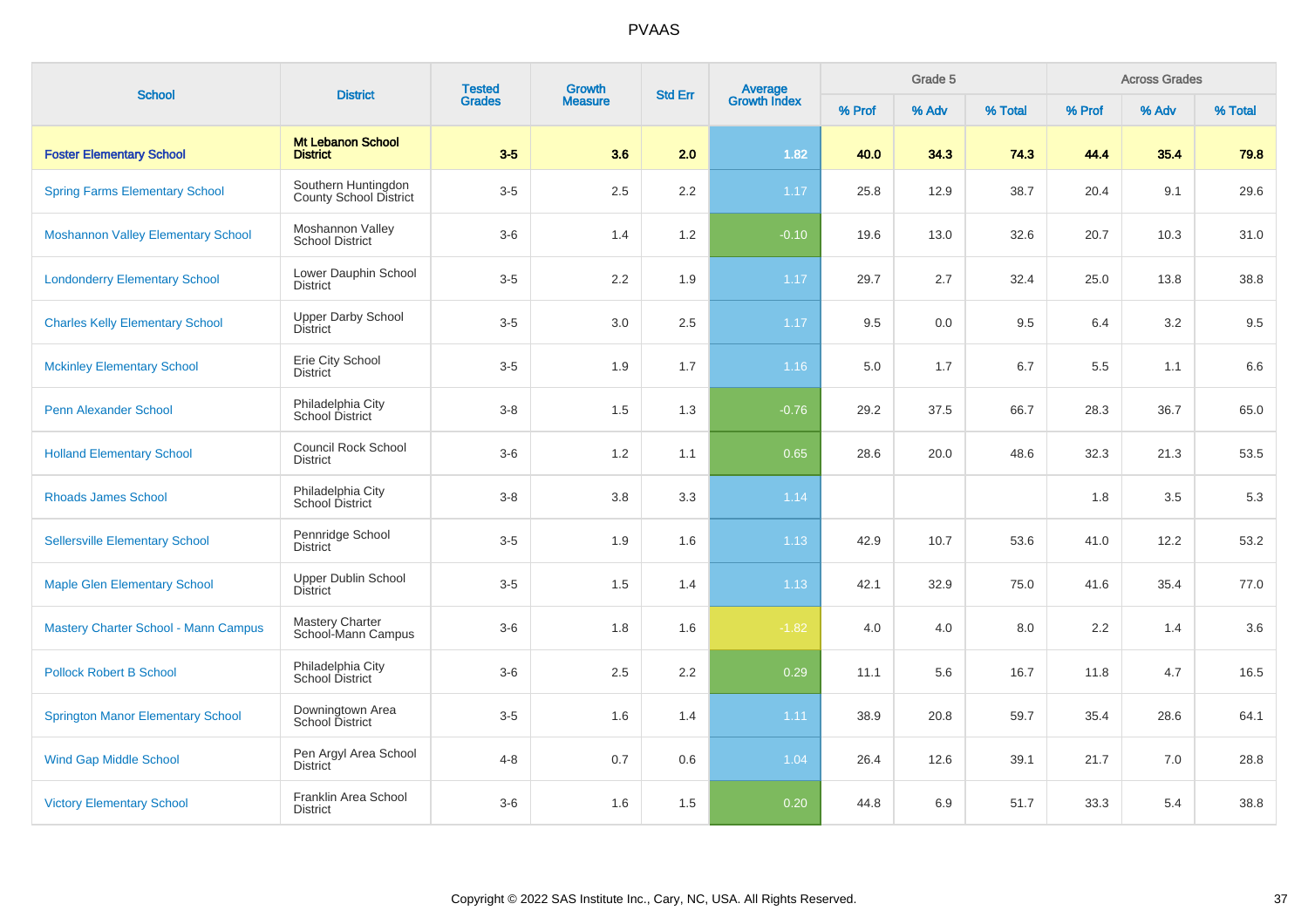| <b>School</b>                             | <b>District</b>                                          | <b>Tested</b><br><b>Grades</b> | Growth         | <b>Average</b><br>Growth Index<br><b>Std Err</b> |         |         | Grade 5 |         |         | <b>Across Grades</b> |         |
|-------------------------------------------|----------------------------------------------------------|--------------------------------|----------------|--------------------------------------------------|---------|---------|---------|---------|---------|----------------------|---------|
|                                           |                                                          |                                | <b>Measure</b> |                                                  |         | % Prof  | % Adv   | % Total | % Prof  | % Adv                | % Total |
| <b>Foster Elementary School</b>           | <b>Mt Lebanon School</b><br><b>District</b>              | $3-5$                          | 3.6            | 2.0                                              | 1.82    | 40.0    | 34.3    | 74.3    | 44.4    | 35.4                 | 79.8    |
| Comegys Benjamin B School                 | Philadelphia City<br>School District                     | $3-8$                          | 2.6            | 2.4                                              | $-1.77$ | $0.0\,$ | 0.0     | $0.0\,$ | $0.0\,$ | 0.0                  | 0.0     |
| <b>Benjamin Rush Elementary School</b>    | Bensalem Township<br><b>School District</b>              | $3-6$                          | 1.4            | 1.2                                              | 0.18    | 4.6     | 2.3     | 7.0     | 5.3     | 3.7                  | 9.0     |
| <b>Elkins Park School</b>                 | Cheltenham School<br><b>District</b>                     | $5-6$                          | $-1.0$         | 0.8                                              | $-1.20$ | 19.8    | 16.7    | 36.5    | 20.8    | 11.3                 | 32.0    |
| <b>Fairview Elementary School</b>         | Fox Chapel Area<br>School District                       | $3-5$                          | 1.5            | 1.4                                              | 1.07    | 38.2    | 52.6    | 90.8    | 32.1    | 59.5                 | 91.6    |
| <b>Asbury Elementary School</b>           | Millcreek Township<br><b>School District</b>             | $3-5$                          | 1.4            | 1.3                                              | 1.06    | 29.1    | 30.2    | 59.3    | 35.2    | 26.0                 | 61.2    |
| <b>Marion Elementary School</b>           | Chambersburg Area<br>School District                     | $3-5$                          | 2.3            | 2.1                                              | 1.06    | 13.3    | 20.0    | 33.3    | 12.0    | 7.2                  | 19.3    |
| <b>Martinsburg Elementary School</b>      | Spring Cove School<br>District                           | $3-5$                          | 1.1            | 1.1                                              | 1.05    | 18.5    | 8.4     | 26.9    | 27.7    | 10.9                 | 38.6    |
| <b>Claysville Elementary School</b>       | <b>Mcguffey School</b><br><b>District</b>                | $3-5$                          | 1.5            | 1.4                                              | 1.05    | 30.6    | 2.8     | 33.3    | 27.8    | 7.9                  | 35.6    |
| <b>Wingate Elementary School</b>          | <b>Bald Eagle Area</b><br>School District                | $3-5$                          | 1.6            | 1.5                                              | 1.04    | 33.3    | 6.4     | 39.7    | 29.6    | 9.5                  | 39.1    |
| <b>Cornwall Elementary School</b>         | Cornwall-Lebanon<br><b>School District</b>               | $3-5$                          | 1.4            | 1.4                                              | 1.04    | 27.6    | 13.2    | 40.8    | 34.4    | 12.1                 | 46.5    |
| <b>Cornwall Terrace Elementary School</b> | <b>Wilson School District</b>                            | $3-5$                          | 1.6            | 1.5                                              | 1.02    | 32.3    | 19.4    | 51.6    | 29.1    | 20.2                 | 49.3    |
| <b>Feltonville Intermediate School</b>    | Philadelphia City<br>School District                     | $3-5$                          | 2.8            | 2.7                                              | 1.02    | 0.0     | 0.0     | 0.0     | 5.6     | 0.0                  | 5.6     |
| Pittsburgh Langley K-8                    | Pittsburgh School<br><b>District</b>                     | $3-8$                          | $-1.9$         | 1.0                                              | $-1.92$ | 2.5     | 0.0     | 2.5     | 2.8     | 1.2                  | 4.0     |
| <b>Warwick Elementary School</b>          | <b>Central Bucks School</b><br><b>District</b>           | $3-6$                          | 0.6            | 1.0                                              | 0.56    | 45.6    | 11.8    | 57.4    | 39.1    | 18.0                 | 57.1    |
| <b>Quakertown Elementary School</b>       | Quakertown<br><b>Community School</b><br><b>District</b> | $3-5$                          | 1.9            | 1.9                                              | 1.01    | 34.2    | 10.5    | 44.7    | 24.6    | 10.2                 | 34.8    |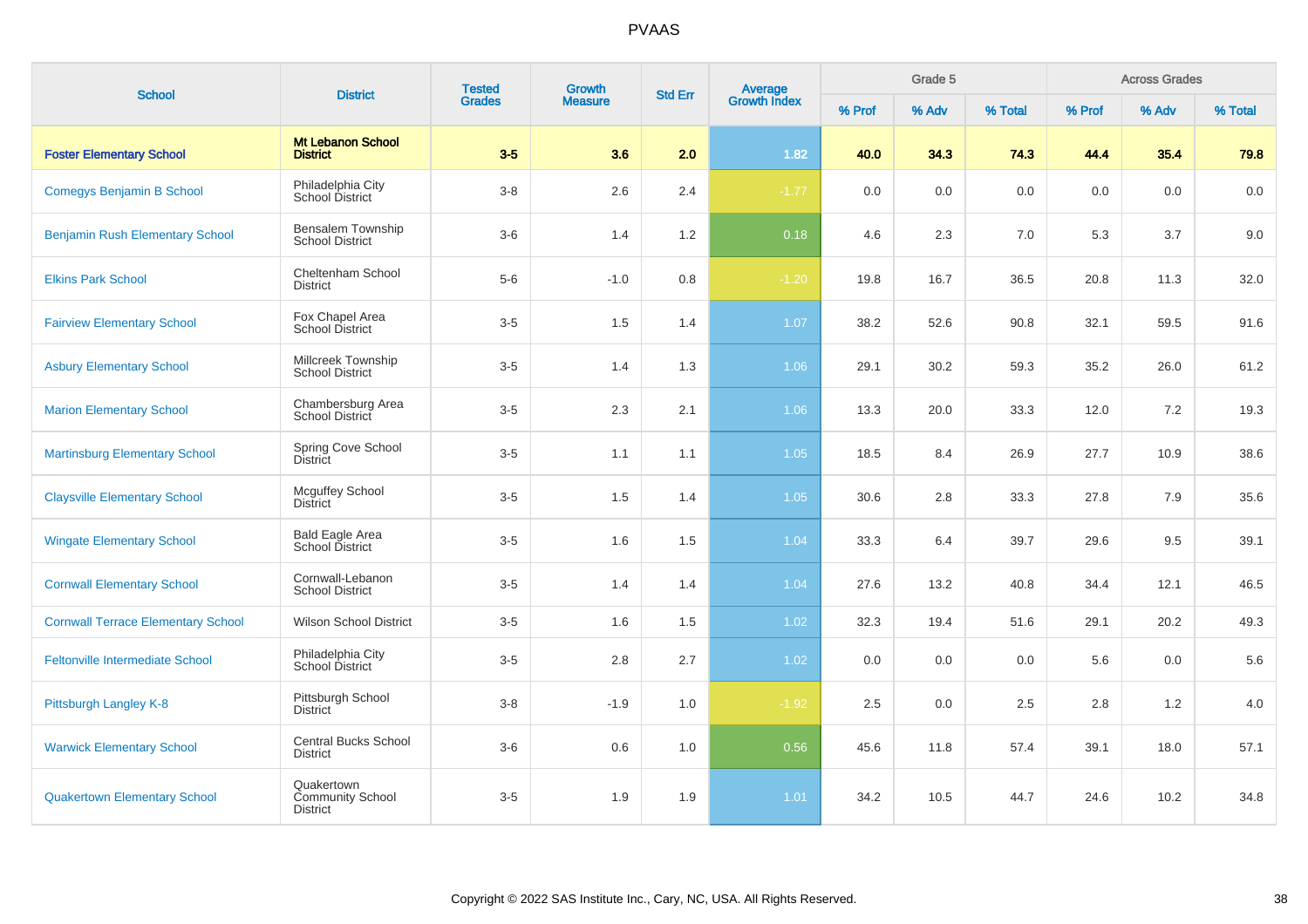| <b>School</b>                                          | <b>District</b>                                   | <b>Tested</b><br><b>Grades</b> | Growth         | <b>Std Err</b> | Average<br>Growth Index |        | Grade 5 |         |        | <b>Across Grades</b> |         |
|--------------------------------------------------------|---------------------------------------------------|--------------------------------|----------------|----------------|-------------------------|--------|---------|---------|--------|----------------------|---------|
|                                                        |                                                   |                                | <b>Measure</b> |                |                         | % Prof | % Adv   | % Total | % Prof | % Adv                | % Total |
| <b>Foster Elementary School</b>                        | <b>Mt Lebanon School</b><br><b>District</b>       | $3-5$                          | 3.6            | 2.0            | 1.82                    | 40.0   | 34.3    | 74.3    | 44.4   | 35.4                 | 79.8    |
| <b>Mowrie A Ebner Elementary School</b>                | Altoona Area School<br><b>District</b>            | $3-5$                          | 1.8            | 1.8            | 1.00                    | 37.8   | 4.4     | 42.2    | 23.0   | 3.0                  | 25.9    |
| <b>Neshannock Memorial Elementary</b><br><b>School</b> | Neshannock Township<br><b>School District</b>     | $3-6$                          | 0.9            | 0.9            | 0.99                    | 26.7   | 15.6    | 42.2    | 26.5   | 11.0                 | 37.5    |
| Keystone Academy Charter School                        | Keystone Academy<br>Charter School                | $3 - 8$                        | 0.8            | 0.8            | 0.11                    | 12.3   | 5.3     | 17.5    | 12.4   | 2.8                  | 15.1    |
| <b>Clermont Elementary School</b>                      | Solanco School<br><b>District</b>                 | $3-5$                          | 1.4            | 1.5            | 0.97                    | 26.9   | 3.0     | 29.8    | 24.9   | 10.0                 | 34.8    |
| <b>Carroll Elementary School</b>                       | West Perry School<br>District                     | $3-5$                          | 1.6            | 1.6            | 0.97                    | 24.5   | 7.6     | 32.1    | 28.4   | 11.6                 | 40.0    |
| <b>Intermediate School</b>                             | <b>Governor Mifflin</b><br><b>School District</b> | $5-6$                          | 0.5            | 0.6            | $-0.88$                 | 20.5   | 9.3     | 29.8    | 19.6   | 7.0                  | 26.6    |
| <b>Hillcrest Elementary School</b>                     | <b>Council Rock School</b><br><b>District</b>     | $3-6$                          | 1.0            | 1.1            | $-0.52$                 | 25.4   | 17.9    | 43.3    | 33.8   | 26.0                 | 59.8    |
| Deburgos Bilingual Magnet Middle<br>School             | Philadelphia City<br>School District              | $3 - 8$                        | 2.1            | 2.2            | 0.96                    |        |         |         | 3.3    | 1.7                  | 5.0     |
| Penn Wynne School                                      | <b>Lower Merion School</b><br><b>District</b>     | $3-5$                          | 1.1            | 1.2            | 0.95                    | 30.9   | 49.1    | 80.0    | 28.7   | 50.3                 | 79.0    |
| <b>Cornell Elementary School</b>                       | <b>Cornell School District</b>                    | $3-6$                          | 1.4            | 1.5            | $-2.66$                 | 10.0   | 6.7     | 16.7    | 16.8   | 4.4                  | 21.2    |
| <b>Howe Julia Ward School</b>                          | Philadelphia City<br>School District              | $3-5$                          | 2.5            | 2.7            | 0.94                    | 0.0    | 0.0     | 0.0     | 0.0    | 0.0                  | 0.0     |
| <b>Greencastle-Antrim Elementary School</b>            | Greencastle-Antrim<br><b>School District</b>      | $3-5$                          | 0.8            | 0.9            | 0.94                    | 28.2   | 15.8    | 44.1    | 28.9   | 16.2                 | 45.2    |
| <b>Providence Elementary School</b>                    | Solanco School<br><b>District</b>                 | $3-5$                          | 1.8            | 2.0            | 0.93                    | 8.3    | 0.0     | 8.3     | 24.5   | 3.6                  | 28.1    |
| <b>West Oak Lane Charter School</b>                    | West Oak Lane<br><b>Charter School</b>            | $3 - 8$                        | 0.7            | 0.7            | $-2.07$                 | 2.6    | 1.3     | 3.8     | 6.1    | 0.7                  | 6.8     |
| <b>Universal Alcorn Charter School</b>                 | <b>Universal Alcorn</b><br><b>Charter School</b>  | $3 - 8$                        | $-0.7$         | 0.8            | $-0.87$                 | 7.7    | 1.9     | 9.6     | 6.4    | 1.7                  | 8.1     |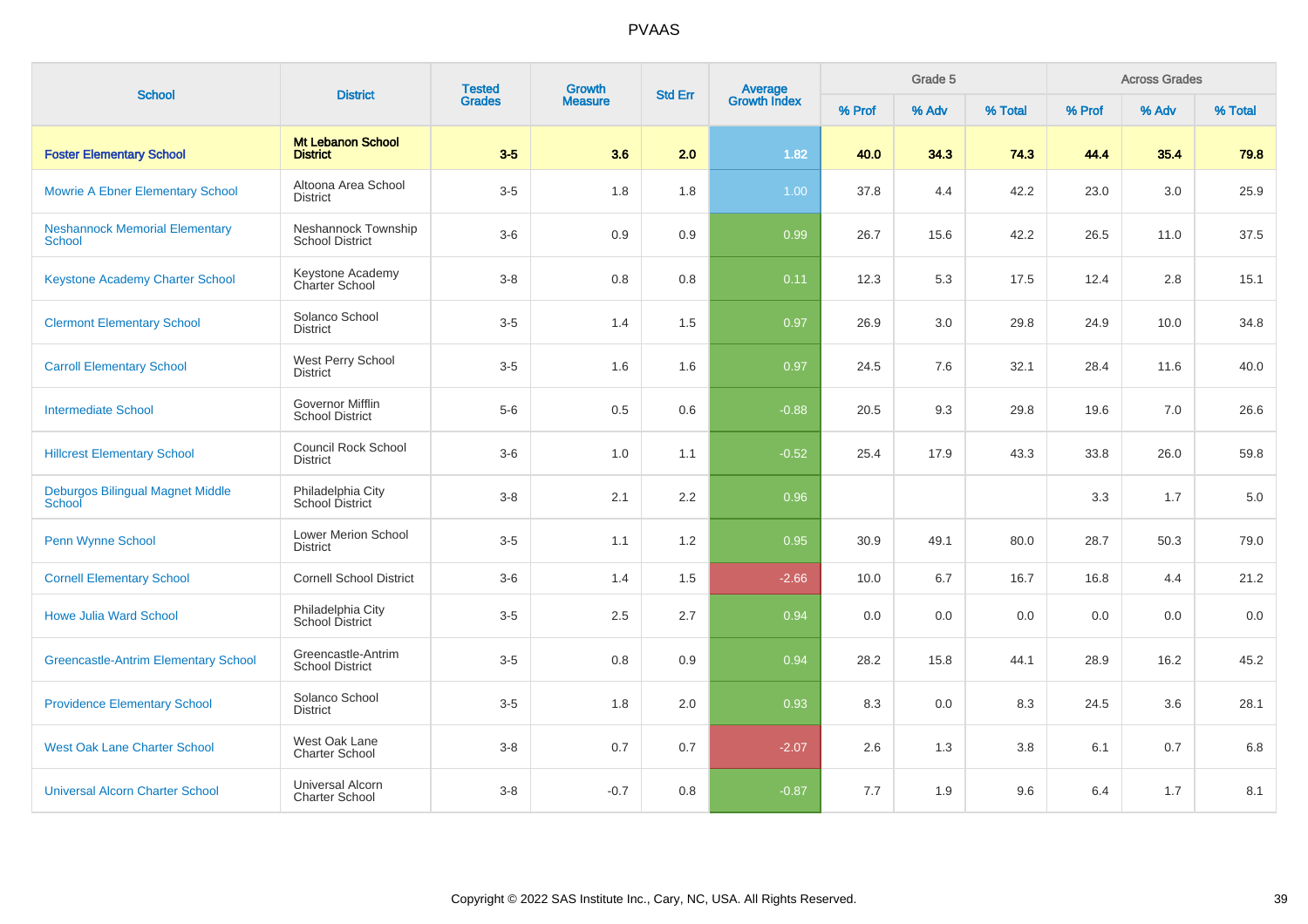| <b>School</b>                                              | <b>District</b>                                               | <b>Tested</b><br><b>Grades</b> | <b>Growth</b>  |                |                         |        | Grade 5 |         |        | <b>Across Grades</b> |         |
|------------------------------------------------------------|---------------------------------------------------------------|--------------------------------|----------------|----------------|-------------------------|--------|---------|---------|--------|----------------------|---------|
|                                                            |                                                               |                                | <b>Measure</b> | <b>Std Err</b> | Average<br>Growth Index | % Prof | % Adv   | % Total | % Prof | % Adv                | % Total |
| <b>Foster Elementary School</b>                            | <b>Mt Lebanon School</b><br><b>District</b>                   | $3-5$                          | 3.6            | 2.0            | 1.82                    | 40.0   | 34.3    | 74.3    | 44.4   | 35.4                 | 79.8    |
| <b>Memphis Street Academy Charter</b><br>School @ Jp Jones | <b>Memphis Street</b><br>Academy Charter<br>School @ JP Jones | $5 - 8$                        | 0.7            | 0.7            | $-0.43$                 | 0.0    | 3.2     | 3.2     | 0.0    | 0.6                  | 0.6     |
| <b>Mountain View Elementary School</b>                     | Central Dauphin<br>School District                            | $3-5$                          | 1.5            | 1.6            | 0.92                    | 28.3   | 9.4     | 37.7    | 32.1   | 10.9                 | 43.0    |
| <b>Cambridge Springs Elementary School</b>                 | Penncrest School<br>District                                  | $3-6$                          | 1.0            | 1.1            | $-2.05$                 | 17.2   | 3.4     | 20.7    | 25.2   | 4.7                  | 29.9    |
| <b>Mazie Gable Elementary School</b>                       | Red Lion Area School<br><b>District</b>                       | $3-6$                          | 1.0            | 1.1            | $-0.54$                 | 12.5   | 6.2     | 18.8    | 18.3   | 4.3                  | 22.6    |
| <b>Sligo Elementary School</b>                             | <b>Union School District</b>                                  | $3-5$                          | 1.8            | 2.0            | 0.91                    | 18.2   | 0.0     | 18.2    | 20.2   | 6.4                  | 26.6    |
| <b>Northern Bedford County Elementary</b><br><b>School</b> | Northern Bedford<br><b>County School District</b>             | $3-5$                          | 1.5            | 1.7            | 0.91                    | 24.5   | 8.2     | 32.6    | 30.3   | 8.5                  | 38.8    |
| <b>Arts Academy Elementary Charter</b><br>School           | Arts Academy<br>Elementary Charter<br>School                  | $3-5$                          | 1.7            | 1.9            | 0.91                    | 5.3    | 0.0     | 5.3     | 5.1    | 0.0                  | 5.1     |
| <b>Northwest Elementary School</b>                         | Lebanon School<br><b>District</b>                             | $3-5$                          | 1.2            | 1.3            | 0.90                    | 2.4    | 1.2     | 3.6     | 4.6    | 1.3                  | 5.9     |
| <b>Chestnutwold Elementary School</b>                      | <b>Haverford Township</b><br><b>School District</b>           | $3-5$                          | 1.1            | 1.3            | 0.90                    | 33.7   | 27.9    | 61.6    | 33.6   | 32.4                 | 66.0    |
| <b>Mitchell Elementary School</b>                          | Philadelphia City<br>School District                          | $3 - 8$                        | 3.1            | 3.5            | 0.89                    |        |         |         | 0.0    | 0.0                  | 0.0     |
| <b>Burrowes Elementary School</b>                          | Lancaster School<br><b>District</b>                           | $3-5$                          | 2.1            | 2.4            | 0.88                    | 8.0    | 0.0     | 8.0     | 13.1   | 2.4                  | 15.5    |
| <b>Hazleton Elementary/Middle School</b>                   | Hazleton Area School<br><b>District</b>                       | $3 - 8$                        | $-0.1$         | 1.2            | $-0.12$                 | 2.2    | 0.0     | 2.2     | 1.5    | 0.5                  | 2.0     |
| <b>Penns Manor Area Elementary School</b>                  | Penns Manor Area<br><b>School District</b>                    | $3-5$                          | 1.3            | 1.5            | 0.87                    | 12.7   | 4.8     | 17.5    | 21.6   | 3.6                  | 25.2    |
| <b>Chestnut Hill Elementary School</b>                     | Millcreek Township<br><b>School District</b>                  | $3-5$                          | 1.3            | 1.6            | 0.84                    | 30.4   | 19.6    | 50.0    | 28.5   | 15.8                 | 44.2    |
| <b>Mountaintop Area Elementary School</b>                  | <b>Bald Eagle Area</b><br>School District                     | $3-5$                          | 2.0            | 2.5            | 0.81                    | 38.1   | 19.0    | 57.1    | 35.7   | 25.0                 | 60.7    |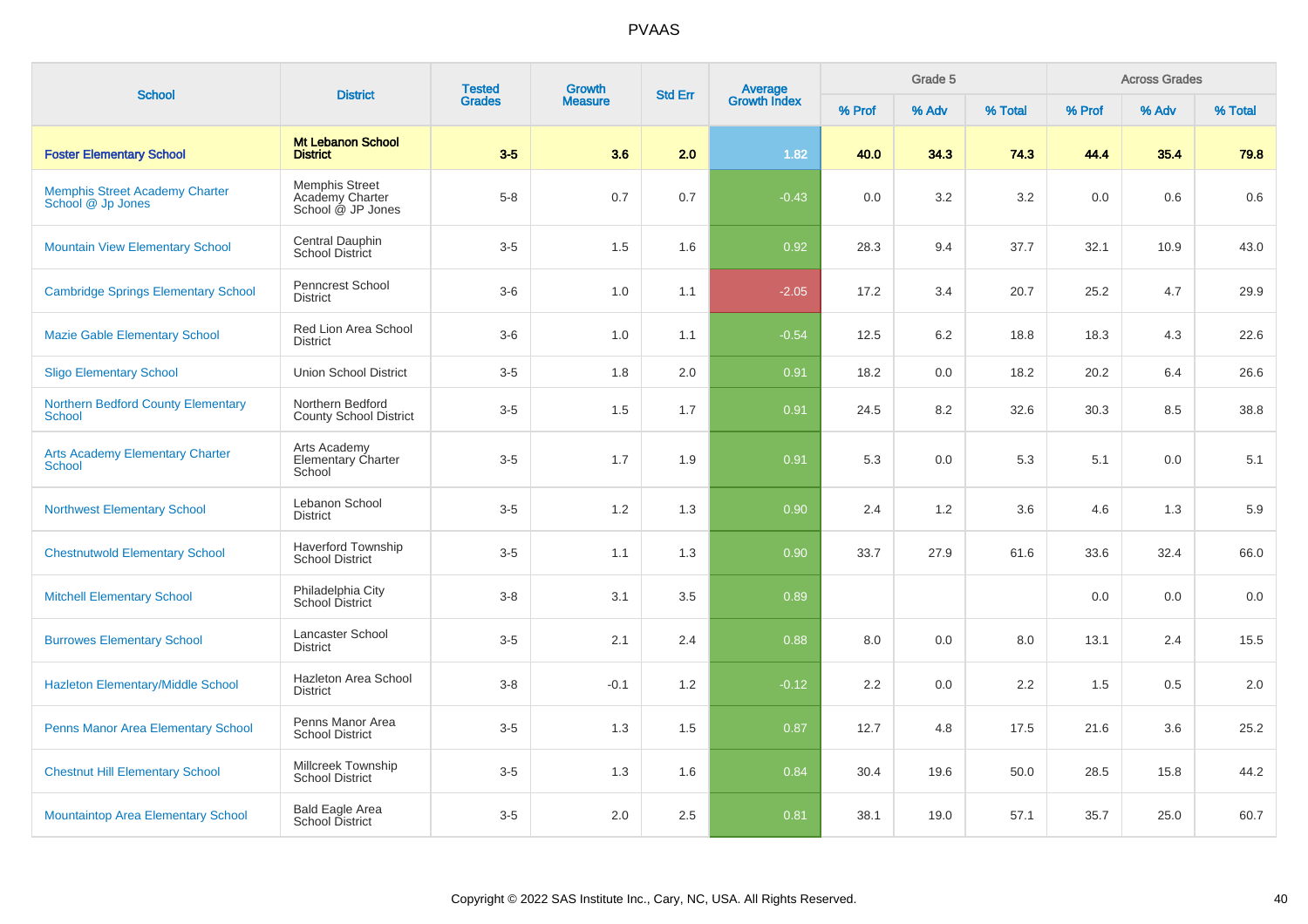| <b>School</b>                                         | <b>District</b>                                     | <b>Tested</b> | <b>Growth</b>  | <b>Std Err</b> | Average<br>Growth Index |        | Grade 5 |         |        | <b>Across Grades</b> |         |
|-------------------------------------------------------|-----------------------------------------------------|---------------|----------------|----------------|-------------------------|--------|---------|---------|--------|----------------------|---------|
|                                                       |                                                     | <b>Grades</b> | <b>Measure</b> |                |                         | % Prof | % Adv   | % Total | % Prof | % Adv                | % Total |
| <b>Foster Elementary School</b>                       | <b>Mt Lebanon School</b><br><b>District</b>         | $3-5$         | 3.6            | 2.0            | 1.82                    | 40.0   | 34.3    | 74.3    | 44.4   | 35.4                 | 79.8    |
| <b>Highland School</b>                                | Abington School<br><b>District</b>                  | $3-6$         | 0.9            | 1.2            | 0.77                    | 15.2   | 23.9    | 39.1    | 28.1   | 17.1                 | 45.2    |
| <b>Ferguson Township Elementary School</b>            | State College Area<br><b>School District</b>        | $3-5$         | 1.4            | 1.8            | 0.79                    | 31.8   | 38.6    | 70.4    | 32.5   | 40.5                 | 73.0    |
| <b>Stevens Elementary School</b>                      | Chambersburg Area<br>School District                | $3-5$         | 1.6            | 2.1            | 0.78                    | 9.4    | 0.0     | 9.4     | 13.5   | 0.0                  | 13.5    |
| John B. Stetson Charter School                        | John B. Stetson<br><b>Charter School</b>            | $5-8$         | 0.5            | 0.6            | $-0.20$                 | 1.6    | 0.0     | 1.6     | 0.4    | 0.0                  | 0.4     |
| <b>Lynnewood Elementary School</b>                    | <b>Haverford Township</b><br><b>School District</b> | $3-5$         | 0.9            | 1.2            | 0.76                    | 31.9   | 28.7    | 60.6    | 33.2   | 24.1                 | 57.3    |
| <b>Stroudsburg Middle School</b>                      | Stroudsburg Area<br><b>School District</b>          | $5 - 7$       | 0.3            | 0.5            | $-1.09$                 | 17.5   | 9.2     | 26.8    | 19.4   | 5.6                  | 25.0    |
| <b>Roslyn School</b>                                  | Abington School<br><b>District</b>                  | $3-6$         | 0.8            | 1.1            | 0.41                    | 32.7   | 12.7    | 45.4    | 25.9   | 12.5                 | 38.4    |
| <b>Eagle View Elementary School</b>                   | Somerset Area School<br><b>District</b>             | $3-5$         | 0.8            | 1.1            | 0.74                    | 27.4   | 11.1    | 38.5    | 29.0   | 13.0                 | 42.0    |
| <b>School Street Elementary School</b>                | <b>Bradford Area School</b><br><b>District</b>      | $3-5$         | 0.7            | 0.9            | 0.72                    | 33.5   | 10.2    | 43.7    | 31.2   | 12.4                 | 43.6    |
| <b>Northeast Middle School</b>                        | Reading School<br><b>District</b>                   | $5 - 8$       | 0.6            | 0.9            | $-0.96$                 | 5.5    | 0.0     | 5.5     | 4.5    | 0.4                  | 4.9     |
| South Side Elementary School                          | Central Dauphin<br><b>School District</b>           | $3-5$         | 0.9            | 1.2            | 0.72                    | 19.0   | 3.0     | 22.0    | 16.8   | 3.2                  | 20.0    |
| <b>Richboro Elementary School</b>                     | Council Rock School<br><b>District</b>              | $3-6$         | 0.8            | 1.1            | $-0.20$                 | 32.2   | 13.6    | 45.8    | 38.3   | 7.9                  | 46.3    |
| <b>Hoover Elementary School</b>                       | Mt Lebanon School<br><b>District</b>                | $3-5$         | 1.6            | 2.2            | 0.71                    | 31.0   | 24.1    | 55.2    | 37.9   | 33.0                 | 70.9    |
| <b>Highlands Middle School</b>                        | <b>Highlands School</b><br><b>District</b>          | $5 - 8$       | 0.4            | 0.5            | $-3.43$                 | 20.6   | 4.6     | 25.2    | 19.5   | 4.9                  | 24.5    |
| Southwest Leadership Academy Charter<br><b>School</b> | Southwest Leadership<br>Academy Charter<br>School   | $3 - 8$       | 0.7            | 1.0            | $-0.03$                 | 2.2    | 0.0     | 2.2     | 5.7    | 1.5                  | 7.2     |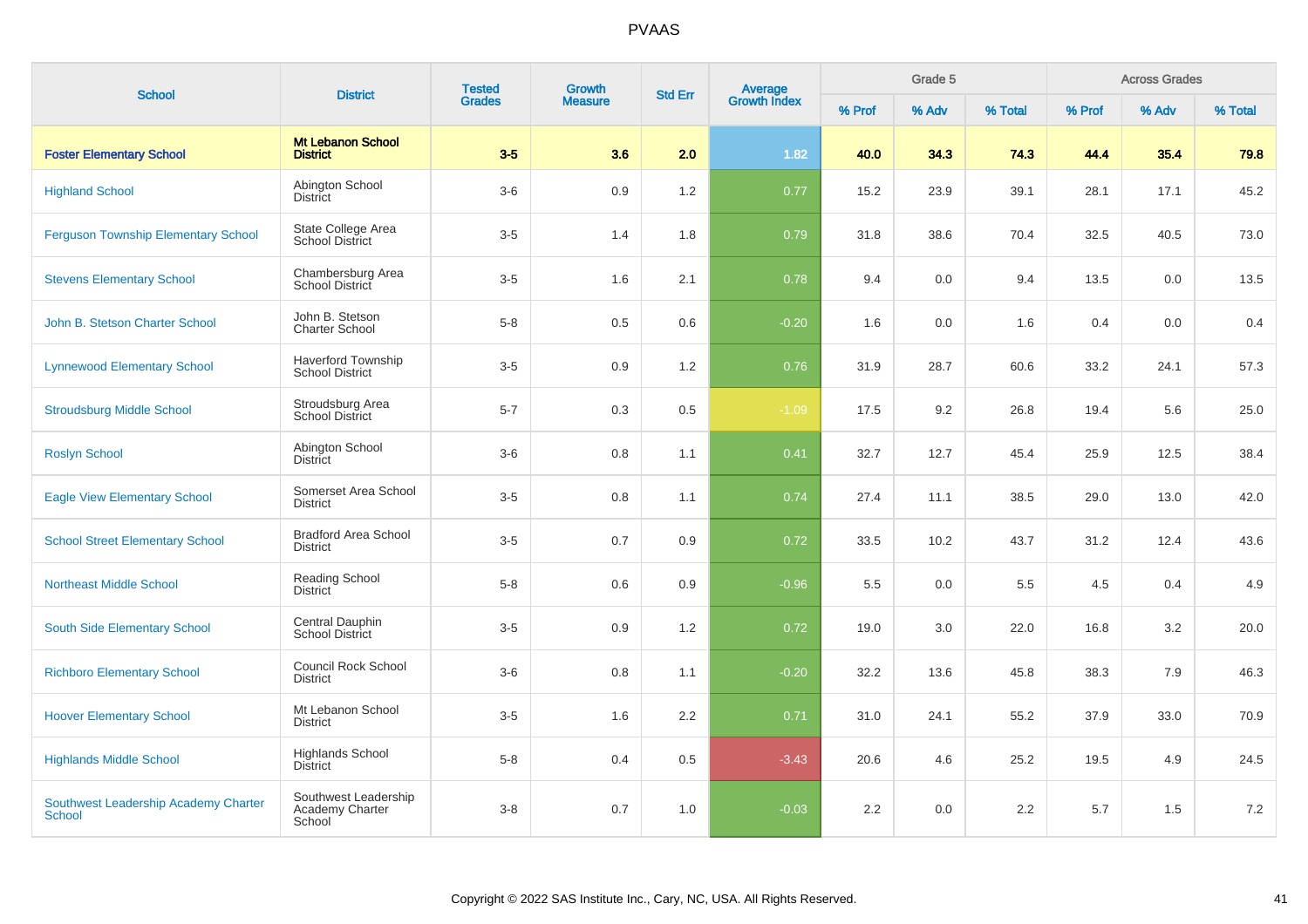| <b>School</b>                                                    | <b>District</b>                                                     | <b>Tested</b> | <b>Growth</b>  | <b>Std Err</b> | Average<br>Growth Index |        | Grade 5 |         |        | <b>Across Grades</b> |         |
|------------------------------------------------------------------|---------------------------------------------------------------------|---------------|----------------|----------------|-------------------------|--------|---------|---------|--------|----------------------|---------|
|                                                                  |                                                                     | <b>Grades</b> | <b>Measure</b> |                |                         | % Prof | % Adv   | % Total | % Prof | % Adv                | % Total |
| <b>Foster Elementary School</b>                                  | <b>Mt Lebanon School</b><br><b>District</b>                         | $3-5$         | 3.6            | 2.0            | 1.82                    | 40.0   | 34.3    | 74.3    | 44.4   | 35.4                 | 79.8    |
| <b>Rutherford Elementary School</b>                              | Central Dauphin<br><b>School District</b>                           | $3-5$         | 1.1            | 1.6            | 0.66                    | 8.3    | 5.0     | 13.3    | 17.0   | 7.6                  | 24.6    |
| <b>Park Lane Elementary School</b>                               | William Penn School<br><b>District</b>                              | $3-6$         | $-0.4$         | 1.9            | $-0.23$                 | 0.0    | 0.0     | 0.0     | 1.0    | 0.0                  | 1.0     |
| <b>Marshall Elementary School</b>                                | Laurel Highlands<br>School District                                 | $3-5$         | 1.3            | 2.0            | 0.66                    | 20.6   | 5.9     | 26.5    | 25.0   | 11.5                 | 36.5    |
| <b>Davis School</b>                                              | York City School<br><b>District</b>                                 | $3 - 8$       | 0.6            | 1.0            | 0.54                    | 3.0    | 0.0     | 3.0     | 3.4    | 0.0                  | 3.4     |
| <b>Tracy Elementary School</b>                                   | Easton Area School<br><b>District</b>                               | $3-5$         | 1.1            | 1.7            | 0.65                    | 29.6   | 5.6     | 35.2    | 26.8   | 14.1                 | 40.9    |
| <b>Hillview Elementary School</b>                                | Grove City Area<br><b>School District</b>                           | $3-5$         | 0.8            | 1.2            | 0.65                    | 21.8   | 16.8    | 38.6    | 29.6   | 22.4                 | 52.0    |
| <b>Washington Elementary School</b>                              | Mt Lebanon School<br><b>District</b>                                | $3-5$         | 1.1            | 1.7            | 0.65                    | 49.0   | 28.6    | 77.6    | 37.6   | 38.8                 | 76.5    |
| <b>Keystone Elementary School</b>                                | Keystone School<br><b>District</b>                                  | $3-6$         | 0.7            | 1.1            | $-0.31$                 | 28.4   | 19.4    | 47.8    | 32.9   | 11.7                 | 44.6    |
| <b>West Branch Middle School</b>                                 | West Branch Area<br><b>School District</b>                          | $5-8$         | 0.5            | 0.7            | $-2.18$                 | 16.1   | 3.2     | 19.4    | 15.8   | 7.5                  | 23.3    |
| <b>Stanwood Elementary School</b>                                | Hempfield Area<br>School District                                   | $3-5$         | 0.8            | 1.3            | 0.62                    | 31.3   | 13.2    | 44.6    | 33.5   | 18.0                 | 51.5    |
| Daniel J Flood Elementary School                                 | Wilkes-Barre Area<br><b>School District</b>                         | $3-6$         | 0.9            | 1.5            | 0.45                    | 9.3    | 0.0     | 9.3     | 14.4   | 0.0                  | 14.4    |
| <b>Steelton-Highspire Elementary School</b>                      | Steelton-Highspire<br>School District                               | $3-6$         | 0.6            | 1.0            | $-1.20$                 | 2.9    | 0.0     | 2.9     | 1.4    | 0.7                  | 2.2     |
| Mastery Charter School-Francis D.<br><b>Pastorius Elementary</b> | <b>Mastery Charter</b><br>School-Francis D.<br>Pastorius Elementary | $3-8$         | 0.3            | 1.3            | 0.24                    | 3.8    | 0.0     | 3.8     | 3.1    | 0.0                  | 3.1     |
| <b>Central Elementary School</b>                                 | <b>Big Beaver Falls Area</b><br><b>School District</b>              | $3-5$         | 1.0            | 1.7            | 0.60                    | 11.3   | 3.8     | 15.1    | 11.2   | 1.7                  | 12.9    |
| <b>Mccall Gen George A School</b>                                | Philadelphia City<br><b>School District</b>                         | $3 - 8$       | 1.7            | 2.9            | 0.59                    | 41.2   | 35.3    | 76.5    | 31.2   | 30.1                 | 61.3    |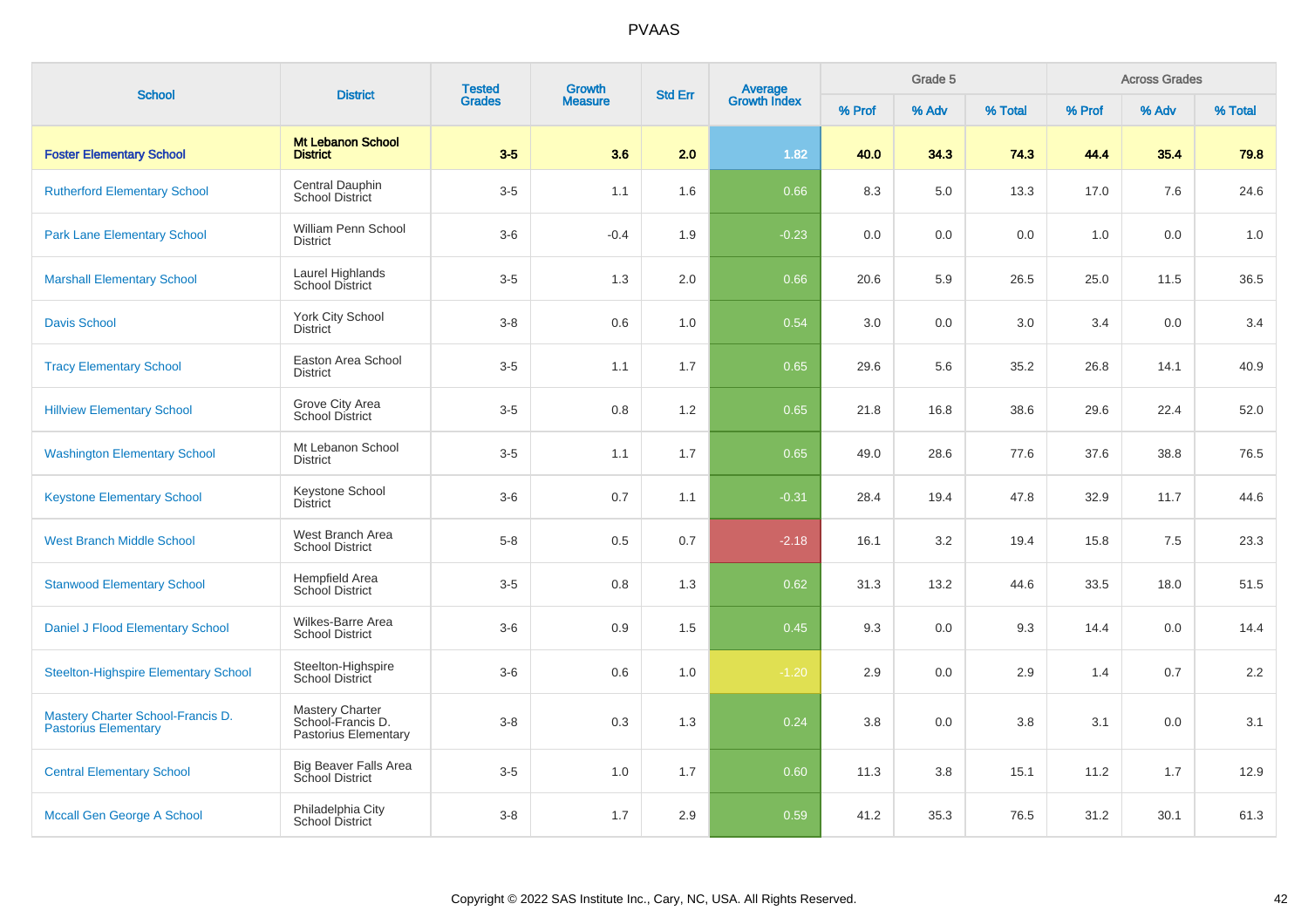| <b>School</b>                                                               | <b>District</b>                                                     | <b>Tested</b> | Growth         | <b>Std Err</b> |                                |        | Grade 5 |         |        | <b>Across Grades</b> |         |
|-----------------------------------------------------------------------------|---------------------------------------------------------------------|---------------|----------------|----------------|--------------------------------|--------|---------|---------|--------|----------------------|---------|
|                                                                             |                                                                     | <b>Grades</b> | <b>Measure</b> |                | <b>Average</b><br>Growth Index | % Prof | % Adv   | % Total | % Prof | % Adv                | % Total |
| <b>Foster Elementary School</b>                                             | <b>Mt Lebanon School</b><br><b>District</b>                         | $3-5$         | 3.6            | 2.0            | 1.82                           | 40.0   | 34.3    | 74.3    | 44.4   | 35.4                 | 79.8    |
| Manchester Academic Charter School                                          | Manchester Academic<br><b>Charter School</b>                        | $3-8$         | 0.6            | 1.1            | $-3.55$                        | 3.6    | 0.0     | 3.6     | 4.9    | 0.5                  | 5.4     |
| <b>Jersey Shore Area Elementary School</b>                                  | Jersey Shore Area<br>School District                                | $3-5$         | 0.7            | 1.1            | 0.58                           | 17.8   | 4.7     | 22.4    | 24.8   | 11.1                 | 35.9    |
| <b>Glenwood Elementary School</b>                                           | Rose Tree Media<br><b>School District</b>                           | $3-5$         | 0.8            | 1.3            | 0.58                           | 28.8   | 30.0    | 58.8    | 33.2   | 23.8                 | 57.0    |
| <b>Highland Elementary School</b>                                           | Ambridge Area School<br><b>District</b>                             | $3-5$         | $1.2\,$        | 2.2            | 0.56                           | 7.1    | 0.0     | 7.1     | 6.6    | 0.0                  | 6.6     |
| <b>Global Leadership Academy Charter</b><br><b>School Southwest at Huey</b> | Global Leadership<br>Academy Charter<br>School Southwest at<br>Huey | $3 - 8$       | 1.0            | 1.7            | $-0.10$                        | 0.0    | 0.0     | 0.0     | 0.0    | 0.0                  | $0.0\,$ |
| <b>Walt Disney Elementary School</b>                                        | Pennsbury School<br><b>District</b>                                 | $3-5$         | 0.9            | 1.7            | 0.55                           | 45.8   | 6.2     | 52.1    | 41.0   | 16.6                 | 57.6    |
| <b>Mount Carmel Area Elementary School</b>                                  | Mount Carmel Area<br><b>School District</b>                         | $3-6$         | 0.4            | 0.8            | $-3.30$                        | 10.8   | 2.7     | 13.5    | 12.6   | 5.2                  | 17.8    |
| <b>Jackson School</b>                                                       | York City School<br><b>District</b>                                 | $3-8$         | 0.3            | 1.0            | 0.33                           | 0.0    | 0.0     | 0.0     | 1.5    | 0.7                  | 2.2     |
| <b>Tinicum Elementary School</b>                                            | Palisades School<br><b>District</b>                                 | $3-5$         | 1.2            | 2.2            | 0.54                           | 34.5   | 27.6    | 62.1    | 35.7   | 27.4                 | 63.1    |
| <b>Mooreland Elementary School</b>                                          | Carlisle Area School<br><b>District</b>                             | $3-5$         | 1.0            | 1.9            | 0.53                           | 32.5   | 17.5    | 50.0    | 33.8   | 19.2                 | 53.1    |
| Shamokin Area Intermediate School                                           | Shamokin Area<br><b>School District</b>                             | $5-6$         | $-1.8$         | 0.7            | $-2.44$                        | 17.3   | 4.3     | 21.6    | 13.1   | 3.6                  | 16.7    |
| <b>Shohola Elementary School</b>                                            | Delaware Valley<br><b>School District</b>                           | $3-5$         | 0.9            | 1.6            | 0.52                           | 15.5   | 24.1    | 39.7    | 28.7   | 22.4                 | 51.2    |
| <b>Harding School</b>                                                       | Erie City School<br><b>District</b>                                 | $3-5$         | 0.8            | 1.5            | 0.51                           | 4.5    | 1.5     | 6.0     | 8.6    | 2.2                  | 10.8    |
| <b>Chadds Ford Elementary School</b>                                        | Unionville-Chadds<br><b>Ford School District</b>                    | $3-5$         | 0.7            | 1.4            | 0.48                           | 40.6   | 20.3    | 60.9    | 38.8   | 32.9                 | 71.7    |
| <b>Edgewood Elementary School</b>                                           | <b>Ridley School District</b>                                       | $3-5$         | 0.7            | 1.6            | 0.46                           | 27.1   | 17.0    | 44.1    | 24.0   | 13.2                 | 37.1    |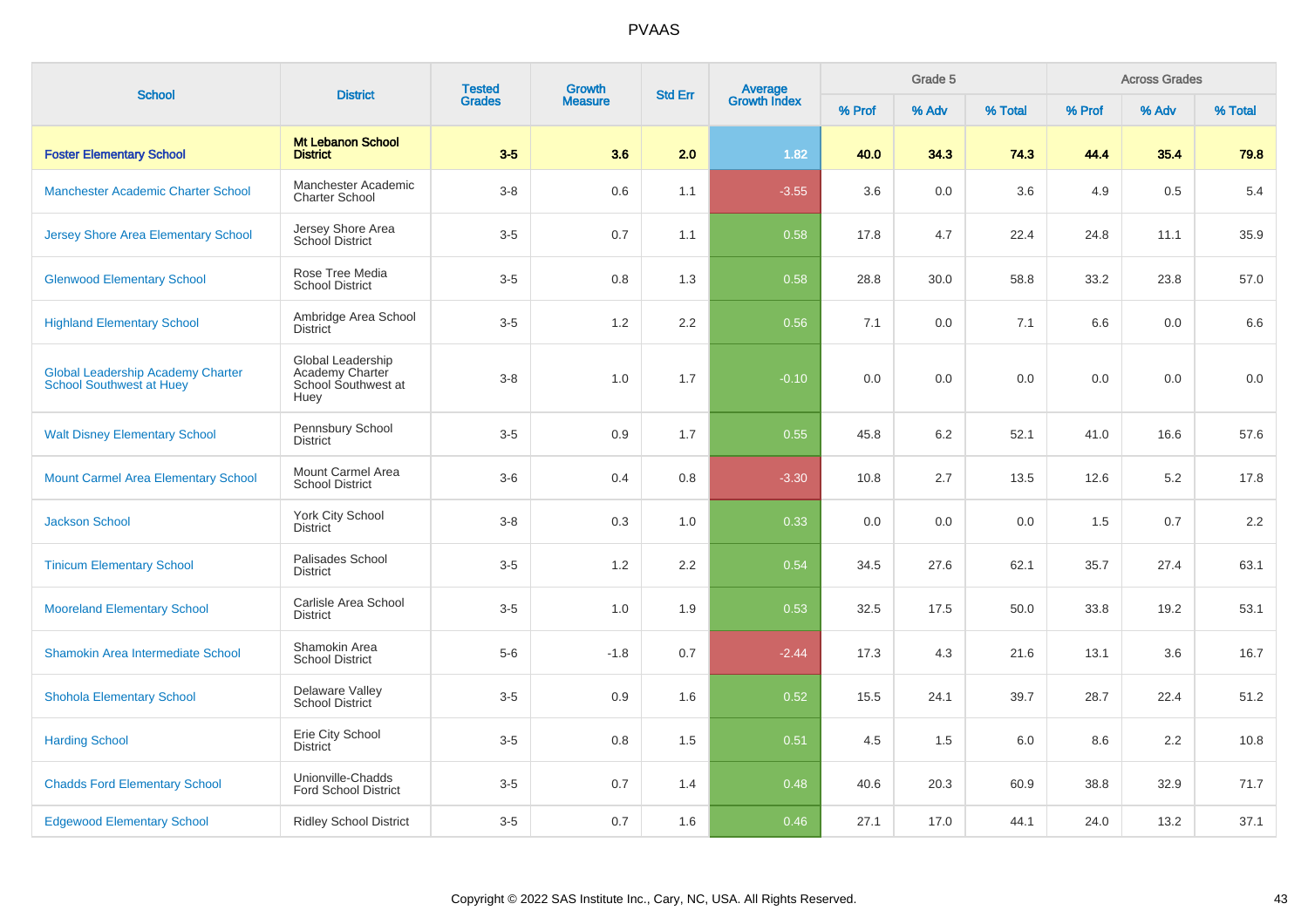| <b>School</b>                             | <b>District</b>                                             | <b>Tested</b> | <b>Growth</b>  | <b>Std Err</b> | Average<br>Growth Index |        | Grade 5 |         |        | <b>Across Grades</b> |         |
|-------------------------------------------|-------------------------------------------------------------|---------------|----------------|----------------|-------------------------|--------|---------|---------|--------|----------------------|---------|
|                                           |                                                             | <b>Grades</b> | <b>Measure</b> |                |                         | % Prof | % Adv   | % Total | % Prof | % Adv                | % Total |
| <b>Foster Elementary School</b>           | <b>Mt Lebanon School</b><br><b>District</b>                 | $3-5$         | 3.6            | 2.0            | 1.82                    | 40.0   | 34.3    | 74.3    | 44.4   | 35.4                 | 79.8    |
| <b>Simmons Elementary School</b>          | Hatboro-Horsham<br><b>School District</b>                   | $3-5$         | 0.6            | 1.3            | 0.46                    | 34.9   | 4.6     | 39.5    | 37.6   | 15.7                 | 53.3    |
| Joanna Connell School                     | Erie City School<br><b>District</b>                         | $3-5$         | 0.6            | 1.4            | 0.45                    | 18.5   | 9.9     | 28.4    | 17.3   | 6.5                  | 23.8    |
| <b>Pine Street Elementary School</b>      | Palmyra Area School<br>District                             | $3-5$         | 0.7            | 1.5            | 0.44                    | 35.6   | 18.6    | 54.2    | 35.9   | 16.9                 | 52.8    |
| <b>Coopertown Elementary School</b>       | <b>Haverford Township</b><br><b>School District</b>         | $3-5$         | 0.6            | 1.3            | 0.44                    | 28.9   | 33.7    | 62.6    | 32.6   | 38.1                 | 70.7    |
| <b>Aronimink Elementary School</b>        | <b>Upper Darby School</b><br>District                       | $3-5$         | 1.0            | 2.3            | 0.43                    | 14.3   | 7.1     | 21.4    | 24.4   | 9.3                  | 33.7    |
| Pan American Academy Charter School       | Pan American<br>Academy Charter<br>School                   | $3 - 8$       | 0.3            | 0.8            | $-5.09$                 | 1.7    | 0.0     | 1.7     | 2.4    | 0.3                  | 2.7     |
| <b>Heights/Murray Elementary School</b>   | Wilkes-Barre Area<br><b>School District</b>                 | $3-6$         | 0.5            | 1.3            | $-0.62$                 | 8.0    | 0.0     | 8.0     | 8.6    | 0.6                  | 9.1     |
| <b>West Crawford Elementary School</b>    | Connellsville Area<br><b>School District</b>                | $3-5$         | 0.6            | 1.4            | 0.41                    | 17.9   | 7.5     | 25.4    | 13.9   | 4.5                  | 18.3    |
| <b>Goode School</b>                       | York City School<br><b>District</b>                         | $3 - 8$       | 0.3            | 0.8            | $-3.00$                 | 1.9    | 0.0     | 1.9     | 3.6    | 0.3                  | 4.0     |
| <b>Hydetown Elementary School</b>         | <b>Titusville Area School</b><br><b>District</b>            | $3-5$         | 0.7            | 1.8            | 0.37                    | 26.2   | 11.9    | 38.1    | 25.6   | 20.2                 | 45.7    |
| <b>Saltsburg Elementary School</b>        | Blairsville-Saltsburg<br><b>School District</b>             | $3-5$         | 0.7            | 2.0            | 0.37                    | 31.4   | 34.3    | 65.7    | 27.3   | 28.2                 | 55.4    |
| <b>Decatur Stephen School</b>             | Philadelphia City<br>School District                        | $3 - 8$       | 0.4            | 1.0            | $-1.93$                 | 11.1   | 13.3    | 24.4    | 16.2   | 6.7                  | 22.9    |
| <b>Main Street School</b>                 | Chester-Upland<br><b>School District</b>                    | $3-5$         | 0.8            | 2.1            | 0.36                    | 0.0    | 0.0     | 0.0     | 2.8    | 0.0                  | 2.8     |
| <b>East Coventry Elementary School</b>    | Owen J Roberts<br><b>School District</b>                    | $3-6$         | 0.3            | 1.0            | $-0.59$                 | 42.6   | 20.6    | 63.2    | 34.2   | 16.7                 | 51.0    |
| <b>Upper Moreland Intermediate School</b> | <b>Upper Moreland</b><br>Township School<br><b>District</b> | $3-5$         | 0.3            | 0.8            | 0.34                    | 28.5   | 10.6    | 39.1    | 29.0   | 11.9                 | 40.9    |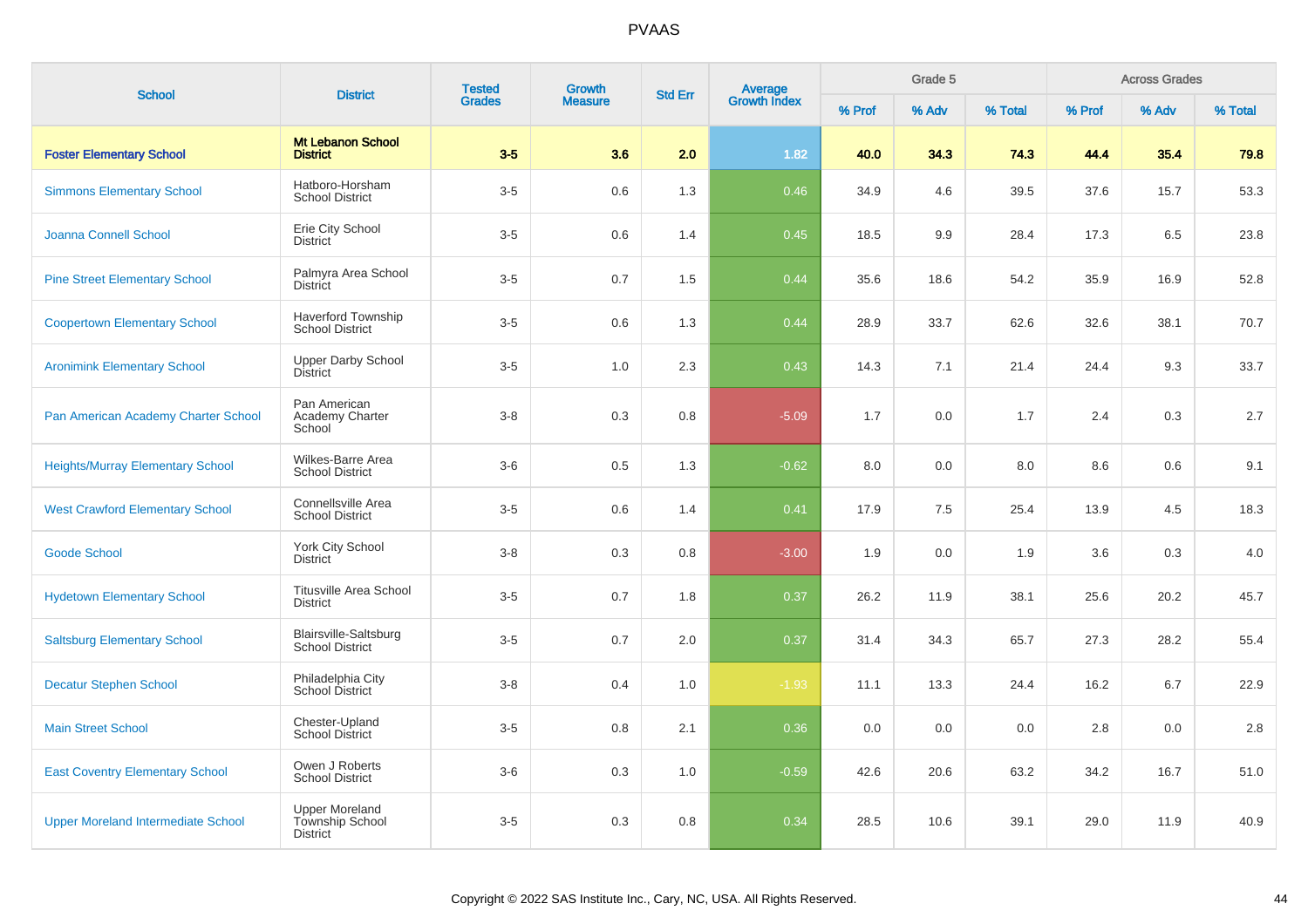| <b>School</b>                                              | <b>District</b>                                  | <b>Tested</b> | Growth         |         | <b>Average</b><br>Growth Index<br><b>Std Err</b> |        | Grade 5 |         |        | <b>Across Grades</b> |         |
|------------------------------------------------------------|--------------------------------------------------|---------------|----------------|---------|--------------------------------------------------|--------|---------|---------|--------|----------------------|---------|
|                                                            |                                                  | <b>Grades</b> | <b>Measure</b> |         |                                                  | % Prof | % Adv   | % Total | % Prof | % Adv                | % Total |
| <b>Foster Elementary School</b>                            | <b>Mt Lebanon School</b><br><b>District</b>      | $3-5$         | 3.6            | 2.0     | 1.82                                             | 40.0   | 34.3    | 74.3    | 44.4   | 35.4                 | 79.8    |
| <b>Barclay Elementary School</b>                           | <b>Central Bucks School</b><br><b>District</b>   | $3-6$         | 0.1            | 1.0     | 0.07                                             | 23.6   | 11.2    | 34.8    | 29.4   | 10.5                 | 39.9    |
| <b>Bell Avenue School</b>                                  | William Penn School<br><b>District</b>           | $3-6$         | 0.5            | 1.6     | $-1.11$                                          | 2.9    | 0.0     | 2.9     | 0.9    | 0.0                  | 0.9     |
| Jamestown Area Elementary School                           | Jamestown Area<br><b>School District</b>         | $3-6$         | 0.5            | 1.4     | $-0.52$                                          | 18.4   | 10.5    | 29.0    | 16.7   | 7.9                  | 24.6    |
| <b>Halifax Area Elementary School</b>                      | Halifax Area School<br><b>District</b>           | $3-5$         | 0.4            | 1.4     | 0.31                                             | 26.8   | 14.1    | 40.8    | 24.9   | 12.2                 | 37.1    |
| Abington Heights Middle School                             | Abington Heights<br>School District              | $5 - 11$      | $-1.7$         | 0.4     | $-3.90$                                          | 29.2   | 13.3    | 42.5    | 27.4   | 9.1                  | 36.5    |
| <b>Garrettford Elementary School</b>                       | <b>Upper Darby School</b><br><b>District</b>     | $3-5$         | 0.4            | 1.3     | 0.31                                             | 15.4   | 5.1     | 20.5    | 19.0   | 2.0                  | 21.0    |
| Esperanza Cyber Charter School                             | Esperanza Cyber<br>Charter School                | $3 - 11$      | 0.4            | 1.3     | $-0.33$                                          | 0.0    | 0.0     | 0.0     | 1.6    | 0.0                  | 1.6     |
| <b>Linglestown Elementary School</b>                       | Central Dauphin<br><b>School District</b>        | $3-5$         | 0.5            | 1.6     | 0.30                                             | 43.9   | 12.3    | 56.1    | 36.0   | 16.7                 | 52.7    |
| <b>Pleasant Gap Elementary School</b>                      | <b>Bellefonte Area</b><br><b>School District</b> | $3-5$         | 0.7            | 2.5     | 0.30                                             | 26.1   | 26.1    | 52.2    | 34.1   | 23.1                 | 57.1    |
| <b>Kearny Gen Philip School</b>                            | Philadelphia City<br>School District             | $3 - 8$       | 1.0            | 3.4     | 0.30                                             |        |         |         | 0.0    | 0.0                  | 0.0     |
| <b>Franklin School</b>                                     | Uniontown Area<br><b>School District</b>         | $3-6$         | 0.5            | $2.0\,$ | 0.25                                             | 25.0   | 0.0     | 25.0    | 22.2   | 11.1                 | 33.3    |
| <b>Nebinger George W School</b>                            | Philadelphia City<br>School District             | $3-8$         | 0.6            | 2.2     | 0.27                                             |        |         |         | 18.4   | 10.2                 | 28.6    |
| <b>Greenwich-Lenhartsville Elementary</b><br><b>School</b> | Kutztown Area School<br><b>District</b>          | $3-5$         | 0.6            | 2.4     | 0.26                                             | 30.4   | 4.4     | 34.8    | 35.1   | 9.5                  | 44.6    |
| <b>Wescosville Elementary School</b>                       | East Penn School<br><b>District</b>              | $3-5$         | 0.4            | 1.4     | 0.26                                             | 24.3   | 9.5     | 33.8    | 34.1   | 17.0                 | 51.1    |
| <b>Lickdale Elementary School</b>                          | Northern Lebanon<br><b>School District</b>       | $3-5$         | 0.5            | 2.0     | 0.25                                             | 25.7   | 11.4    | 37.1    | 33.0   | 13.2                 | 46.2    |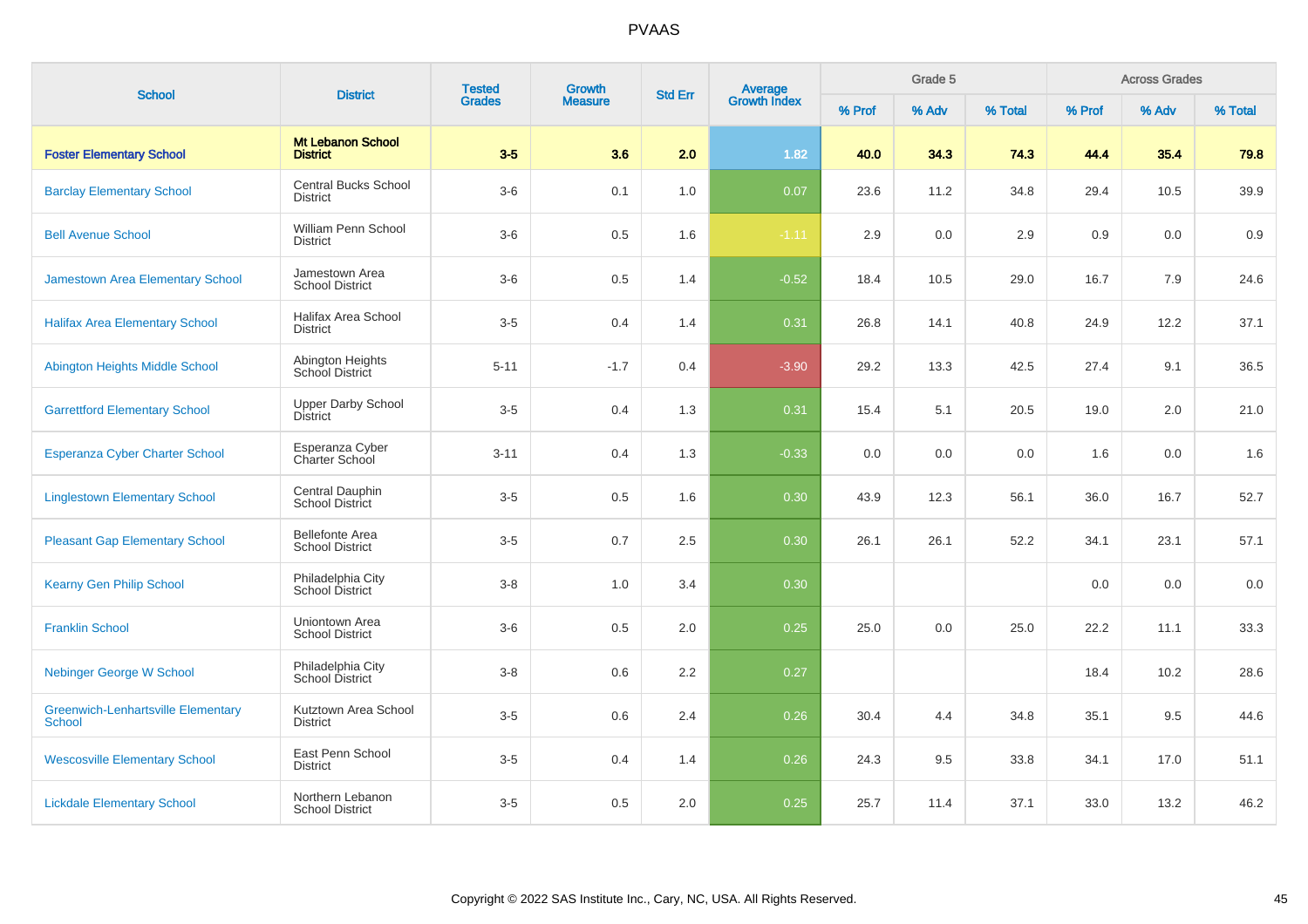| <b>School</b>                                    | <b>District</b>                                          | <b>Tested</b><br><b>Grades</b> | <b>Growth</b>  | <b>Std Err</b> |                                |        | Grade 5 |         |        | <b>Across Grades</b> |         |
|--------------------------------------------------|----------------------------------------------------------|--------------------------------|----------------|----------------|--------------------------------|--------|---------|---------|--------|----------------------|---------|
|                                                  |                                                          |                                | <b>Measure</b> |                | <b>Average</b><br>Growth Index | % Prof | % Adv   | % Total | % Prof | % Adv                | % Total |
| <b>Foster Elementary School</b>                  | Mt Lebanon School<br><b>District</b>                     | $3-5$                          | 3.6            | 2.0            | 1.82                           | 40.0   | 34.3    | 74.3    | 44.4   | 35.4                 | 79.8    |
| <b>Earl Elementary School</b>                    | Boyertown Area<br>School District                        | $3-5$                          | 0.4            | 1.7            | 0.25                           | 29.2   | 14.6    | 43.8    | 29.7   | 9.5                  | 39.2    |
| <b>Tussey Mountain Middle School</b>             | <b>Tussey Mountain</b><br>School District                | $5 - 8$                        | 0.2            | 0.7            | $-4.23$                        | 20.7   | 1.7     | 22.4    | 13.9   | 1.5                  | 15.4    |
| Mastery Charter School - Cleveland<br>Elementary | <b>Mastery Charter</b><br>School-Cleveland<br>Elementary | $3 - 8$                        | $-1.3$         | 1.2            | $-1.10$                        | 3.8    | 7.7     | 11.5    | 2.4    | 1.8                  | 4.3     |
| <b>Bellevue Elementary School</b>                | Northgate School<br><b>District</b>                      | $3-6$                          | $-1.4$         | 1.5            | $-0.89$                        | 30.0   | 3.3     | 33.3    | 21.1   | 2.8                  | 23.8    |
| Fort Washington Elementary School                | Upper Dublin School<br><b>District</b>                   | $3-5$                          | 0.4            | 1.7            | 0.23                           | 56.9   | 33.3    | 90.2    | 47.3   | 38.8                 | 86.2    |
| <b>Catharine Joseph School</b>                   | Philadelphia City<br>School District                     | $3-5$                          | 0.6            | 2.5            | 0.23                           | 4.2    | 0.0     | 4.2     | 7.8    | 0.0                  | 7.8     |
| <b>Shawmont School</b>                           | Philadelphia City<br>School District                     | $3-8$                          | 0.4            | 1.6            | $-1.46$                        | 0.0    | 0.0     | 0.0     | 16.1   | 2.2                  | 18.3    |
| <b>Friendship Elementary School</b>              | Southern York County<br><b>School District</b>           | $3-6$                          | 0.3            | 1.4            | $-0.63$                        | 11.1   | 4.4     | 15.6    | 20.9   | 9.4                  | 30.4    |
| <b>Reamstown Elementary School</b>               | Cocalico School<br><b>District</b>                       | $3-5$                          | 0.3            | 1.5            | 0.22                           | 28.3   | 13.3    | 41.7    | 34.7   | 13.1                 | 47.7    |
| <b>Salisbury Elementary School</b>               | Pequea Valley School<br><b>District</b>                  | $3-6$                          | 0.2            | 1.4            | 0.14                           | 14.0   | 4.6     | 18.6    | 22.7   | 6.7                  | 29.3    |
| <b>Sandburg Middle School</b>                    | <b>Neshaminy School</b><br><b>District</b>               | $5 - 8$                        | $-0.6$         | 0.5            | $-1.17$                        | 20.3   | 5.7     | 26.0    | 16.1   | 5.7                  | 21.8    |
| <b>Minersville Area Elementary Center</b>        | Minersville Area<br><b>School District</b>               | $3-6$                          | $0.2\,$        | 1.0            | $-4.50$                        | 9.6    | 4.1     | 13.7    | 19.8   | 4.6                  | 24.4    |
| <b>Union City Elementary School</b>              | Union City Area<br><b>School District</b>                | $3-5$                          | 0.3            | 1.4            | 0.19                           | 18.8   | 8.7     | 27.5    | 26.7   | 13.4                 | 40.1    |
| <b>Nicely Elementary School</b>                  | Greensburg Salem<br><b>School District</b>               | $3-5$                          | 0.3            | 1.6            | 0.19                           | 28.8   | 7.7     | 36.5    | 26.1   | 15.7                 | 41.8    |
| <b>Slippery Rock Area Elementary School</b>      | Slippery Rock Area<br>School District                    | $3-5$                          | 0.3            | 1.4            | 0.19                           | 39.4   | 30.3    | 69.7    | 39.7   | 25.0                 | 64.7    |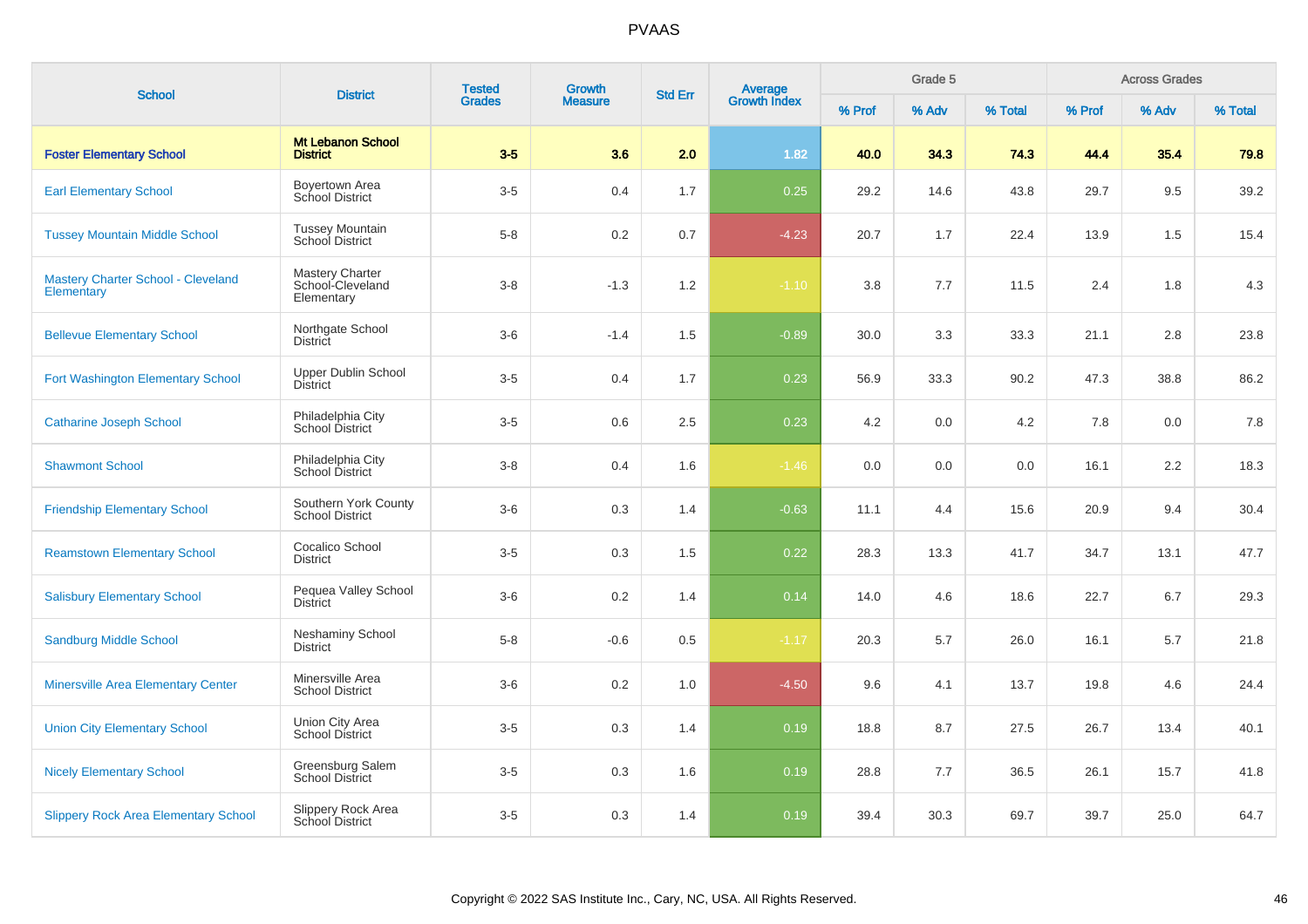| <b>School</b>                           |                                                      | <b>Tested</b><br><b>Growth</b><br><b>Average</b><br>Growth Index<br><b>Std Err</b><br><b>District</b> |                |         | Grade 5 |        |       |         | <b>Across Grades</b> |       |         |
|-----------------------------------------|------------------------------------------------------|-------------------------------------------------------------------------------------------------------|----------------|---------|---------|--------|-------|---------|----------------------|-------|---------|
|                                         |                                                      | <b>Grades</b>                                                                                         | <b>Measure</b> |         |         | % Prof | % Adv | % Total | % Prof               | % Adv | % Total |
| <b>Foster Elementary School</b>         | <b>Mt Lebanon School</b><br><b>District</b>          | $3-5$                                                                                                 | 3.6            | 2.0     | 1.82    | 40.0   | 34.3  | 74.3    | 44.4                 | 35.4  | 79.8    |
| <b>Rockhill Elementary School</b>       | Southern Huntingdon<br><b>County School District</b> | $3-5$                                                                                                 | 0.4            | $2.5\,$ | 0.15    | 4.4    | 13.0  | 17.4    | 26.4                 | 4.2   | 30.6    |
| <b>Parkside Elementary School</b>       | Penn-Delco School<br><b>District</b>                 | $3-5$                                                                                                 | 0.3            | 1.8     | 0.15    | 31.0   | 7.1   | 38.1    | 25.2                 | 5.9   | 31.1    |
| <b>Churchville Elementary School</b>    | <b>Council Rock School</b><br><b>District</b>        | $3-6$                                                                                                 | 0.1            | 1.0     | $-0.76$ | 35.4   | 7.7   | 43.1    | 31.4                 | 14.2  | 45.6    |
| <b>Lingle Avenue Elementary School</b>  | Palmyra Area School<br><b>District</b>               | $3-5$                                                                                                 | 0.2            | 1.4     | 0.13    | 36.8   | 32.4  | 69.1    | 34.7                 | 35.3  | 70.0    |
| <b>Northwest Middle School</b>          | <b>Reading School</b><br><b>District</b>             | $5 - 8$                                                                                               | 0.1            | 1.0     | $-2.42$ | 7.6    | 0.0   | 7.6     | 4.0                  | 0.0   | 4.0     |
| <b>Eisenhower Elementary School</b>     | Indiana Area School<br><b>District</b>               | $4 - 5$                                                                                               | 0.1            | 1.2     | 0.10    | 27.5   | 11.0  | 38.5    | 27.6                 | 12.3  | 39.9    |
| Northwest Area Intermediate School      | Northwest Area<br><b>School District</b>             | $3-6$                                                                                                 | 0.1            | 1.1     | $-2.47$ | 17.6   | 2.0   | 19.6    | 17.0                 | 1.8   | 18.8    |
| <b>Stetser Elementary School</b>        | Chester-Upland<br><b>School District</b>             | $3-6$                                                                                                 | 0.2            | 2.7     | 0.09    |        |       |         | 10.1                 | 1.0   | 11.1    |
| <b>Exton Elementary School</b>          | West Chester Area<br><b>School District</b>          | $3-5$                                                                                                 | 0.1            | 1.6     | 0.09    | 27.6   | 25.9  | 53.4    | 34.7                 | 21.1  | 55.8    |
| <b>Chambers Hill Elementary School</b>  | Central Dauphin<br>School District                   | $3-5$                                                                                                 | 0.2            | 2.7     | 0.08    | 14.8   | 14.8  | 29.6    | 18.6                 | 9.3   | 27.9    |
| <b>Cambria Elementary School</b>        | Central Cambria<br><b>School District</b>            | $3-5$                                                                                                 | 0.1            | 1.3     | 0.08    | 33.8   | 17.5  | 51.2    | 30.0                 | 15.0  | 45.1    |
| <b>Penn Bernville Elementary School</b> | Tulpehocken Area<br>School District                  | $3-6$                                                                                                 | 0.1            | 1.2     | $-0.31$ | 26.0   | 20.0  | 46.0    | 22.0                 | 16.6  | 38.5    |
| <b>Toby Farms Intermediate School</b>   | Chester-Upland<br><b>School District</b>             | $5-8$                                                                                                 | 0.1            | 1.0     | 0.05    |        |       |         | 1.1                  | 0.6   | 1.7     |
| <b>Rice Avenue Middle School</b>        | <b>Girard School District</b>                        | $5-8$                                                                                                 | 0.0            | 0.6     | $-3.83$ | 33.9   | 15.2  | 49.1    | 25.1                 | 13.9  | 39.0    |
| <b>Baden Academy Charter School</b>     | Baden Academy<br>Charter School                      | $3-6$                                                                                                 | 0.1            | 1.1     | $-1.00$ | 20.6   | 4.8   | 25.4    | 20.8                 | 6.4   | 27.2    |
| <b>Mill Creek Elementary School</b>     | <b>Central Bucks School</b><br><b>District</b>       | $3-6$                                                                                                 | 0.0            | 0.8     | $-0.83$ | 37.5   | 17.7  | 55.2    | 36.4                 | 19.1  | 55.6    |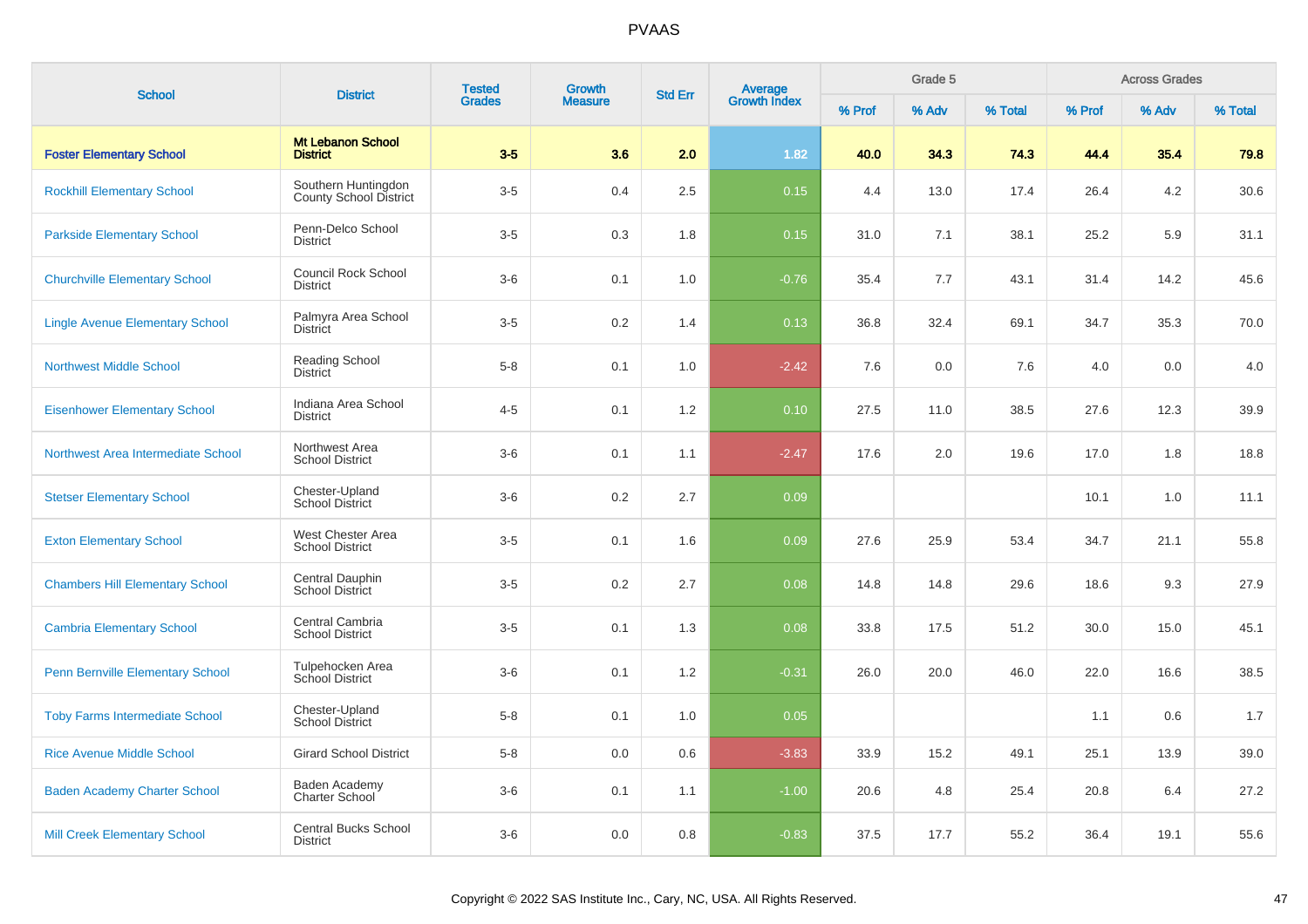| <b>School</b>                                             | <b>District</b>                                          | <b>Tested</b> | <b>Growth</b>  | <b>Std Err</b> |                                |        | Grade 5 |         |        | <b>Across Grades</b> |         |
|-----------------------------------------------------------|----------------------------------------------------------|---------------|----------------|----------------|--------------------------------|--------|---------|---------|--------|----------------------|---------|
|                                                           |                                                          | <b>Grades</b> | <b>Measure</b> |                | <b>Average</b><br>Growth Index | % Prof | % Adv   | % Total | % Prof | % Adv                | % Total |
| <b>Foster Elementary School</b>                           | <b>Mt Lebanon School</b><br><b>District</b>              | $3-5$         | 3.6            | 2.0            | 1.82                           | 40.0   | 34.3    | 74.3    | 44.4   | 35.4                 | 79.8    |
| <b>Willow Dale Elementary School</b>                      | <b>Centennial School</b><br><b>District</b>              | $3-5$         | 0.0            | 1.1            | 0.03                           | 15.6   | 4.1     | 19.7    | 23.1   | 7.8                  | 30.8    |
| <b>Colonel John Siegfried Elementary</b><br><b>School</b> | Northampton Area<br><b>School District</b>               | $3-5$         | 0.0            | 1.6            | 0.03                           | 27.9   | 6.6     | 34.4    | 32.8   | 13.0                 | 45.8    |
| <b>Walter M Senkow Elementary School</b>                  | <b>Upper Darby School</b><br><b>District</b>             | $3-5$         | 0.1            | 3.6            | 0.03                           | 27.3   | 0.0     | 27.3    | 18.1   | 1.4                  | 19.4    |
| Thomas W Holtzman Jr Elementary<br><b>School</b>          | Susquehanna<br><b>Township School</b><br><b>District</b> | $3-5$         | 0.0            | 1.0            | 0.03                           | 13.8   | 3.8     | 17.5    | 17.1   | 5.1                  | 22.2    |
| <b>Independence Middle School</b>                         | <b>Bethel Park School</b><br><b>District</b>             | $5 - 8$       | 0.0            | 0.5            | 0.03                           |        |         |         | 28.6   | 11.2                 | 39.8    |
| <b>Fitzpatrick Aloysius L School</b>                      | Philadelphia City<br>School District                     | $3 - 8$       | 0.1            | 2.9            | 0.03                           | 6.2    | 0.0     | 6.2     | 13.3   | 0.0                  | 13.3    |
| <b>KIPP Philadelphia Charter School</b>                   | <b>KIPP Philadelphia</b><br>Charter School               | $3 - 8$       | 0.0            | 0.9            | $-1.76$                        | 2.0    | 0.0     | 2.0     | 3.6    | 0.0                  | 3.6     |
| <b>Gna Elementary Center</b>                              | <b>Greater Nanticoke</b><br>Area School District         | $3-5$         | 0.0            | 1.1            | 0.02                           | 13.6   | 2.7     | 16.4    | 11.8   | 3.5                  | 15.3    |
| <b>Chester Upland School Of Arts</b>                      | Chester-Upland<br><b>School District</b>                 | $3-5$         | 0.0            | 2.1            | 0.01                           | 0.0    | 0.0     | 0.0     | 1.0    | 0.0                  | 1.0     |
| <b>Latrobe Elementary School</b>                          | <b>Greater Latrobe</b><br><b>School District</b>         | $3-6$         | $-0.3$         | 0.9            | $-0.29$                        | 45.1   | 22.0    | 67.1    | 36.8   | 17.3                 | 54.1    |
| <b>Port Matilda Elementary School</b>                     | Bald Eagle Area<br>School District                       | $3-5$         | 0.0            | 3.5            | 0.01                           | 18.2   | 18.2    | 36.4    | 24.4   | 36.6                 | 61.0    |
| <b>Dingman-Delaware Elementary School</b>                 | Delaware Valley<br><b>School District</b>                | $3-5$         | $-0.0$         | 1.1            | $-0.01$                        | 32.0   | 8.8     | 40.8    | 31.9   | 9.0                  | 40.9    |
| Johnsonburg Area Elementary School                        | Johnsonburg Area<br>School District                      | $3-6$         | $-0.0$         | 1.4            | $-3.24$                        | 17.5   | 7.5     | 25.0    | 30.6   | 13.6                 | 44.2    |
| <b>Waterford Elementary School</b>                        | Fort Leboeuf School<br><b>District</b>                   | $3-5$         | $-0.0$         | 1.5            | $-0.01$                        | 29.7   | 20.3    | 50.0    | 31.7   | 27.4                 | 59.2    |
| <b>Leib Elementary School</b>                             | Dover Area School<br><b>District</b>                     | $3-5$         | $-0.0$         | 1.5            | $-0.01$                        | 38.3   | 6.7     | 45.0    | 32.6   | 13.5                 | 46.1    |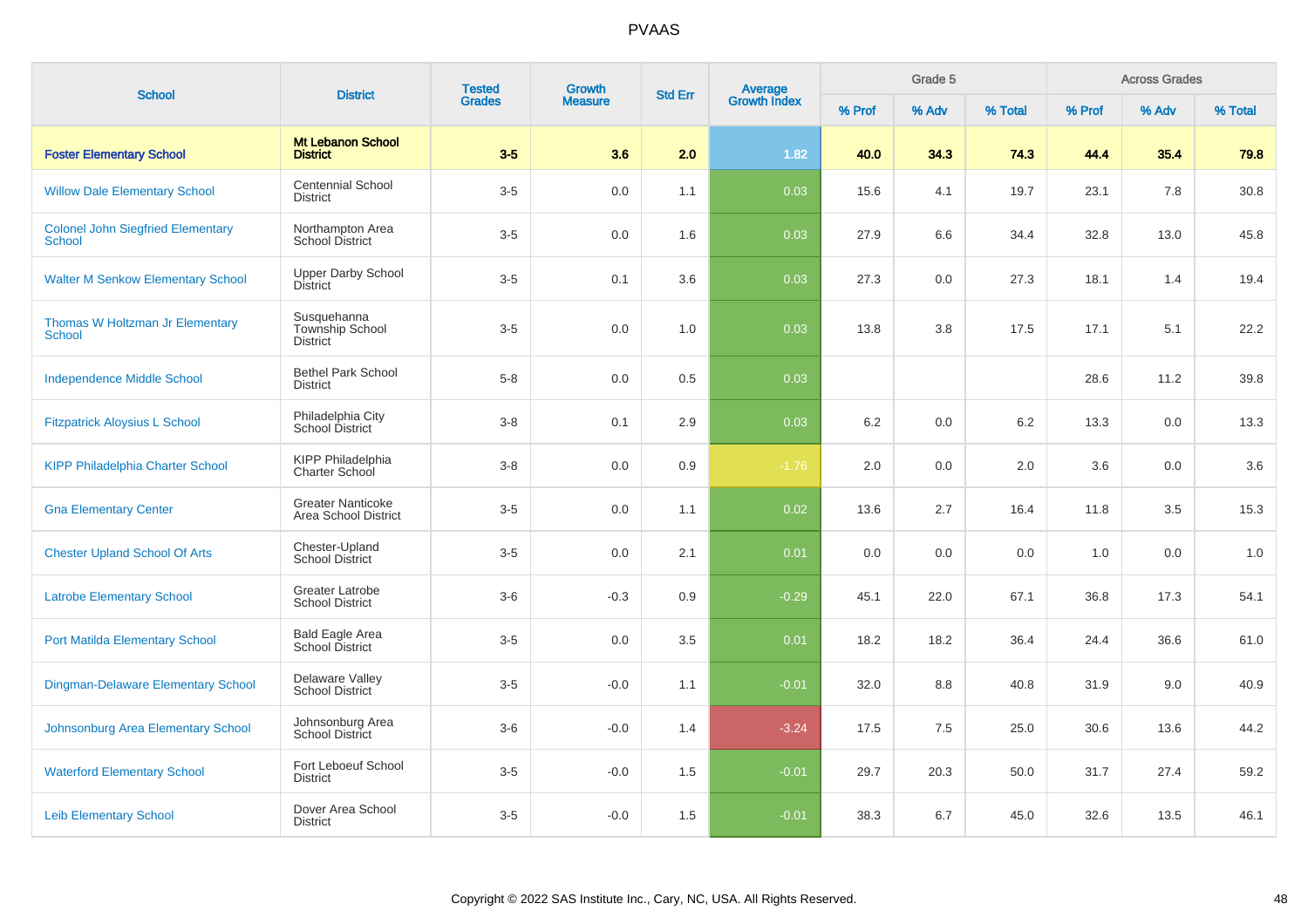| <b>School</b>                                     | <b>District</b>                                      | <b>Tested</b> | <b>Growth</b>  | <b>Std Err</b> | Average<br>Growth Index |        | Grade 5 |         |        | <b>Across Grades</b> |         |
|---------------------------------------------------|------------------------------------------------------|---------------|----------------|----------------|-------------------------|--------|---------|---------|--------|----------------------|---------|
|                                                   |                                                      | <b>Grades</b> | <b>Measure</b> |                |                         | % Prof | % Adv   | % Total | % Prof | % Adv                | % Total |
| <b>Foster Elementary School</b>                   | <b>Mt Lebanon School</b><br><b>District</b>          | $3-5$         | 3.6            | 2.0            | 1.82                    | 40.0   | 34.3    | 74.3    | 44.4   | 35.4                 | 79.8    |
| <b>Calypso Elementary School</b>                  | Bethlehem Area<br><b>School District</b>             | $3-5$         | $-0.1$         | 3.1            | $-0.03$                 | 7.1    | 7.1     | 14.3    | 33.3   | 12.5                 | 45.8    |
| <b>Tidioute Community Charter School</b>          | <b>Tidioute Community</b><br><b>Charter School</b>   | $3 - 11$      | $-0.3$         | 1.4            | $-0.19$                 | 15.4   | 0.0     | 15.4    | 16.0   | 1.6                  | 17.6    |
| <b>Dodson Elementary School</b>                   | Wilkes-Barre Area<br><b>School District</b>          | $3-6$         | $-0.4$         | 1.7            | $-0.21$                 | 10.3   | 6.9     | 17.2    | 3.0    | 2.0                  | 5.0     |
| <b>Jarrettown Elementary School</b>               | <b>Upper Dublin School</b><br><b>District</b>        | $3-5$         | $-0.1$         | 1.4            | $-0.04$                 | 37.3   | 26.9    | 64.2    | 30.7   | 38.5                 | 69.3    |
| Kane Area Elementary School                       | Kane Area School<br><b>District</b>                  | $3-5$         | $-0.1$         | 1.4            | $-0.05$                 | 21.1   | 19.7    | 40.8    | 27.0   | 10.9                 | 37.9    |
| <b>Mastery Charter School - Hardy Williams</b>    | <b>Mastery Charter</b><br>School - Hardy<br>Williams | $3 - 11$      | $-0.1$         | 1.2            | $-3.12$                 | 4.9    | 0.0     | 4.9     | 6.9    | 0.6                  | 7.5     |
| <b>Premier Arts And Science Charter</b><br>School | Premier Arts And<br>Science Charter<br>School        | $3-5$         | $-0.1$         | 2.0            | $-0.05$                 | 0.0    | 0.0     | 0.0     | 3.8    | 1.0                  | 4.8     |
| Vare-Washington Elementary School                 | Philadelphia City<br>School District                 | $3 - 8$       | $-0.2$         | 3.1            | $-0.07$                 |        |         |         | 11.9   | 11.9                 | 23.9    |
| <b>Jenkintown Elementary School</b>               | Jenkintown School<br><b>District</b>                 | $3-6$         | $-2.8$         | 1.3            | $-2.22$                 | 35.4   | 12.5    | 47.9    | 33.7   | 20.2                 | 53.9    |
| Maple Manor Elementary/Middle School              | Hazleton Area School<br><b>District</b>              | $3 - 8$       | $-0.1$         | 1.1            | $-0.26$                 | 0.0    | 0.0     | 0.0     | 3.1    | 0.9                  | 4.0     |
| <b>Allegheny-Clarion Valley Elementary</b>        | Allegheny-Clarion<br>Valley School District          | $3-6$         | $-0.9$         | 1.2            | $-0.76$                 | 19.5   | 7.3     | 26.8    | 17.5   | 11.5                 | 29.0    |
| <b>Buckingham Elementary School</b>               | <b>Central Bucks School</b><br><b>District</b>       | $3-6$         | $-0.1$         | 1.1            | $-0.68$                 | 42.6   | 17.0    | 59.6    | 38.8   | 19.1                 | 57.9    |
| <b>Dassa Mckinney Elementary School</b>           | Moniteau School<br><b>District</b>                   | $3-6$         | $-0.8$         | 0.9            | $-0.89$                 | 32.5   | 8.4     | 41.0    | 29.5   | 12.7                 | 42.2    |
| <b>Blue Ball Elementary School</b>                | Eastern Lancaster<br><b>County School District</b>   | $3-6$         | $-0.2$         | 1.1            | $-0.57$                 | 24.1   | 8.6     | 32.8    | 24.4   | 7.1                  | 31.6    |
| <b>Bethel Springs Elementary School</b>           | <b>Garnet Valley School</b><br><b>District</b>       | $3-5$         | $-0.2$         | 1.2            | $-0.15$                 | 34.0   | 24.5    | 58.5    | 36.1   | 18.4                 | 54.5    |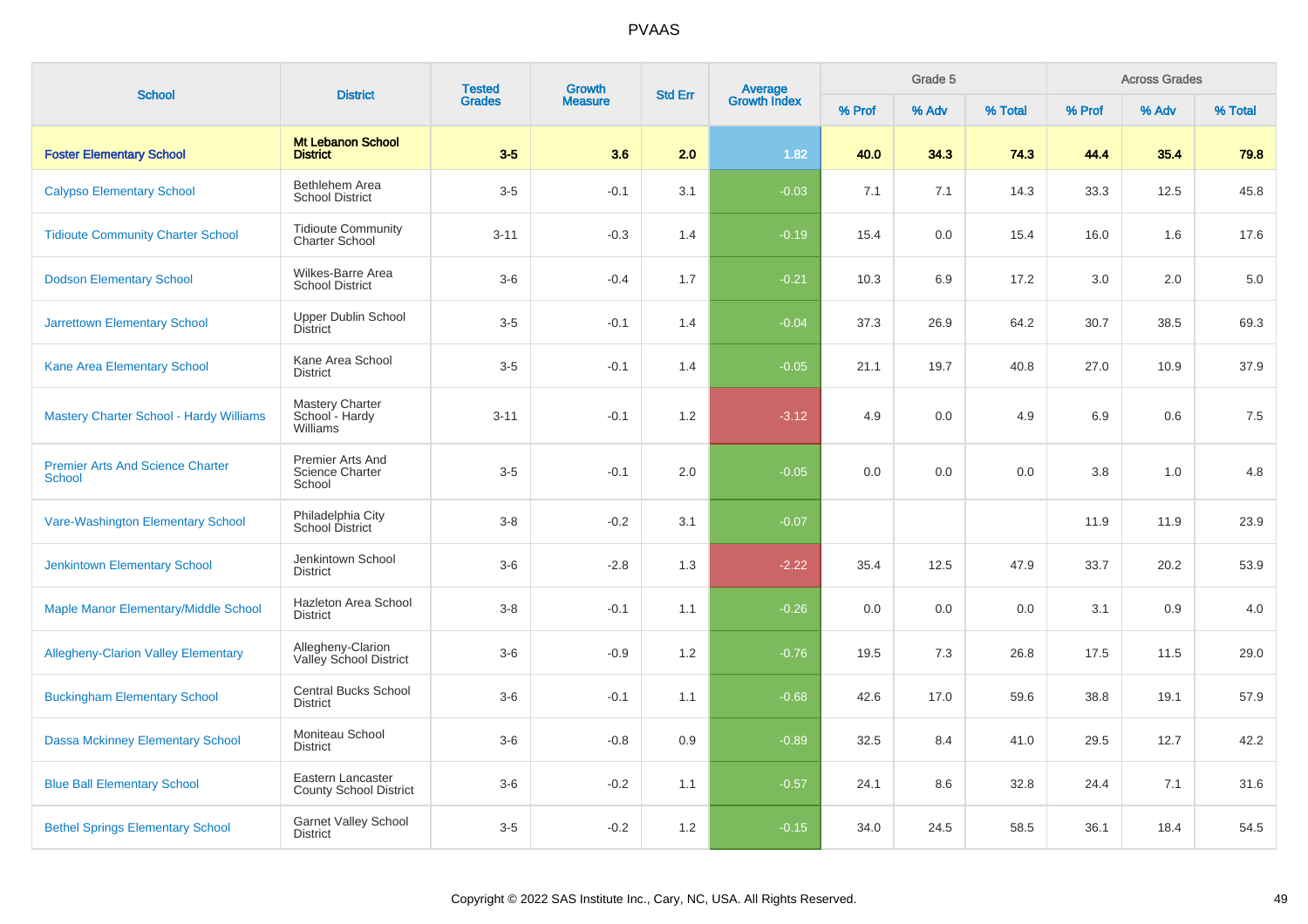| <b>School</b>                                    | <b>District</b>                                     | <b>Tested</b> | <b>Growth</b>  | <b>Std Err</b> | Average<br>Growth Index |        | Grade 5 |         |        | <b>Across Grades</b><br>% Adv |         |
|--------------------------------------------------|-----------------------------------------------------|---------------|----------------|----------------|-------------------------|--------|---------|---------|--------|-------------------------------|---------|
|                                                  |                                                     | <b>Grades</b> | <b>Measure</b> |                |                         | % Prof | % Adv   | % Total | % Prof |                               | % Total |
| <b>Foster Elementary School</b>                  | <b>Mt Lebanon School</b><br><b>District</b>         | $3-5$         | 3.6            | 2.0            | 1.82                    | 40.0   | 34.3    | 74.3    | 44.4   | 35.4                          | 79.8    |
| <b>Juniata Elementary School</b>                 | Altoona Area School<br><b>District</b>              | $3-5$         | $-0.2$         | 1.6            | $-0.15$                 | 19.7   | 9.8     | 29.5    | 22.4   | 7.0                           | 29.5    |
| <b>Mercersburg Elementary School</b>             | <b>Tuscarora School</b><br><b>District</b>          | $3-5$         | $-0.3$         | 1.8            | $-0.17$                 | 11.6   | 4.6     | 16.3    | 27.3   | 7.4                           | 34.7    |
| <b>Doyle Elementary School</b>                   | <b>Central Bucks School</b><br><b>District</b>      | $3-6$         | $-0.3$         | 1.1            | $-0.30$                 | 37.1   | 9.7     | 46.8    | 34.8   | 17.0                          | 51.7    |
| <b>Kratzer School</b>                            | <b>Parkland School</b><br><b>District</b>           | $3-5$         | $-0.2$         | 1.3            | $-0.18$                 | 35.0   | 13.8    | 48.8    | 30.8   | 20.4                          | 51.2    |
| <b>Freemansburg Elementary School</b>            | Bethlehem Area<br><b>School District</b>            | $3-5$         | $-0.4$         | 2.4            | $-0.18$                 | 12.0   | 0.0     | 12.0    | 12.5   | 0.0                           | 12.5    |
| <b>Wharton Elementary School</b>                 | Lancaster School<br><b>District</b>                 | $3-5$         | $-0.3$         | 1.8            | $-0.19$                 | 25.0   | 2.3     | 27.3    | 21.4   | 9.9                           | 31.3    |
| <b>Mill Village Elementary School</b>            | Fort Leboeuf School<br><b>District</b>              | $3-5$         | $-0.5$         | 2.5            | $-0.19$                 | 21.7   | 39.1    | 60.9    | 24.2   | 32.3                          | 56.4    |
| Penn Hills Charter School of<br>Entrepreneurship | Penn Hills Charter<br>School of<br>Entrepreneurship | $3 - 8$       | $-0.2$         | 0.9            | $-3.58$                 | 11.6   | 2.3     | 14.0    | 17.0   | 3.8                           | 20.8    |
| <b>Mcknight Elementary School</b>                | North Allegheny<br><b>School District</b>           | $3-5$         | $-0.2$         | 1.1            | $-0.20$                 | 40.5   | 21.6    | 62.1    | 38.3   | 22.5                          | 60.8    |
| North East Intermediate Elementary               | North East School<br><b>District</b>                | $3-5$         | $-0.2$         | 1.1            | $-0.20$                 | 33.3   | 9.4     | 42.7    | 33.3   | 13.8                          | 47.2    |
| <b>Millville Area Elementary School</b>          | Millville Area School<br>District                   | $3-6$         | $-0.6$         | 1.2            | $-0.51$                 | 34.0   | 0.0     | 34.0    | 28.2   | 4.0                           | 32.2    |
| <b>Kernsville School</b>                         | Parkland School<br><b>District</b>                  | $3-5$         | $-0.3$         | 1.6            | $-0.21$                 | 30.8   | 42.3    | 73.1    | 33.7   | 41.1                          | 74.8    |
| <b>Liberty Elementary School</b>                 | Southern Tioga<br>School District                   | $3-6$         | $-1.5$         | 1.8            | $-0.84$                 | 28.0   | 4.0     | 32.0    | 24.4   | 4.6                           | 29.1    |
| <b>Valley View Intermediate School</b>           | Valley View School<br><b>District</b>               | $3-5$         | $-0.3$         | 1.1            | $-0.22$                 | 26.2   | 0.9     | 27.1    | 24.6   | 3.7                           | 28.4    |
| <b>Shirley Township Elementary School</b>        | Mount Union Area<br><b>School District</b>          | $3-5$         | $-0.3$         | 1.2            | $-0.22$                 | 11.7   | 4.3     | 16.0    | 16.0   | 5.5                           | 21.5    |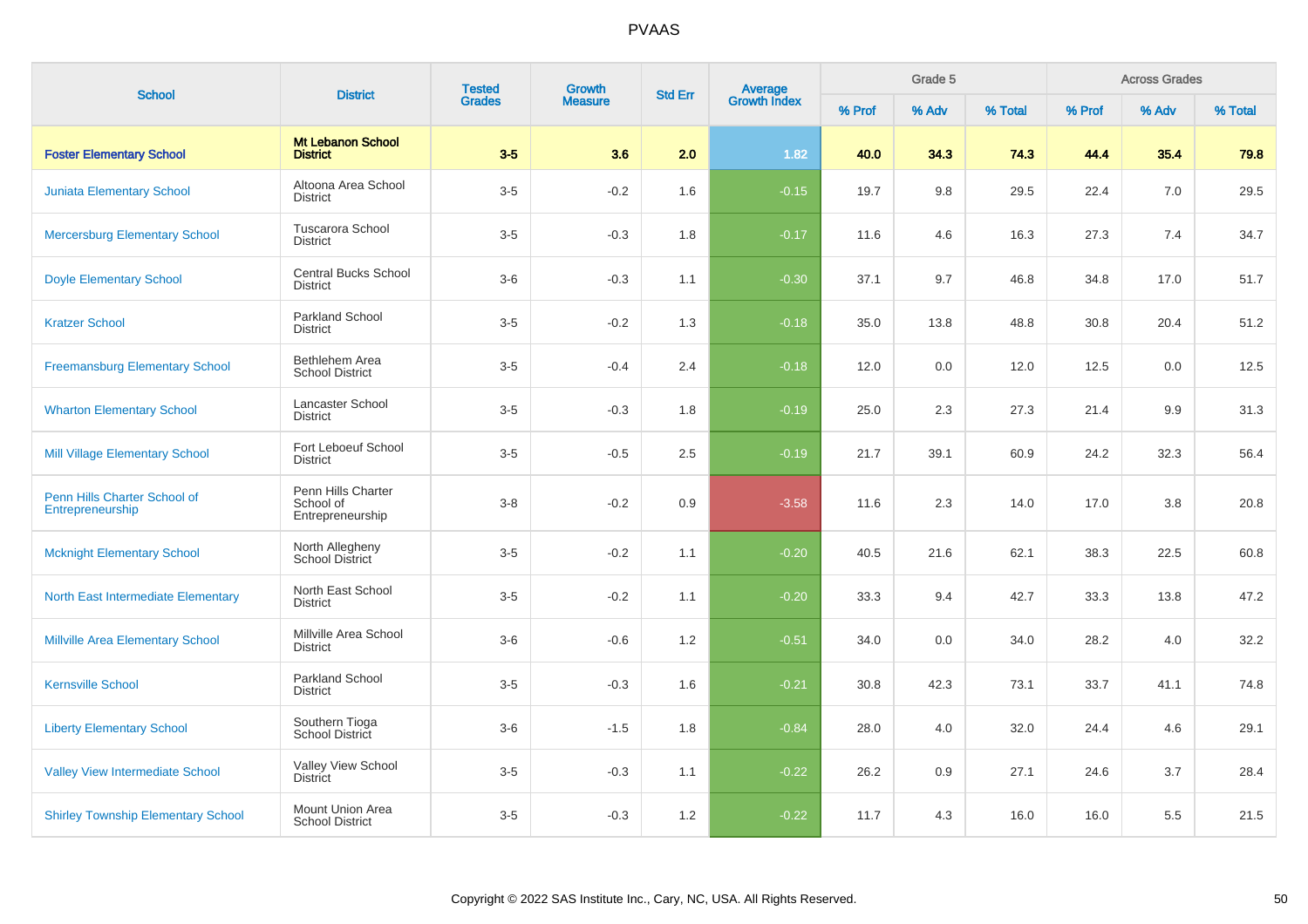| <b>School</b>                                                 | <b>District</b>                                          | <b>Tested</b> | <b>Growth</b>  | <b>Std Err</b> | Average<br>Growth Index |        | Grade 5 |         |        | <b>Across Grades</b> |         |
|---------------------------------------------------------------|----------------------------------------------------------|---------------|----------------|----------------|-------------------------|--------|---------|---------|--------|----------------------|---------|
|                                                               |                                                          | <b>Grades</b> | <b>Measure</b> |                |                         | % Prof | % Adv   | % Total | % Prof | % Adv                | % Total |
| <b>Foster Elementary School</b>                               | <b>Mt Lebanon School</b><br><b>District</b>              | $3-5$         | 3.6            | 2.0            | 1.82                    | 40.0   | 34.3    | 74.3    | 44.4   | 35.4                 | 79.8    |
| <b>Cecil Intermediate School</b>                              | Canon-Mcmillan<br><b>School District</b>                 | $5-6$         | $-0.1$         | 0.6            | $-2.85$                 | 32.8   | 23.4    | 56.1    | 34.5   | 17.8                 | 52.3    |
| <b>Munoz-Marin Luis</b>                                       | Philadelphia City<br><b>School District</b>              | $3 - 8$       | $-0.8$         | 3.4            | $-0.23$                 | 7.7    | 0.0     | 7.7     | 1.6    | 1.6                  | 3.3     |
| <b>Oley Valley Elementary School</b>                          | <b>Oley Valley School</b><br><b>District</b>             | $3-5$         | $-0.3$         | 1.2            | $-0.24$                 | 19.8   | 5.0     | 24.8    | 29.4   | 5.6                  | 35.0    |
| <b>Clarion Area Elementary School</b>                         | Clarion Area School<br><b>District</b>                   | $3-6$         | $-0.3$         | 1.2            | $-1.01$                 | 31.2   | 8.3     | 39.6    | 28.8   | 12.0                 | 40.9    |
| <b>Environmental Charter School At Frick</b><br>Park          | <b>Environmental Charter</b><br>School At Frick Park     | $3-9$         | $-0.2$         | 0.7            | $-4.61$                 | 18.2   | 10.4    | 28.6    | 22.6   | 13.4                 | 36.0    |
| <b>Avella Elementary Center</b>                               | Avella Area School<br><b>District</b>                    | $3-6$         | $-0.4$         | 1.4            | $-2.04$                 | 17.1   | 2.4     | 19.5    | 23.9   | 10.9                 | 34.8    |
| <b>Lakeside Elementary School</b>                             | Wayne Highlands<br>School District                       | $3-5$         | $-0.3$         | 1.2            | $-0.27$                 | 35.1   | 14.9    | 50.0    | 32.1   | 19.9                 | 52.0    |
| <b>Freeland Elementary/Middle School</b>                      | Hazleton Area School<br><b>District</b>                  | $3-8$         | $-0.3$         | 1.2            | $-1.70$                 | 0.0    | 0.0     | 0.0     | 5.4    | 0.6                  | 6.0     |
| <b>Warren Snyder-John Girotti Elementary</b><br><b>School</b> | <b>Bristol Borough</b><br>School District                | $3-6$         | $-0.6$         | 0.9            | $-0.64$                 | 21.3   | 2.7     | 24.0    | 18.6   | 5.6                  | 24.2    |
| <b>Jefferson Elementary School</b>                            | Erie City School<br><b>District</b>                      | $3-5$         | $-0.5$         | 1.7            | $-0.30$                 | 12.7   | 1.8     | 14.6    | 8.7    | 1.2                  | 9.9     |
| <b>Willow Hill School</b>                                     | Abington School<br><b>District</b>                       | $3-6$         | $-0.8$         | 1.4            | $-0.58$                 | 28.0   | 14.0    | 42.0    | 29.2   | 7.4                  | 36.6    |
| <b>Neidig Elementary School</b>                               | Quakertown<br><b>Community School</b><br><b>District</b> | $3-5$         | $-0.5$         | 1.4            | $-0.31$                 | 24.2   | 15.2    | 39.4    | 32.1   | 14.0                 | 46.1    |
| <b>South Hanover Elementary School</b>                        | Lower Dauphin School<br><b>District</b>                  | $3-5$         | $-0.6$         | 1.7            | $-0.32$                 | 31.4   | 31.4    | 62.8    | 30.5   | 31.1                 | 61.6    |
| <b>Oak Park Elementary School</b>                             | North Penn School<br><b>District</b>                     | $3-6$         | $-0.8$         | 1.1            | $-0.72$                 | 25.5   | 7.8     | 33.3    | 26.3   | 12.7                 | 39.0    |
| <b>Everett Area Elementary School</b>                         | Everett Area School<br><b>District</b>                   | $3-5$         | $-0.4$         | 1.3            | $-0.33$                 | 24.7   | 7.8     | 32.5    | 23.0   | 8.4                  | 31.5    |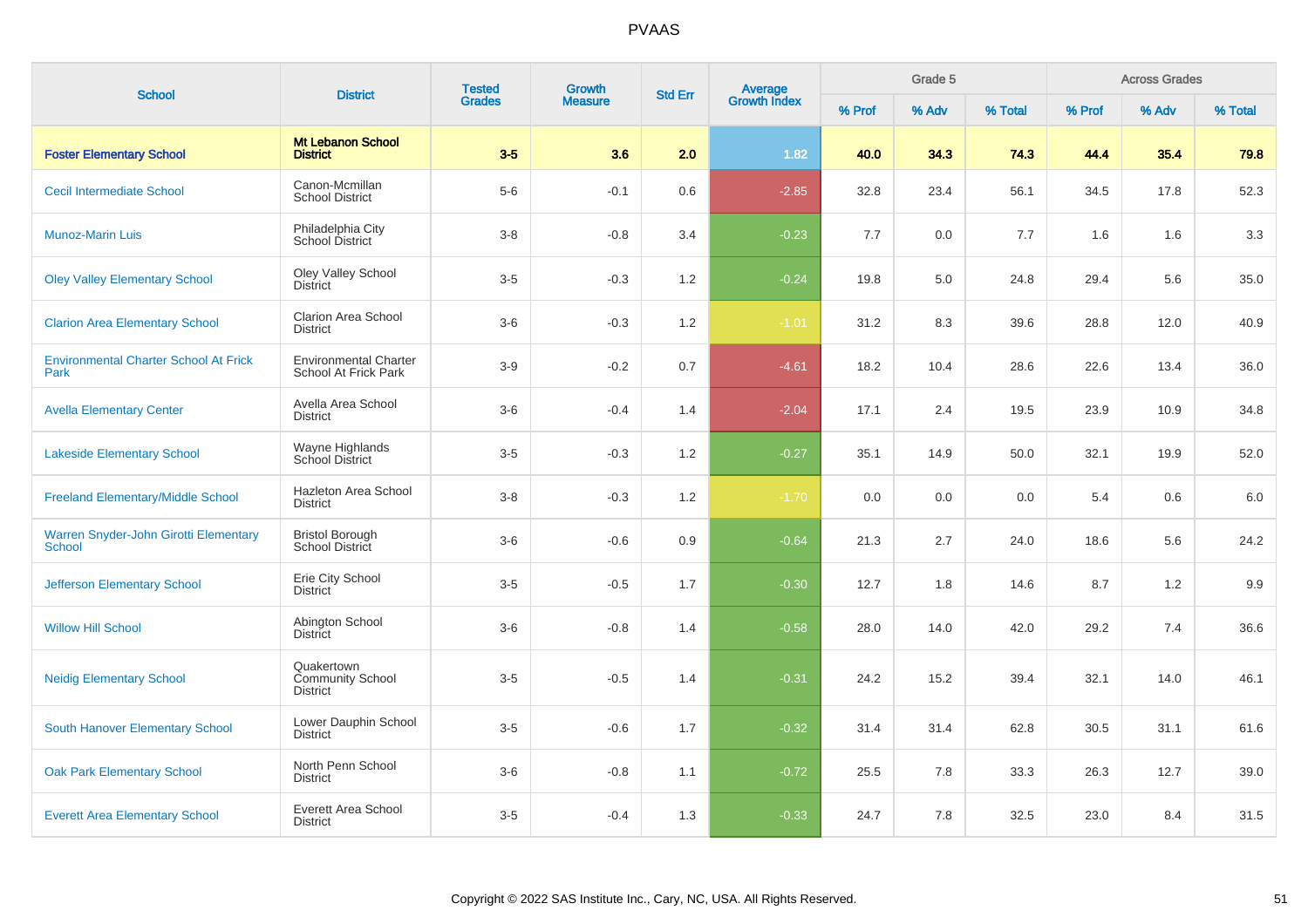| <b>School</b>                                            | <b>District</b>                                                    | <b>Tested</b> | <b>Growth</b>  | <b>Std Err</b> | Average<br>Growth Index |        | Grade 5 |         |        | <b>Across Grades</b> |         |
|----------------------------------------------------------|--------------------------------------------------------------------|---------------|----------------|----------------|-------------------------|--------|---------|---------|--------|----------------------|---------|
|                                                          |                                                                    | <b>Grades</b> | <b>Measure</b> |                |                         | % Prof | % Adv   | % Total | % Prof | % Adv                | % Total |
| <b>Foster Elementary School</b>                          | <b>Mt Lebanon School</b><br><b>District</b>                        | $3-5$         | 3.6            | 2.0            | 1.82                    | 40.0   | 34.3    | 74.3    | 44.4   | 35.4                 | 79.8    |
| <b>Crooked Billet Elementary School</b>                  | Hatboro-Horsham<br><b>School District</b>                          | $3-5$         | $-0.5$         | 1.5            | $-0.34$                 | 20.3   | 9.4     | 29.7    | 23.8   | 7.4                  | 31.2    |
| <b>Highland Elementary School</b>                        | West Shore School<br><b>District</b>                               | $3-5$         | $-0.5$         | 1.5            | $-0.34$                 | 17.0   | 13.6    | 30.5    | 27.0   | 18.4                 | 45.4    |
| <b>Eisenhower Elementary School</b>                      | Camp Hill School<br><b>District</b>                                | $3-5$         | $-0.5$         | 1.3            | $-0.34$                 | 40.7   | 27.2    | 67.9    | 41.8   | 26.4                 | 68.2    |
| <b>Mastery Charter School-Smedley</b><br>Campus          | <b>Mastery Charter</b><br>School - Smedley<br>Campus               | $3-6$         | $-0.6$         | 1.2            | $-0.51$                 | 1.9    | 0.0     | 1.9     | 3.5    | 0.0                  | 3.5     |
| <b>West Hill Elementary School</b>                       | Sharon City School<br><b>District</b>                              | $3-6$         | $-2.1$         | 1.4            | $-1.47$                 | 5.6    | 0.0     | 5.6     | 10.7   | 1.5                  | 12.2    |
| <b>Shawnee Elementary School</b>                         | Easton Area School<br><b>District</b>                              | $3-5$         | $-0.5$         | 1.4            | $-0.37$                 | 31.4   | 15.7    | 47.1    | 35.9   | 22.4                 | 58.4    |
| Young Scholars Of Western<br>Pennsylvania Charter School | Young Scholars Of<br>Western Pennsylvania<br><b>Charter School</b> | $3 - 8$       | $-0.4$         | 1.1            | $-2.68$                 | 6.7    | 6.7     | 13.3    | 12.3   | 4.8                  | 17.1    |
| <b>Green Woods Charter School</b>                        | Green Woods Charter<br>School                                      | $3 - 8$       | $-0.3$         | 0.8            | $-5.05$                 | 16.7   | 3.3     | 20.0    | 21.3   | 8.3                  | 29.6    |
| <b>Washington Martha School</b>                          | Philadelphia City<br>School District                               | $3 - 8$       | $-1.3$         | 3.3            | $-0.39$                 |        |         |         | 9.3    | 2.3                  | 11.6    |
| <b>Welsh John School</b>                                 | Philadelphia City<br>School District                               | $3 - 7$       | $-1.3$         | 3.2            | $-0.41$                 | 0.0    | 0.0     | 0.0     | 0.0    | 0.0                  | 0.0     |
| <b>Stanton Edwin M School</b>                            | Philadelphia City<br>School District                               | $3 - 7$       | $-1.2$         | 2.2            | $-0.52$                 | 0.0    | 0.0     | 0.0     | 3.1    | 3.1                  | 6.2     |
| Northern Potter Childrens School                         | Northern Potter<br><b>School District</b>                          | $3-6$         | $-1.0$         | 1.4            | $-0.67$                 | 26.7   | 3.3     | 30.0    | 18.1   | 7.6                  | 25.7    |
| <b>Fairview Elementary School</b>                        | <b>Crestwood School</b><br><b>District</b>                         | $3-6$         | $-0.5$         | 1.1            | $-2.06$                 | 26.4   | 13.2    | 39.6    | 24.0   | 10.1                 | 34.1    |
| <b>Mcmurray Elementary School</b>                        | Peters Township<br><b>School District</b>                          | $4 - 6$       | $-0.2$         | 0.5            | $-6.57$                 | 37.8   | 32.6    | 70.4    | 38.5   | 29.2                 | 67.8    |
| <b>Acmetonia Elementary School</b>                       | Allegheny Valley<br>School District                                | $3-6$         | $-0.5$         | 1.1            | $-1.89$                 | 26.3   | 12.3    | 38.6    | 19.8   | 6.5                  | 26.3    |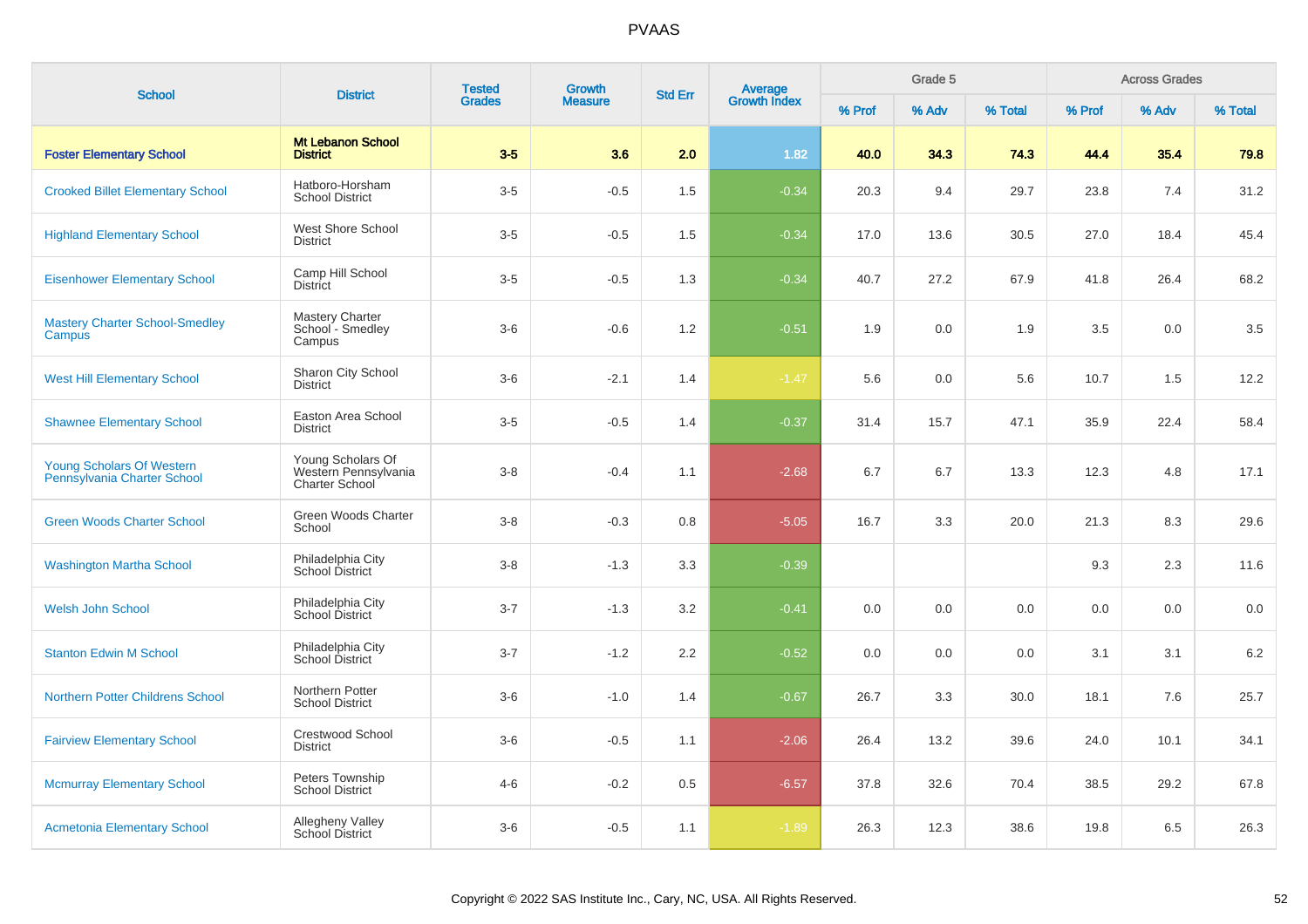| <b>School</b>                                             | <b>District</b>                                    | <b>Tested</b> | <b>Growth</b><br><b>Measure</b> | <b>Average</b><br>Growth Index<br><b>Std Err</b> |         |        | Grade 5 |         |         | <b>Across Grades</b> |         |
|-----------------------------------------------------------|----------------------------------------------------|---------------|---------------------------------|--------------------------------------------------|---------|--------|---------|---------|---------|----------------------|---------|
|                                                           |                                                    | <b>Grades</b> |                                 |                                                  |         | % Prof | % Adv   | % Total | % Prof  | % Adv                | % Total |
| <b>Foster Elementary School</b>                           | <b>Mt Lebanon School</b><br><b>District</b>        | $3-5$         | 3.6                             | 2.0                                              | 1.82    | 40.0   | 34.3    | 74.3    | 44.4    | 35.4                 | 79.8    |
| <b>South Hamilton Elementary School</b>                   | Chambersburg Area<br>School District               | $3-5$         | $-0.8$                          | 1.8                                              | $-0.45$ | 22.7   | 9.1     | 31.8    | 26.2    | 8.7                  | 35.0    |
| <b>Eleanor Roosevelt Elementary School</b>                | Pennsbury School<br><b>District</b>                | $3-5$         | $-0.6$                          | 1.3                                              | $-0.46$ | 31.5   | 15.7    | 47.2    | 32.0    | 19.6                 | 51.6    |
| <b>Agora Cyber Charter School</b>                         | Agora Cyber Charter<br>School                      | $3 - 11$      | $-0.3$                          | 0.6                                              | $-3.35$ | 9.8    | 2.0     | 11.8    | 9.7     | 2.4                  | 12.1    |
| <b>Global Leadership Academy Charter</b><br><b>School</b> | Global Leadership<br>Academy Charter<br>School     | $3 - 8$       | $-3.1$                          | 1.9                                              | $-1.63$ | 0.0    | 0.0     | 0.0     | $2.5\,$ | 0.0                  | 2.5     |
| <b>Afton Elementary School</b>                            | Pennsbury School<br><b>District</b>                | $3-5$         | $-0.7$                          | 1.4                                              | $-0.47$ | 38.6   | 32.9    | 71.4    | 36.4    | 34.8                 | 71.2    |
| <b>Falling Spring Elementary School</b>                   | Chambersburg Area<br><b>School District</b>        | $3-5$         | $-0.8$                          | 1.8                                              | $-0.47$ | 26.2   | 9.5     | 35.7    | 23.3    | 6.8                  | 30.1    |
| <b>Frank Anne School</b>                                  | Philadelphia City<br>School District               | $3-5$         | $-0.8$                          | 1.7                                              | $-0.47$ | 17.3   | 11.5    | 28.8    | 22.3    | 7.4                  | 29.8    |
| <b>Webster School</b>                                     | Philadelphia City<br>School District               | $3-5$         | $-1.2$                          | 2.4                                              | $-0.48$ | 0.0    | 4.4     | 4.4     | 3.7     | 3.7                  | 7.4     |
| <b>Hopewell Junior High School</b>                        | <b>Hopewell Area School</b><br><b>District</b>     | $5 - 8$       | $-1.7$                          | 0.5                                              | $-3.23$ | 31.3   | 8.2     | 39.6    | 23.2    | 6.8                  | 30.1    |
| <b>William Penn Elementary School</b>                     | <b>Elizabeth Forward</b><br><b>School District</b> | $3-5$         | $-0.7$                          | 1.4                                              | $-0.48$ | 22.4   | 9.0     | 31.3    | 26.6    | 17.2                 | 43.8    |
| <b>Damascus Area School</b>                               | Wayne Highlands<br>School District                 | $3-8$         | $-0.6$                          | 1.1                                              | $-0.50$ | 54.8   | 12.9    | 67.7    | 33.5    | 24.1                 | 57.6    |
| <b>Moore Elementary School</b>                            | Northampton Area<br><b>School District</b>         | $3-5$         | $-1.6$                          | 3.3                                              | $-0.48$ | 25.0   | 16.7    | 41.7    | 43.8    | 18.8                 | 62.5    |
| Daniel Boone Area Intermediate Center                     | Daniel Boone Area<br><b>School District</b>        | $3-5$         | $-0.4$                          | 0.9                                              | $-0.48$ | 27.7   | 10.7    | 38.4    | 30.4    | 8.4                  | 38.7    |
| <b>Wilson Elementary School</b>                           | Western Wayne<br><b>School District</b>            | $3-5$         | $-1.0$                          | $2.0\,$                                          | $-0.49$ | 34.4   | 15.6    | 50.0    | 34.0    | 16.0                 | 50.0    |
| <b>Mountain View Elementary School</b>                    | <b>Greater Latrobe</b><br><b>School District</b>   | $3-6$         | $-0.5$                          | 0.9                                              | $-2.20$ | 35.4   | 10.1    | 45.6    | 38.9    | 17.4                 | 56.4    |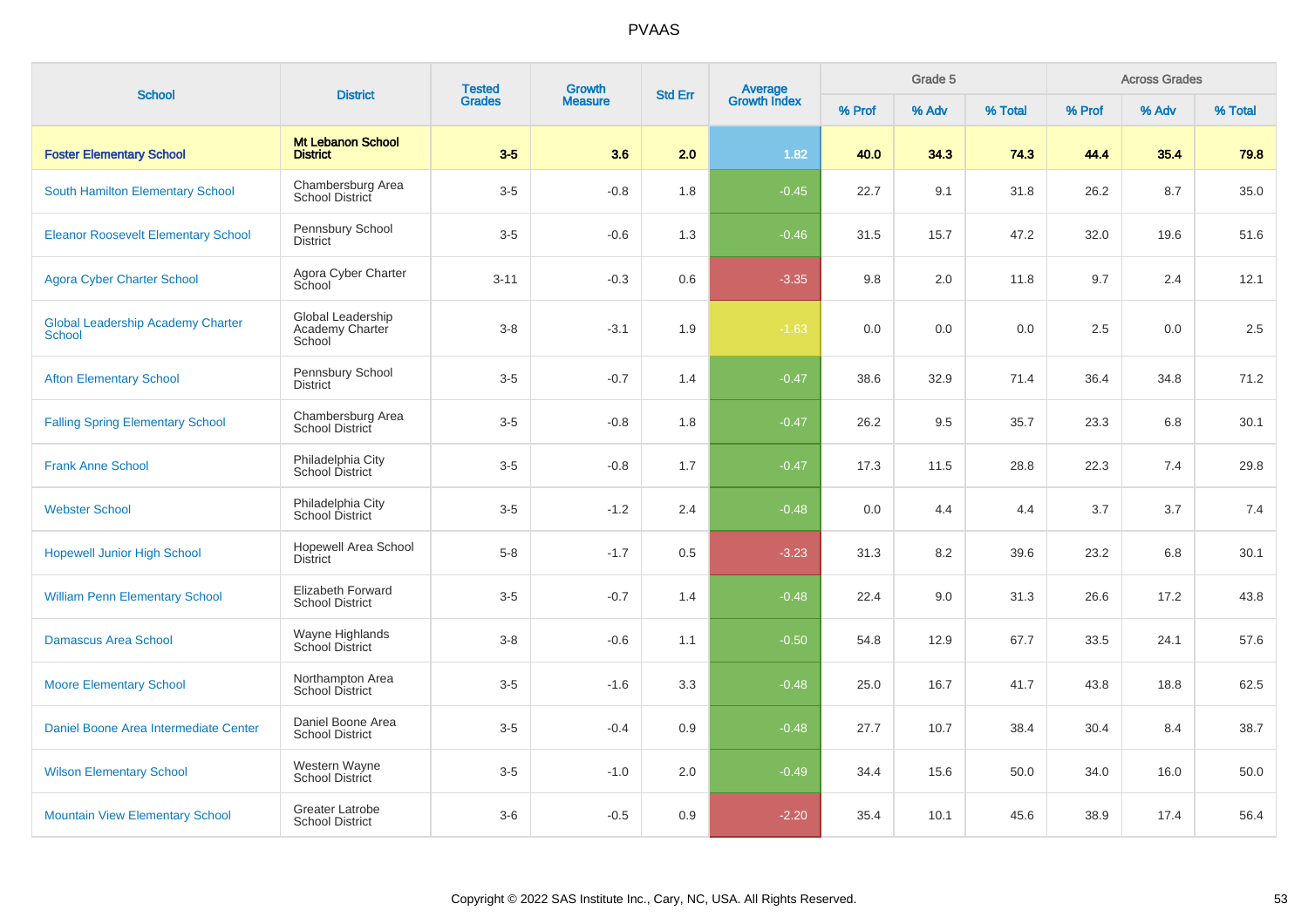| <b>School</b>                                            | <b>District</b>                                   | <b>Tested</b><br><b>Grades</b> | Growth<br><b>Std Err</b> | <b>Average</b><br>Growth Index |         |        | Grade 5 |         |        | <b>Across Grades</b> |         |
|----------------------------------------------------------|---------------------------------------------------|--------------------------------|--------------------------|--------------------------------|---------|--------|---------|---------|--------|----------------------|---------|
|                                                          |                                                   |                                | <b>Measure</b>           |                                |         | % Prof | % Adv   | % Total | % Prof | % Adv                | % Total |
| <b>Foster Elementary School</b>                          | <b>Mt Lebanon School</b><br><b>District</b>       | $3-5$                          | 3.6                      | 2.0                            | 1.82    | 40.0   | 34.3    | 74.3    | 44.4   | 35.4                 | 79.8    |
| <b>Cook-Wissahickon School</b>                           | Philadelphia City<br>School District              | $3 - 8$                        | $-1.5$                   | 3.0                            | $-0.49$ |        |         |         | 14.9   | 5.3                  | 20.2    |
| <b>Rolling Hills Elementary School</b>                   | <b>Council Rock School</b><br><b>District</b>     | $3-6$                          | $-0.6$                   | 1.1                            | $-0.73$ | 32.7   | 9.1     | 41.8    | 30.0   | 15.0                 | 45.0    |
| Erie Rise Leadership Academy Charter<br><b>School</b>    | Erie Rise Leadership<br>Academy Charter<br>School | $3-8$                          | $-0.6$                   | 1.1                            | $-1.89$ | 6.9    | 0.0     | 6.9     | 1.6    | 1.0                  | 2.6     |
| <b>Ironton School</b>                                    | <b>Parkland School</b><br><b>District</b>         | $3-5$                          | $-1.0$                   | 1.8                            | $-0.51$ | 29.3   | 29.3    | 58.5    | 30.9   | 25.7                 | 56.6    |
| <b>Hans Herr Elementary School</b>                       | Lampeter-Strasburg<br>School District             | $3-5$                          | $-0.5$                   | 0.9                            | $-0.51$ | 38.6   | 13.5    | 52.2    | 39.0   | 18.5                 | 57.6    |
| <b>Columbia Middle School</b>                            | Columbia Borough<br><b>School District</b>        | $5-8$                          | $-4.8$                   | 0.7                            | $-6.57$ | 15.1   | 1.4     | 16.4    | 5.6    | 0.7                  | 6.4     |
| <b>Summitview Elementary School</b>                      | Waynesboro Area<br>School District                | $3-5$                          | $-0.8$                   | 1.5                            | $-0.51$ | 21.9   | 9.4     | 31.2    | 24.2   | 16.2                 | 40.4    |
| Northern Cambria Middle School                           | Northern Cambria<br><b>School District</b>        | $5 - 11$                       | $-0.4$                   | 0.8                            | $-0.91$ | 16.4   | 3.6     | 20.0    | 14.4   | 1.8                  | 16.2    |
| <b>Mcclure Alexander K School</b>                        | Philadelphia City<br>School District              | $3-5$                          | $-1.5$                   | 2.8                            | $-0.53$ | 0.0    | 0.0     | 0.0     | 0.0    | 0.0                  | 0.0     |
| <b>Emlen Eleanor C School</b>                            | Philadelphia City<br>School District              | $3-5$                          | $-1.6$                   | 3.0                            | $-0.54$ | 0.0    | 5.9     | 5.9     | 9.8    | 2.4                  | 12.2    |
| <b>Eddystone Elementary School</b>                       | <b>Ridley School District</b>                     | $3-5$                          | $-1.2$                   | 2.1                            | $-0.54$ | 9.7    | 3.2     | 12.9    | 17.3   | 6.2                  | 23.5    |
| <b>Rochester Area Elementary School</b>                  | Rochester Area<br><b>School District</b>          | $3-5$                          | $-0.9$                   | 1.7                            | $-0.54$ | 27.7   | 6.4     | 34.0    | 27.3   | 14.0                 | 41.3    |
| <b>Greenwood Elementary School</b>                       | Greenwood School<br><b>District</b>               | $3-5$                          | $-0.8$                   | 1.5                            | $-0.55$ | 30.3   | 13.6    | 43.9    | 35.1   | 22.6                 | 57.7    |
| <b>South St Marys Street Elementary</b><br><b>School</b> | Saint Marys Area<br><b>School District</b>        | $3-5$                          | $-0.8$                   | 1.4                            | $-0.55$ | 35.6   | 11.0    | 46.6    | 35.9   | 12.7                 | 48.6    |
| <b>White Deer Elementary School</b>                      | Milton Area School<br><b>District</b>             | $3-5$                          | $-1.3$                   | 2.3                            | $-0.55$ | 30.0   | 13.3    | 43.3    | 27.3   | 15.2                 | 42.4    |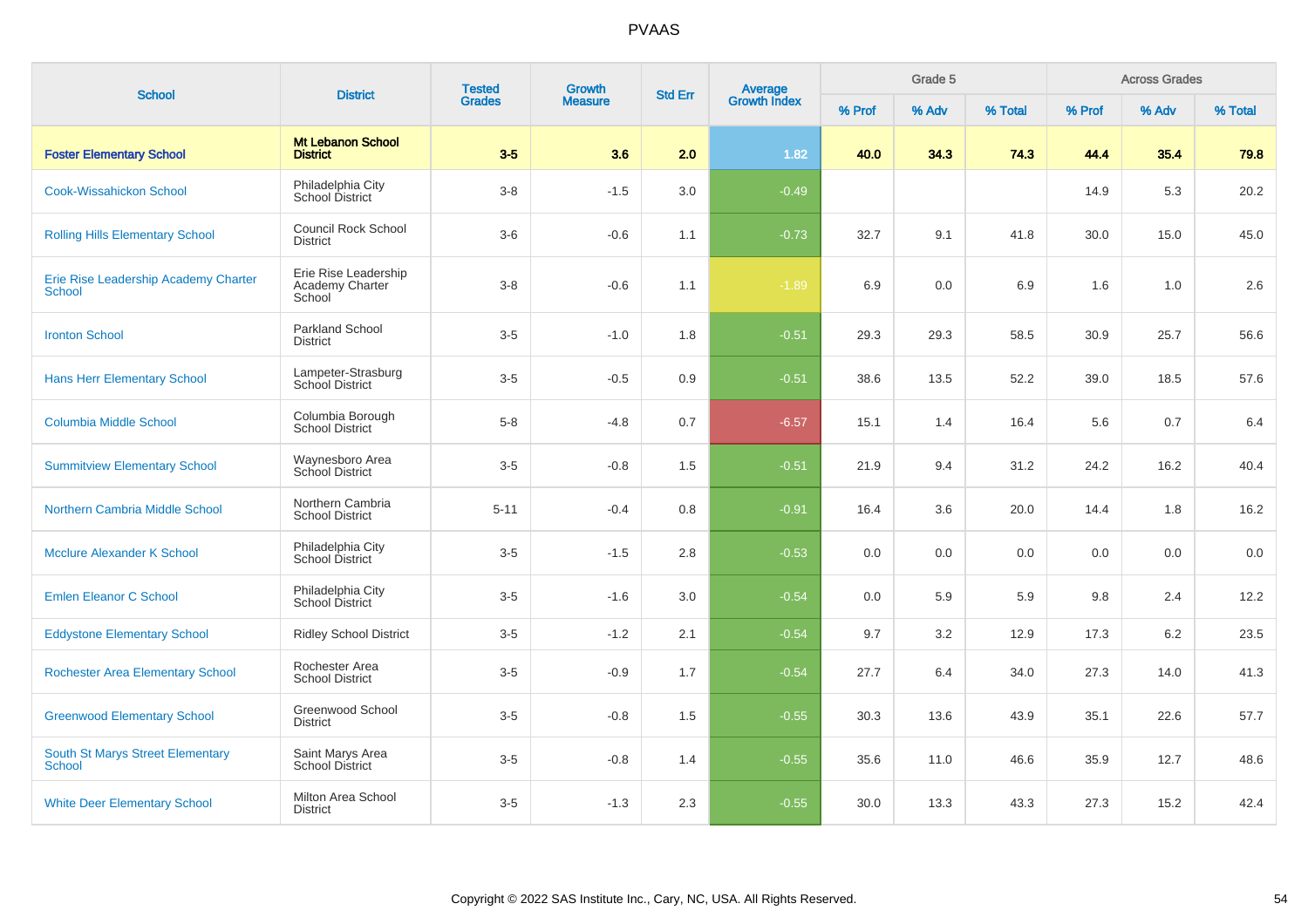| <b>School</b>                                         | <b>District</b>                                   | <b>Tested</b> | <b>Growth</b>  | <b>Std Err</b> | Average<br>Growth Index |        | Grade 5 |         |        | <b>Across Grades</b> |         |
|-------------------------------------------------------|---------------------------------------------------|---------------|----------------|----------------|-------------------------|--------|---------|---------|--------|----------------------|---------|
|                                                       |                                                   | <b>Grades</b> | <b>Measure</b> |                |                         | % Prof | % Adv   | % Total | % Prof | % Adv                | % Total |
| <b>Foster Elementary School</b>                       | <b>Mt Lebanon School</b><br><b>District</b>       | $3-5$         | 3.6            | 2.0            | 1.82                    | 40.0   | 34.3    | 74.3    | 44.4   | 35.4                 | 79.8    |
| <b>Independence Charter School West</b>               | Independence Charter<br><b>School West</b>        | $3 - 7$       | $-1.0$         | 1.7            | $-2.25$                 | 0.0    | 0.0     | 0.0     | 6.2    | 1.8                  | 8.0     |
| Philadelphia Performing Arts Charter<br><b>School</b> | Philadelphia<br>Performing Arts<br>Charter School | $3-9$         | $-0.4$         | 0.7            | $-4.79$                 | 19.2   | 9.0     | 28.2    | 25.2   | 9.7                  | 34.9    |
| <b>Chester Street Elementary School</b>               | Wyoming Valley West<br>School District            | $3-5$         | $-1.2$         | 2.0            | $-0.58$                 | 23.3   | 7.0     | 30.2    | 25.0   | 7.1                  | 32.1    |
| <b>Roberto Clemente Charter School</b>                | Roberto Clemente<br><b>Charter School</b>         | $3 - 12$      | $-4.0$         | 0.9            | $-4.42$                 | 5.6    | 0.0     | 5.6     | 3.0    | 0.0                  | 3.0     |
| <b>Laboratory Charter School</b>                      | Laboratory Charter<br>School                      | $3 - 8$       | $-0.7$         | 1.1            | $-3.42$                 | 3.2    | 0.0     | 3.2     | 5.3    | 0.0                  | 5.3     |
| <b>West Hazleton Elementary/Middle</b><br>School      | Hazleton Area School<br><b>District</b>           | $3 - 8$       | $-0.8$         | 1.2            | $-3.96$                 | 2.7    | 0.0     | 2.7     | 4.6    | 0.6                  | $5.2\,$ |
| <b>Hillside Elementary School</b>                     | <b>West Shore School</b><br><b>District</b>       | $3-5$         | $-0.8$         | 1.3            | $-0.62$                 | 23.2   | 3.7     | 26.8    | 22.9   | 12.2                 | 35.1    |
| Shippensburg Intermediate School                      | Shippensburg Area<br>School District              | $4 - 5$       | $-0.5$         | 0.8            | $-0.63$                 | 17.1   | 12.6    | 29.6    | 18.2   | 13.0                 | 31.2    |
| <b>Prince Hall</b>                                    | Philadelphia City<br>School District              | $3-5$         | $-1.4$         | 2.3            | $-0.63$                 | 0.0    | 0.0     | 0.0     | 0.0    | 0.0                  | 0.0     |
| <b>Delcroft School</b>                                | Southeast Delco<br><b>School District</b>         | $3 - 8$       | $-0.7$         | 1.1            | $-2.57$                 | 2.7    | 2.7     | 5.4     | 4.1    | 0.5                  | 4.6     |
| <b>Sharon Hill School</b>                             | Southeast Delco<br><b>School District</b>         | $3-8$         | $-1.3$         | 1.4            | $-0.92$                 | 0.0    | 0.0     | 0.0     | 8.0    | 0.9                  | 8.9     |
| Fred J. Jaindl Elementary School                      | Parkland School<br><b>District</b>                | $3-5$         | $-0.8$         | 1.3            | $-0.64$                 | 34.1   | 34.1    | 68.2    | 32.1   | 40.0                 | 72.1    |
| Penn-Kidder Campus                                    | Jim Thorpe Area<br><b>School District</b>         | $3 - 8$       | $-0.6$         | 0.9            | $-2.77$                 | 14.3   | 2.4     | 16.7    | 14.2   | 3.7                  | 18.0    |
| <b>Line Mountain Middle School</b>                    | Line Mountain School<br><b>District</b>           | $5 - 8$       | $-0.5$         | 0.7            | $-1.56$                 | 19.7   | 12.1    | 31.8    | 14.3   | 5.9                  | 20.2    |
| <b>Avis Elementary School</b>                         | Jersey Shore Area<br><b>School District</b>       | $3-5$         | $-1.4$         | 2.2            | $-0.66$                 | 40.0   | 16.7    | 56.7    | 46.3   | 22.0                 | 68.3    |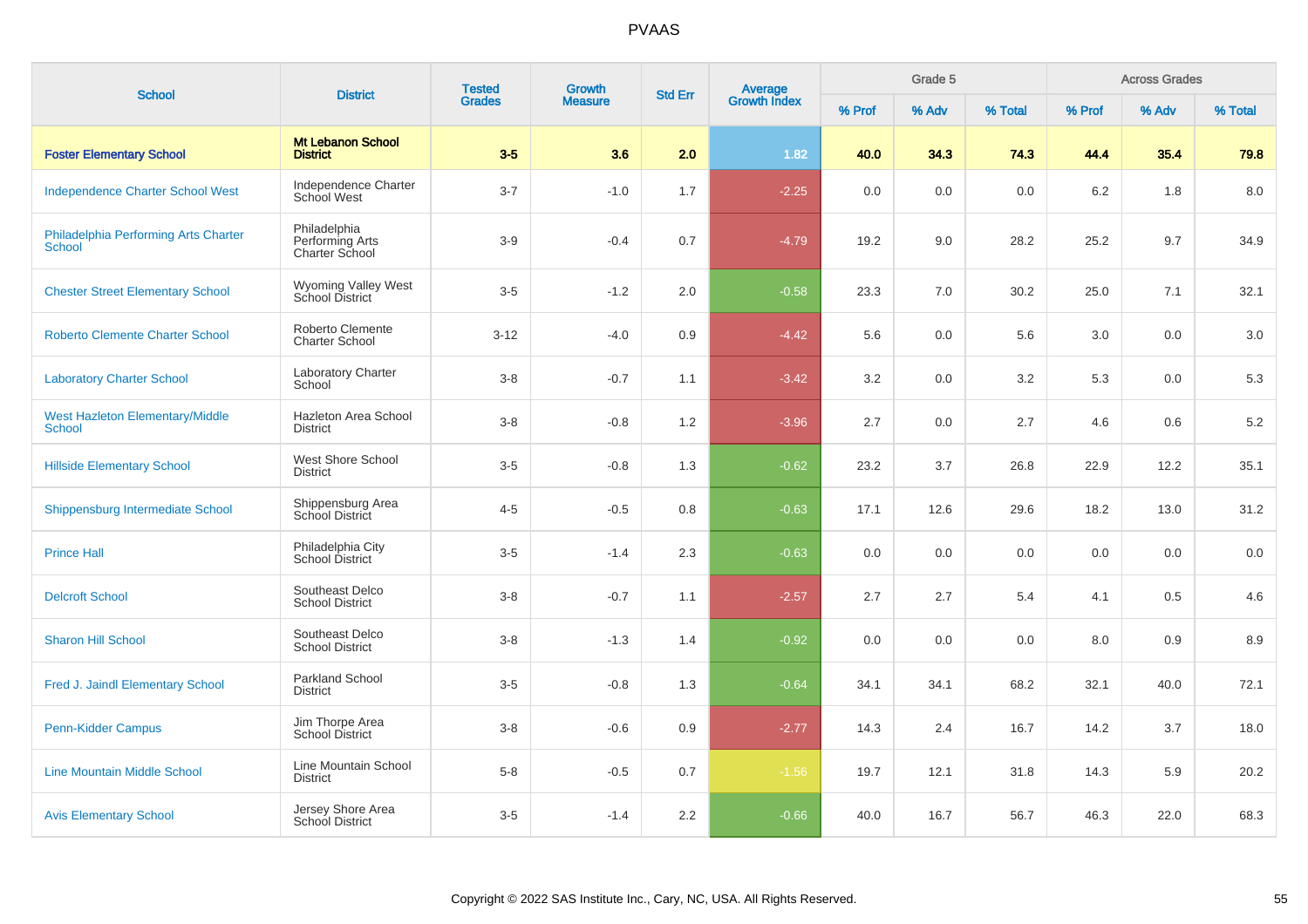| <b>School</b>                                | <b>District</b>                                      | <b>Tested</b> | <b>Growth</b>  | <b>Std Err</b> | Average<br>Growth Index |        | Grade 5 |         |        | <b>Across Grades</b><br>% Adv |         |
|----------------------------------------------|------------------------------------------------------|---------------|----------------|----------------|-------------------------|--------|---------|---------|--------|-------------------------------|---------|
|                                              |                                                      | <b>Grades</b> | <b>Measure</b> |                |                         | % Prof | % Adv   | % Total | % Prof |                               | % Total |
| <b>Foster Elementary School</b>              | <b>Mt Lebanon School</b><br><b>District</b>          | $3-5$         | 3.6            | 2.0            | 1.82                    | 40.0   | 34.3    | 74.3    | 44.4   | 35.4                          | 79.8    |
| <b>Fredericksburg Elementary School</b>      | Northern Lebanon<br><b>School District</b>           | $3-5$         | $-1.2$         | 1.8            | $-0.66$                 | 32.5   | 2.5     | 35.0    | 26.9   | 14.3                          | 41.2    |
| <b>East Ward Elementary School</b>           | Downingtown Area<br><b>School District</b>           | $3-5$         | $-1.0$         | 1.5            | $-0.66$                 | 43.3   | 17.9    | 61.2    | 40.2   | 24.5                          | 64.7    |
| <b>York Avenue Elementary School</b>         | North Penn School<br><b>District</b>                 | $3-6$         | $-1.0$         | 1.5            | $-1.22$                 | 23.3   | 6.7     | 30.0    | 25.0   | 20.7                          | 45.7    |
| Mt Penn Elementary School                    | Antietam School<br><b>District</b>                   | $3-6$         | $-0.7$         | 1.1            | $-0.75$                 | 9.4    | 1.6     | 10.9    | 9.6    | 1.8                           | 11.4    |
| <b>Appleman Elementary School</b>            | Benton Area School<br><b>District</b>                | $3-6$         | $-0.8$         | 1.2            | $-1.65$                 | 24.6   | 11.5    | 36.1    | 25.9   | 9.0                           | 34.9    |
| <b>Deep Roots Charter School</b>             | Deep Roots Charter<br>School                         | $3-6$         | $-0.9$         | 1.3            | $-3.05$                 | 0.0    | 0.0     | 0.0     | 1.3    | 0.0                           | 1.3     |
| <b>J.E. Harrison Education Center</b>        | Baldwin-Whitehall<br><b>School District</b>          | $3-6$         | $-3.9$         | 0.7            | $-5.77$                 | 22.5   | 7.2     | 29.7    | 21.3   | 5.0                           | 26.3    |
| <b>Mastery Charter School-Harrity Campus</b> | <b>Mastery Charter</b><br>School - Harrity<br>Campus | $3-8$         | $-0.7$         | 1.1            | $-3.24$                 | 4.6    | 4.6     | 9.1     | 5.5    | 1.0                           | 6.5     |
| Eugenio Maria De Hostos Charter<br>School    | Eugenio Maria De<br><b>Hostos Charter School</b>     | $3-8$         | $-1.0$         | 1.4            | $-1.85$                 | 13.0   | 0.0     | 13.0    | 9.3    | 3.4                           | 12.7    |
| <b>Pleasant View Elementary School</b>       | Red Lion Area School<br><b>District</b>              | $3-6$         | $-0.8$         | 1.1            | $-0.85$                 | 27.7   | 6.4     | 34.0    | 26.6   | 7.0                           | 33.6    |
| <b>Belle Valley Elementary School</b>        | Millcreek Township<br><b>School District</b>         | $3-5$         | $-1.0$         | 1.3            | $-0.71$                 | 32.1   | 19.0    | 51.2    | 31.4   | 17.8                          | 49.2    |
| <b>Edgeworth Elementary School</b>           | Quaker Valley School<br><b>District</b>              | $3-5$         | $-1.1$         | 1.5            | $-0.72$                 | 38.4   | 26.0    | 64.4    | 36.5   | 37.0                          | 73.6    |
| <b>Southwest Middle School</b>               | Reading School<br><b>District</b>                    | $5-8$         | $-0.7$         | 1.0            | $-2.36$                 | 0.0    | 1.8     | 1.8     | 1.1    | 0.6                           | 1.7     |
| <b>Osborne Elementary School</b>             | Quaker Valley School<br><b>District</b>              | $3-5$         | $-1.1$         | 1.5            | $-0.73$                 | 34.3   | 20.9    | 55.2    | 35.7   | 33.7                          | 69.4    |
| <b>Ingomar Elementary School</b>             | North Allegheny<br><b>School District</b>            | $3-5$         | $-1.0$         | 1.3            | $-0.74$                 | 55.7   | 20.2    | 76.0    | 46.8   | 27.6                          | 74.4    |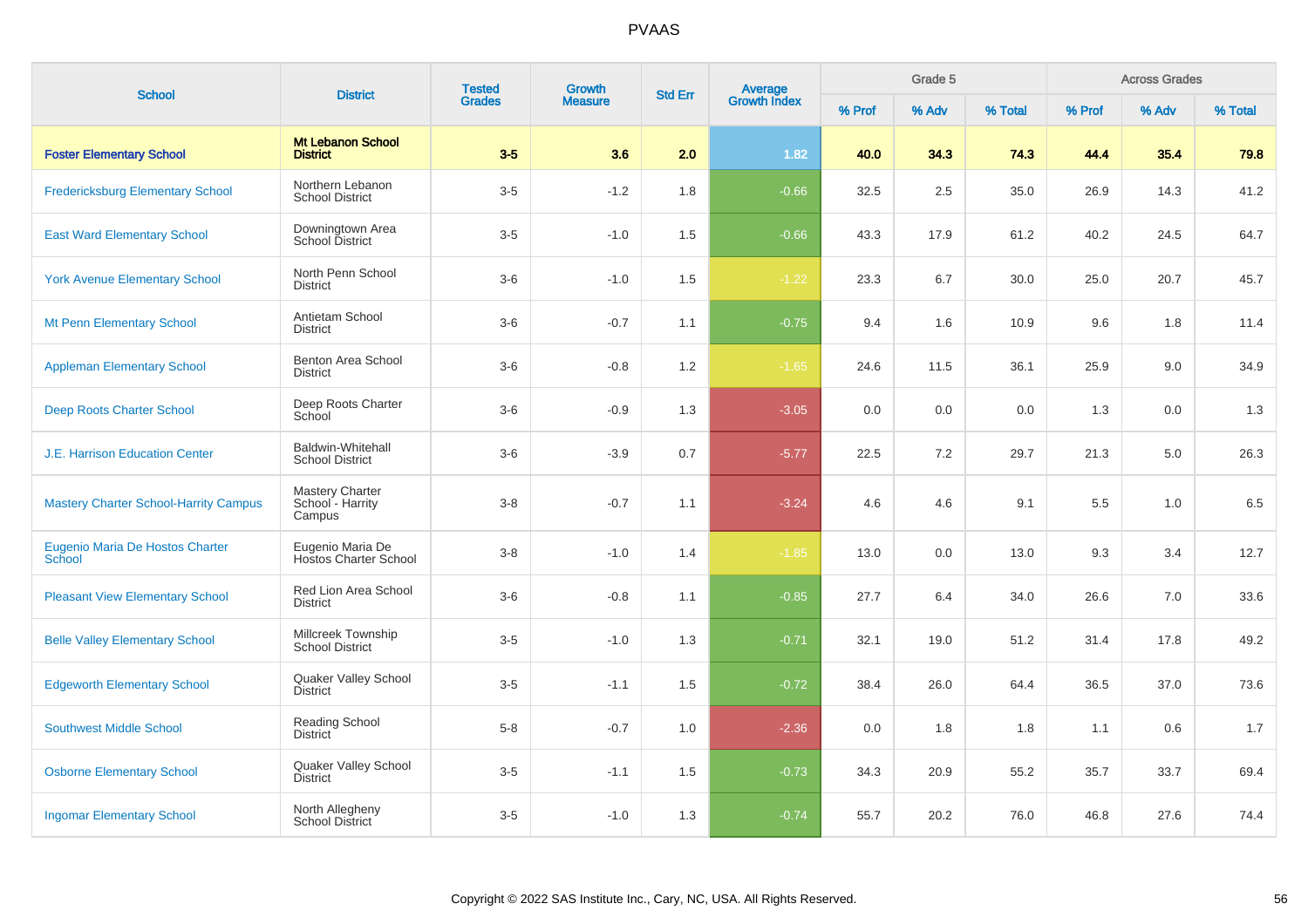| <b>School</b>                                                       | <b>District</b>                                                 | <b>Tested</b> | <b>Growth</b>  | <b>Std Err</b> | Average<br>Growth Index |        | Grade 5 |         |        | <b>Across Grades</b> |         |
|---------------------------------------------------------------------|-----------------------------------------------------------------|---------------|----------------|----------------|-------------------------|--------|---------|---------|--------|----------------------|---------|
|                                                                     |                                                                 | <b>Grades</b> | <b>Measure</b> |                |                         | % Prof | % Adv   | % Total | % Prof | % Adv                | % Total |
| <b>Foster Elementary School</b>                                     | <b>Mt Lebanon School</b><br><b>District</b>                     | $3-5$         | 3.6            | 2.0            | 1.82                    | 40.0   | 34.3    | 74.3    | 44.4   | 35.4                 | 79.8    |
| <b>Eisenhower Middle School</b>                                     | Norristown Area<br><b>School District</b>                       | $5-8$         | $-0.5$         | 0.7            | $-2.53$                 | 7.8    | 0.0     | 7.8     | 6.9    | 0.6                  | 7.5     |
| <b>Washington Elementary School</b>                                 | <b>Lancaster School</b><br><b>District</b>                      | $3-5$         | $-1.3$         | 1.8            | $-0.75$                 | 6.5    | 0.0     | 6.5     | 9.1    | 0.6                  | 9.7     |
| <b>Springfield Township Elementary</b><br>School-Erdenhm            | Springfield Township<br>School District                         | $3-5$         | $-0.7$         | 0.9            | $-0.76$                 | 31.3   | 12.3    | 43.6    | 36.9   | 14.2                 | 51.1    |
| <b>Mcdonald Elementary School</b>                                   | <b>Centennial School</b><br><b>District</b>                     | $3-5$         | $-0.8$         | 1.1            | $-0.77$                 | 27.0   | 4.1     | 31.2    | 21.9   | 5.6                  | 27.5    |
| <b>Lincoln Elementary School</b>                                    | Gettysburg Area<br>School District                              | $3-5$         | $-1.1$         | 1.4            | $-0.78$                 | 40.0   | 15.7    | 55.7    | 35.0   | 20.4                 | 55.4    |
| <b>Windber Elementary School</b>                                    | Windber Area School<br><b>District</b>                          | $3-5$         | $-1.0$         | 1.3            | $-0.79$                 | 28.8   | 20.0    | 48.8    | 26.7   | 18.8                 | 45.5    |
| Neil Armstrong 5-6 Middle School                                    | <b>Bethel Park School</b><br><b>District</b>                    | $5-6$         | $-0.5$         | 0.6            | $-2.57$                 | 31.6   | 17.7    | 49.3    | 29.4   | 17.4                 | 46.8    |
| <b>Aliquippa Elementary School</b>                                  | Aliquippa School<br><b>District</b>                             | $3-6$         | $-0.9$         | 1.1            | $-2.45$                 | 1.5    | 0.0     | 1.5     | 1.2    | 0.8                  | 2.0     |
| <b>Monessen Elementary Center</b>                                   | Monessen City School<br><b>District</b>                         | $3-5$         | $-1.6$         | 2.0            | $-0.82$                 | 5.3    | 0.0     | 5.3     | 6.9    | 1.2                  | 8.0     |
| A L Wilson Elementary School (8364)                                 | Albert Gallatin Area<br><b>School District</b>                  | $3-5$         | $-1.3$         | 1.6            | $-0.83$                 | 19.3   | 5.3     | 24.6    | 14.5   | 3.3                  | 17.8    |
| <b>Frederick Douglass Mastery Charter</b><br>School                 | <b>Frederick Douglass</b><br>Mastery Charter<br>School          | $3 - 8$       | $-1.0$         | 1.2            | $-1.85$                 | 4.8    | 0.0     | 4.8     | 1.5    | 0.8                  | 2.3     |
| <b>Peebles Elementary School</b>                                    | North Allegheny<br>School District                              | $3-5$         | $-1.3$         | 1.5            | $-0.84$                 | 38.7   | 19.4    | 58.1    | 38.2   | 26.6                 | 64.7    |
| <b>Young Scholars of Greater Allegheny</b><br><b>Charter School</b> | Young Scholars of<br><b>Greater Allegheny</b><br>Charter School | $3 - 8$       | $-1.4$         | 1.6            | $-3.51$                 | 10.0   | 0.0     | 10.0    | 6.6    | 0.0                  | 6.6     |
| <b>Newberry Elementary School</b>                                   | West Shore School<br><b>District</b>                            | $3-5$         | $-1.6$         | 1.8            | $-0.86$                 | 15.9   | 6.8     | 22.7    | 21.0   | 10.5                 | 31.4    |
| <b>West Broad Street Elementary School</b>                          | Souderton Area<br><b>School District</b>                        | $3-5$         | $-1.3$         | 1.5            | $-0.87$                 | 36.5   | 20.6    | 57.1    | 33.1   | 30.2                 | 63.3    |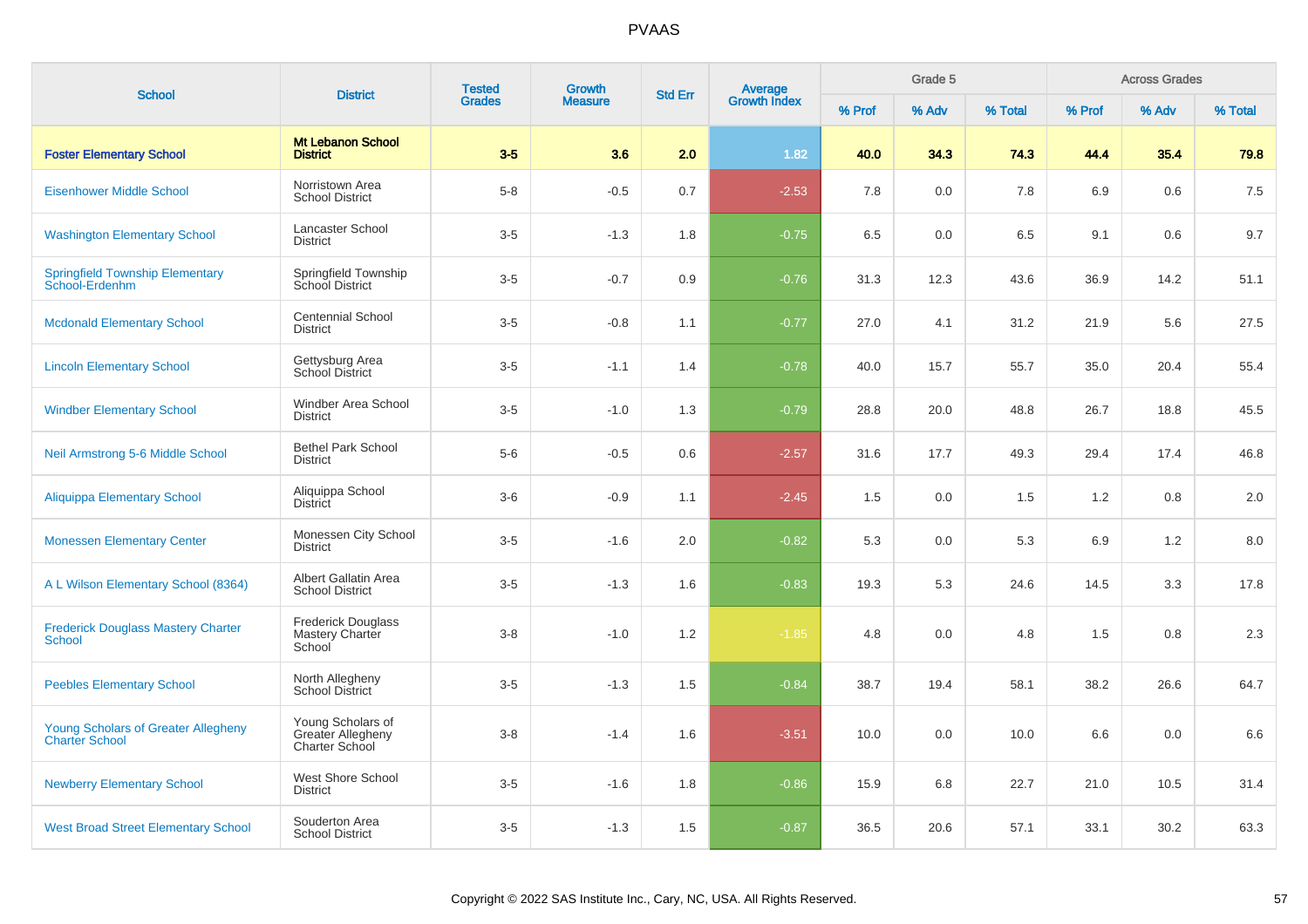| <b>School</b>                             | <b>District</b>                               | <b>Tested</b><br><b>Growth</b><br><b>Grades</b><br><b>Measure</b> |        | <b>Std Err</b> |                                |        | Grade 5 |         |        | <b>Across Grades</b> |         |
|-------------------------------------------|-----------------------------------------------|-------------------------------------------------------------------|--------|----------------|--------------------------------|--------|---------|---------|--------|----------------------|---------|
|                                           |                                               |                                                                   |        |                | <b>Average</b><br>Growth Index | % Prof | % Adv   | % Total | % Prof | % Adv                | % Total |
| <b>Foster Elementary School</b>           | <b>Mt Lebanon School</b><br><b>District</b>   | $3-5$                                                             | 3.6    | 2.0            | 1.82                           | 40.0   | 34.3    | 74.3    | 44.4   | 35.4                 | 79.8    |
| <b>Logan Elementary School</b>            | Altoona Area School<br><b>District</b>        | $3-5$                                                             | $-1.4$ | 1.6            | $-0.87$                        | 25.0   | 3.6     | 28.6    | 25.1   | 8.6                  | 33.7    |
| <b>Lincoln Elementary School</b>          | Erie City School<br><b>District</b>           | $3-5$                                                             | $-1.3$ | 1.5            | $-0.87$                        | 3.3    | 1.6     | 4.9     | 5.3    | 2.6                  | 8.0     |
| <b>Dayton Elementary School</b>           | Armstrong School<br><b>District</b>           | $3-6$                                                             | $-1.4$ | 1.6            | $-2.84$                        | 42.9   | 10.7    | 53.6    | 41.9   | 12.4                 | 54.3    |
| <b>Rossmoyne Elementary School</b>        | West Shore School<br><b>District</b>          | $3-5$                                                             | $-1.5$ | 1.7            | $-0.88$                        | 27.7   | 17.0    | 44.7    | 24.3   | 15.6                 | 39.9    |
| <b>Finletter Thomas K School</b>          | Philadelphia City<br>School District          | $3 - 8$                                                           | $-1.7$ | 1.8            | $-2.92$                        | 5.9    | 0.0     | 5.9     | 7.1    | 4.0                  | 11.1    |
| <b>Deibler Elementary School</b>          | Pennridge School<br><b>District</b>           | $3-5$                                                             | $-1.4$ | 1.6            | $-0.90$                        | 23.6   | 12.7    | 36.4    | 26.1   | 21.1                 | 47.2    |
| <b>Francis Mcclure Elementary School</b>  | Mckeesport Area<br>School District            | $3-5$                                                             | $-1.3$ | 1.4            | $-0.92$                        | 14.1   | 1.3     | 15.4    | 19.4   | 5.8                  | 25.2    |
| <b>Ross Elementary School</b>             | Lancaster School<br><b>District</b>           | $3-5$                                                             | $-2.2$ | 2.4            | $-0.92$                        | 12.5   | 4.2     | 16.7    | 18.6   | 4.6                  | 23.3    |
| <b>North Dickinson Elementary School</b>  | Carlisle Area School<br><b>District</b>       | $3-5$                                                             | $-2.0$ | 2.2            | $-0.92$                        | 30.0   | 10.0    | 40.0    | 37.9   | 14.9                 | 52.9    |
| Arcola Intermediate School                | <b>Methacton School</b><br><b>District</b>    | $5-8$                                                             | $-0.4$ | 0.5            | $-0.93$                        |        |         |         | 23.6   | 11.9                 | 35.4    |
| <b>Lower Pottsgrove Elementary School</b> | Pottsgrove School<br><b>District</b>          | $3-5$                                                             | $-0.8$ | 0.9            | $-0.93$                        | 27.2   | 6.5     | 33.7    | 25.0   | 5.1                  | 30.0    |
| Swiftwater Intermediate School (8281)     | Pocono Mountain<br><b>School District</b>     | $4 - 6$                                                           | $-0.9$ | 0.9            | $-1.74$                        | 27.6   | 12.2    | 39.8    | 21.9   | 8.9                  | 30.9    |
| <b>Whitfield Elementary School</b>        | <b>Wilson School District</b>                 | $3-5$                                                             | $-1.2$ | 1.3            | $-0.94$                        | 20.4   | 5.7     | 26.1    | 32.9   | 9.7                  | 42.6    |
| <b>East Pennsboro Elementary School</b>   | East Pennsboro Area<br><b>School District</b> | $3-5$                                                             | $-1.2$ | 1.3            | $-0.95$                        | 26.1   | 4.6     | 30.7    | 27.4   | 9.5                  | 36.9    |
| <b>Juniata Park Academy</b>               | Philadelphia City<br>School District          | $3 - 8$                                                           | $-2.7$ | 2.8            | $-0.96$                        | 15.8   | 0.0     | 15.8    | 6.2    | 1.6                  | 7.8     |
| <b>Maplewood Elementary School</b>        | Penncrest School<br><b>District</b>           | $3-6$                                                             | $-3.4$ | 1.0            | $-3.26$                        | 10.9   | 3.1     | 14.1    | 22.7   | 4.0                  | 26.7    |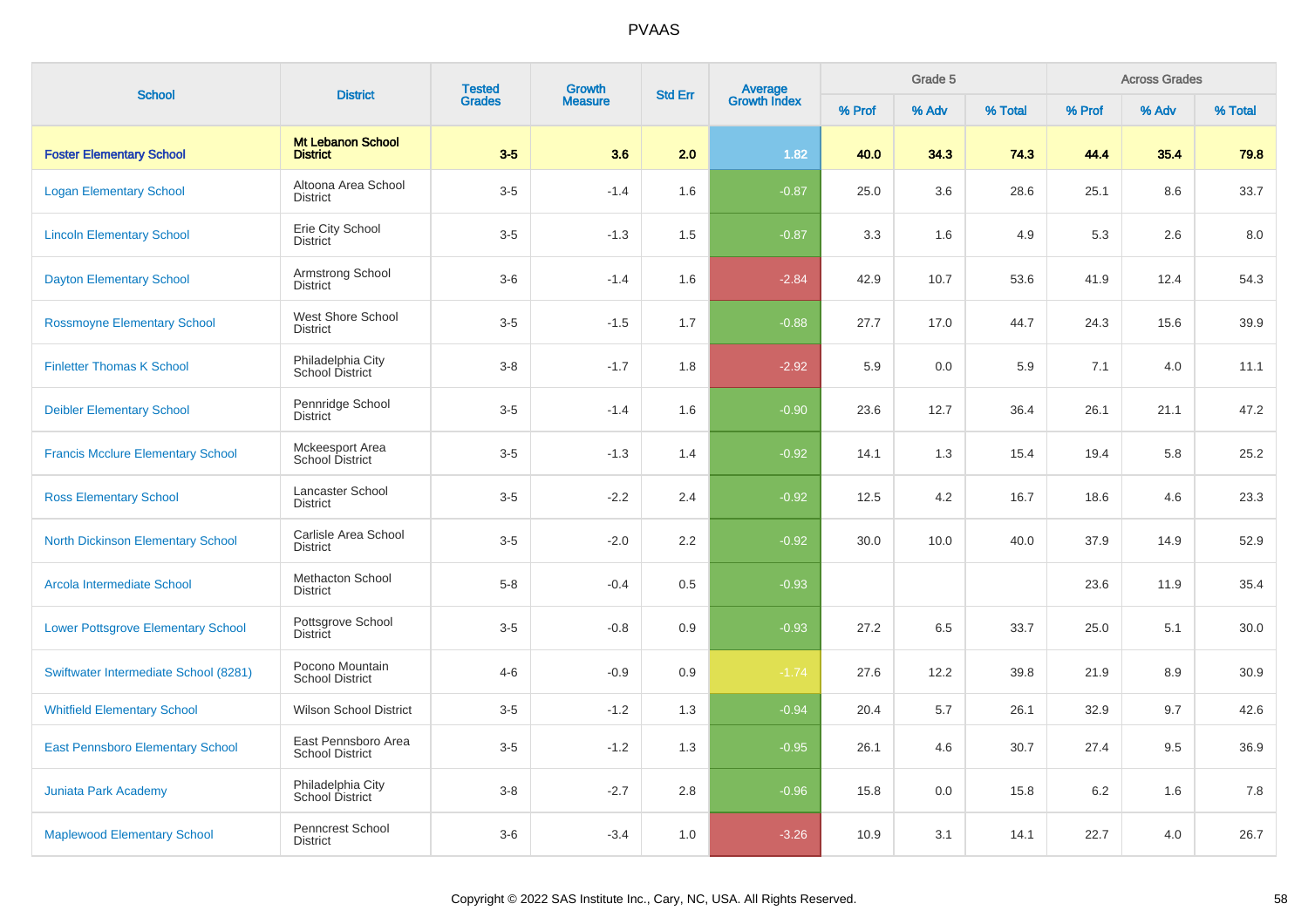| <b>School</b>                                                  | <b>District</b>                                            | <b>Tested</b> | <b>Growth</b>  | <b>Std Err</b> | Average<br>Growth Index |        | Grade 5 | <b>Across Grades</b> |        |       |         |
|----------------------------------------------------------------|------------------------------------------------------------|---------------|----------------|----------------|-------------------------|--------|---------|----------------------|--------|-------|---------|
|                                                                |                                                            | <b>Grades</b> | <b>Measure</b> |                |                         | % Prof | % Adv   | % Total              | % Prof | % Adv | % Total |
| <b>Foster Elementary School</b>                                | <b>Mt Lebanon School</b><br><b>District</b>                | $3-5$         | 3.6            | 2.0            | 1.82                    | 40.0   | 34.3    | 74.3                 | 44.4   | 35.4  | 79.8    |
| <b>Mahantongo Elementary School</b>                            | <b>Tri-Valley School</b><br><b>District</b>                | $3-6$         | $-4.8$         | 1.8            | $-2.59$                 | 10.0   | 0.0     | 10.0                 | 28.2   | 3.5   | 31.8    |
| <b>Rostraver Elementary School</b>                             | Belle Vernon Area<br><b>School District</b>                | $3-6$         | $-1.1$         | 1.2            | $-3.73$                 | 28.3   | 3.8     | 32.1                 | 28.7   | 8.4   | 37.1    |
| <b>Aldan Elementary School</b>                                 | William Penn School<br><b>District</b>                     | $3-6$         | $-1.9$         | 2.0            | $-2.02$                 | 8.8    | 8.8     | 17.6                 | 10.0   | 9.0   | 19.0    |
| <b>Hamilton Elementary School</b>                              | Lancaster School<br><b>District</b>                        | $3-5$         | $-1.7$         | 1.7            | $-0.98$                 | 2.1    | 2.1     | 4.2                  | 5.2    | 2.0   | 7.2     |
| <b>Musser Elementary School</b>                                | Sharon City School<br><b>District</b>                      | $3-6$         | $-1.5$         | 1.6            | $-1.04$                 | 9.7    | 0.0     | 9.7                  | 15.5   | 1.6   | 17.0    |
| <b>Donegan Elementary School</b>                               | Bethlehem Area<br><b>School District</b>                   | $3-5$         | $-3.4$         | 3.5            | $-0.98$                 | 0.0    | 8.3     | 8.3                  | 8.3    | 2.1   | 10.4    |
| <b>Belmont Charter School</b>                                  | <b>Belmont Charter</b><br>School                           | $3 - 10$      | $-0.8$         | 0.8            | $-5.00$                 | 1.6    | 0.0     | 1.6                  | 2.8    | 0.6   | 3.4     |
| <b>Grandview Elementary School</b>                             | Millcreek Township<br><b>School District</b>               | $3-5$         | $-1.4$         | 1.4            | $-1.00$                 | 21.2   | 20.0    | 41.2                 | 30.2   | 23.8  | 54.0    |
| <b>Edgar Fahs Smith Steam Academy</b>                          | York City School<br><b>District</b>                        | $3-8$         | $-0.8$         | 0.8            | $-2.64$                 | 8.6    | 0.0     | 8.6                  | 6.4    | 0.3   | 6.7     |
| <b>Blair Mill Elementary School</b>                            | Hatboro-Horsham<br><b>School District</b>                  | $3-5$         | $-1.5$         | 1.5            | $-1.02$                 | 22.6   | 12.9    | 35.5                 | 22.5   | 6.9   | 29.5    |
| <b>Poquessing Middle School</b>                                | <b>Neshaminy School</b><br><b>District</b>                 | $5 - 8$       | $-0.5$         | 0.5            | $-1.04$                 | 30.1   | 12.2    | 42.3                 | 21.9   | 6.5   | 28.4    |
| <b>Norwood School</b>                                          | Interboro School<br><b>District</b>                        | $3 - 8$       | $-0.9$         | 0.9            | $-3.40$                 | 10.2   | 0.0     | 10.2                 | 19.7   | 3.2   | 23.0    |
| <b>Mill Creek Elementary School</b>                            | <b>Bristol Township</b><br><b>School District</b>          | $3-5$         | $-1.0$         | 1.0            | $-1.03$                 | 10.5   | 3.5     | 14.0                 | 12.8   | 3.1   | 16.0    |
| <b>Wellsville Campus</b>                                       | Northern York County<br><b>School District</b>             | $3-5$         | $-2.1$         | 2.0            | $-1.04$                 | 20.0   | 5.0     | 25.0                 | 26.3   | 8.1   | 34.3    |
| <b>Lehigh Valley Academy Regional</b><br><b>Charter School</b> | Lehigh Valley<br>Academy Regional<br><b>Charter School</b> | $3 - 11$      | $-3.0$         | 0.5            | $-5.67$                 | 22.5   | 7.5     | 30.0                 | 17.4   | 4.4   | 21.8    |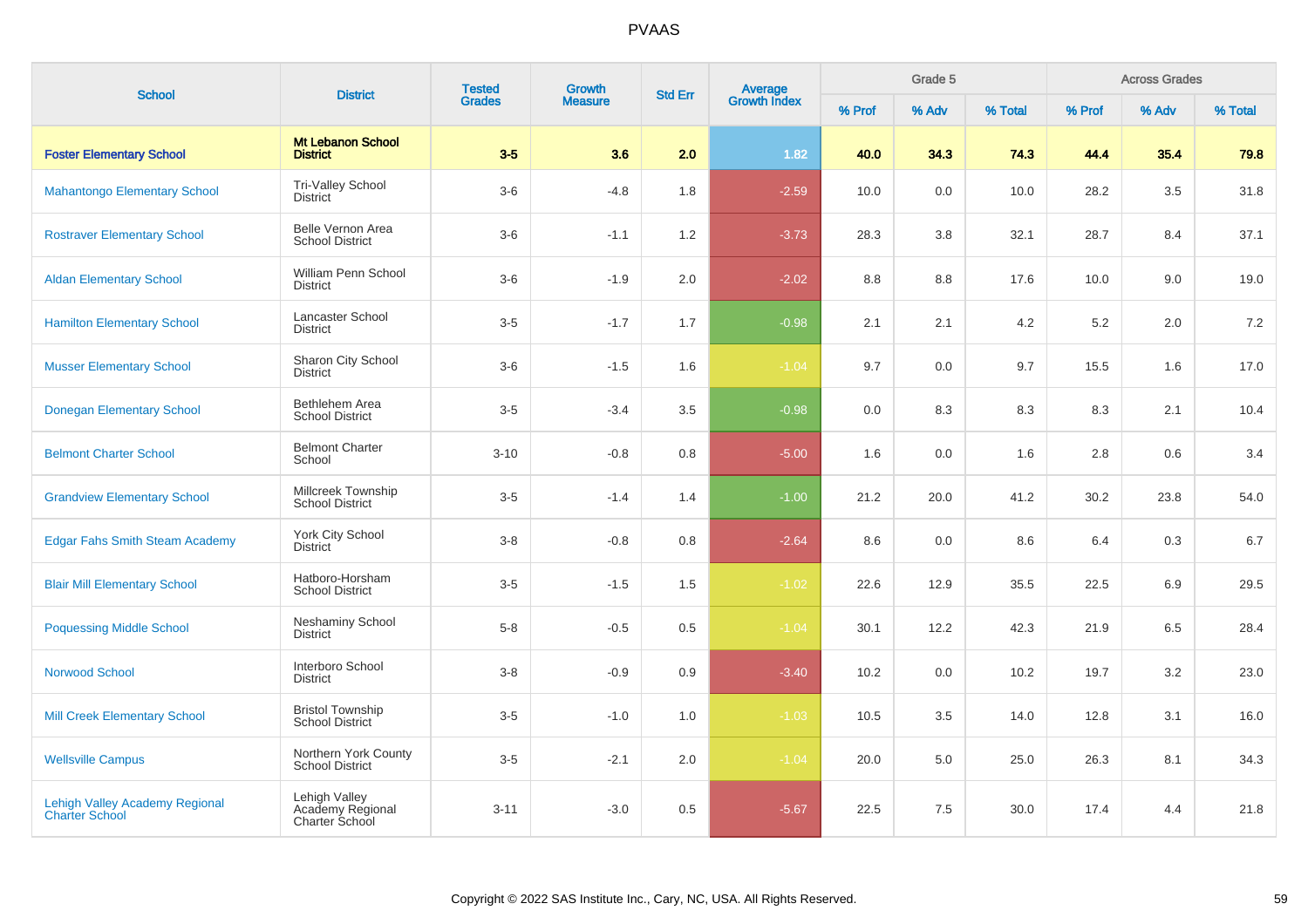| <b>School</b>                            | <b>Tested</b><br>Growth<br><b>District</b><br><b>Grades</b><br><b>Measure</b> | <b>Average</b><br>Growth Index<br><b>Std Err</b> |        |     | Grade 5 |        |       | <b>Across Grades</b> |        |       |         |
|------------------------------------------|-------------------------------------------------------------------------------|--------------------------------------------------|--------|-----|---------|--------|-------|----------------------|--------|-------|---------|
|                                          |                                                                               |                                                  |        |     |         | % Prof | % Adv | % Total              | % Prof | % Adv | % Total |
| <b>Foster Elementary School</b>          | <b>Mt Lebanon School</b><br><b>District</b>                                   | $3-5$                                            | 3.6    | 2.0 | 1.82    | 40.0   | 34.3  | 74.3                 | 44.4   | 35.4  | 79.8    |
| Wyoming Area Intermediate Center         | Wyoming Area School<br><b>District</b>                                        | $4 - 6$                                          | $-4.1$ | 0.8 | $-5.02$ | 22.1   | 8.8   | 31.0                 | 12.1   | 4.8   | 16.9    |
| <b>Crafton Elementary School</b>         | Carlynton School<br><b>District</b>                                           | $3-6$                                            | $-1.5$ | 1.4 | $-4.02$ | 23.7   | 7.9   | 31.6                 | 29.9   | 12.2  | 42.2    |
| <b>Marshall John School</b>              | Philadelphia City<br>School District                                          | $3-5$                                            | $-3.5$ | 3.3 | $-1.05$ | 0.0    | 0.0   | 0.0                  | 0.0    | 0.0   | 0.0     |
| <b>Schnecksville School</b>              | <b>Parkland School</b><br><b>District</b>                                     | $3-5$                                            | $-1.7$ | 1.6 | $-1.06$ | 31.6   | 15.8  | 47.4                 | 29.4   | 27.2  | 56.7    |
| <b>Coebourn Elementary School</b>        | Penn-Delco School<br><b>District</b>                                          | $3-5$                                            | $-1.7$ | 1.6 | $-1.07$ | 32.7   | 3.6   | 36.4                 | 30.9   | 8.6   | 39.4    |
| Hartman Intermediate School              | <b>Ellwood City Area</b><br>School District                                   | $5-6$                                            | $-0.8$ | 0.8 | $-2.51$ | 20.6   | 7.8   | 28.4                 | 19.7   | 5.0   | 24.8    |
| <b>Menallen School</b>                   | Uniontown Area<br><b>School District</b>                                      | $3-6$                                            | $-1.9$ | 1.7 | $-2.18$ | 18.2   | 0.0   | 18.2                 | 32.1   | 4.7   | 36.8    |
| Pittsburgh King K-8                      | Pittsburgh School<br><b>District</b>                                          | $3 - 8$                                          | $-1.2$ | 1.1 | $-3.36$ | 0.0    | 0.0   | 0.0                  | 1.7    | 0.0   | 1.7     |
| <b>Solomon/Plains Elementary School</b>  | Wilkes-Barre Area<br><b>School District</b>                                   | $3-6$                                            | $-1.2$ | 1.1 | $-3.16$ | 10.3   | 2.9   | 13.2                 | 19.2   | 9.2   | 28.3    |
| <b>East Hanover Elementary School</b>    | Northern Lebanon<br><b>School District</b>                                    | $3-5$                                            | $-2.5$ | 2.3 | $-1.10$ | 46.2   | 15.4  | 61.5                 | 31.8   | 18.8  | 50.6    |
| <b>Oxford Valley Elementary School</b>   | Pennsbury School<br><b>District</b>                                           | $3-5$                                            | $-1.6$ | 1.5 | $-1.10$ | 35.4   | 15.4  | 50.8                 | 30.3   | 11.4  | 41.6    |
| Nazareth Area Intermediate School        | Nazareth Area School<br><b>District</b>                                       | $4 - 6$                                          | $-0.6$ | 0.5 | $-4.48$ | 30.6   | 13.1  | 43.6                 | 30.5   | 11.6  | 42.1    |
| People For People Charter School         | People For People<br><b>Charter School</b>                                    | $3-12$                                           | $-1.1$ | 1.0 | $-6.30$ | 0.0    | 0.0   | 0.0                  | 1.3    | 0.0   | 1.3     |
| <b>East Lansdowne Elementary School</b>  | William Penn School<br><b>District</b>                                        | $3-6$                                            | $-1.8$ | 1.6 | $-1.38$ | 7.1    | 0.0   | 7.1                  | 10.8   | 1.1   | 11.8    |
| <b>Fairview Avenue Elementary School</b> | Waynesboro Area<br>School District                                            | $3-5$                                            | $-1.3$ | 1.2 | $-1.13$ | 25.2   | 6.5   | 31.8                 | 25.2   | 7.2   | 32.4    |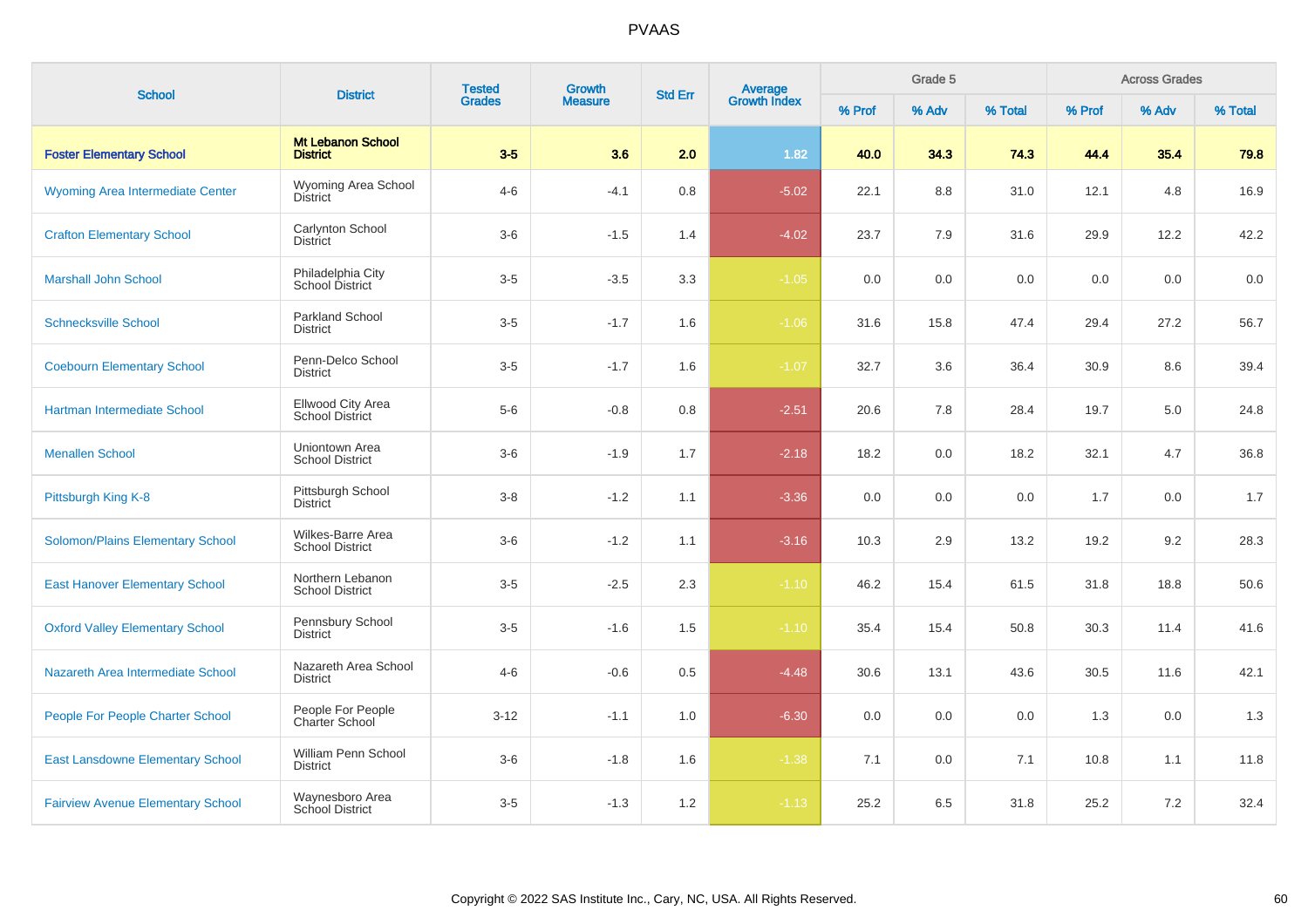| <b>School</b>                          | <b>District</b>                                    | <b>Tested</b> | Growth         | <b>Std Err</b> | <b>Average</b><br>Growth Index |        | Grade 5 |         |        | <b>Across Grades</b> |         |
|----------------------------------------|----------------------------------------------------|---------------|----------------|----------------|--------------------------------|--------|---------|---------|--------|----------------------|---------|
|                                        |                                                    | <b>Grades</b> | <b>Measure</b> |                |                                | % Prof | % Adv   | % Total | % Prof | % Adv                | % Total |
| <b>Foster Elementary School</b>        | <b>Mt Lebanon School</b><br><b>District</b>        | $3-5$         | 3.6            | 2.0            | 1.82                           | 40.0   | 34.3    | 74.3    | 44.4   | 35.4                 | 79.8    |
| <b>Annville Elementary School</b>      | Annville-Cleona<br><b>School District</b>          | $3-6$         | $-1.5$         | 0.9            | $-1.66$                        | 33.8   | 12.5    | 46.2    | 26.9   | 8.7                  | 35.6    |
| <b>Anderson Add B School</b>           | Philadelphia City<br>School District               | $3 - 8$       | $-4.4$         | 1.7            | $-2.53$                        | 0.0    | 0.0     | 0.0     | 1.4    | 0.0                  | 1.4     |
| KIPP West Philadelphia Charter School  | <b>KIPP West</b><br>Philadelphia Charter<br>School | $3 - 8$       | $-2.0$         | 1.2            | $-1.75$                        | 3.2    | 0.0     | 3.2     | 2.6    | 0.0                  | 2.6     |
| <b>Academy at Westinghouse</b>         | Pittsburgh School<br><b>District</b>               | $5 - 11$      | $-1.2$         | 1.1            | $-1.16$                        |        |         |         | 0.0    | 0.0                  | 0.0     |
| <b>Myrtle Ave School</b>               | Keystone Oaks School<br><b>District</b>            | $3-5$         | $-2.2$         | 1.9            | $-1.16$                        | 25.0   | 16.7    | 41.7    | 31.9   | 16.0                 | 47.9    |
| <b>Newport Elementary School</b>       | Newport School<br><b>District</b>                  | $3-5$         | $-2.0$         | 1.8            | $-1.16$                        | 22.2   | 11.1    | 33.3    | 27.0   | 10.1                 | 37.1    |
| Sullivan Co Elementary School (8180)   | <b>Sullivan County</b><br>School District          | $3-6$         | $-1.5$         | 1.3            | $-2.40$                        | 21.4   | 0.0     | 21.4    | 24.9   | 5.5                  | 30.4    |
| <b>Rydal East School</b>               | Abington School<br><b>District</b>                 | $3-6$         | $-1.2$         | 1.0            | $-1.65$                        | 43.6   | 11.3    | 54.8    | 36.9   | 17.9                 | 54.8    |
| <b>Warrior Run Middle School</b>       | Warrior Run School<br><b>District</b>              | $4 - 8$       | $-0.7$         | 0.6            | $-4.01$                        | 29.0   | 17.1    | 46.0    | 20.9   | 9.2                  | 30.1    |
| <b>William Prescott #38</b>            | <b>Scranton School</b><br><b>District</b>          | $3-5$         | $-3.1$         | 2.6            | $-1.17$                        | 21.0   | 0.0     | 21.0    | 25.0   | 5.0                  | 30.0    |
| Pittsburgh Carmalt K-8                 | Pittsburgh School<br><b>District</b>               | $3-8$         | $-3.3$         | 0.9            | $-3.68$                        | 11.3   | 5.7     | 17.0    | 12.9   | 2.9                  | 15.7    |
| <b>Olney Elementary School</b>         | Philadelphia City<br>School District               | $3-8$         | $-5.9$         | 1.7            | $-3.41$                        | 0.0    | 0.0     | 0.0     | 2.1    | 0.0                  | 2.1     |
| <b>Fairview Middle School</b>          | <b>Fairview School</b><br><b>District</b>          | $5 - 8$       | $-0.6$         | 0.5            | $-6.10$                        | 31.8   | 12.7    | 44.4    | 29.2   | 11.9                 | 41.1    |
| <b>Bushkill Elementary School</b>      | East Stroudsburg Area<br><b>School District</b>    | $3-5$         | $-2.5$         | 2.1            | $-1.18$                        | 28.6   | 8.6     | 37.1    | 24.8   | 4.3                  | 29.1    |
| <b>Central Manor Elementary School</b> | Penn Manor School<br><b>District</b>               | $3-6$         | $-1.0$         | 0.9            | $-2.65$                        | 32.1   | 19.0    | 51.2    | 29.8   | 20.8                 | 50.6    |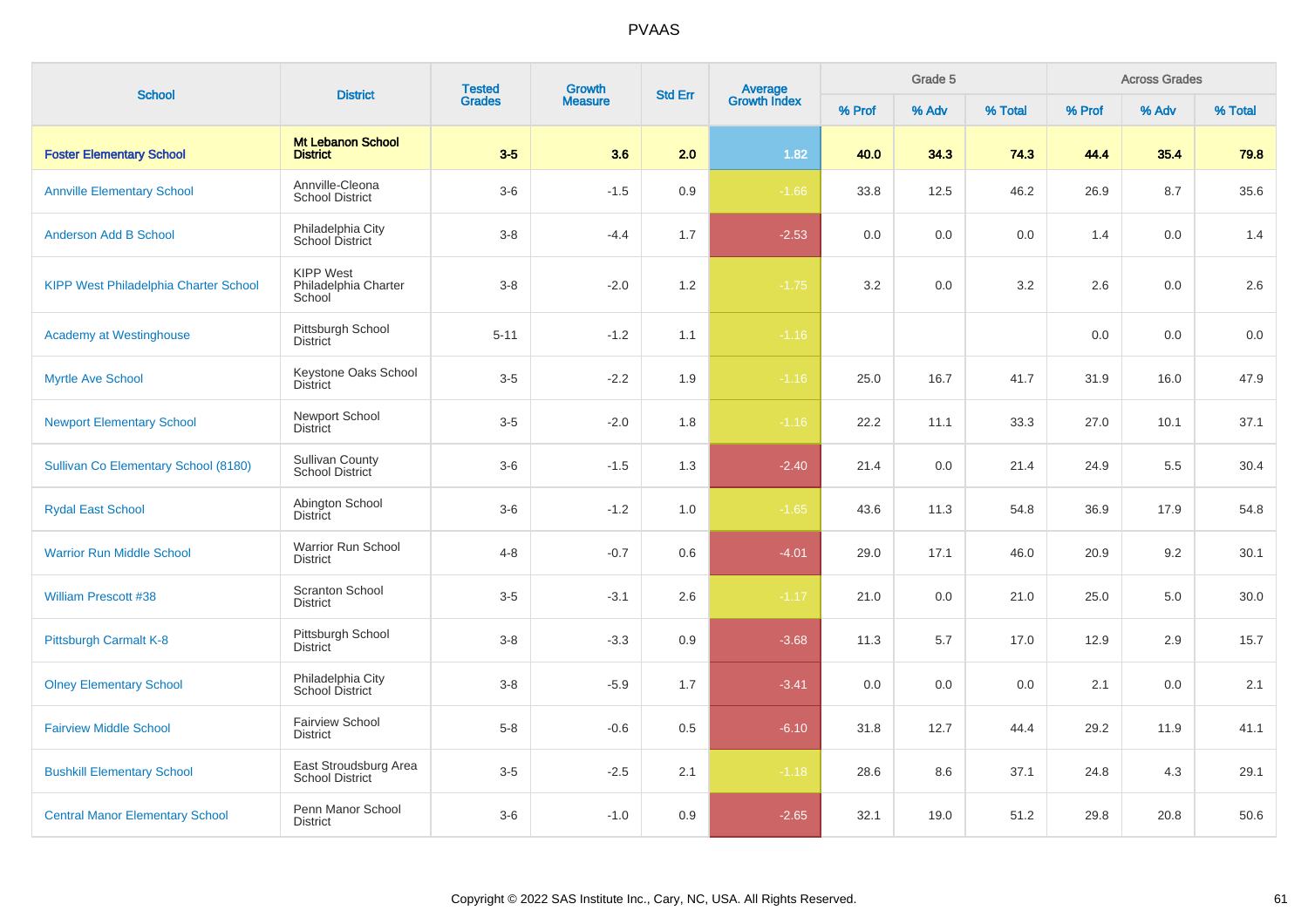| <b>School</b>                                                  | <b>District</b>                                            | <b>Tested</b><br><b>Grades</b> | <b>Growth</b>  | <b>Std Err</b> | Average<br>Growth Index |        | Grade 5 |         |         | <b>Across Grades</b> |         |
|----------------------------------------------------------------|------------------------------------------------------------|--------------------------------|----------------|----------------|-------------------------|--------|---------|---------|---------|----------------------|---------|
|                                                                |                                                            |                                | <b>Measure</b> |                |                         | % Prof | % Adv   | % Total | % Prof  | % Adv                | % Total |
| <b>Foster Elementary School</b>                                | <b>Mt Lebanon School</b><br><b>District</b>                | $3-5$                          | 3.6            | 2.0            | 1.82                    | 40.0   | 34.3    | 74.3    | 44.4    | 35.4                 | 79.8    |
| <b>Central Middle School</b>                                   | Reading School<br><b>District</b>                          | $5-8$                          | $-0.6$         | 0.5            | $-2.42$                 | 2.0    | 2.0     | 4.1     | 1.4     | 0.5                  | 2.0     |
| Pittsburgh Spring Hill K-5                                     | Pittsburgh School<br><b>District</b>                       | $3-5$                          | $-3.7$         | 3.1            | $-1.20$                 | 0.0    | 0.0     | 0.0     | $3.8\,$ | 0.0                  | 3.8     |
| <b>Robert Morris #27</b>                                       | <b>Scranton School</b><br><b>District</b>                  | $3-5$                          | $-3.1$         | 2.6            | $-1.21$                 | 12.0   | 4.0     | 16.0    | 13.2    | 2.9                  | 16.2    |
| <b>Charlestown Elementary School</b>                           | <b>Great Valley School</b><br><b>District</b>              | $3-5$                          | $-2.2$         | 1.8            | $-1.22$                 | 37.8   | 31.1    | 68.9    | 33.3    | 34.0                 | 67.4    |
| <b>Maple Point Middle School</b>                               | <b>Neshaminy School</b><br><b>District</b>                 | $5 - 8$                        | $-0.5$         | 0.4            | $-3.23$                 | 27.7   | 7.5     | 35.2    | 22.6    | 5.8                  | 28.4    |
| <b>Tilden Elementary Center</b>                                | Hamburg Area School<br><b>District</b>                     | $3-5$                          | $-1.5$         | 1.2            | $-1.23$                 | 29.2   | 2.2     | 31.5    | 25.1    | 6.0                  | 31.1    |
| South Lebanon Elementary School                                | Cornwall-Lebanon<br><b>School District</b>                 | $3-5$                          | $-1.5$         | 1.2            | $-1.23$                 | 35.5   | 9.4     | 44.9    | 32.3    | 16.8                 | 49.2    |
| <b>Freedom Area Middle School</b>                              | Freedom Area School<br><b>District</b>                     | $5-8$                          | $-0.8$         | 0.6            | $-1.28$                 | 13.6   | 3.7     | 17.3    | 16.4    | 2.6                  | 19.0    |
| <b>Tri-Community Elementary School</b>                         | Central Dauphin<br><b>School District</b>                  | $3-5$                          | $-2.0$         | 1.6            | $-1.24$                 | 3.4    | 1.7     | 5.2     | 9.4     | 3.8                  | 13.2    |
| <b>Weatherly Area Elementary School</b>                        | <b>Weatherly Area</b><br>School District                   | $3-5$                          | $-2.9$         | 2.3            | $-1.24$                 | 26.9   | 7.7     | 34.6    | 21.8    | 7.9                  | 29.7    |
| <b>First Philadelphia Preparatory Charter</b><br><b>School</b> | First Philadelphia<br><b>Preparatory Charter</b><br>School | $3 - 8$                        | $-2.3$         | 0.6            | $-3.62$                 | 1.2    | 0.0     | 1.2     | 2.4     | 0.0                  | 2.4     |
| <b>Marion Elementary School</b>                                | Belle Vernon Area<br><b>School District</b>                | $3-6$                          | $-1.4$         | 1.1            | $-2.03$                 | 16.1   | 8.9     | 25.0    | 24.7    | 9.3                  | 34.0    |
| <b>Bache-Martin School</b>                                     | Philadelphia City<br>School District                       | $3 - 8$                        | $-8.3$         | 2.5            | $-3.32$                 | 0.0    | 12.5    | 12.5    | 16.7    | 19.6                 | 36.3    |
| <b>Laurel Valley Elementary School</b>                         | <b>Ligonier Valley School</b><br><b>District</b>           | $3-5$                          | $-3.2$         | $2.5\,$        | $-1.27$                 | 4.6    | 9.1     | 13.6    | 12.4    | 3.7                  | 16.0    |
| <b>Wissahickon Charter School</b>                              | <b>Wissahickon Charter</b><br>School                       | $3 - 8$                        | $-0.8$         | 0.7            | $-11.08$                | 0.0    | 0.0     | 0.0     | 4.0     | 0.2                  | $4.2\,$ |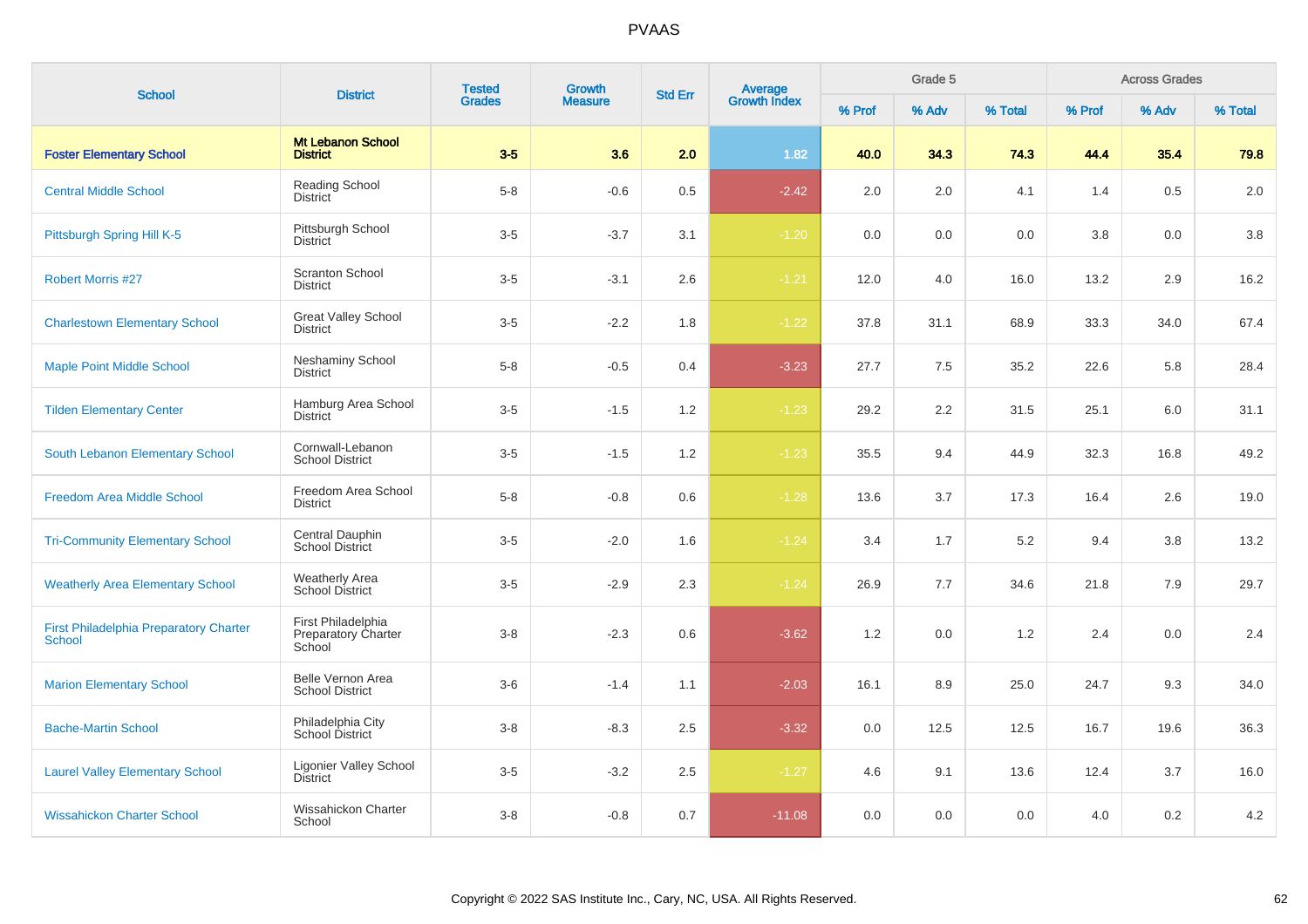| <b>School</b>                                       | <b>District</b>                                 | <b>Tested</b> | <b>Growth</b>  | <b>Std Err</b> | Average<br>Growth Index |        | Grade 5 |         |         | <b>Across Grades</b> |         |
|-----------------------------------------------------|-------------------------------------------------|---------------|----------------|----------------|-------------------------|--------|---------|---------|---------|----------------------|---------|
|                                                     |                                                 | <b>Grades</b> | <b>Measure</b> |                |                         | % Prof | % Adv   | % Total | % Prof  | % Adv                | % Total |
| <b>Foster Elementary School</b>                     | <b>Mt Lebanon School</b><br><b>District</b>     | $3-5$         | 3.6            | 2.0            | 1.82                    | 40.0   | 34.3    | 74.3    | 44.4    | 35.4                 | 79.8    |
| <b>Clear Run Intermediate School</b>                | Pocono Mountain<br><b>School District</b>       | $3-6$         | $-1.4$         | 1.1            | $-2.87$                 | 15.6   | 6.2     | 21.9    | 14.8    | 5.1                  | 19.9    |
| <b>Tyrone Area Middle School</b>                    | <b>Tyrone Area School</b><br><b>District</b>    | $5 - 8$       | $-0.7$         | 0.5            | $-7.87$                 | 18.0   | 3.8     | 21.8    | 15.3    | 4.0                  | 19.3    |
| Propel Charter School - Hazelwood                   | <b>Propel Charter</b><br>School-Hazelwood       | $3 - 8$       | $-1.6$         | 1.2            | $-2.32$                 | 3.4    | 0.0     | 3.4     | 0.6     | 0.6                  | 1.3     |
| <b>Penn-Lincoln Elementary School</b>               | Altoona Area School<br><b>District</b>          | $3-5$         | $-2.8$         | 2.1            | $-1.33$                 | 11.1   | 2.8     | 13.9    | 10.2    | 3.4                  | 13.6    |
| <b>Robert Reid Elementary School</b>                | Middletown Area<br><b>School District</b>       | $3-5$         | $-1.9$         | 1.5            | $-1.33$                 | 13.4   | 4.5     | 17.9    | 21.6    | 7.4                  | 29.0    |
| <b>Quarryville Elementary School</b>                | Solanco School<br><b>District</b>               | $3-5$         | $-2.1$         | 1.5            | $-1.35$                 | 16.7   | 5.0     | 21.7    | 23.7    | 5.1                  | 28.8    |
| <b>Friendship Hill Elementary School</b>            | Albert Gallatin Area<br><b>School District</b>  | $3-5$         | $-3.0$         | 2.2            | $-1.36$                 | 37.5   | 18.8    | 56.2    | 32.0    | 16.0                 | 48.0    |
| <b>Oswayo Valley Elementary School</b>              | Oswayo Valley School<br><b>District</b>         | $3-5$         | $-3.0$         | 2.2            | $-1.38$                 | 27.6   | 20.7    | 48.3    | 35.3    | 29.4                 | 64.7    |
| <b>Lincoln Leadership Academy Charter</b><br>School | Lincoln Leadership<br>Academy Charter<br>School | $3 - 12$      | $-1.2$         | 0.9            | $-4.06$                 | 0.0    | 0.0     | 0.0     | $3.8\,$ | 0.7                  | 4.4     |
| Pittsburgh Mifflin K-8                              | Pittsburgh School<br><b>District</b>            | $3 - 8$       | $-1.7$         | 1.2            | $-2.50$                 | 0.0    | 0.0     | 0.0     | 4.4     | 0.7                  | 5.2     |
| <b>Ferndale Elementary School</b>                   | Ferndale Area School<br><b>District</b>         | $3-6$         | $-1.8$         | 1.3            | $-3.12$                 | 27.3   | 0.0     | 27.3    | 21.6    | 8.8                  | 30.4    |
| <b>Martic Elementary School</b>                     | Penn Manor School<br><b>District</b>            | $3-6$         | $-2.0$         | 1.4            | $-2.89$                 | 26.2   | 9.5     | 35.7    | 34.0    | 16.7                 | 50.6    |
| <b>Copper Beech School</b>                          | Abington School<br><b>District</b>              | $3-6$         | $-1.2$         | 0.8            | $-1.54$                 | 18.0   | 5.0     | 23.0    | 29.1    | 10.5                 | 39.6    |
| <b>Asa Packer Elementary School</b>                 | <b>Bethlehem Area</b><br><b>School District</b> | $3-5$         | $-4.7$         | 3.3            | $-1.42$                 | 41.7   | 33.3    | 75.0    | 42.4    | 22.0                 | 64.4    |
| <b>Cornwells Elementary School</b>                  | Bensalem Township<br><b>School District</b>     | $3-6$         | $-2.0$         | 1.2            | $-1.69$                 | 16.3   | 9.3     | 25.6    | 16.4    | 2.8                  | 19.2    |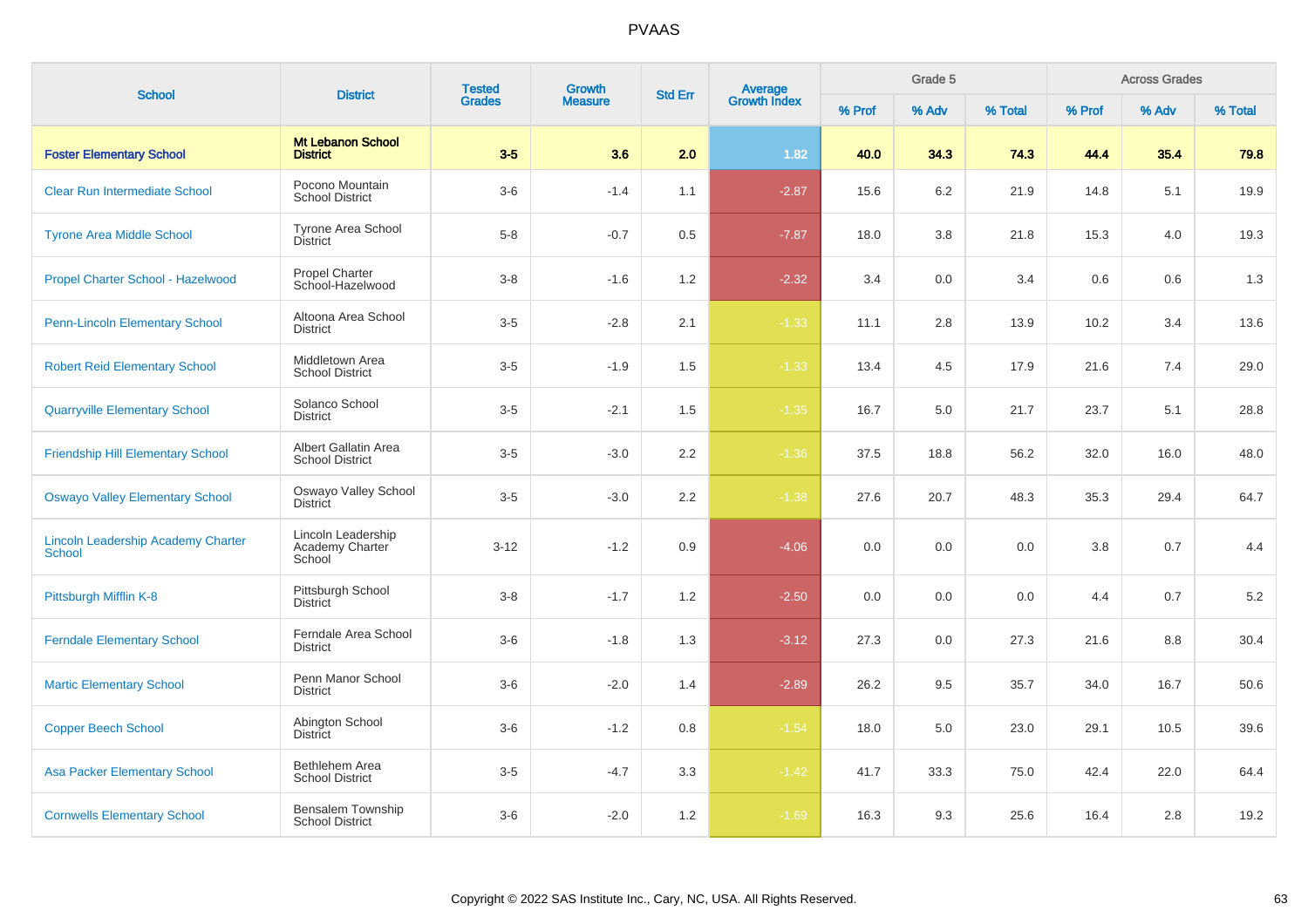| <b>School</b>                                               | <b>District</b>                                         | <b>Tested</b><br><b>Grades</b> | <b>Growth</b>  | <b>Std Err</b> | Average<br>Growth Index |        | Grade 5 |         |        | <b>Across Grades</b> |         |
|-------------------------------------------------------------|---------------------------------------------------------|--------------------------------|----------------|----------------|-------------------------|--------|---------|---------|--------|----------------------|---------|
|                                                             |                                                         |                                | <b>Measure</b> |                |                         | % Prof | % Adv   | % Total | % Prof | % Adv                | % Total |
| <b>Foster Elementary School</b>                             | <b>Mt Lebanon School</b><br><b>District</b>             | $3-5$                          | 3.6            | 2.0            | 1.82                    | 40.0   | 34.3    | 74.3    | 44.4   | 35.4                 | 79.8    |
| <b>Harrison Park Elementary School</b>                      | Penn-Trafford School<br><b>District</b>                 | $3-5$                          | $-2.1$         | 1.5            | $-1.43$                 | 34.4   | 39.1    | 73.4    | 37.8   | 31.9                 | 69.7    |
| <b>Sunrise Elementary School</b>                            | Penn-Trafford School<br><b>District</b>                 | $3-5$                          | $-2.6$         | 1.8            | $-1.43$                 | 40.5   | 26.2    | 66.7    | 37.9   | 28.8                 | 66.7    |
| <b>Grandview Elementary School</b>                          | Chambersburg Area<br>School District                    | $3-5$                          | $-2.7$         | 1.9            | $-1.43$                 | 15.8   | 7.9     | 23.7    | 19.4   | 6.4                  | 25.8    |
| <b>Scotland Elementary School</b>                           | Chambersburg Area<br>School District                    | $3-5$                          | $-2.4$         | 1.6            | $-1.46$                 | 21.4   | 7.1     | 28.6    | 23.2   | 13.1                 | 36.3    |
| <b>Heights Terrace Elementary/Middle</b><br>School          | Hazleton Area School<br><b>District</b>                 | $3 - 8$                        | $-1.8$         | 1.2            | $-4.84$                 | 10.9   | 0.0     | 10.9    | 6.2    | 0.0                  | 6.2     |
| <b>Letort Elementary School</b>                             | Carlisle Area School<br><b>District</b>                 | $3-5$                          | $-4.4$         | 3.0            | $-1.46$                 | 18.2   | 9.1     | 27.3    | 23.2   | 7.4                  | 30.5    |
| <b>Harmony Area Elementary School</b>                       | Harmony Area School<br><b>District</b>                  | $3-6$                          | $-2.9$         | 2.0            | $-2.89$                 | 31.2   | 6.2     | 37.5    | 33.3   | 5.6                  | 38.9    |
| Pittsburgh Minadeo K-5                                      | Pittsburgh School<br><b>District</b>                    | $3-5$                          | $-3.2$         | 2.1            | $-1.47$                 | 0.0    | 0.0     | 0.0     | 9.8    | 3.3                  | 13.0    |
| <b>Chartiers Valley Intermediate School</b>                 | <b>Chartiers Valley</b><br><b>School District</b>       | $3-5$                          | $-1.2$         | 0.8            | $-1.48$                 | 33.8   | 14.7    | 48.5    | 31.7   | 17.1                 | 48.9    |
| <b>Fairfield Area Middle School</b>                         | <b>Fairfield Area School</b><br><b>District</b>         | $5 - 8$                        | $-1.2$         | 0.8            | $-2.77$                 | 31.2   | 1.6     | 32.8    | 21.7   | 1.7                  | 23.5    |
| <b>Executive Education Academy Charter</b><br><b>School</b> | <b>Executive Education</b><br>Academy Charter<br>School | $3 - 10$                       | $-2.5$         | 1.7            | $-4.30$                 | 0.0    | 0.0     | 0.0     | 9.1    | 1.7                  | 10.9    |
| <b>Cetronia School</b>                                      | <b>Parkland School</b><br><b>District</b>               | $3-5$                          | $-2.1$         | 1.4            | $-1.49$                 | 31.5   | 31.5    | 63.0    | 36.9   | 35.6                 | 72.5    |
| <b>Old Forge Elementary School</b>                          | Old Forge School<br><b>District</b>                     | $3-6$                          | $-2.7$         | 1.1            | $-2.48$                 | 11.8   | 2.9     | 14.7    | 14.4   | 3.1                  | 17.5    |
| <b>Keystone Education Center Charter</b><br><b>School</b>   | Keystone Education<br><b>Center Charter School</b>      | $3 - 12$                       | $-4.8$         | 3.2            | $-1.50$                 |        |         |         | 0.0    | 0.0                  | 0.0     |
| <b>Centerville Elementary School</b>                        | <b>Hempfield School</b><br><b>District</b>              | $3-6$                          | $-1.9$         | 1.2            | $-1.63$                 | 38.3   | 14.9    | 53.2    | 34.1   | 20.0                 | 54.1    |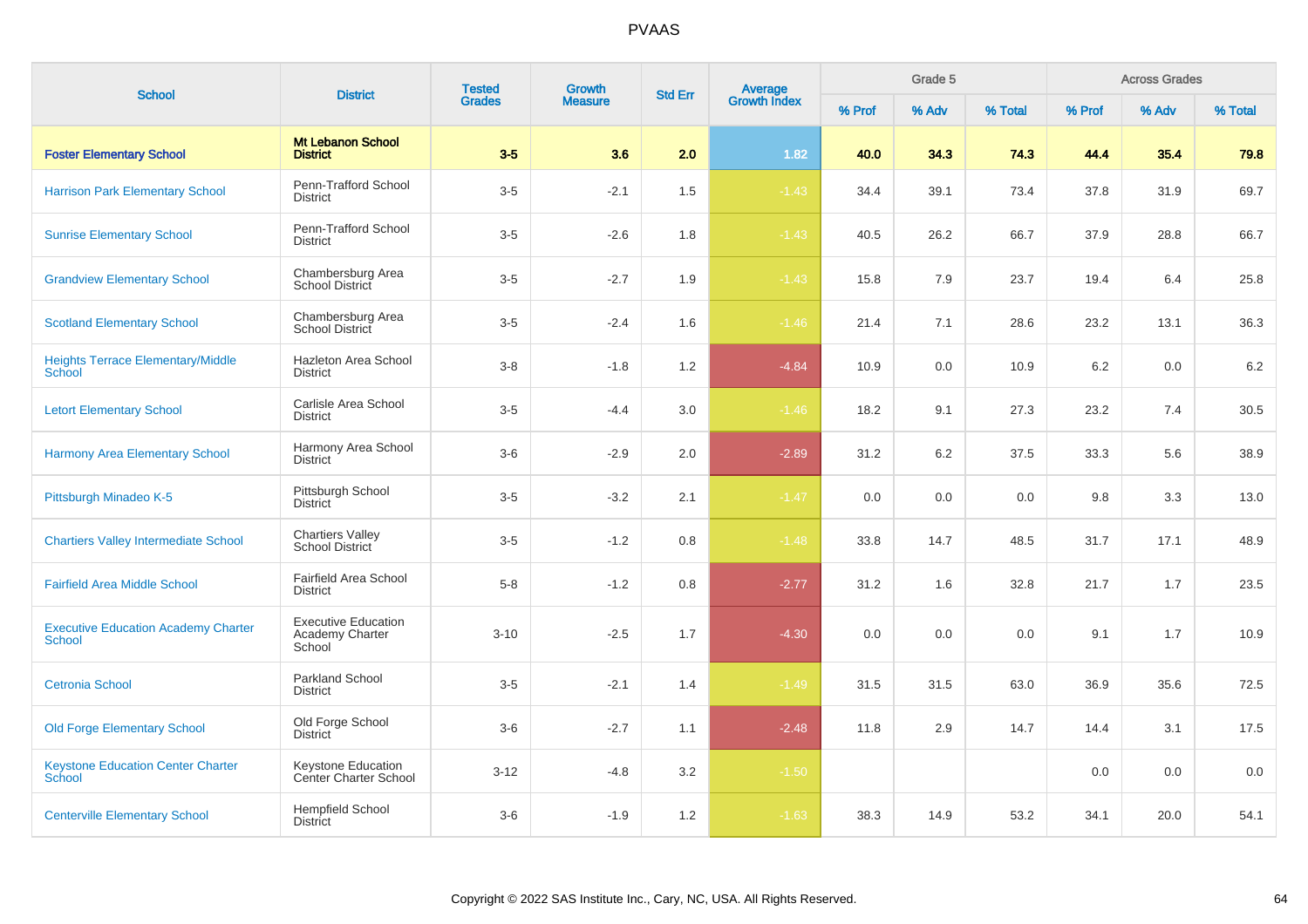| <b>School</b>                                            | <b>District</b>                                           | <b>Tested</b> | <b>Growth</b>  | <b>Std Err</b> |                                |        | Grade 5 |         |        | <b>Across Grades</b> |         |
|----------------------------------------------------------|-----------------------------------------------------------|---------------|----------------|----------------|--------------------------------|--------|---------|---------|--------|----------------------|---------|
|                                                          |                                                           | <b>Grades</b> | <b>Measure</b> |                | <b>Average</b><br>Growth Index | % Prof | % Adv   | % Total | % Prof | % Adv                | % Total |
| <b>Foster Elementary School</b>                          | <b>Mt Lebanon School</b><br><b>District</b>               | $3-5$         | 3.6            | 2.0            | 1.82                           | 40.0   | 34.3    | 74.3    | 44.4   | 35.4                 | 79.8    |
| <b>Washington Elementary School</b>                      | Boyertown Area<br>School District                         | $3-5$         | $-2.3$         | 1.5            | $-1.50$                        | 28.6   | 3.2     | 31.8    | 29.8   | 5.3                  | 35.1    |
| <b>Lafayette Elementary School</b>                       | Uniontown Area<br><b>School District</b>                  | $3-5$         | $-4.2$         | 2.8            | $-1.51$                        | 5.3    | 5.3     | 10.5    | 4.3    | 4.3                  | 8.6     |
| <b>Laurel Elementary School</b>                          | <b>Laurel School District</b>                             | $3-6$         | $-1.5$         | 1.0            | $-2.89$                        | 25.7   | 5.4     | 31.1    | 30.7   | 17.1                 | 47.7    |
| <b>Lakeview Elementary School</b>                        | <b>Ridley School District</b>                             | $3-5$         | $-2.1$         | 1.4            | $-1.53$                        | 27.4   | 5.5     | 32.9    | 29.6   | 9.0                  | 38.6    |
| <b>Reach Cyber Charter School</b>                        | Reach Cyber Charter<br>School                             | $3 - 11$      | $-2.4$         | 0.9            | $-2.71$                        | 19.4   | 9.7     | 29.0    | 21.3   | 4.7                  | 26.0    |
| <b>East Vincent Elementary School</b>                    | Owen J Roberts<br><b>School District</b>                  | $3-6$         | $-2.9$         | 1.0            | $-2.89$                        | 27.9   | 16.2    | 44.1    | 34.5   | 18.0                 | 52.6    |
| <b>Woodland Elementary School</b>                        | <b>Cameron County</b><br><b>School District</b>           | $3-6$         | $-4.7$         | 1.4            | $-3.32$                        | 48.4   | 0.0     | 48.4    | 40.4   | 9.6                  | 50.0    |
| Pittsburgh Arsenal K-5                                   | Pittsburgh School<br><b>District</b>                      | $3-5$         | $-3.1$         | 2.0            | $-1.56$                        | 7.9    | 0.0     | 7.9     | 6.5    | 0.0                  | 6.5     |
| Pittsburgh Arlington K-8                                 | Pittsburgh School<br><b>District</b>                      | $3 - 8$       | $-5.1$         | 1.2            | $-4.29$                        | 7.1    | 0.0     | 7.1     | 1.7    | 0.0                  | 1.7     |
| <b>Lafayette Elementary School</b>                       | Lancaster School<br><b>District</b>                       | $3-5$         | $-2.8$         | 1.7            | $-1.61$                        | 2.2    | 4.4     | 6.7     | 8.0    | 2.9                  | 10.9    |
| <b>Martin School</b>                                     | Lancaster School<br><b>District</b>                       | $3 - 8$       | $-2.8$         | 0.9            | $-3.29$                        | 4.8    | 4.8     | 9.5     | 8.3    | 2.3                  | 10.6    |
| <b>Lakeland Elementary School - Scott</b><br>Campus      | <b>Lakeland School</b><br><b>District</b>                 | $3-6$         | $-2.2$         | 1.2            | $-1.83$                        | 25.0   | 2.3     | 27.3    | 29.4   | 9.8                  | 39.2    |
| <b>Russell C Struble Elementary School</b>               | Bensalem Township<br><b>School District</b>               | $3-6$         | $-3.1$         | 1.2            | $-2.64$                        | 4.6    | 7.0     | 11.6    | 18.6   | 6.4                  | 25.0    |
| <b>Wallenpaupack North Intermediate</b><br>School        | Wallenpaupack Area<br>School District                     | $3-5$         | $-1.7$         | 1.1            | $-1.63$                        | 24.0   | 6.2     | 30.2    | 29.0   | 7.0                  | 36.0    |
| <b>Susquehanna Community Elementary</b><br><b>School</b> | Susquehanna<br><b>Community School</b><br><b>District</b> | $3-6$         | $-3.0$         | 1.1            | $-2.69$                        | 19.6   | 9.8     | 29.4    | 24.8   | 6.3                  | 31.1    |
| <b>Grasse Elementary School</b>                          | Pennridge School<br><b>District</b>                       | $3-5$         | $-2.3$         | 1.4            | $-1.64$                        | 37.7   | 10.1    | 47.8    | 40.1   | 16.3                 | 56.4    |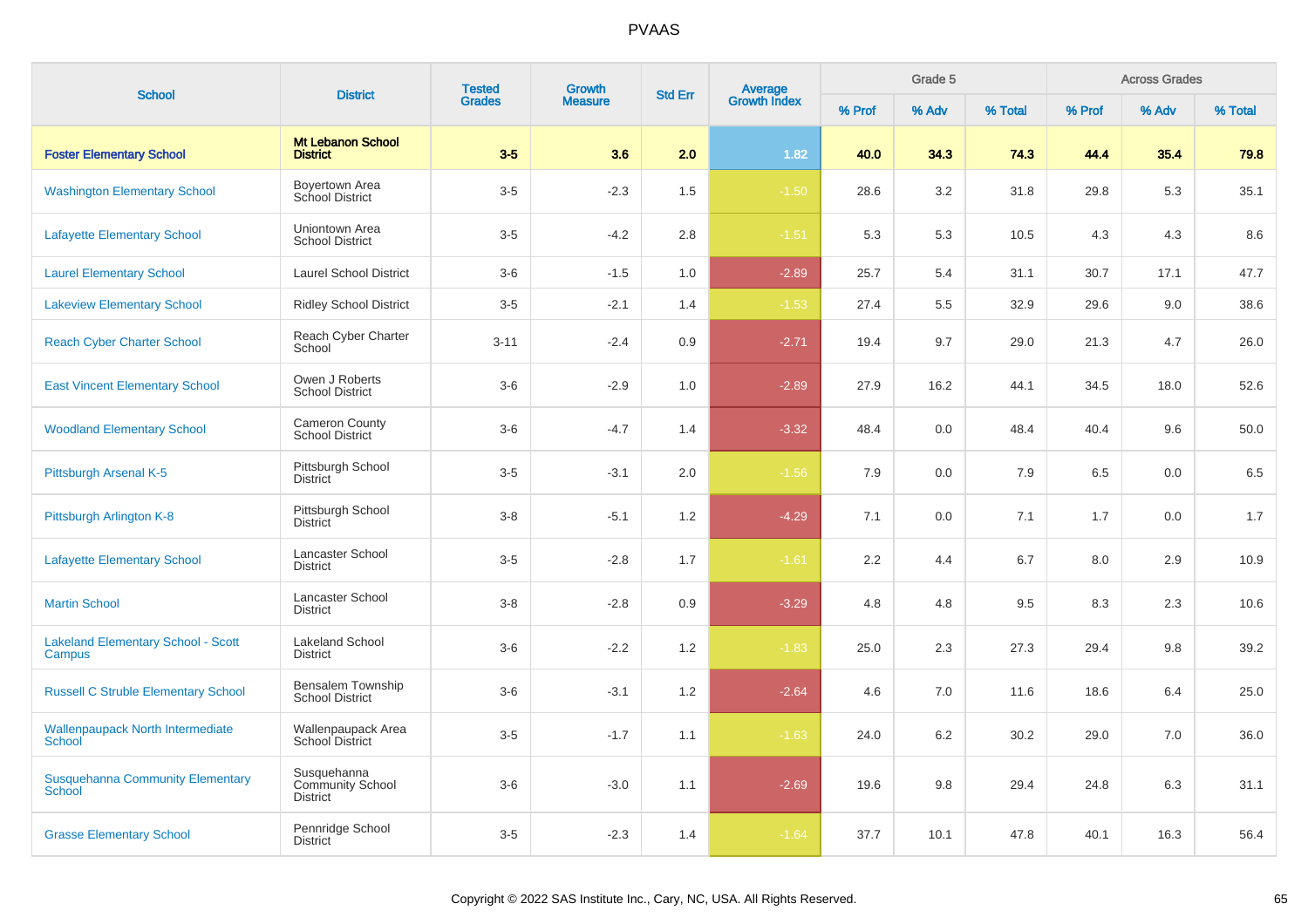| <b>School</b>                                                        | <b>District</b>                                                  | <b>Tested</b> | <b>Growth</b>  |                | Average<br>Growth Index |        | Grade 5 |         |        | <b>Across Grades</b> |         |
|----------------------------------------------------------------------|------------------------------------------------------------------|---------------|----------------|----------------|-------------------------|--------|---------|---------|--------|----------------------|---------|
|                                                                      |                                                                  | <b>Grades</b> | <b>Measure</b> | <b>Std Err</b> |                         | % Prof | % Adv   | % Total | % Prof | % Adv                | % Total |
| <b>Foster Elementary School</b>                                      | <b>Mt Lebanon School</b><br><b>District</b>                      | $3-5$         | 3.6            | 2.0            | 1.82                    | 40.0   | 34.3    | 74.3    | 44.4   | 35.4                 | 79.8    |
| Pittsburgh Montessori K-5                                            | Pittsburgh School<br><b>District</b>                             | $3-5$         | $-3.8$         | 2.3            | $-1.64$                 | 24.0   | 8.0     | 32.0    | 28.9   | 18.9                 | 47.8    |
| Pittsburgh Phillips K-5                                              | Pittsburgh School<br><b>District</b>                             | $3-5$         | $-3.7$         | 2.2            | $-1.64$                 | 23.1   | 0.0     | 23.1    | 11.1   | 3.3                  | 14.4    |
| Pittsburgh Sunnyside K-8                                             | Pittsburgh School<br><b>District</b>                             | $3 - 8$       | $-2.3$         | 1.4            | $-1.64$                 |        |         |         | 11.1   | 0.0                  | 11.1    |
| <b>Cochranton Elementary School</b>                                  | <b>Crawford Central</b><br><b>School District</b>                | $3-6$         | $-2.1$         | 1.2            | $-1.80$                 | 23.1   | 5.8     | 28.8    | 24.2   | 6.8                  | 31.0    |
| <b>Howard Gardner Multiple Intelligence</b><br><b>Charter School</b> | <b>Howard Gardner</b><br>Multiple Intelligence<br>Charter School | $3 - 8$       | $-3.7$         | 1.1            | $-3.28$                 | 16.7   | 6.7     | 23.3    | 14.7   | 3.5                  | 18.2    |
| <b>Mayfair School</b>                                                | Philadelphia City<br>School District                             | $3 - 8$       | $-1.9$         | 1.1            | $-5.65$                 | 2.3    | 0.0     | 2.3     | 3.1    | 1.0                  | 4.2     |
| <b>Fishing Creek Elementary School</b>                               | West Shore School<br><b>District</b>                             | $3-5$         | $-2.3$         | 1.4            | $-1.69$                 | 37.8   | 5.4     | 43.2    | 35.8   | 12.0                 | 47.8    |
| <b>Jefferson Elementary School</b>                                   | East Penn School<br><b>District</b>                              | $3 - 5$       | $-3.2$         | 1.8            | $-1.74$                 | 24.4   | 14.6    | 39.0    | 27.0   | 13.9                 | 40.9    |
| Moon Area Lower Middle School                                        | Moon Area School<br><b>District</b>                              | $5-6$         | $-2.1$         | 0.5            | $-3.93$                 | 32.1   | 15.8    | 48.0    | 29.4   | 12.4                 | 41.8    |
| <b>Wharton School</b>                                                | Uniontown Area<br><b>School District</b>                         | $3-5$         | $-5.5$         | 3.2            | $-1.74$                 | 20.0   | 6.7     | 26.7    | 20.0   | 11.4                 | 31.4    |
| <b>Propel Charter School-Northside</b>                               | <b>Propel Charter</b><br>School-Northside                        | $3 - 8$       | $-1.6$         | 0.9            | $-3.77$                 | 0.0    | 0.0     | 0.0     | 0.4    | 0.0                  | 0.4     |
| <b>Tracy Elementary School</b>                                       | Millcreek Township<br><b>School District</b>                     | $3-5$         | $-2.7$         | 1.5            | $-1.75$                 | 18.3   | 11.7    | 30.0    | 18.6   | 16.5                 | 35.0    |
| <b>Valley Grove Elementary School</b>                                | Valley Grove School<br><b>District</b>                           | $3-6$         | $-2.7$         | 1.1            | $-2.39$                 | 36.2   | 8.5     | 44.7    | 30.4   | 8.4                  | 38.8    |
| <b>Folk Arts-Cultural Treasures Charter</b><br><b>School</b>         | Folk Arts-Cultural<br><b>Treasures Charter</b><br>School         | $3 - 7$       | $-1.8$         | 1.0            | $-2.80$                 | 22.7   | 6.8     | 29.6    | 28.1   | 6.2                  | 34.4    |
| <b>Smith-Wade Elementary School</b>                                  | Lancaster School<br><b>District</b>                              | $3-5$         | $-3.4$         | 1.9            | $-1.77$                 | 17.5   | 5.0     | 22.5    | 17.5   | 7.5                  | 25.0    |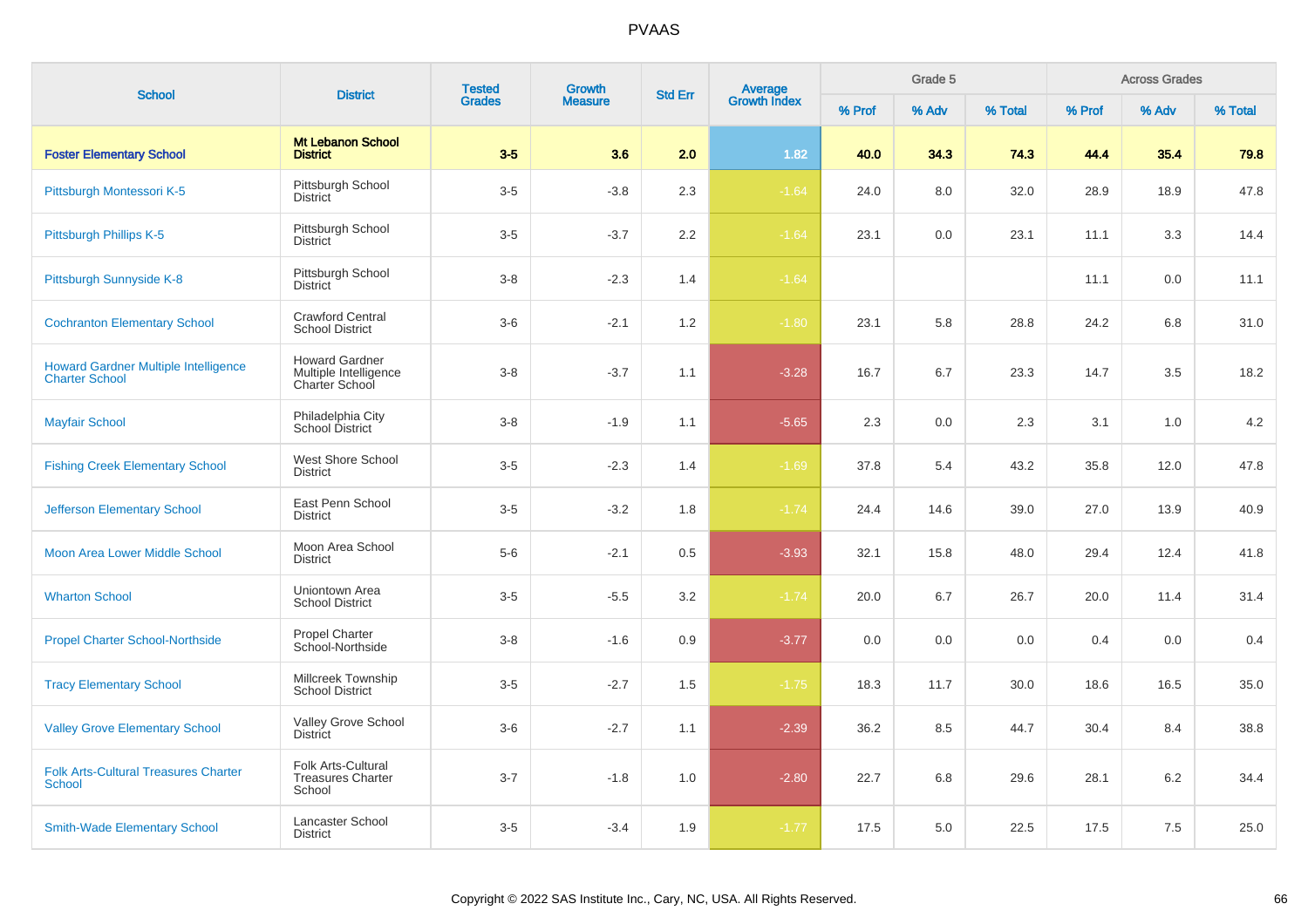| <b>School</b>                          | <b>District</b>                                  | <b>Tested</b> | <b>Growth</b>  | <b>Std Err</b> |                                |        | Grade 5 |         |        | <b>Across Grades</b> |         |
|----------------------------------------|--------------------------------------------------|---------------|----------------|----------------|--------------------------------|--------|---------|---------|--------|----------------------|---------|
|                                        |                                                  | <b>Grades</b> | <b>Measure</b> |                | <b>Average</b><br>Growth Index | % Prof | % Adv   | % Total | % Prof | % Adv                | % Total |
| <b>Foster Elementary School</b>        | <b>Mt Lebanon School</b><br><b>District</b>      | $3-5$         | 3.6            | 2.0            | 1.82                           | 40.0   | 34.3    | 74.3    | 44.4   | 35.4                 | 79.8    |
| <b>Lincoln Charter School</b>          | <b>Lincoln Charter School</b>                    | $3-5$         | $-2.5$         | 1.4            | $-1.78$                        | 1.3    | 1.3     | 2.6     | 3.6    | 0.8                  | 4.4     |
| <b>Schuylkill Valley Middle School</b> | Schuylkill Valley<br>School District             | $5 - 8$       | $-1.0$         | 0.5            | $-4.39$                        | 24.8   | 8.5     | 33.3    | 18.7   | 6.9                  | 25.7    |
| Pittsburgh Beechwood K-5               | Pittsburgh School<br><b>District</b>             | $3-5$         | $-3.4$         | 1.9            | $-1.79$                        | 4.6    | 2.3     | 7.0     | 9.3    | 3.9                  | 13.2    |
| <b>Elroy Avenue Elementary School</b>  | Brentwood Borough<br><b>School District</b>      | $3-5$         | $-3.2$         | 1.8            | $-1.79$                        | 32.6   | 2.3     | 34.9    | 25.8   | 7.3                  | 33.1    |
| <b>Corry Area Intermediate School</b>  | Corry Area School<br>District                    | $3-5$         | $-1.9$         | 1.1            | $-1.79$                        | 25.4   | 7.9     | 33.3    | 27.4   | 11.8                 | 39.2    |
| <b>Oakview Elementary School</b>       | Lakeview School<br><b>District</b>               | $3-5$         | $-3.0$         | 1.7            | $-1.81$                        | 28.6   | 18.4    | 46.9    | 33.1   | 25.8                 | 58.9    |
| <b>Main Street Elementary School</b>   | <b>Titusville Area School</b><br><b>District</b> | $3-5$         | $-3.1$         | 1.7            | $-1.81$                        | 29.8   | 14.9    | 44.7    | 29.1   | 15.7                 | 44.8    |
| Mt Vernon Elementary School            | Elizabeth Forward<br><b>School District</b>      | $3-5$         | $-2.8$         | 1.5            | $-1.81$                        | 41.0   | 9.8     | 50.8    | 36.7   | 11.1                 | 47.8    |
| <b>Leedom Elementary School</b>        | <b>Ridley School District</b>                    | $3-5$         | $-3.3$         | 1.8            | $-1.81$                        | 21.3   | 14.9    | 36.2    | 27.9   | 17.0                 | 45.0    |
| <b>Canadochly Elementary School</b>    | Eastern York School<br><b>District</b>           | $3-5$         | $-2.8$         | 1.5            | $-1.85$                        | 28.3   | 10.0    | 38.3    | 26.1   | 8.7                  | 34.8    |
| <b>Sabold Elementary School</b>        | Springfield School<br>District                   | $3-5$         | $-1.7$         | 0.9            | $-1.88$                        | 39.4   | 25.7    | 65.1    | 37.2   | 28.2                 | 65.3    |
| <b>Palmer Elementary School</b>        | Easton Area School<br><b>District</b>            | $3-5$         | $-2.7$         | 1.4            | $-1.89$                        | 20.9   | 3.0     | 23.9    | 27.6   | 11.2                 | 38.8    |
| <b>March Elementary School</b>         | Easton Area School<br><b>District</b>            | $3-5$         | $-3.8$         | 2.0            | $-1.90$                        | 23.7   | 10.5    | 34.2    | 19.4   | 11.2                 | 30.6    |
| <b>Russell Elementary School</b>       | Marple Newtown<br><b>School District</b>         | $3-5$         | $-3.3$         | 1.7            | $-1.91$                        | 28.0   | 14.0    | 42.0    | 39.7   | 19.2                 | 58.9    |
| <b>Springfield Elementary School</b>   | Northwestern School<br><b>District</b>           | $3-5$         | $-3.9$         | 2.0            | $-1.92$                        | 41.7   | 8.3     | 50.0    | 40.4   | 10.1                 | 50.5    |
| <b>Hopkinson Francis School</b>        | Philadelphia City<br>School District             | $3 - 8$       | $-6.7$         | 3.5            | $-1.93$                        | 7.7    | 0.0     | 7.7     | 4.4    | 0.0                  | 4.4     |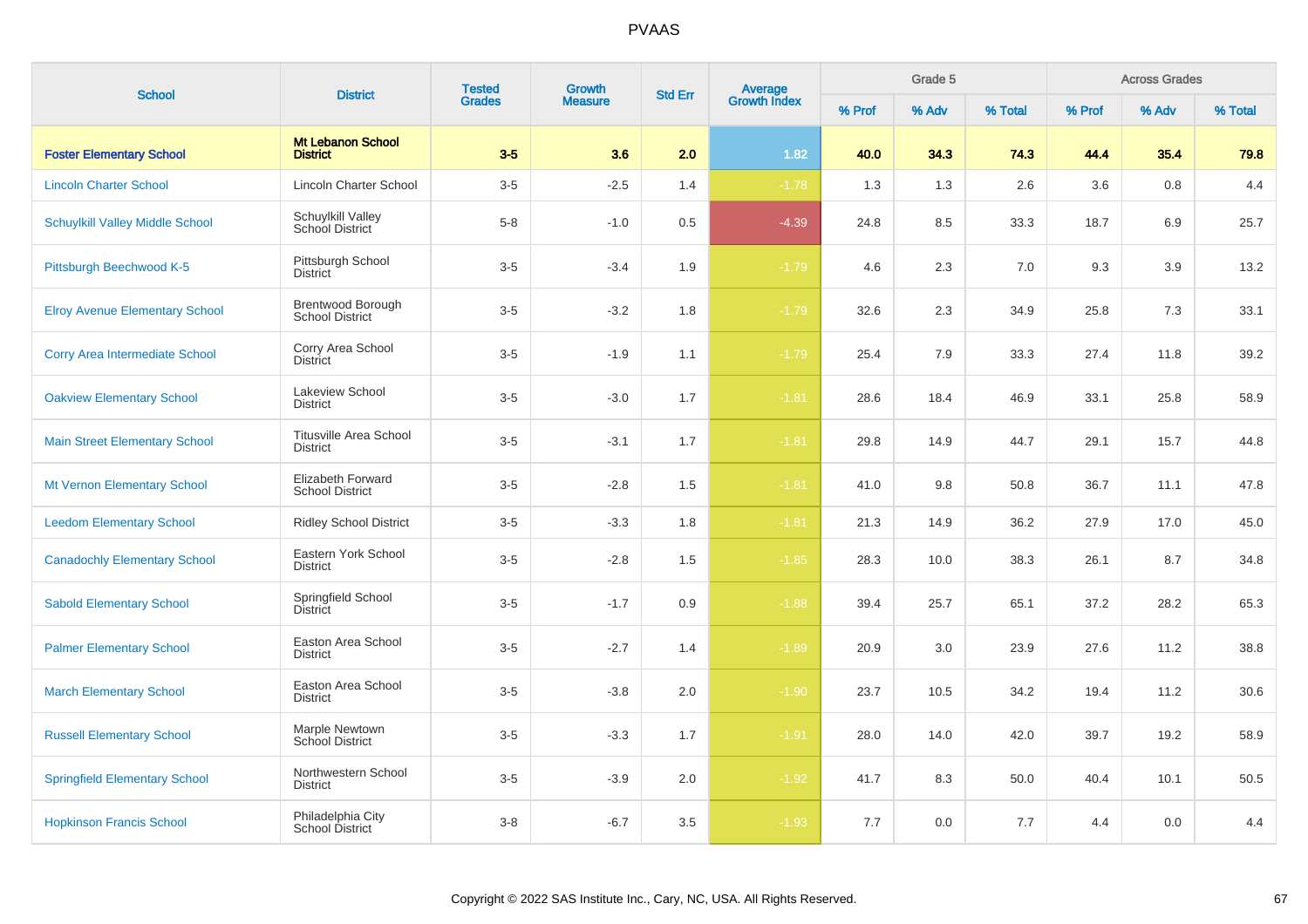| <b>School</b>                         | <b>District</b>                                  | <b>Tested</b> | Growth         | <b>Std Err</b> |                                |        | Grade 5 |         |         | <b>Across Grades</b> |         |
|---------------------------------------|--------------------------------------------------|---------------|----------------|----------------|--------------------------------|--------|---------|---------|---------|----------------------|---------|
|                                       |                                                  | <b>Grades</b> | <b>Measure</b> |                | <b>Average</b><br>Growth Index | % Prof | % Adv   | % Total | % Prof  | % Adv                | % Total |
| <b>Foster Elementary School</b>       | <b>Mt Lebanon School</b><br><b>District</b>      | $3-5$         | 3.6            | 2.0            | 1.82                           | 40.0   | 34.3    | 74.3    | 44.4    | 35.4                 | 79.8    |
| Montessori Regional Charter School    | Montessori Regional<br><b>Charter School</b>     | $3-6$         | $-2.6$         | 1.1            | $-2.40$                        | 15.0   | 5.0     | 20.0    | 11.1    | 6.3                  | 17.3    |
| George J Plava Elementary School      | Albert Gallatin Area<br><b>School District</b>   | $3-5$         | $-3.4$         | 1.7            | $-1.95$                        | 8.7    | 0.0     | 8.7     | 12.1    | 0.7                  | 12.8    |
| Pittsburgh Roosevelt K-5              | Pittsburgh School<br><b>District</b>             | $3-5$         | $-4.6$         | 2.3            | $-1.97$                        | 4.2    | 4.2     | 8.3     | 5.1     | 1.3                  | 6.4     |
| <b>Fox Township Elementary School</b> | Saint Marys Area<br><b>School District</b>       | $3-5$         | $-5.0$         | 2.6            | $-1.97$                        | 26.1   | 4.4     | 30.4    | 37.0    | 13.7                 | 50.7    |
| <b>Evergreen Elementary School</b>    | Western Wayne<br>School District                 | $3-5$         | $-2.7$         | 1.4            | $-1.97$                        | 25.7   | 6.8     | 32.4    | 26.2    | 15.8                 | 42.1    |
| <b>Pine Run Elementary School</b>     | <b>Central Bucks School</b><br><b>District</b>   | $3-6$         | $-2.7$         | 1.2            | $-2.32$                        | 39.3   | 17.9    | 57.1    | 31.4    | 22.3                 | 53.6    |
| <b>Key Francis Scott School</b>       | Philadelphia City<br><b>School District</b>      | $3-6$         | $-4.8$         | 1.7            | $-2.83$                        | 0.0    | 0.0     | 0.0     | 4.0     | 0.0                  | 4.0     |
| <b>Baggaley Elementary School</b>     | <b>Greater Latrobe</b><br><b>School District</b> | $3-6$         | $-1.9$         | 0.9            | $-4.39$                        | 28.6   | 14.3    | 42.9    | 35.8    | 12.8                 | 48.6    |
| <b>Bridesburg School</b>              | Philadelphia City<br>School District             | $3-8$         | $-3.6$         | 1.4            | $-2.60$                        | 9.5    | 0.0     | 9.5     | 7.8     | 2.3                  | 10.2    |
| Pittsburgh Woolslair K-5              | Pittsburgh School<br><b>District</b>             | $3-5$         | $-5.0$         | 2.5            | $-2.01$                        | 12.0   | 0.0     | 12.0    | 8.2     | 0.0                  | 8.2     |
| <b>George Wolf Elementary School</b>  | Northampton Area<br><b>School District</b>       | $3-5$         | $-3.8$         | 1.9            | $-2.01$                        | 26.3   | 5.3     | 31.6    | 27.4    | 8.3                  | 35.7    |
| <b>Forks Elementary School</b>        | Easton Area School<br><b>District</b>            | $3-5$         | $-4.5$         | 2.3            | $-2.01$                        | 18.8   | 3.1     | 21.9    | 25.7    | 15.8                 | 41.6    |
| <b>Tobyhanna Elementary Center</b>    | Pocono Mountain<br><b>School District</b>        | $3-6$         | $-4.7$         | 2.0            | $-2.36$                        | 34.8   | 0.0     | 34.8    | 30.4    | 9.8                  | 40.2    |
| Landis Run Intermediate School        | Manheim Township<br><b>School District</b>       | $5-6$         | $-0.9$         | 0.4            | $-9.32$                        | 29.8   | 17.1    | 46.9    | 31.5    | 20.2                 | 51.7    |
| <b>Bethune Mary Mcleod School</b>     | Philadelphia City<br>School District             | $3 - 8$       | $-4.5$         | 2.2            | $-3.13$                        | 0.0    | 0.0     | 0.0     | $0.0\,$ | 0.0                  | 0.0     |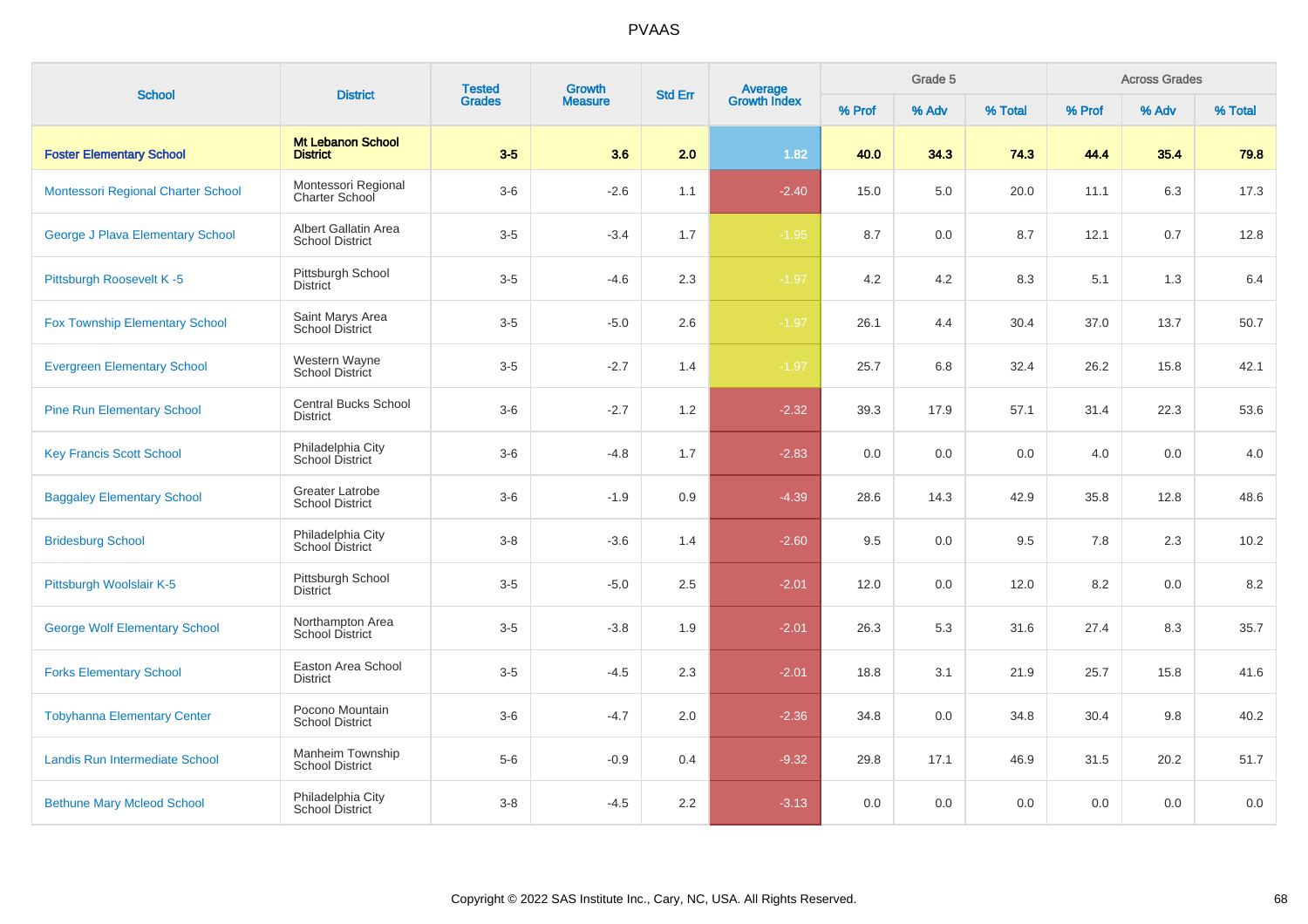| <b>School</b>                            | <b>District</b>                                   | <b>Tested</b><br><b>Grades</b> | Growth         | <b>Std Err</b> |                                |        | Grade 5 |         |        | <b>Across Grades</b> |         |
|------------------------------------------|---------------------------------------------------|--------------------------------|----------------|----------------|--------------------------------|--------|---------|---------|--------|----------------------|---------|
|                                          |                                                   |                                | <b>Measure</b> |                | <b>Average</b><br>Growth Index | % Prof | % Adv   | % Total | % Prof | % Adv                | % Total |
| <b>Foster Elementary School</b>          | <b>Mt Lebanon School</b><br><b>District</b>       | $3-5$                          | 3.6            | 2.0            | 1.82                           | 40.0   | 34.3    | 74.3    | 44.4   | 35.4                 | 79.8    |
| <b>Pleasant Valley Elementary School</b> | Altoona Area School<br><b>District</b>            | $3-5$                          | $-3.2$         | 1.6            | $-2.04$                        | 19.0   | 1.7     | 20.7    | 20.1   | 4.1                  | 24.3    |
| Gamp                                     | Philadelphia City<br><b>School District</b>       | $5 - 10$                       | $-4.0$         | 1.7            | $-2.36$                        | 26.7   | 20.0    | 46.7    | 35.3   | 11.8                 | 47.1    |
| Pittsburgh Brookline K-8                 | Pittsburgh School<br><b>District</b>              | $3 - 8$                        | $-6.4$         | 1.0            | $-6.38$                        | 18.4   | 5.3     | 23.7    | 16.9   | 2.7                  | 19.6    |
| <b>Bucktail Area Middle School</b>       | <b>Keystone Central</b><br>School District        | $5-8$                          | $-2.3$         | 1.1            | $-4.84$                        | 16.7   | 0.0     | 16.7    | 11.0   | 2.8                  | 13.8    |
| <b>Mahanoy Area Elementary School</b>    | Mahanoy Area School<br><b>District</b>            | $3-6$                          | $-2.2$         | 1.1            | $-2.32$                        | 7.3    | 0.0     | 7.3     | 12.3   | 1.1                  | 13.4    |
| <b>Trinity West Elementary School</b>    | <b>Trinity Area School</b><br><b>District</b>     | $3-5$                          | $-2.8$         | 1.4            | $-2.06$                        | 22.4   | 5.3     | 27.6    | 23.9   | 7.2                  | 31.1    |
| <b>Brookwood Elementary School</b>       | <b>Bristol Township</b><br><b>School District</b> | $3-5$                          | $-2.6$         | 1.2            | $-2.08$                        | 6.3    | 1.0     | 7.4     | 11.4   | 2.6                  | 14.0    |
| <b>Dobson James School</b>               | Philadelphia City<br>School District              | $3 - 8$                        | $-6.4$         | 3.1            | $-2.08$                        | 20.0   | 13.3    | 33.3    | 20.5   | 15.4                 | 35.9    |
| <b>Loesche William H School</b>          | Philadelphia City<br>School District              | $3-5$                          | $-5.6$         | 2.6            | $-2.09$                        | 24.0   | 12.0    | 36.0    | 20.4   | 10.2                 | 30.7    |
| Fanny Jackson Coppin School              | Philadelphia City<br><b>School District</b>       | $3 - 8$                        | $-5.7$         | 2.7            | $-2.10$                        | 10.5   | 5.3     | 15.8    | 20.3   | 3.1                  | 23.4    |
| <b>New Foundations Charter School</b>    | New Foundations<br><b>Charter School</b>          | $3 - 11$                       | $-1.5$         | 0.7            | $-4.08$                        | 18.5   | 5.6     | 24.1    | 17.1   | 2.9                  | 20.0    |
| <b>Mowrey Elementary School</b>          | Waynesboro Area<br>School District                | $3-5$                          | $-3.1$         | 1.5            | $-2.12$                        | 25.7   | 5.4     | 31.1    | 26.2   | 9.3                  | 35.6    |
| <b>Alloway Creek Elementary School</b>   | Littlestown Area<br><b>School District</b>        | $3-5$                          | $-2.4$         | 1.1            | $-2.12$                        | 18.8   | 2.7     | 21.4    | 29.6   | 5.9                  | 35.5    |
| <b>Tinicum School</b>                    | Interboro School<br>District                      | $3 - 8$                        | $-2.1$         | 1.0            | $-3.09$                        | 18.9   | 2.7     | 21.6    | 20.6   | 1.9                  | 22.4    |
| <b>Slatington Elementary School</b>      | Northern Lehigh<br>School District                | $3-6$                          | $-1.9$         | 0.9            | $-3.35$                        | 22.9   | 6.2     | 29.2    | 21.1   | 5.3                  | 26.4    |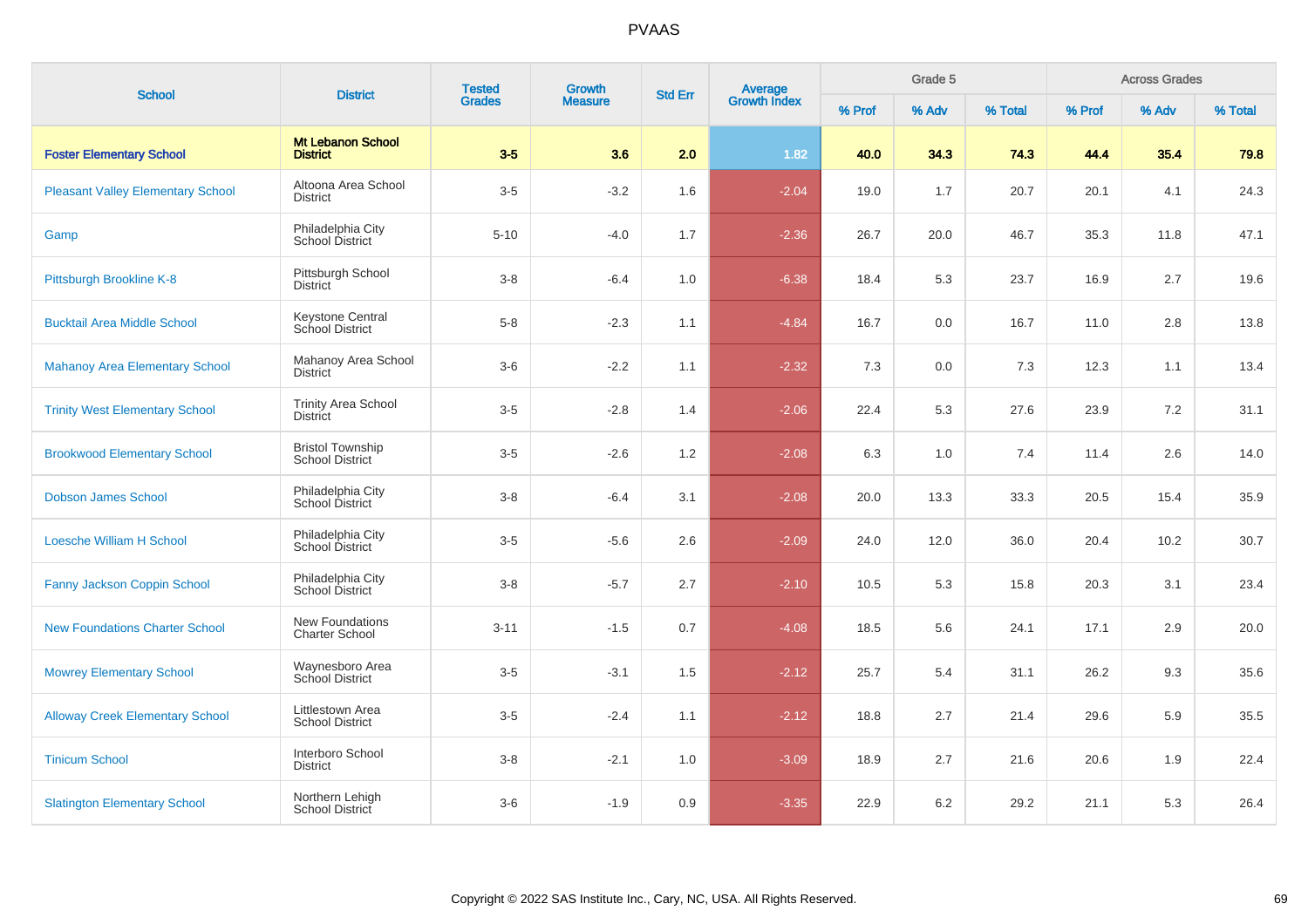| <b>School</b>                                    | <b>District</b>                             | <b>Tested</b> | Growth         | <b>Std Err</b> | <b>Average</b><br>Growth Index |        | Grade 5 |         |        | <b>Across Grades</b> |         |
|--------------------------------------------------|---------------------------------------------|---------------|----------------|----------------|--------------------------------|--------|---------|---------|--------|----------------------|---------|
|                                                  |                                             | <b>Grades</b> | <b>Measure</b> |                |                                | % Prof | % Adv   | % Total | % Prof | % Adv                | % Total |
| <b>Foster Elementary School</b>                  | <b>Mt Lebanon School</b><br><b>District</b> | $3-5$         | 3.6            | 2.0            | 1.82                           | 40.0   | 34.3    | 74.3    | 44.4   | 35.4                 | 79.8    |
| <b>Kreutz Creek Elementary School</b>            | Eastern York School<br><b>District</b>      | $3-5$         | $-3.4$         | 1.6            | $-2.14$                        | 30.2   | 7.6     | 37.7    | 29.8   | 11.4                 | 41.1    |
| John Adams #4                                    | <b>Scranton School</b><br><b>District</b>   | $3-5$         | $-7.2$         | 3.3            | $-2.16$                        | 0.0    | 0.0     | 0.0     | 2.9    | 0.0                  | 2.9     |
| <b>Shenandoah Valley Elementary School</b>       | Shenandoah Valley<br><b>School District</b> | $3-6$         | $-2.5$         | 1.2            | $-3.69$                        | 11.9   | 3.0     | 14.9    | 16.2   | 4.2                  | 20.4    |
| <b>Mckinley School</b>                           | Abington School<br><b>District</b>          | $3-6$         | $-2.1$         | 1.0            | $-2.45$                        | 25.0   | 13.6    | 38.6    | 28.4   | 11.2                 | 39.5    |
| <b>Phillips Elementary School</b>                | Central Dauphin<br>School District          | $3-5$         | $-3.6$         | 1.6            | $-2.18$                        | 8.8    | 1.8     | 10.5    | 9.4    | 3.1                  | 12.6    |
| <b>Moraine Elementary School</b>                 | Slippery Rock Area<br>School District       | $3-5$         | $-3.3$         | 1.5            | $-2.18$                        | 34.4   | 9.8     | 44.3    | 35.8   | 23.5                 | 59.3    |
| <b>Bradford Woods Elementary School</b>          | North Allegheny<br><b>School District</b>   | $3-5$         | $-3.0$         | 1.4            | $-2.20$                        | 45.0   | 38.8    | 83.8    | 39.2   | 49.1                 | 88.2    |
| <b>Collegium Charter School</b>                  | Collegium Charter<br>School                 | $3 - 10$      | $-1.0$         | 0.4            | $-6.04$                        | 15.6   | 3.0     | 18.6    | 14.4   | 3.4                  | 17.8    |
| <b>Blaine James G School</b>                     | Philadelphia City<br>School District        | $3 - 8$       | $-5.0$         | 2.3            | $-2.39$                        | 0.0    | 0.0     | 0.0     | 1.4    | 0.0                  | 1.4     |
| <b>North Coventry Elementary School</b>          | Owen J Roberts<br><b>School District</b>    | $3-6$         | $-4.2$         | 1.1            | $-3.97$                        | 38.2   | 21.8    | 60.0    | 27.1   | 22.0                 | 49.0    |
| Moffet John School                               | Philadelphia City<br>School District        | $3-5$         | $-7.4$         | 3.3            | $-2.22$                        | 8.3    | 0.0     | 8.3     | 7.1    | 0.0                  | 7.1     |
| <b>New Hanover-Upper Frederick</b><br>Elementary | Boyertown Area<br>School District           | $3-5$         | $-3.0$         | 1.4            | $-2.22$                        | 28.4   | 12.2    | 40.5    | 29.8   | 11.5                 | 41.3    |
| <b>Holme Thomas School</b>                       | Philadelphia City<br>School District        | $3-6$         | $-6.2$         | 2.8            | $-2.23$                        | 5.9    | 0.0     | 5.9     | 15.9   | 1.6                  | 17.5    |
| <b>Cheston Elementary School</b>                 | Easton Area School<br><b>District</b>       | $3-5$         | $-3.9$         | 1.7            | $-2.23$                        | 23.1   | 1.9     | 25.0    | 19.2   | 3.7                  | 22.9    |
| <b>Propel Charter School-Mckeesport</b>          | Propel Charter<br>School-Mckeesport         | $3 - 8$       | $-3.2$         | 1.0            | $-3.30$                        | 5.6    | 0.0     | 5.6     | 5.4    | 2.3                  | $7.7$   |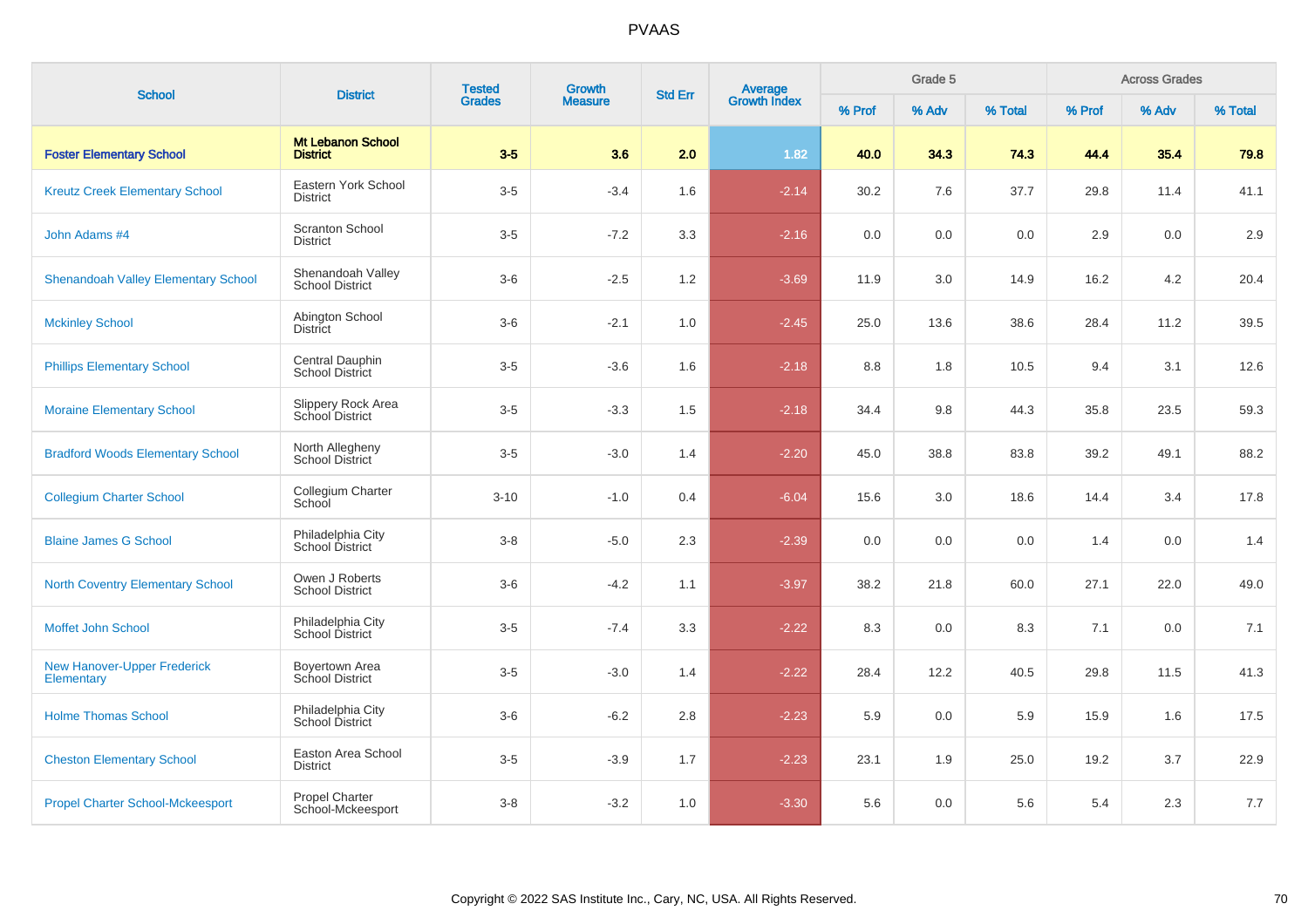| <b>School</b>                                      | <b>District</b>                                    | <b>Tested</b> | Growth<br><b>Measure</b> | <b>Average</b><br>Growth Index<br><b>Std Err</b> |         |        | Grade 5 |         |        | <b>Across Grades</b> |         |
|----------------------------------------------------|----------------------------------------------------|---------------|--------------------------|--------------------------------------------------|---------|--------|---------|---------|--------|----------------------|---------|
|                                                    |                                                    | <b>Grades</b> |                          |                                                  |         | % Prof | % Adv   | % Total | % Prof | % Adv                | % Total |
| <b>Foster Elementary School</b>                    | <b>Mt Lebanon School</b><br><b>District</b>        | $3-5$         | 3.6                      | 2.0                                              | 1.82    | 40.0   | 34.3    | 74.3    | 44.4   | 35.4                 | 79.8    |
| <b>Indian Rock Elementary School</b>               | <b>York Suburban School</b><br><b>District</b>     | $3-5$         | $-3.0$                   | 1.4                                              | $-2.25$ | 27.1   | 29.4    | 56.5    | 34.9   | 31.1                 | 66.0    |
| <b>East Union Intermediate School</b>              | Deer Lakes School<br><b>District</b>               | $3-5$         | $-2.4$                   | 1.0                                              | $-2.25$ | 21.1   | 6.5     | 27.6    | 27.7   | 9.6                  | 37.3    |
| Pittsburgh Manchester K-8                          | Pittsburgh School<br><b>District</b>               | $3 - 8$       | $-4.9$                   | 2.2                                              | $-2.27$ |        |         |         | 4.0    | 5.9                  | 9.9     |
| <b>Brecknock Elementary School</b>                 | Eastern Lancaster<br><b>County School District</b> | $3-6$         | $-2.5$                   | 1.1                                              | $-3.44$ | 16.2   | 5.9     | 22.1    | 16.7   | 7.9                  | 24.6    |
| <b>King Elementary School</b>                      | Lancaster School<br><b>District</b>                | $3-5$         | $-4.4$                   | 1.9                                              | $-2.30$ | 2.7    | 2.7     | 5.4     | 4.2    | 0.7                  | 4.9     |
| <b>Turkeyfoot Valley Area Elementary</b><br>School | Turkeyfoot Valley Area<br>School District          | $3 - 11$      | $-4.7$                   | 1.8                                              | $-2.62$ | 18.2   | 0.0     | 18.2    | 19.7   | 2.8                  | 22.5    |
| <b>Fairview Elementary School</b>                  | West Shore School<br><b>District</b>               | $3-5$         | $-4.5$                   | 2.0                                              | $-2.30$ | 30.6   | 25.0    | 55.6    | 32.4   | 23.2                 | 55.6    |
| <b>Fannett-Metal Elementary School</b>             | <b>Fannett-Metal School</b><br><b>District</b>     | $3-5$         | $-5.0$                   | 2.1                                              | $-2.31$ | 17.2   | 6.9     | 24.1    | 25.0   | 13.2                 | 38.2    |
| <b>East York Elementary School</b>                 | York Suburban School<br><b>District</b>            | $3-5$         | $-3.0$                   | 1.3                                              | $-2.31$ | 26.5   | 20.5    | 47.0    | 33.3   | 22.6                 | 55.9    |
| <b>Fairview Elementary School</b>                  | Western Beaver<br><b>County School District</b>    | $3-5$         | $-7.4$                   | 3.1                                              | $-2.33$ | 13.3   | 13.3    | 26.7    | 21.8   | 14.9                 | 36.8    |
| <b>Buffalo Elementary School</b>                   | Freeport Area School<br>District                   | $3-5$         | $-3.0$                   | 1.3                                              | $-2.34$ | 35.6   | 10.3    | 46.0    | 33.3   | 11.4                 | 44.7    |
| <b>Samuel K Faust Elementary School</b>            | <b>Bensalem Township</b><br><b>School District</b> | $3-6$         | $-2.4$                   | 1.0                                              | $-2.86$ | 3.4    | 1.7     | 5.2     | 8.6    | 0.4                  | 9.0     |
| Pittsburgh Miller K-5                              | Pittsburgh School<br><b>District</b>               | $3-5$         | $-6.7$                   | 2.8                                              | $-2.38$ | 0.0    | 0.0     | 0.0     | 2.0    | 0.0                  | 2.0     |
| <b>J M Hill Elementary School</b>                  | East Stroudsburg Area<br><b>School District</b>    | $3-5$         | $-4.5$                   | 1.9                                              | $-2.38$ | 2.6    | 2.6     | 5.1     | 14.2   | 5.3                  | 19.5    |
| <b>Fell D Newlin School</b>                        | Philadelphia City<br>School District               | $3 - 8$       | $-7.7$                   | 3.2                                              | $-2.40$ | 0.0    | 7.7     | 7.7     | 3.4    | 3.4                  | 6.9     |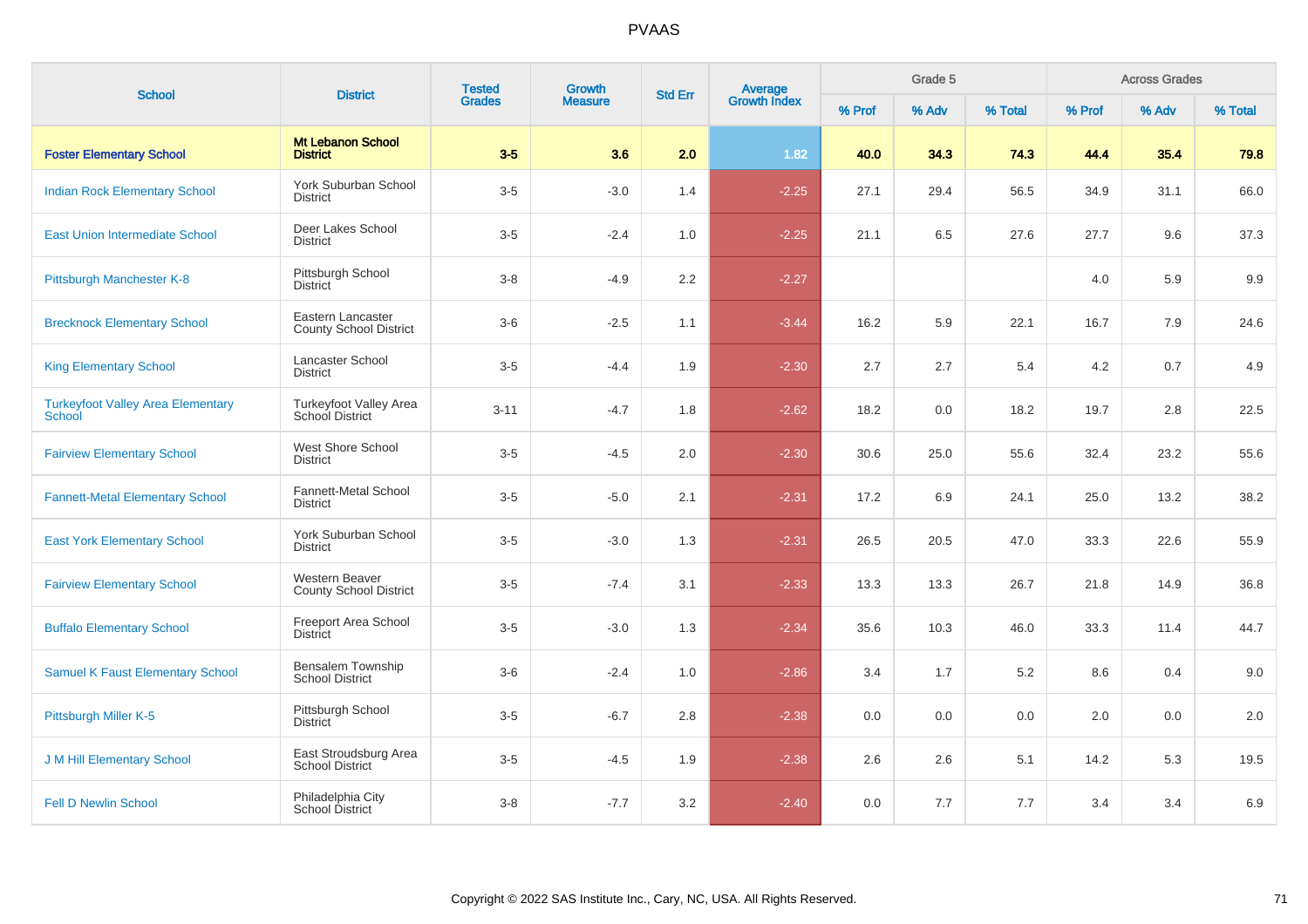| <b>School</b>                                     | <b>District</b>                             | <b>Tested</b><br><b>Grades</b> | <b>Growth</b>  | <b>Std Err</b> |                                |        | Grade 5 |         |        | <b>Across Grades</b> |         |
|---------------------------------------------------|---------------------------------------------|--------------------------------|----------------|----------------|--------------------------------|--------|---------|---------|--------|----------------------|---------|
|                                                   |                                             |                                | <b>Measure</b> |                | <b>Average</b><br>Growth Index | % Prof | % Adv   | % Total | % Prof | % Adv                | % Total |
| <b>Foster Elementary School</b>                   | <b>Mt Lebanon School</b><br><b>District</b> | $3-5$                          | 3.6            | 2.0            | 1.82                           | 40.0   | 34.3    | 74.3    | 44.4   | 35.4                 | 79.8    |
| <b>Troy Intermediate School</b>                   | <b>Troy Area School</b><br><b>District</b>  | $3-6$                          | $-2.1$         | 0.8            | $-2.50$                        | 11.1   | 4.0     | 15.2    | 12.8   | 2.9                  | 15.7    |
| <b>East Juniata Elementary School</b>             | Juniata County School<br><b>District</b>    | $3-6$                          | $-2.5$         | 1.0            | $-3.14$                        | 17.1   | 5.7     | 22.9    | 23.7   | 6.4                  | 30.1    |
| <b>Newville Elementary School</b>                 | <b>Big Spring School</b><br><b>District</b> | $3-5$                          | $-4.2$         | 1.8            | $-2.41$                        | 15.9   | 6.8     | 22.7    | 26.0   | 11.7                 | 37.7    |
| <b>Hanover Area Memorial Elementary</b><br>School | Hanover Area School<br>District             | $4 - 5$                        | $-3.7$         | 1.5            | $-2.42$                        | 3.4    | 3.4     | 6.8     | 5.5    | 2.4                  | 7.9     |
| <b>Verner Elementary School</b>                   | <b>Riverview School</b><br><b>District</b>  | $3-6$                          | $-4.4$         | 1.8            | $-3.04$                        | 12.5   | 12.5    | 25.0    | 20.4   | 25.8                 | 46.2    |
| <b>Gillingham Charter School</b>                  | Gillingham Charter<br>School                | $3 - 11$                       | $-5.9$         | 2.0            | $-3.00$                        | 9.1    | 0.0     | 9.1     | 4.4    | 1.4                  | 5.8     |
| Insight PA Cyber Charter School                   | Insight PA Cyber<br>Charter School          | $3 - 11$                       | $-6.7$         | 1.5            | $-4.37$                        | 5.6    | 11.1    | 16.7    | 9.0    | 3.7                  | 12.7    |
| <b>Bart-Colerain Elementary School</b>            | Solanco School<br><b>District</b>           | $3-5$                          | $-5.2$         | 2.1            | $-2.43$                        | 32.4   | 14.7    | 47.1    | 34.6   | 21.2                 | 55.8    |
| <b>Green Valley Elementary School</b>             | <b>Wilson School District</b>               | $3-5$                          | $-3.2$         | 1.3            | $-2.44$                        | 37.0   | 17.3    | 54.3    | 33.6   | 22.1                 | 55.7    |
| <b>Crestview Elementary School</b>                | Carlisle Area School<br><b>District</b>     | $3-5$                          | $-3.8$         | 1.5            | $-2.45$                        | 18.3   | 6.7     | 25.0    | 28.9   | 8.0                  | 36.9    |
| <b>Indian Lane Elementary School</b>              | Rose Tree Media<br><b>School District</b>   | $3-5$                          | $-3.2$         | 1.3            | $-2.45$                        | 35.3   | 17.6    | 52.9    | 37.1   | 21.2                 | 58.3    |
| <b>Greenberg Joseph School</b>                    | Philadelphia City<br>School District        | $3 - 8$                        | $-7.7$         | 1.7            | $-4.50$                        | 27.8   | 11.1    | 38.9    | 30.6   | 12.4                 | 43.0    |
| <b>Fox Chase School</b>                           | Philadelphia City<br>School District        | $3-5$                          | $-6.2$         | 2.5            | $-2.47$                        | 3.6    | 3.6     | 7.1     | 10.0   | 4.4                  | 14.4    |
| <b>Bentworth Middle School</b>                    | <b>Bentworth School</b><br><b>District</b>  | $5 - 8$                        | $-1.7$         | 0.7            | $-4.20$                        | 29.9   | 7.8     | 37.7    | 19.1   | 4.3                  | 23.4    |
| <b>Hatfield Elementary School</b>                 | Laurel Highlands<br>School District         | $3-5$                          | $-4.6$         | 1.9            | $-2.48$                        | 12.5   | 7.5     | 20.0    | 27.3   | 9.1                  | 36.4    |
| <b>John Hancock Demonstration School</b>          | Philadelphia City<br>School District        | $3 - 8$                        | $-5.2$         | 1.3            | $-4.03$                        | 12.5   | 0.0     | 12.5    | 14.5   | 4.6                  | 19.1    |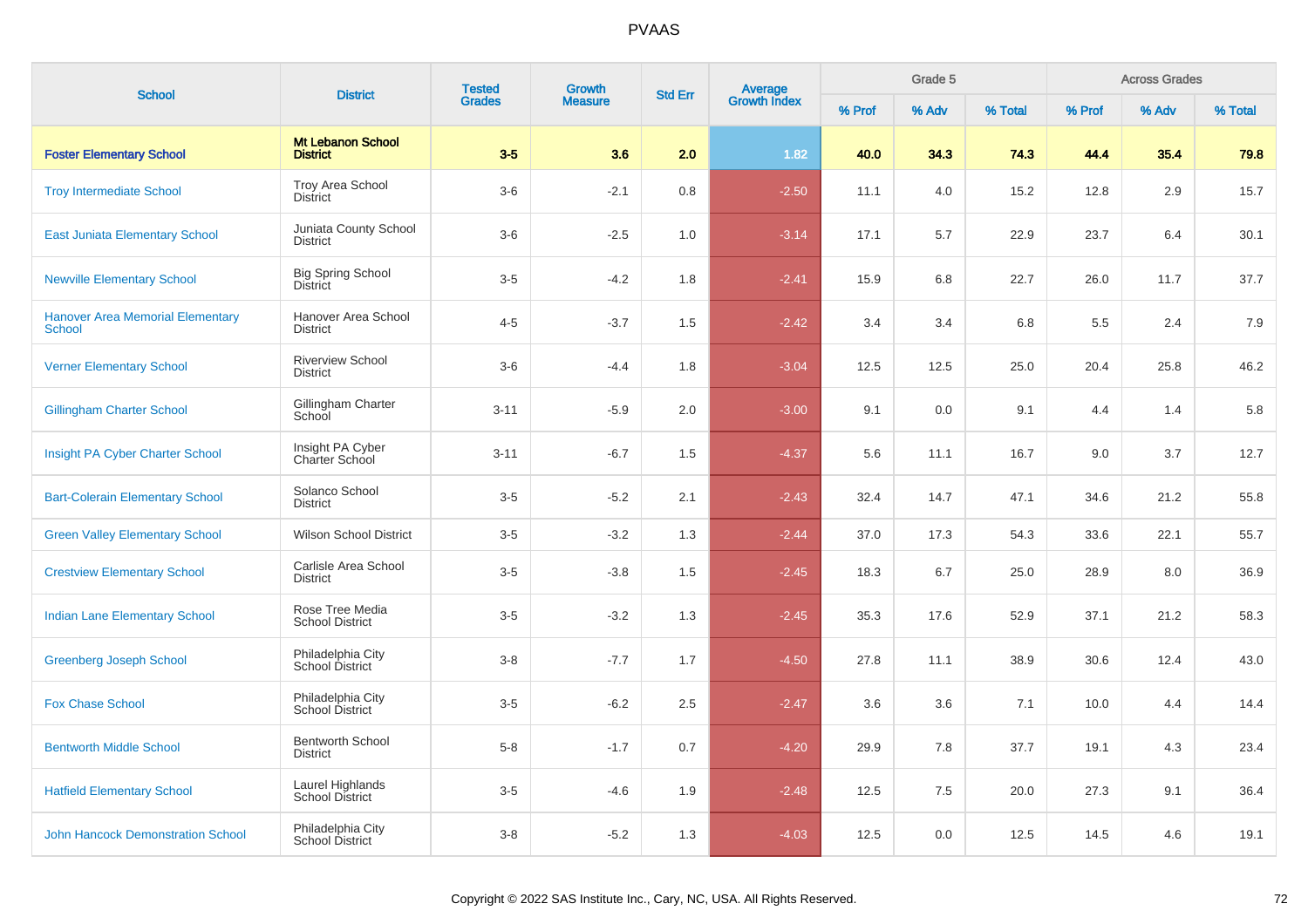| <b>School</b>                                    | <b>District</b>                                       | <b>Tested</b> | Growth         | <b>Std Err</b> |                                |        | Grade 5 |         |        | <b>Across Grades</b> |         |
|--------------------------------------------------|-------------------------------------------------------|---------------|----------------|----------------|--------------------------------|--------|---------|---------|--------|----------------------|---------|
|                                                  |                                                       | <b>Grades</b> | <b>Measure</b> |                | <b>Average</b><br>Growth Index | % Prof | % Adv   | % Total | % Prof | % Adv                | % Total |
| <b>Foster Elementary School</b>                  | <b>Mt Lebanon School</b><br><b>District</b>           | $3-5$         | 3.6            | 2.0            | 1.82                           | 40.0   | 34.3    | 74.3    | 44.4   | 35.4                 | 79.8    |
| <b>Clearfield Area Elementary School</b>         | Clearfield Area School<br><b>District</b>             | $3-6$         | $-5.0$         | 0.7            | $-6.71$                        | 16.5   | 3.3     | 19.8    | 14.6   | 2.7                  | 17.3    |
| <b>Level Green Elementary School</b>             | Penn-Trafford School<br><b>District</b>               | $3-5$         | $-4.6$         | 1.8            | $-2.52$                        | 35.0   | 15.0    | 50.0    | 43.3   | 15.4                 | 58.6    |
| Philadelphia Academy Charter School              | Philadelphia Academy<br><b>Charter School</b>         | $3 - 11$      | $-2.5$         | 0.7            | $-3.55$                        | 22.1   | 6.5     | 28.6    | 24.3   | 9.8                  | 34.2    |
| <b>Jonestown Elementary School</b>               | Northern Lebanon<br><b>School District</b>            | $3-5$         | $-3.6$         | 1.4            | $-2.53$                        | 26.0   | 8.2     | 34.2    | 27.5   | 11.0                 | 38.5    |
| Pennsylvania Distance Learning Charter<br>School | Pennsylvania Distance<br>Learning Charter<br>School   | $3 - 12$      | $-1.7$         | 0.7            | $-3.92$                        | 6.5    | 0.0     | 6.5     | 5.4    | 0.4                  | 5.8     |
| <b>Bregy F Amedee School</b>                     | Philadelphia City<br>School District                  | $3-8$         | $-9.1$         | 3.6            | $-2.55$                        |        |         |         | 9.3    | 3.7                  | 13.0    |
| <b>Ross Elementary School</b>                    | North Hills School<br><b>District</b>                 | $3-5$         | $-3.6$         | 1.4            | $-2.61$                        | 39.2   | 17.6    | 56.8    | 40.0   | 16.8                 | 56.8    |
| Pittsburgh Linden K-5                            | Pittsburgh School<br><b>District</b>                  | $3-5$         | $-5.9$         | 2.2            | $-2.61$                        | 11.1   | 0.0     | 11.1    | 12.4   | 1.0                  | 13.4    |
| <b>Blossburg Elementary School</b>               | Southern Tioga<br>School District                     | $3-6$         | $-5.8$         | 1.8            | $-3.22$                        | 23.8   | 0.0     | 23.8    | 16.0   | 4.7                  | 20.8    |
| <b>Hanover Middle School</b>                     | Hanover Public School<br><b>District</b>              | $5 - 8$       | $-2.3$         | 0.5            | $-4.43$                        | 24.4   | 4.6     | 29.0    | 18.6   | 4.3                  | 22.9    |
| <b>Westbrook Park Elementary School</b>          | <b>Upper Darby School</b><br><b>District</b>          | $3-5$         | $-4.4$         | 1.6            | $-2.65$                        | 18.2   | 1.8     | 20.0    | 11.2   | 2.0                  | 13.2    |
| <b>Fort Cherry Elementary Center</b>             | Fort Cherry School<br><b>District</b>                 | $3-6$         | $-2.9$         | 1.1            | $-3.46$                        | 19.3   | 19.3    | 38.6    | 28.3   | 12.4                 | 40.8    |
| <b>Shiloh Hills Elementary School</b>            | <b>Wilson School District</b>                         | $3-5$         | $-3.9$         | 1.4            | $-2.68$                        | 25.0   | 14.7    | 39.7    | 31.8   | 15.4                 | 47.3    |
| <b>Darby Township School</b>                     | Southeast Delco<br><b>School District</b>             | $3-8$         | $-2.6$         | 1.0            | $-3.89$                        | 0.0    | 2.4     | 2.4     | 6.6    | 0.9                  | 7.5     |
| <b>Forest City Regional Elementary School</b>    | <b>Forest City Regional</b><br><b>School District</b> | $3-6$         | $-4.9$         | 1.2            | $-4.02$                        | 22.2   | 11.1    | 33.3    | 20.3   | 10.7                 | 31.0    |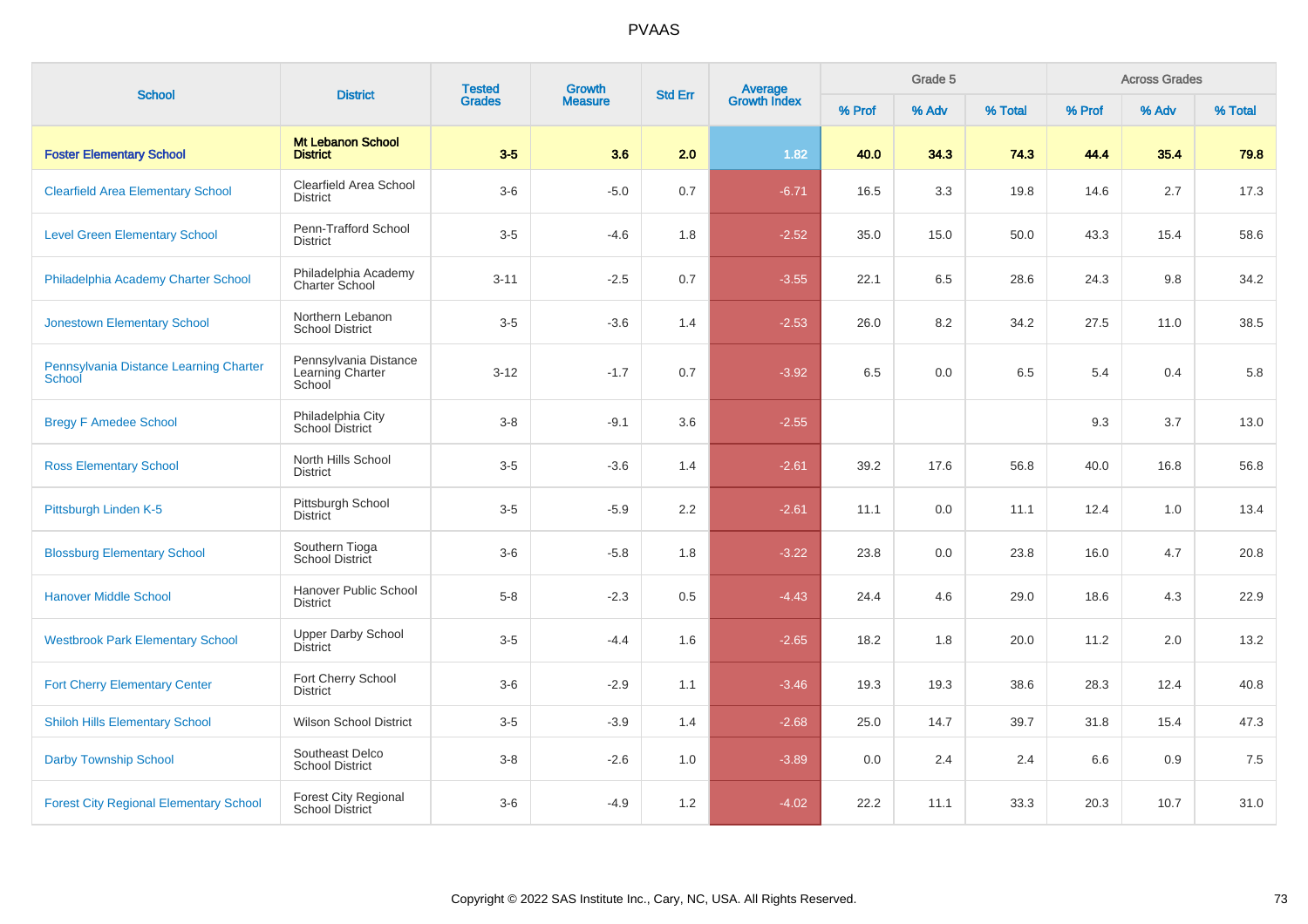| <b>School</b>                          | <b>District</b>                                   | <b>Tested</b> | Growth         | <b>Std Err</b> |                                |        | Grade 5 |         |        | <b>Across Grades</b><br>% Adv |         |
|----------------------------------------|---------------------------------------------------|---------------|----------------|----------------|--------------------------------|--------|---------|---------|--------|-------------------------------|---------|
|                                        |                                                   | <b>Grades</b> | <b>Measure</b> |                | <b>Average</b><br>Growth Index | % Prof | % Adv   | % Total | % Prof |                               | % Total |
| <b>Foster Elementary School</b>        | <b>Mt Lebanon School</b><br><b>District</b>       | $3-5$         | 3.6            | 2.0            | 1.82                           | 40.0   | 34.3    | 74.3    | 44.4   | 35.4                          | 79.8    |
| <b>Rhawnhurst School</b>               | Philadelphia City<br><b>School District</b>       | $3-5$         | $-7.5$         | 2.8            | $-2.71$                        | 0.0    | 0.0     | 0.0     | 3.4    | 3.4                           | 6.9     |
| Pittsburgh Banksville K-5              | Pittsburgh School<br><b>District</b>              | $3-5$         | $-7.1$         | 2.6            | $-2.73$                        | 9.1    | 4.6     | 13.6    | 7.5    | 1.1                           | 8.6     |
| Salisbury-Elk Lick Elementary School   | Salisbury-Elk Lick<br>School District             | $3-6$         | $-6.9$         | 1.7            | $-4.11$                        | 29.2   | 12.5    | 41.7    | 35.8   | 7.4                           | 43.2    |
| <b>Memorial Elementary School</b>      | Bloomsburg Area<br>School District                | $3-5$         | $-4.1$         | 1.5            | $-2.73$                        | 18.0   | 3.3     | 21.3    | 23.4   | 6.9                           | 30.3    |
| <b>Allison Park Elementary School</b>  | Chartiers-Houston<br><b>School District</b>       | $3-6$         | $-2.5$         | 0.9            | $-3.11$                        | 25.6   | 12.2    | 37.8    | 32.8   | 10.2                          | 43.0    |
| <b>Keystone Elementary School</b>      | <b>Bristol Township</b><br><b>School District</b> | $3-5$         | $-3.3$         | 1.2            | $-2.75$                        | 20.6   | 3.9     | 24.5    | 23.9   | 4.3                           | 28.2    |
| <b>Fulton Elementary School</b>        | Lancaster School<br><b>District</b>               | $3-5$         | $-6.0$         | 2.2            | $-2.76$                        | 0.0    | 0.0     | 0.0     | 4.0    | 0.0                           | 4.0     |
| <b>Mccullough Elementary School</b>    | Penn-Trafford School<br><b>District</b>           | $3-5$         | $-4.3$         | 1.6            | $-2.77$                        | 50.8   | 27.0    | 77.8    | 43.0   | 33.2                          | 76.2    |
| <b>Hartranft John F School</b>         | Philadelphia City<br>School District              | $3-8$         | $-9.7$         | 3.5            | $-2.77$                        | 0.0    | 0.0     | 0.0     | 3.1    | 0.0                           | 3.1     |
| <b>Fink Elementary School</b>          | Middletown Area<br><b>School District</b>         | $3-5$         | $-6.8$         | 2.5            | $-2.77$                        | 0.0    | 0.0     | 0.0     | 20.0   | 7.1                           | 27.1    |
| <b>Schuylkill Haven Middle School</b>  | Schuylkill Haven Area<br>School District          | $5 - 7$       | $-2.1$         | 0.7            | $-6.10$                        | 12.2   | 1.2     | 13.4    | 13.0   | 2.0                           | 15.0    |
| <b>Penn Valley Elementary School</b>   | Pennsbury School<br><b>District</b>               | $3-5$         | $-4.5$         | 1.6            | $-2.78$                        | 16.1   | 5.4     | 21.4    | 22.9   | 5.6                           | 28.5    |
| <b>Propel Charter School-Homestead</b> | <b>Propel Charter</b><br>School-Homestead         | $3 - 11$      | $-2.7$         | 1.0            | $-3.66$                        | 2.7    | 0.0     | 2.7     | 2.7    | 1.4                           | 4.1     |
| <b>Wrightstown Elementary School</b>   | <b>Council Rock School</b><br><b>District</b>     | $3-6$         | $-3.7$         | 1.1            | $-3.26$                        | 27.3   | 21.8    | 49.1    | 36.8   | 19.3                          | 56.0    |
| <b>Drums Elementary/Middle School</b>  | Hazleton Area School<br>District                  | $3-8$         | $-3.3$         | 1.0            | $-3.22$                        | 11.5   | 9.6     | 21.2    | 12.8   | 3.7                           | 16.5    |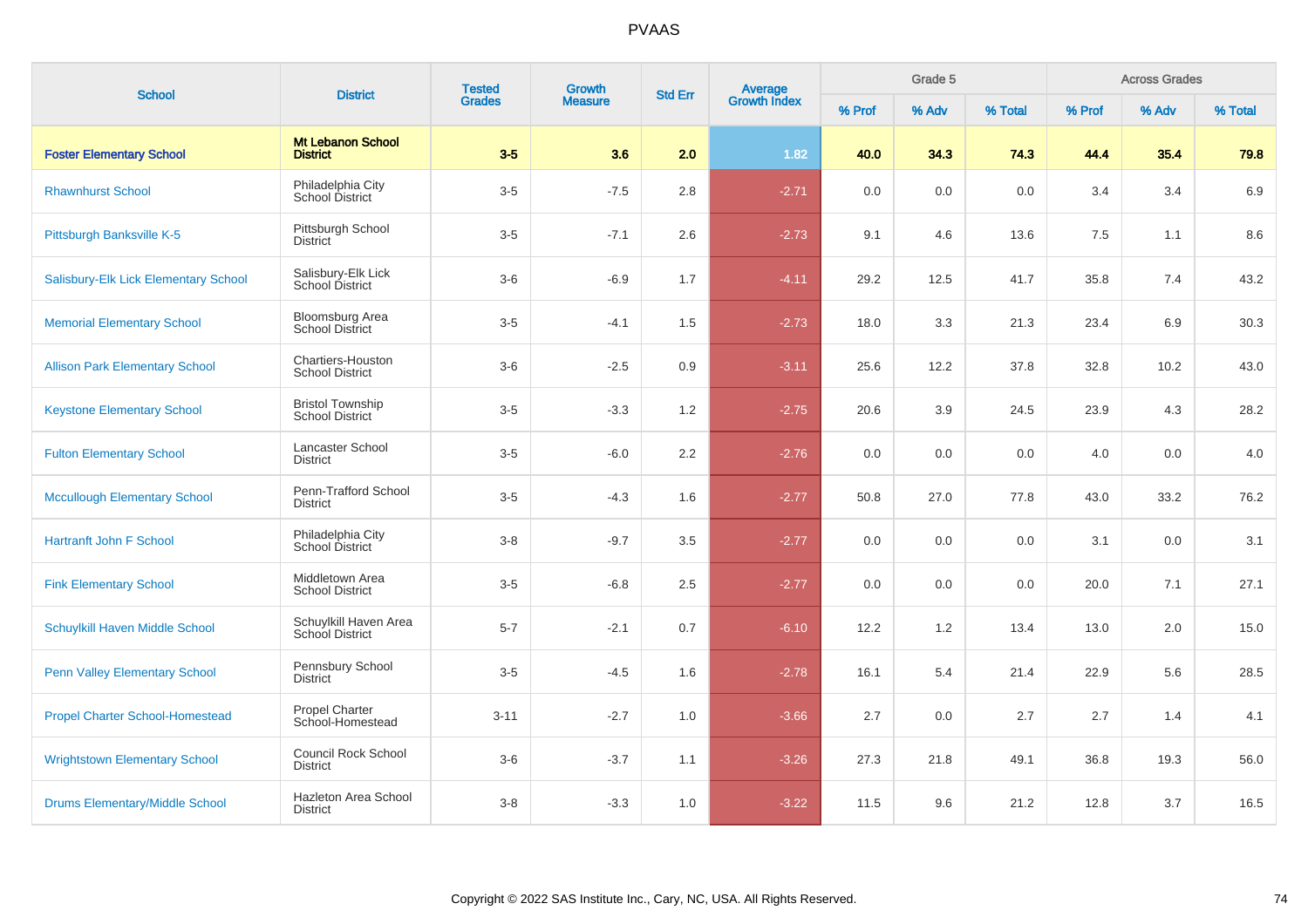| <b>School</b>                                                | <b>District</b>                                                 | <b>Tested</b> | <b>Growth</b>  | <b>Std Err</b>   |                         |        | Grade 5 |         |        | <b>Across Grades</b> |         |
|--------------------------------------------------------------|-----------------------------------------------------------------|---------------|----------------|------------------|-------------------------|--------|---------|---------|--------|----------------------|---------|
|                                                              |                                                                 | <b>Grades</b> | <b>Measure</b> |                  | Average<br>Growth Index | % Prof | % Adv   | % Total | % Prof | % Adv                | % Total |
| <b>Foster Elementary School</b>                              | <b>Mt Lebanon School</b><br><b>District</b>                     | $3-5$         | 3.6            | 2.0              | 1.82                    | 40.0   | 34.3    | 74.3    | 44.4   | 35.4                 | 79.8    |
| <b>Hamilton Heights Elementary School</b>                    | Chambersburg Area<br><b>School District</b>                     | $3-5$         | $-3.6$         | 1.3              | $-2.81$                 | 22.5   | 4.5     | 27.0    | 24.5   | 7.4                  | 31.9    |
| <b>Cambria Heights Elementary School</b>                     | Cambria Heights<br><b>School District</b>                       | $3-5$         | $-3.4$         | 1.2              | $-2.82$                 | 23.3   | 4.4     | 27.8    | 27.0   | 5.5                  | 32.4    |
| <b>Salisbury Middle School</b>                               | Salisbury Township<br>School District                           | $5 - 8$       | $-2.3$         | 0.6              | $-3.64$                 | 14.9   | 8.5     | 23.4    | 14.8   | 3.8                  | 18.7    |
| <b>Stewart Elementary School</b>                             | <b>Burrell School District</b>                                  | $4 - 5$       | $-3.2$         | 1.1              | $-2.87$                 | 22.5   | 1.8     | 24.3    | 25.9   | 5.1                  | 31.0    |
| <b>Kirkbride Eliza B School</b>                              | Philadelphia City<br>School District                            | $3 - 8$       | $-7.8$         | $2.2\phantom{0}$ | $-3.53$                 | 0.0    | 0.0     | 0.0     | 10.6   | 1.2                  | 11.8    |
| <b>Arts Academy Charter School</b>                           | Arts Academy Charter<br>School                                  | $5 - 8$       | $-7.7$         | 1.1              | $-6.85$                 | 7.7    | 0.0     | 7.7     | 4.4    | 0.0                  | 4.4     |
| <b>Holiday Park Elementary School</b>                        | Plum Borough School<br><b>District</b>                          | $5-6$         | $-1.6$         | 0.6              | $-6.68$                 | 34.5   | 8.4     | 42.9    | 33.1   | 14.7                 | 47.8    |
| Pennsylvania Leadership Charter School                       | Pennsylvania<br>Leadership Charter<br>School                    | $3 - 11$      | $-1.4$         | 0.5              | $-3.04$                 | 24.7   | 11.5    | 36.2    | 23.9   | 12.4                 | 36.4    |
| <b>Sheffield Area Elementary School</b>                      | Warren County School<br><b>District</b>                         | $3-5$         | $-6.4$         | 2.1              | $-2.96$                 | 27.6   | 3.4     | 31.0    | 30.0   | 5.6                  | 35.6    |
| <b>Greater Johnstown Middle School</b>                       | Greater Johnstown<br><b>School District</b>                     | $5 - 7$       | $-1.7$         | 0.6              | $-3.65$                 | 5.9    | 0.7     | 6.6     | 6.1    | 0.2                  | 6.3     |
| Penn Cambria Middle School                                   | Penn Cambria School<br><b>District</b>                          | $5 - 8$       | $-1.7$         | 0.6              | $-6.32$                 | 23.6   | 1.9     | 25.5    | 16.8   | 1.4                  | 18.2    |
| <b>Dana Elementary Center</b>                                | Wyoming Valley West<br>School District                          | $3-5$         | $-4.0$         | 1.3              | $-3.04$                 | 14.3   | 3.9     | 18.2    | 15.3   | 4.8                  | 20.1    |
| <b>Southern Fulton Elementary School</b>                     | Southern Fulton<br><b>School District</b>                       | $3-6$         | $-3.6$         | 1.2              | $-4.76$                 | 21.3   | 6.4     | 27.7    | 23.9   | 5.3                  | 29.2    |
| <b>Commonwealth Charter Academy</b><br><b>Charter School</b> | Commonwealth<br><b>Charter Academy</b><br><b>Charter School</b> | $3 - 10$      | $-2.6$         | 0.8              | $-4.07$                 | 25.4   | 3.4     | 28.8    | 23.9   | 5.7                  | 29.6    |
| <b>Kings Highway Elementary School</b>                       | Coatesville Area<br><b>School District</b>                      | $3-5$         | $-4.3$         | 1.4              | $-3.07$                 | 12.3   | 1.4     | 13.7    | 13.3   | 7.7                  | 21.0    |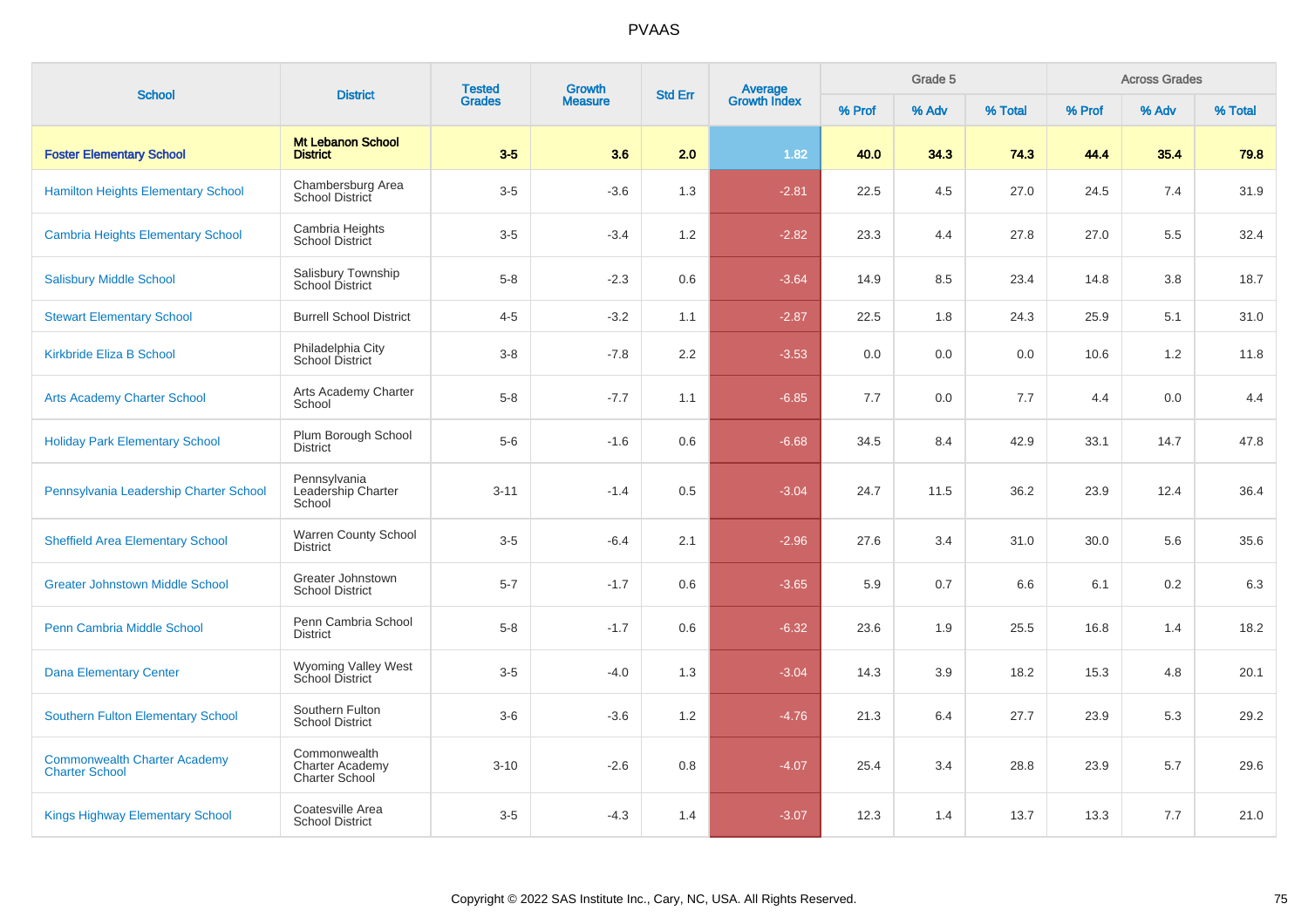| <b>School</b>                                      | <b>District</b>                                              | <b>Tested</b> | <b>Growth</b>  | <b>Std Err</b> |                                |        | Grade 5 |         |        | <b>Across Grades</b> |         |
|----------------------------------------------------|--------------------------------------------------------------|---------------|----------------|----------------|--------------------------------|--------|---------|---------|--------|----------------------|---------|
|                                                    |                                                              | <b>Grades</b> | <b>Measure</b> |                | <b>Average</b><br>Growth Index | % Prof | % Adv   | % Total | % Prof | % Adv                | % Total |
| <b>Foster Elementary School</b>                    | <b>Mt Lebanon School</b><br><b>District</b>                  | $3-5$         | 3.6            | 2.0            | 1.82                           | 40.0   | 34.3    | 74.3    | 44.4   | 35.4                 | 79.8    |
| <b>Colebrookdale Elementary School</b>             | Boyertown Area<br>School District                            | $3-5$         | $-6.8$         | 2.2            | $-3.07$                        | 31.0   | 3.4     | 34.5    | 34.8   | 4.5                  | 39.3    |
| <b>David Leech Elementary School</b>               | Leechburg Area<br>School District                            | $3-5$         | $-5.5$         | 1.8            | $-3.10$                        | 15.9   | 2.3     | 18.2    | 30.1   | 8.1                  | 38.2    |
| <b>Schuyler Avenue Elementary School</b>           | <b>Wyoming Valley West</b><br><b>School District</b>         | $3-5$         | $-6.7$         | 2.1            | $-3.12$                        | 0.0    | 3.0     | 3.0     | 3.8    | 2.5                  | 6.3     |
| Universal Institute Charter School                 | Universal Institute<br><b>Charter School</b>                 | $3-8$         | $-2.3$         | 0.7            | $-3.43$                        | 1.5    | 0.0     | 1.5     | 1.7    | 0.2                  | 2.0     |
| <b>Franklin Towne Charter Elementary</b><br>School | <b>Franklin Towne</b><br><b>Charter Elementary</b><br>School | $3-8$         | $-6.2$         | 1.2            | $-5.29$                        | 24.1   | 10.3    | 34.5    | 24.3   | 9.6                  | 33.9    |
| <b>Loomis Elementary School</b>                    | Marple Newtown<br><b>School District</b>                     | $3-5$         | $-4.6$         | 1.5            | $-3.15$                        | 41.5   | 16.9    | 58.5    | 42.9   | 25.6                 | 68.6    |
| Dr David W Kistler Elementary School               | Wilkes-Barre Area<br><b>School District</b>                  | $3-6$         | $-4.3$         | 1.3            | $-4.11$                        | 2.4    | 0.0     | 2.4     | 8.8    | 2.6                  | 11.4    |
| <b>Evans City Middle School</b>                    | Seneca Valley School<br><b>District</b>                      | $5-6$         | $-1.7$         | 0.5            | $-5.02$                        | 28.6   | 10.0    | 38.5    | 30.7   | 9.4                  | 40.1    |
| <b>Propel Charter School-Braddock Hills</b>        | <b>Propel Charter School</b><br>- Braddock Hills             | $3 - 11$      | $-2.4$         | 0.8            | $-3.69$                        | 1.8    | 1.8     | 3.5     | 1.9    | 0.6                  | 2.5     |
| <b>Marshall Math Science Academy</b>               | Harrisburg City School<br><b>District</b>                    | $5 - 8$       | $-2.3$         | 0.7            | $-6.06$                        | 7.6    | 4.6     | 12.1    | 9.2    | 1.8                  | 11.1    |
| <b>Perry Elementary School</b>                     | Hamburg Area School<br><b>District</b>                       | $3-5$         | $-5.3$         | 1.7            | $-3.22$                        | 30.0   | 14.0    | 44.0    | 29.5   | 18.8                 | 48.3    |
| <b>Rommelt Elementary School</b>                   | South Williamsport<br>Area School District                   | $5-6$         | $-3.2$         | 0.9            | $-3.59$                        | 20.0   | 1.1     | 21.1    | 23.0   | 2.8                  | 25.8    |
| <b>Wickersham Elementary School</b>                | Lancaster School<br><b>District</b>                          | $3-5$         | $-6.0$         | 1.9            | $-3.23$                        | 20.5   | 7.7     | 28.2    | 22.5   | 3.6                  | 26.1    |
| <b>Yough Intermediate/Middle School</b>            | Yough School District                                        | $5-8$         | $-4.9$         | 0.5            | $-9.11$                        | 19.2   | 5.4     | 24.6    | 15.1   | 3.3                  | 18.4    |
| <b>Inquiry Charter School</b>                      | <b>Inquiry Charter School</b>                                | $3-5$         | $-6.8$         | 2.1            | $-3.27$                        | 8.8    | 2.9     | 11.8    | 11.1   | 2.8                  | 13.9    |
| <b>Turtle Creek Elementary Steam</b><br>Academy    | Woodland Hills School<br><b>District</b>                     | $3-5$         | $-5.6$         | 1.7            | $-3.28$                        | 6.2    | 14.6    | 20.8    | 14.4   | 6.9                  | 21.2    |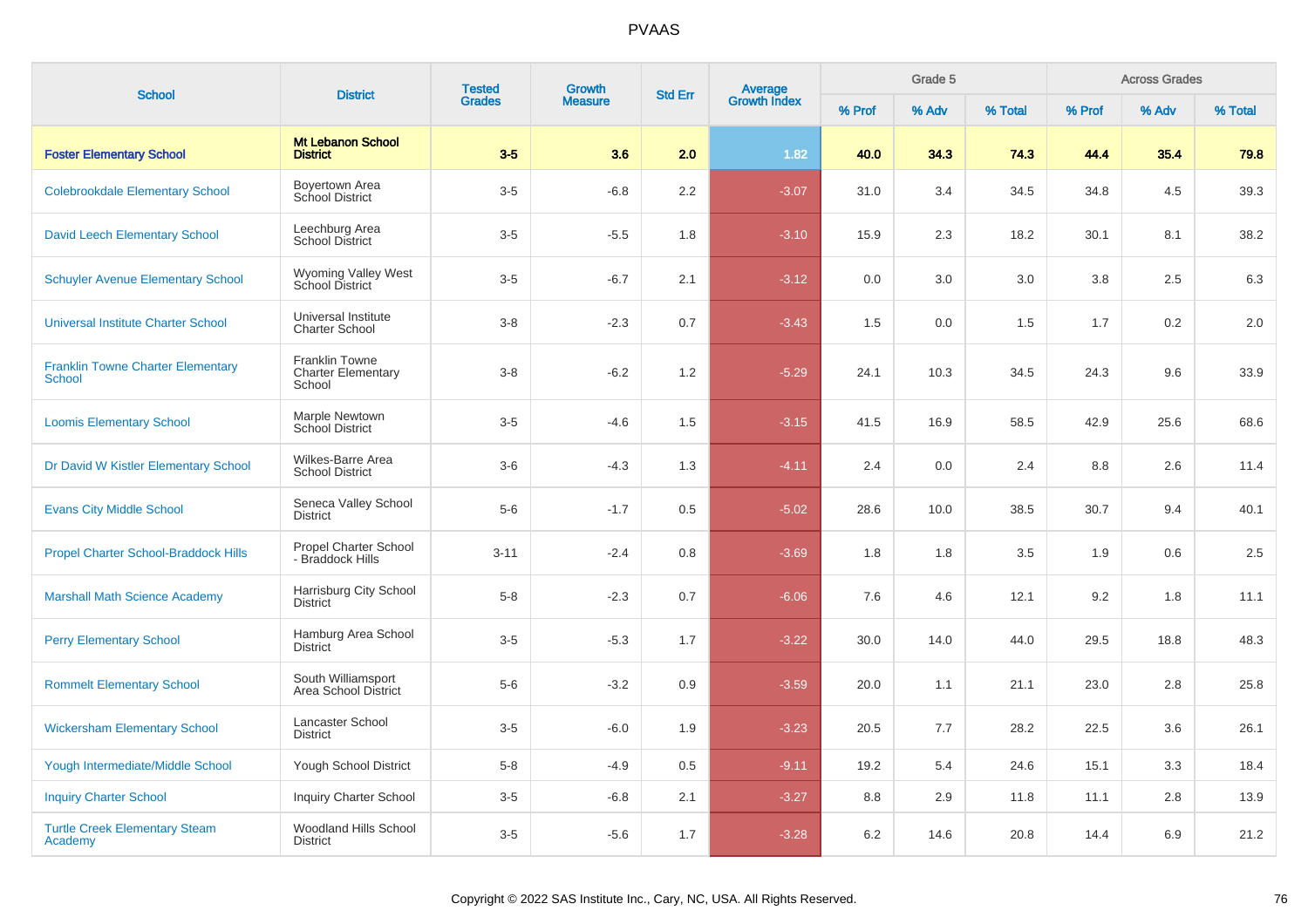| <b>School</b>                             | <b>District</b>                              | <b>Tested</b> | <b>Growth</b><br><b>Std Err</b><br><b>Measure</b> | <b>Average</b><br>Growth Index |         | Grade 5 |       |         | <b>Across Grades</b> |       |         |
|-------------------------------------------|----------------------------------------------|---------------|---------------------------------------------------|--------------------------------|---------|---------|-------|---------|----------------------|-------|---------|
|                                           |                                              | <b>Grades</b> |                                                   |                                |         | % Prof  | % Adv | % Total | % Prof               | % Adv | % Total |
| <b>Foster Elementary School</b>           | <b>Mt Lebanon School</b><br><b>District</b>  | $3-5$         | 3.6                                               | 2.0                            | 1.82    | 40.0    | 34.3  | 74.3    | 44.4                 | 35.4  | 79.8    |
| <b>Springfield Elementary School</b>      | Connellsville Area<br><b>School District</b> | $3-5$         | $-5.4$                                            | 1.6                            | $-3.29$ | 32.1    | 5.7   | 37.7    | 22.0                 | 5.7   | 27.7    |
| <b>Zephyr Elementary School</b>           | Whitehall-Coplay<br><b>School District</b>   | $4 - 5$       | $-2.5$                                            | 0.7                            | $-3.30$ | 23.4    | 6.6   | 30.0    | 23.5                 | 7.4   | 30.9    |
| <b>Fogelsville School</b>                 | <b>Parkland School</b><br><b>District</b>    | $3-5$         | $-4.7$                                            | 1.4                            | $-3.31$ | 32.4    | 32.4  | 64.8    | 36.9                 | 28.0  | 65.0    |
| Renaissance Academy Charter School        | Renaissance<br>Academy Charter<br>School     | $3 - 11$      | $-5.7$                                            | 0.7                            | $-8.29$ | 16.7    | 11.1  | 27.8    | 18.7                 | 5.7   | 24.4    |
| Pittsburgh Liberty K-5                    | Pittsburgh School<br><b>District</b>         | $3-5$         | $-6.0$                                            | 1.8                            | $-3.32$ | 4.8     | 0.0   | 4.8     | $6.2\,$              | 0.7   | 6.8     |
| <b>Clark Elementary School</b>            | Laurel Highlands<br><b>School District</b>   | $3-5$         | $-6.9$                                            | 2.1                            | $-3.32$ | 9.4     | 0.0   | 9.4     | 19.4                 | 1.8   | 21.3    |
| Selinsgrove Intermediate School           | Selinsgrove Area<br>School District          | $3-5$         | $-2.9$                                            | 0.9                            | $-3.33$ | 26.0    | 6.1   | 32.0    | 23.8                 | 14.1  | 38.0    |
| <b>Kerr Elementary School</b>             | Fox Chapel Area<br><b>School District</b>    | $3-5$         | $-5.7$                                            | 1.7                            | $-3.34$ | 38.8    | 20.4  | 59.2    | 33.1                 | 34.4  | 67.5    |
| <b>Penrose School</b>                     | Philadelphia City<br>School District         | $3 - 8$       | $-10.3$                                           | 3.1                            | $-3.35$ | 0.0     | 0.0   | 0.0     | 0.0                  | 1.7   | 1.7     |
| <b>Carbondale Elementary School</b>       | Carbondale Area<br><b>School District</b>    | $3-6$         | $-3.6$                                            | 0.9                            | $-3.97$ | 10.3    | 1.2   | 11.5    | 9.1                  | 0.3   | 9.4     |
| <b>Highland Middle School</b>             | <b>Blackhawk School</b><br><b>District</b>   | $5 - 8$       | $-1.6$                                            | 0.5                            | $-3.42$ | 38.0    | 8.8   | 46.7    | 26.0                 | 6.5   | 32.5    |
| <b>Beaver Creek Elementary School</b>     | Downingtown Area<br><b>School District</b>   | $3-5$         | $-5.5$                                            | 1.6                            | $-3.36$ | 20.0    | 7.3   | 27.3    | 31.1                 | 17.4  | 48.4    |
| <b>Logan Elementary School</b>            | East Allegheny School<br><b>District</b>     | $3-6$         | $-3.1$                                            | 0.9                            | $-4.52$ | 9.1     | 3.4   | 12.5    | 8.8                  | 3.0   | 11.8    |
| <b>Fountain Hill Elementary School</b>    | Bethlehem Area<br><b>School District</b>     | $3-5$         | $-7.1$                                            | 2.1                            | $-3.37$ | 3.0     | 0.0   | 3.0     | 8.1                  | 1.6   | 9.7     |
| <b>North Schuylkill Elementary School</b> | North Schuylkill<br>School District          | $3-6$         | $-2.9$                                            | 0.7                            | $-3.90$ | 8.3     | 3.0   | 11.3    | 13.9                 | 3.5   | 17.4    |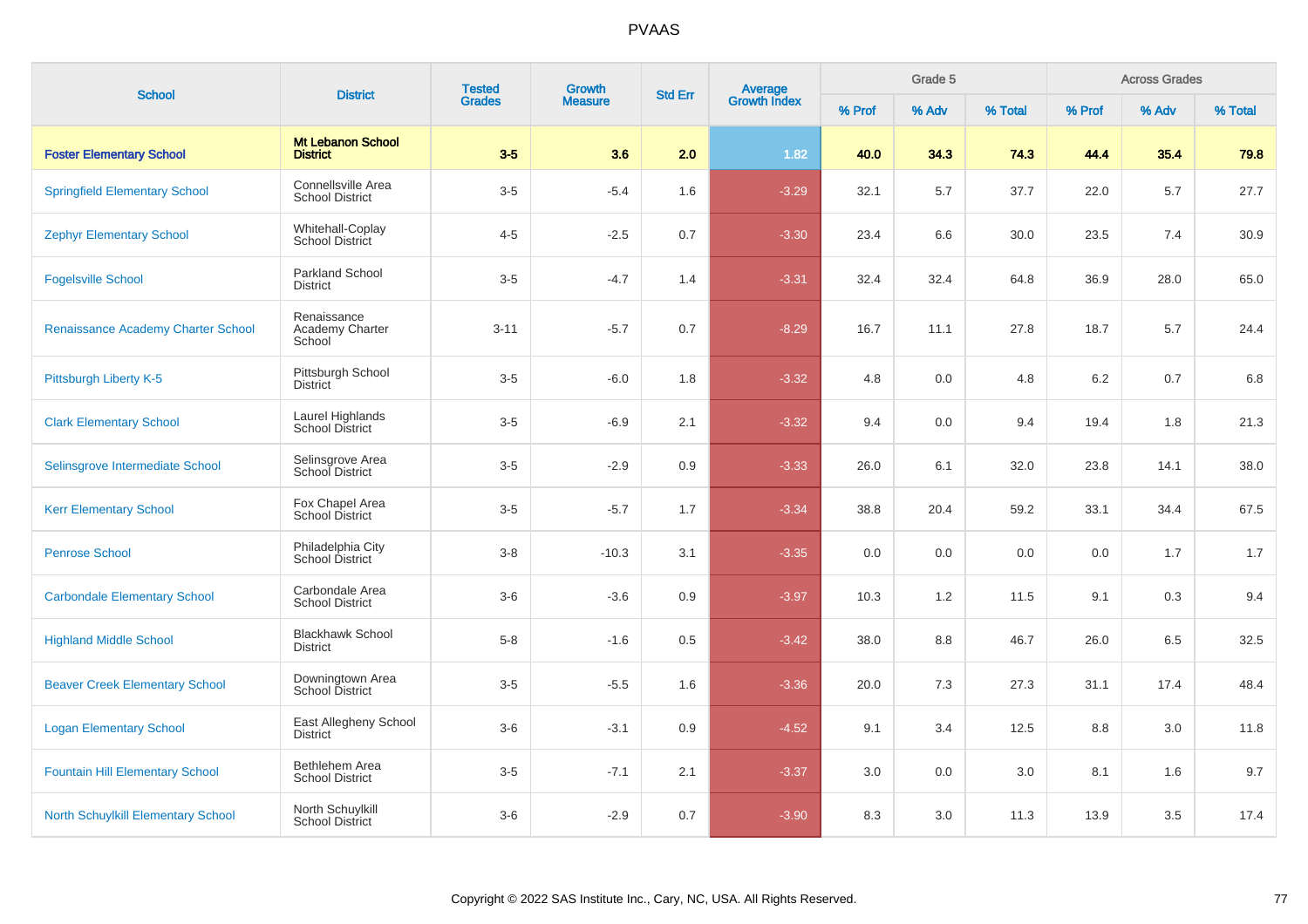| <b>School</b>                                     | <b>District</b>                                    | <b>Tested</b> | <b>Growth</b>  | <b>Std Err</b> | Average<br>Growth Index |        | Grade 5 |         |        | <b>Across Grades</b><br>% Adv |         |
|---------------------------------------------------|----------------------------------------------------|---------------|----------------|----------------|-------------------------|--------|---------|---------|--------|-------------------------------|---------|
|                                                   |                                                    | <b>Grades</b> | <b>Measure</b> |                |                         | % Prof | % Adv   | % Total | % Prof |                               | % Total |
| <b>Foster Elementary School</b>                   | <b>Mt Lebanon School</b><br><b>District</b>        | $3-5$         | 3.6            | 2.0            | 1.82                    | 40.0   | 34.3    | 74.3    | 44.4   | 35.4                          | 79.8    |
| <b>Rainbow Elementary School</b>                  | Coatesville Area<br><b>School District</b>         | $3-5$         | $-4.4$         | 1.3            | $-3.39$                 | 13.2   | 3.3     | 16.5    | 13.8   | 5.4                           | 19.3    |
| <b>Whitehall Elementary School</b>                | <b>Baldwin-Whitehall</b><br><b>School District</b> | $3-5$         | $-3.2$         | 0.9            | $-3.40$                 | 26.2   | 6.2     | 32.5    | 31.6   | 13.8                          | 45.4    |
| <b>Southeast Elementary School</b>                | Lebanon School<br><b>District</b>                  | $3-5$         | $-5.8$         | 1.7            | $-3.45$                 | 13.7   | $2.0\,$ | 15.7    | 12.9   | 3.1                           | 16.0    |
| <b>Paxtang Elementary School</b>                  | Central Dauphin<br>School District                 | $3-5$         | $-7.7$         | 2.2            | $-3.47$                 | 0.0    | 3.6     | 3.6     | 17.4   | 6.1                           | 23.5    |
| Pittsburgh Colfax K-8                             | Pittsburgh School<br><b>District</b>               | $3-8$         | $-4.8$         | 0.7            | $-6.48$                 | 30.1   | 23.3    | 53.4    | 27.7   | 18.6                          | 46.3    |
| <b>Shade Gap Elementary School</b>                | Southern Huntingdon<br>County School District      | $3-5$         | $-11.0$        | 3.2            | $-3.47$                 | 26.7   | 0.0     | 26.7    | 25.4   | 9.1                           | 34.6    |
| <b>Conestoga Elementary School</b>                | Penn Manor School<br><b>District</b>               | $3-6$         | $-4.3$         | 1.2            | $-3.84$                 | 33.3   | 11.1    | 44.4    | 33.7   | 17.7                          | 51.4    |
| <b>West Creek Hills Elementary School</b>         | East Pennsboro Area<br><b>School District</b>      | $3-5$         | $-4.7$         | 1.3            | $-3.51$                 | 23.8   | 1.2     | 25.0    | 24.2   | 8.5                           | 32.6    |
| <b>Mountain View Elementary School</b>            | <b>Tuscarora School</b><br><b>District</b>         | $3-5$         | $-6.9$         | 1.9            | $-3.55$                 | 13.5   | 13.5    | 27.0    | 27.3   | 19.0                          | 46.3    |
| <b>Forbes Road Elementary School</b>              | Forbes Road School<br><b>District</b>              | $3-6$         | $-6.7$         | 1.9            | $-4.72$                 | 38.7   | 3.2     | 41.9    | 33.0   | 4.0                           | 37.0    |
| Mariana Bracetti Academy Charter<br><b>School</b> | Mariana Bracetti<br>Academy Charter<br>School      | $3 - 10$      | $-3.1$         | 0.9            | $-4.53$                 | 8.6    | 0.0     | 8.6     | 4.4    | 0.0                           | 4.4     |
| <b>Dover Area Elementary School</b>               | Dover Area School<br><b>District</b>               | $3-5$         | $-5.0$         | 1.4            | $-3.60$                 | 17.4   | 11.6    | 29.0    | 30.2   | 14.5                          | 44.7    |
| Pittsburgh Westwood K-8                           | Pittsburgh School<br><b>District</b>               | $3-5$         | $-9.4$         | 2.6            | $-3.60$                 | 0.0    | 0.0     | 0.0     | 9.6    | 0.0                           | 9.6     |
| <b>West Greene Elementary Center</b>              | West Greene School<br><b>District</b>              | $3-6$         | $-6.8$         | 1.4            | $-4.84$                 | 20.5   | 7.7     | 28.2    | 25.1   | 13.7                          | 38.9    |
| <b>Joe Walker Elementary School</b>               | Mcguffey School<br><b>District</b>                 | $3-5$         | $-7.1$         | 1.9            | $-3.63$                 | 16.7   | 2.8     | 19.4    | 27.8   | 9.3                           | 37.0    |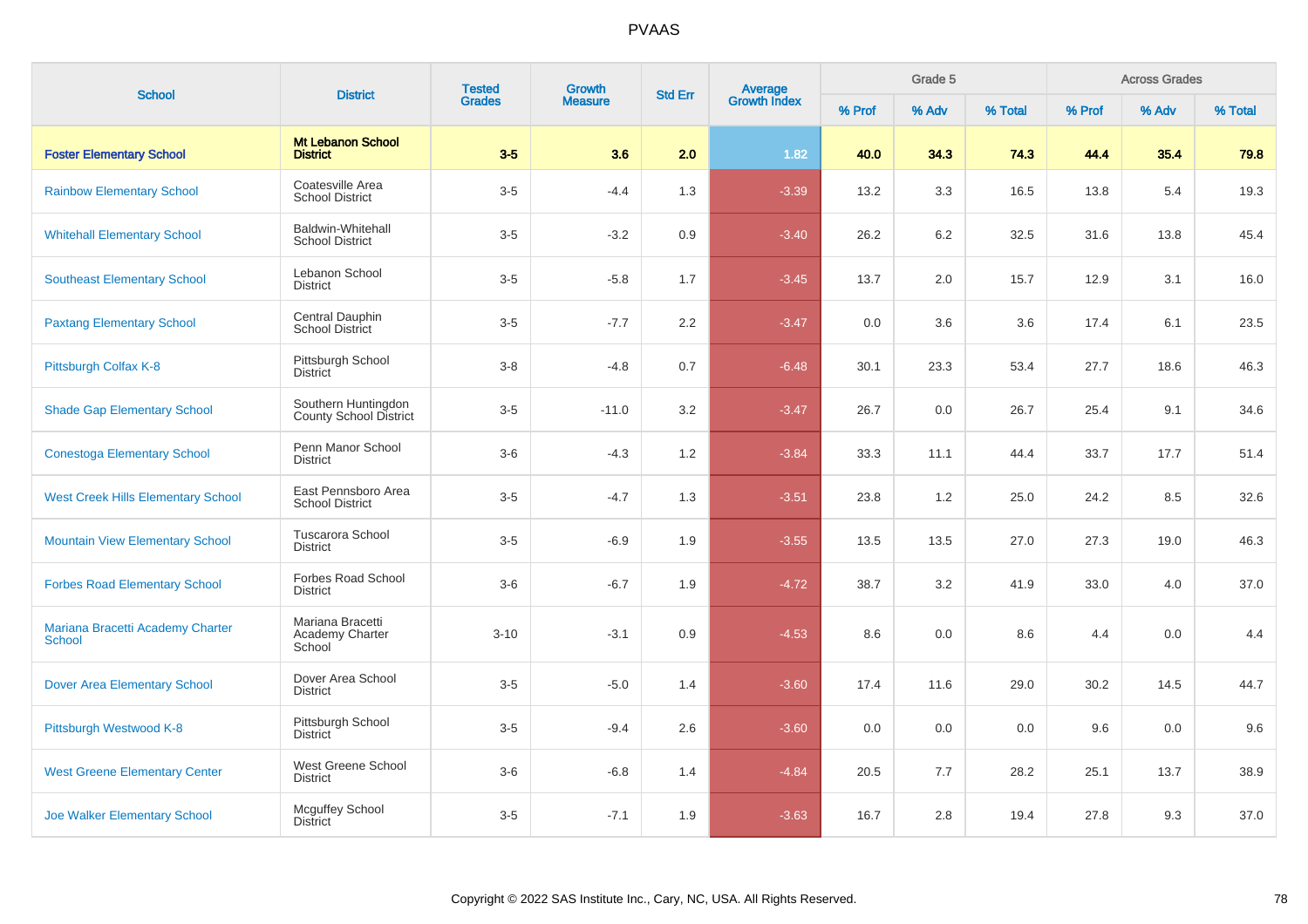| <b>School</b>                           | <b>District</b>                                    | <b>Tested</b> | Growth         | <b>Std Err</b> |                                |        | Grade 5 |         |        | <b>Across Grades</b> |         |
|-----------------------------------------|----------------------------------------------------|---------------|----------------|----------------|--------------------------------|--------|---------|---------|--------|----------------------|---------|
|                                         |                                                    | <b>Grades</b> | <b>Measure</b> |                | <b>Average</b><br>Growth Index | % Prof | % Adv   | % Total | % Prof | % Adv                | % Total |
| <b>Foster Elementary School</b>         | <b>Mt Lebanon School</b><br><b>District</b>        | $3-5$         | 3.6            | 2.0            | 1.82                           | 40.0   | 34.3    | 74.3    | 44.4   | 35.4                 | 79.8    |
| <b>Fleetwood Middle School</b>          | Fleetwood Area<br><b>School District</b>           | $5 - 8$       | $-1.9$         | 0.5            | $-3.85$                        | 21.8   | 3.8     | 25.6    | 21.1   | 3.8                  | 24.8    |
| <b>Rose Tree Elementary School</b>      | Rose Tree Media<br><b>School District</b>          | $3-5$         | $-6.0$         | 1.6            | $-3.65$                        | 20.8   | 20.8    | 41.5    | 35.6   | 31.4                 | 67.0    |
| <b>Commodore Perry School</b>           | Commodore Perry<br><b>School District</b>          | $3-6$         | $-9.7$         | 1.5            | $-6.52$                        | 38.7   | 9.7     | 48.4    | 24.6   | 8.5                  | 33.0    |
| <b>Guilford Hills Elementary School</b> | Chambersburg Area<br>School District               | $3-5$         | $-7.0$         | 1.9            | $-3.65$                        | 21.0   | 10.5    | 31.6    | 29.9   | 6.8                  | 36.8    |
| <b>Meredith William M School</b>        | Philadelphia City<br>School District               | $3 - 8$       | $-7.8$         | 1.3            | $-5.90$                        | 35.7   | 0.0     | 35.7    | 29.6   | 25.1                 | 54.8    |
| <b>New Franklin Elementary School</b>   | Chambersburg Area<br>School District               | $3-5$         | $-8.5$         | 2.3            | $-3.69$                        | 36.0   | 8.0     | 44.0    | 32.5   | 12.0                 | 44.6    |
| <b>C E Mccall Middle School</b>         | Montoursville Area<br><b>School District</b>       | $5 - 8$       | $-1.9$         | 0.5            | $-5.33$                        | 31.3   | 13.0    | 44.3    | 26.2   | 9.0                  | 35.2    |
| <b>Richmond School</b>                  | Philadelphia City<br>School District               | $3-5$         | $-8.7$         | 2.3            | $-3.72$                        | 4.0    | 0.0     | 4.0     | 2.4    | 7.1                  | 9.5     |
| <b>Belmont Hills Elementary School</b>  | <b>Bensalem Township</b><br><b>School District</b> | $3-6$         | $-4.1$         | 1.1            | $-3.76$                        | 17.7   | 4.8     | 22.6    | 18.1   | 5.2                  | 23.3    |
| North Salem Elementary School           | Dover Area School<br>District                      | $3-6$         | $-5.6$         | 1.5            | $-3.78$                        | 22.7   | 10.6    | 33.3    | 30.5   | 17.4                 | 47.9    |
| <b>Dormont Elementary School</b>        | Keystone Oaks School<br><b>District</b>            | $3-5$         | $-6.0$         | 1.6            | $-3.78$                        | 25.9   | 16.7    | 42.6    | 32.7   | 20.1                 | 52.8    |
| <b>Red Mill Elementary School</b>       | West Shore School<br><b>District</b>               | $3-5$         | $-4.7$         | 1.2            | $-3.79$                        | 31.9   | 17.0    | 48.9    | 34.6   | 22.4                 | 57.1    |
| <b>Media Elementary School</b>          | Rose Tree Media<br><b>School District</b>          | $3-5$         | $-5.5$         | 1.4            | $-3.80$                        | 31.3   | 9.0     | 40.3    | 34.0   | 17.0                 | 51.1    |
| <b>Parkway Manor School</b>             | <b>Parkland School</b><br>District                 | $3-5$         | $-5.3$         | 1.4            | $-3.83$                        | 39.0   | 19.5    | 58.5    | 32.9   | 29.8                 | 62.7    |
| <b>Propel Charter School-Montour</b>    | <b>Propel Charter</b><br>School-Montour            | $3 - 10$      | $-2.8$         | 0.7            | $-5.57$                        | 4.9    | 1.6     | 6.6     | 4.8    | 1.6                  | 6.4     |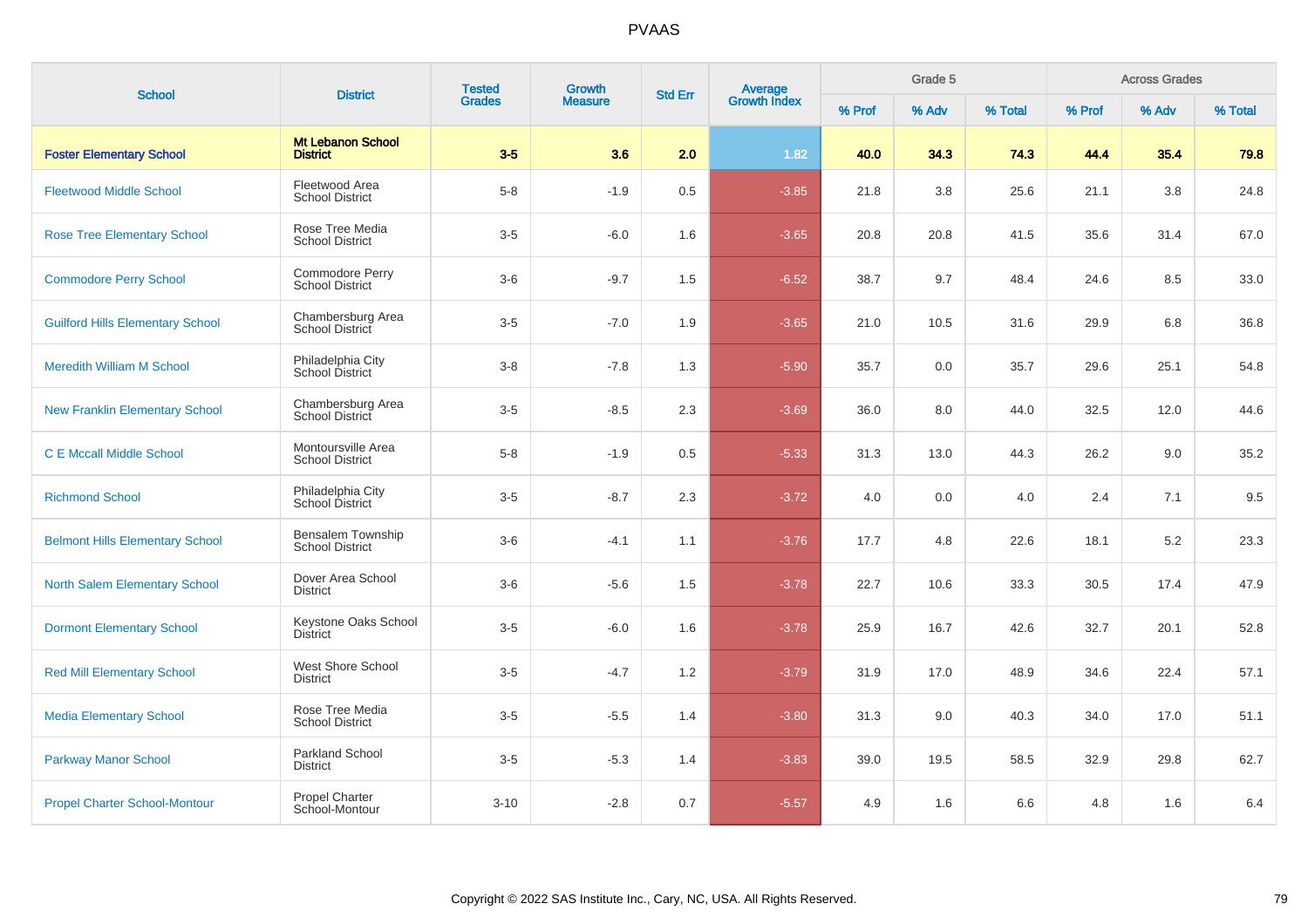| <b>School</b>                                                    | <b>District</b>                                                            | <b>Tested</b> | Growth         | <b>Std Err</b> | <b>Average</b><br>Growth Index | Grade 5<br><b>Across Grades</b> |       |         |        |       |         |
|------------------------------------------------------------------|----------------------------------------------------------------------------|---------------|----------------|----------------|--------------------------------|---------------------------------|-------|---------|--------|-------|---------|
|                                                                  |                                                                            | <b>Grades</b> | <b>Measure</b> |                |                                | % Prof                          | % Adv | % Total | % Prof | % Adv | % Total |
| <b>Foster Elementary School</b>                                  | <b>Mt Lebanon School</b><br><b>District</b>                                | $3-5$         | 3.6            | 2.0            | 1.82                           | 40.0                            | 34.3  | 74.3    | 44.4   | 35.4  | 79.8    |
| North Strabane Intermediate School                               | Canon-Mcmillan<br><b>School District</b>                                   | $5-6$         | $-6.3$         | 0.7            | $-9.24$                        | 25.8                            | 21.2  | 47.0    | 22.6   | 13.9  | 36.6    |
| <b>Nye Elementary School</b>                                     | Lower Dauphin School<br><b>District</b>                                    | $3-5$         | $-5.6$         | 1.5            | $-3.88$                        | 25.8                            | 19.7  | 45.4    | 24.7   | 14.8  | 39.5    |
| North Pocono Intmd School                                        | North Pocono School<br><b>District</b>                                     | $4 - 5$       | $-4.1$         | 1.1            | $-3.89$                        | 33.6                            | 6.2   | 39.8    | 31.8   | 10.5  | 42.3    |
| <b>Spring Grove Area Intermediate School</b>                     | Spring Grove Area<br>School District                                       | $5-6$         | $-2.1$         | 0.5            | $-4.91$                        | 31.0                            | 11.6  | 42.6    | 31.2   | 13.8  | 45.0    |
| <b>Chester Charter Scholars Academy</b><br><b>Charter School</b> | <b>Chester Charter</b><br><b>Scholars Academy</b><br><b>Charter School</b> | $3 - 12$      | $-3.3$         | 0.8            | $-7.29$                        | 0.0                             | 0.0   | 0.0     | 1.8    | 0.4   | 2.2     |
| Karen A. Ionta Elementary School                                 | Hermitage School<br><b>District</b>                                        | $4 - 5$       | $-3.9$         | 1.0            | $-3.93$                        | 39.7                            | 7.8   | 47.5    | 34.3   | 17.3  | 51.7    |
| <b>Mcconnellsburg Elementary School</b>                          | <b>Central Fulton School</b><br><b>District</b>                            | $3-5$         | $-5.2$         | 1.3            | $-3.95$                        | 30.3                            | 6.6   | 36.8    | 35.0   | 6.7   | 41.8    |
| <b>Washington Park Elementary School</b>                         | <b>Washington School</b><br><b>District</b>                                | $3-6$         | $-4.0$         | 0.9            | $-4.65$                        | 13.5                            | 2.9   | 16.4    | 13.0   | 4.2   | 17.2    |
| <b>Hackett Horatio B School</b>                                  | Philadelphia City<br>School District                                       | $3-5$         | $-9.8$         | 2.5            | $-3.96$                        | 7.7                             | 0.0   | 7.7     | 22.2   | 8.6   | 30.9    |
| <b>Propel Charter School-Pitcairn</b>                            | Propel Charter<br>School-Pitcairn                                          | $3-8$         | $-5.7$         | 1.1            | $-5.23$                        | 0.0                             | 0.0   | 0.0     | 5.5    | 0.0   | 5.5     |
| Frances Willard #32                                              | <b>Scranton School</b><br><b>District</b>                                  | $3-5$         | $-11.4$        | 2.9            | $-3.99$                        | 11.1                            | 0.0   | 11.1    | 10.8   | 0.0   | 10.8    |
| <b>Comly Watson School</b>                                       | Philadelphia City<br>School District                                       | $3-5$         | $-10.0$        | 2.5            | $-4.00$                        | 26.1                            | 13.0  | 39.1    | 29.7   | 8.1   | 37.8    |
| <b>Woodlyn Elementary School</b>                                 | <b>Ridley School District</b>                                              | $3-5$         | $-6.7$         | 1.7            | $-4.02$                        | 12.2                            | 2.0   | 14.3    | 13.2   | 6.9   | 20.1    |
| <b>Spruance Gilbert School</b>                                   | Philadelphia City<br>School District                                       | $3-8$         | $-11.7$        | 2.9            | $-4.03$                        | 0.0                             | 0.0   | 0.0     | 4.5    | 0.0   | 4.5     |
| <b>Pine Grove Area Middle School</b>                             | Pine Grove Area<br><b>School District</b>                                  | $5-8$         | $-2.2$         | 0.5            | $-4.49$                        | 23.2                            | 4.2   | 27.4    | 20.0   | 2.2   | 22.2    |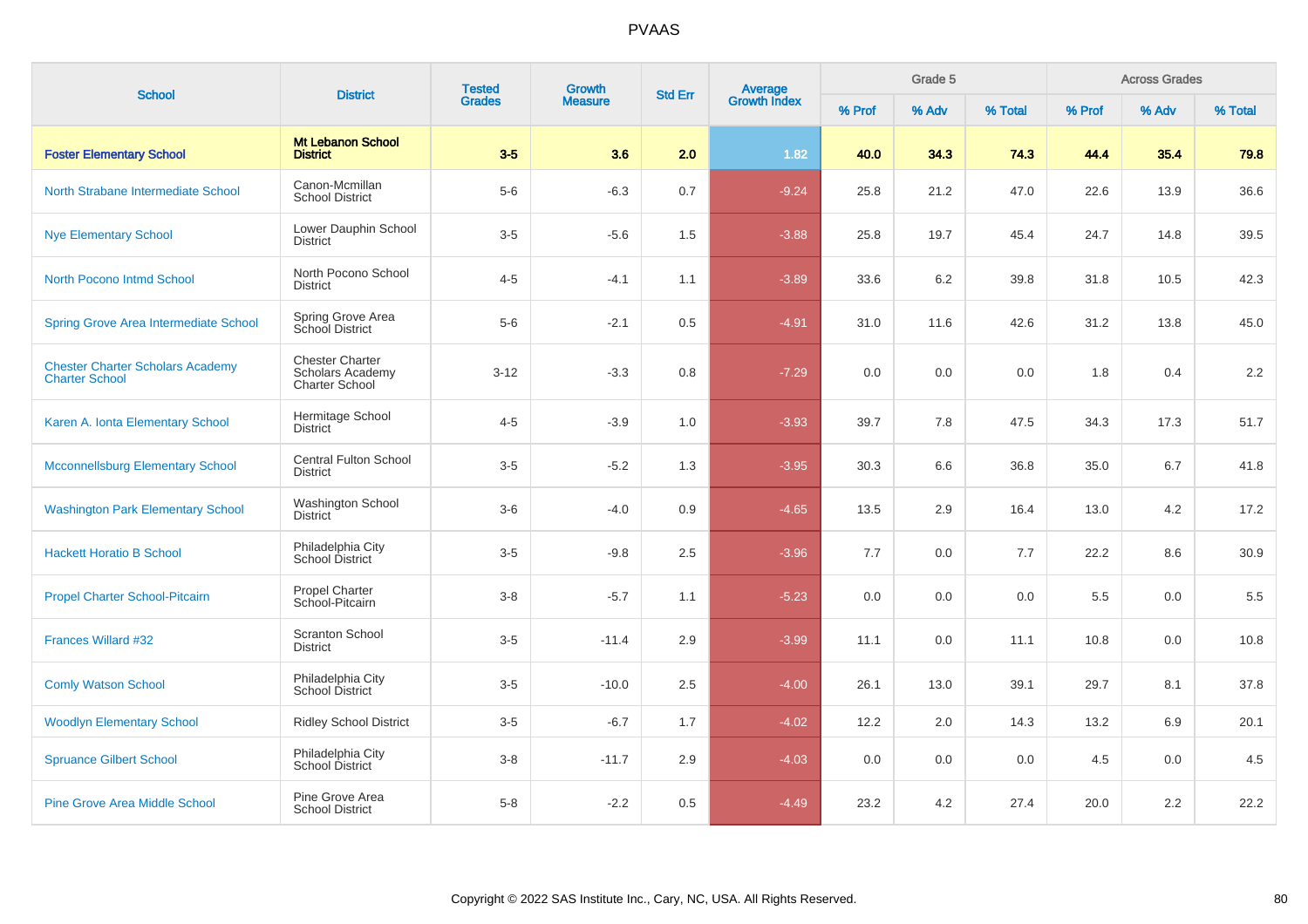|                                                              | <b>District</b>                                                 | <b>Tested</b> | <b>Growth</b>  |                |                         |        | Grade 5 |         |        | <b>Across Grades</b> |         |
|--------------------------------------------------------------|-----------------------------------------------------------------|---------------|----------------|----------------|-------------------------|--------|---------|---------|--------|----------------------|---------|
| <b>School</b>                                                |                                                                 | <b>Grades</b> | <b>Measure</b> | <b>Std Err</b> | Average<br>Growth Index | % Prof | % Adv   | % Total | % Prof | % Adv                | % Total |
| <b>Foster Elementary School</b>                              | <b>Mt Lebanon School</b><br><b>District</b>                     | $3-5$         | 3.6            | 2.0            | 1.82                    | 40.0   | 34.3    | 74.3    | 44.4   | 35.4                 | 79.8    |
| Urban Academy of Greater Pittsburgh<br><b>Charter School</b> | Urban Academy Of<br>Greater Pittsburgh<br><b>Charter School</b> | $3-5$         | $-7.6$         | 1.9            | $-4.05$                 | 2.7    | 0.0     | 2.7     | 7.3    | 0.0                  | 7.3     |
| <b>Glenolden School</b>                                      | Interboro School<br><b>District</b>                             | $3 - 8$       | $-3.9$         | 0.7            | $-5.29$                 | 9.8    | 1.6     | 11.5    | 14.1   | 2.7                  | 16.8    |
| <b>Delaware Valley Elementary School</b>                     | Delaware Valley<br><b>School District</b>                       | $3-5$         | $-6.6$         | 1.6            | $-4.05$                 | 24.6   | 5.3     | 29.8    | 32.2   | 10.0                 | 42.2    |
| <b>Science Leadership Academy Middle</b><br><b>School</b>    | Philadelphia City<br>School District                            | $5 - 8$       | $-7.1$         | 1.4            | $-5.15$                 | 13.6   | 4.6     | 18.2    | 5.0    | 1.2                  | 6.2     |
| <b>Boyertown Elementary School</b>                           | Boyertown Area<br>School District                               | $3-5$         | $-5.3$         | 1.3            | $-4.06$                 | 29.8   | 2.4     | 32.1    | 34.8   | 11.9                 | 46.6    |
| Antonia Pantoja Community Charter<br><b>School</b>           | Antonia Pantoja<br><b>Community Charter</b><br>School           | $3 - 8$       | $-3.9$         | 0.8            | $-4.62$                 | 1.5    | 0.0     | 1.5     | 1.8    | 0.9                  | $2.8\,$ |
| <b>North Star East Middle School</b>                         | North Star School<br><b>District</b>                            | $5 - 8$       | $-2.8$         | 0.7            | $-5.51$                 | 12.8   | 10.3    | 23.1    | 15.0   | 4.6                  | 19.6    |
| <b>Bullskin Elementary School</b>                            | Connellsville Area<br><b>School District</b>                    | $3-5$         | $-6.4$         | 1.5            | $-4.17$                 | 13.3   | 10.0    | 23.3    | 19.2   | 5.8                  | 25.0    |
| <b>Todd Lane Elementary School</b>                           | <b>Central Valley School</b><br><b>District</b>                 | $3-5$         | $-4.2$         | 1.0            | $-4.17$                 | 24.6   | 4.9     | 29.6    | 32.2   | 12.1                 | 44.3    |
| <b>L B Morris Elementary School</b>                          | Jim Thorpe Area<br><b>School District</b>                       | $3 - 8$       | $-3.6$         | 0.7            | $-4.91$                 | 15.4   | 0.0     | 15.4    | 15.9   | 4.3                  | 20.2    |
| <b>Newtown Elementary School</b>                             | <b>Council Rock School</b><br><b>District</b>                   | $3-6$         | $-3.7$         | 0.9            | $-5.86$                 | 28.3   | 13.1    | 41.4    | 33.9   | 23.6                 | 57.5    |
| <b>Conrad Weiser Middle School</b>                           | Conrad Weiser Area<br><b>School District</b>                    | $5 - 8$       | $-1.9$         | 0.4            | $-11.29$                | 15.4   | 1.8     | 17.3    | 14.4   | 2.3                  | 16.7    |
| <b>Frazier Elementary School</b>                             | Frazier School District                                         | $3-5$         | $-7.1$         | 1.7            | $-4.25$                 | 7.8    | 0.0     | 7.8     | 19.3   | 3.1                  | 22.4    |
| <b>Lindley Academy Charter School At</b><br><b>Birney</b>    | <b>Lindley Academy</b><br>Charter School At<br><b>Birney</b>    | $3 - 8$       | $-3.0$         | 0.7            | $-4.63$                 | 1.3    | 0.0     | 1.3     | 1.0    | 0.3                  | 1.3     |
| <b>Tacony Academy Charter School</b>                         | Tacony Academy<br><b>Charter School</b>                         | $3 - 11$      | $-3.3$         | 0.8            | $-9.10$                 | 4.1    | 1.4     | 5.5     | 5.0    | 1.0                  | 6.0     |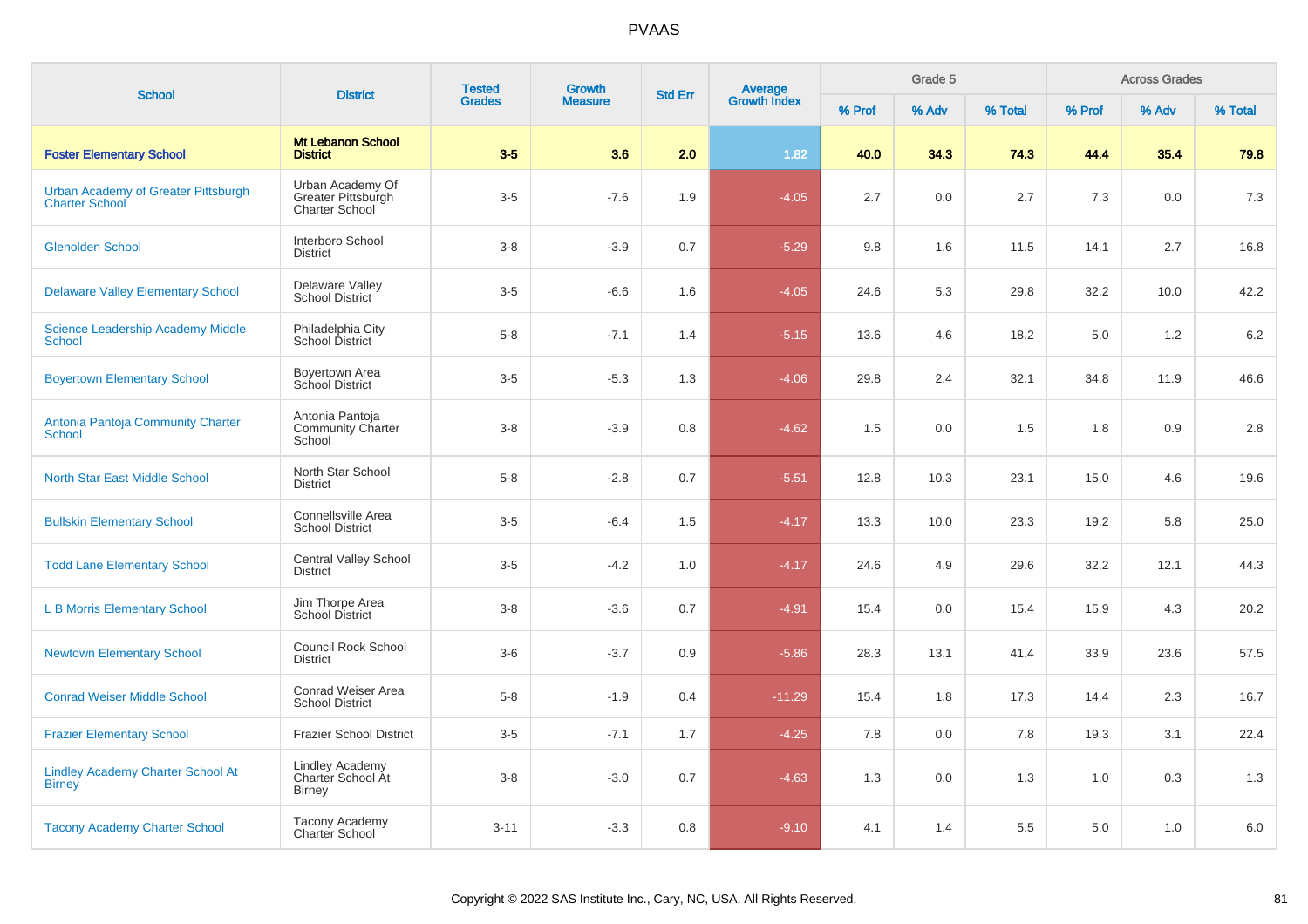| <b>School</b>                              | <b>District</b>                                     | <b>Tested</b> | Growth         | <b>Std Err</b> | <b>Average</b><br>Growth Index |        | Grade 5 |         |        | <b>Across Grades</b> |         |
|--------------------------------------------|-----------------------------------------------------|---------------|----------------|----------------|--------------------------------|--------|---------|---------|--------|----------------------|---------|
|                                            |                                                     | <b>Grades</b> | <b>Measure</b> |                |                                | % Prof | % Adv   | % Total | % Prof | % Adv                | % Total |
| <b>Foster Elementary School</b>            | <b>Mt Lebanon School</b><br><b>District</b>         | $3-5$         | 3.6            | 2.0            | 1.82                           | 40.0   | 34.3    | 74.3    | 44.4   | 35.4                 | 79.8    |
| <b>Propel Charter School-East</b>          | Propel Charter School<br>- East                     | $3-8$         | $-4.2$         | 1.0            | $-5.99$                        | 2.5    | 0.0     | 2.5     | 9.4    | 0.5                  | 9.9     |
| <b>Steel Valley Middle School</b>          | Steel Valley School<br><b>District</b>              | $5 - 8$       | $-2.9$         | 0.7            | $-6.31$                        | 12.0   | 2.4     | 14.5    | 13.1   | 4.4                  | 17.4    |
| <b>Hutchinson Elementary School</b>        | Laurel Highlands<br>School District                 | $3-5$         | $-7.6$         | 1.8            | $-4.29$                        | 12.8   | 8.5     | 21.3    | 18.4   | 10.9                 | 29.2    |
| Pittsburgh Sterrett 6-8                    | Pittsburgh School<br><b>District</b>                | $5-8$         | $-3.4$         | 0.8            | $-4.32$                        |        |         |         | 3.5    | 1.3                  | 4.8     |
| <b>Northwestern Elementary School</b>      | Northwestern School<br><b>District</b>              | $3-5$         | $-6.7$         | 1.5            | $-4.33$                        | 30.5   | 5.1     | 35.6    | 33.7   | 7.8                  | 41.6    |
| <b>Garnet Valley Elementary School</b>     | <b>Garnet Valley School</b><br><b>District</b>      | $3-5$         | $-3.7$         | 0.8            | $-4.33$                        | 23.2   | 22.2    | 45.4    | 29.2   | 21.1                 | 50.2    |
| <b>Skyview Upper Elementary School</b>     | <b>Methacton School</b><br><b>District</b>          | $5-6$         | $-2.6$         | 0.5            | $-5.56$                        | 30.5   | 14.2    | 44.7    | 29.3   | 12.0                 | 41.4    |
| <b>Buchanan Elementary School</b>          | Chambersburg Area<br>School District                | $3-5$         | $-9.0$         | 2.1            | $-4.36$                        | 8.6    | 2.9     | 11.4    | 12.7   | 2.7                  | 15.4    |
| <b>Manor Elementary School</b>             | Pennsbury School<br><b>District</b>                 | $3-5$         | $-6.9$         | 1.6            | $-4.37$                        | 18.2   | 9.1     | 27.3    | 27.8   | 12.4                 | 40.1    |
| <b>Apollo-Ridge Elementary School</b>      | Apollo-Ridge School<br><b>District</b>              | $3-5$         | $-6.2$         | 1.4            | $-4.38$                        | 18.8   | 0.0     | 18.8    | 20.3   | 4.7                  | 25.0    |
| <b>Dunbar Township Elementary School</b>   | <b>Connellsville Area</b><br><b>School District</b> | $3-5$         | $-5.7$         | 1.3            | $-4.40$                        | 15.9   | 6.8     | 22.7    | 29.0   | 9.3                  | 38.3    |
| <b>Veterans Memorial Elementary School</b> | Parkland School<br><b>District</b>                  | $3-5$         | $-6.9$         | 1.6            | $-4.43$                        | 38.6   | 24.6    | 63.2    | 34.0   | 36.0                 | 70.0    |
| <b>Edison Elementary School</b>            | Erie City School<br><b>District</b>                 | $3-5$         | $-7.9$         | 1.8            | $-4.44$                        | 8.7    | 0.0     | 8.7     | 3.4    | 0.0                  | 3.4     |
| <b>MaST Community Charter School III</b>   | MaST Community<br>Charter School III                | $3-6$         | $-3.6$         | 0.8            | $-4.68$                        | 3.8    | 0.0     | 3.8     | 8.3    | 2.2                  | 10.5    |
| <b>Conemaugh Valley Elementary School</b>  | Conemaugh Valley<br><b>School District</b>          | $3-6$         | $-5.8$         | 1.1            | $-5.02$                        | 13.7   | 3.9     | 17.6    | 23.2   | 7.2                  | 30.4    |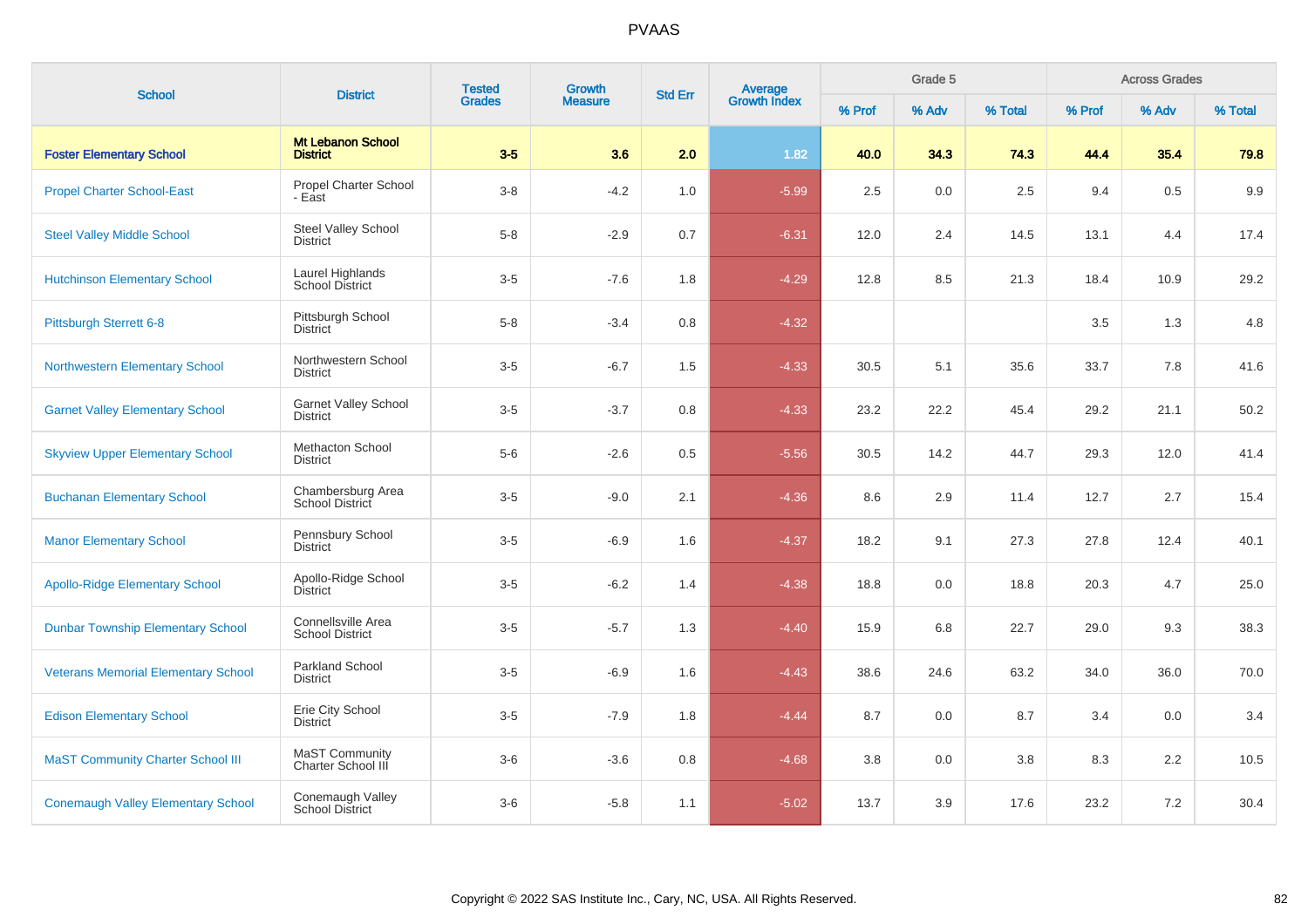| <b>School</b>                               | <b>District</b>                                | <b>Tested</b> | Growth         | <b>Std Err</b> | Average<br>Growth Index |        | Grade 5 |         |        | <b>Across Grades</b> |         |
|---------------------------------------------|------------------------------------------------|---------------|----------------|----------------|-------------------------|--------|---------|---------|--------|----------------------|---------|
|                                             |                                                | <b>Grades</b> | <b>Measure</b> |                |                         | % Prof | % Adv   | % Total | % Prof | % Adv                | % Total |
| <b>Foster Elementary School</b>             | <b>Mt Lebanon School</b><br><b>District</b>    | $3-5$         | 3.6            | 2.0            | 1.82                    | 40.0   | 34.3    | 74.3    | 44.4   | 35.4                 | 79.8    |
| <b>Weigelstown Elementary School</b>        | Dover Area School<br><b>District</b>           | $3-5$         | $-6.4$         | 1.4            | $-4.49$                 | 23.2   | 4.4     | 27.5    | 23.0   | 12.6                 | 35.6    |
| <b>York Academy Regional Charter School</b> | York Academy<br>Regional Charter<br>School     | $3 - 11$      | $-4.4$         | 0.8            | $-5.58$                 | 10.0   | 11.7    | 21.7    | 18.4   | 9.5                  | 27.9    |
| <b>Amos K Hutchinson Elementary School</b>  | Greensburg Salem<br><b>School District</b>     | $3-5$         | $-6.2$         | 1.4            | $-4.51$                 | 29.9   | 3.9     | 33.8    | 24.0   | 8.9                  | 32.9    |
| <b>Hegins-Hubley Elementary School</b>      | Tri-Valley School<br><b>District</b>           | $3-6$         | $-10.2$        | 1.3            | $-7.88$                 | 14.5   | 3.2     | 17.7    | 15.6   | 4.0                  | 19.6    |
| <b>Alliance For Progress Charter School</b> | Alliance For Progress<br><b>Charter School</b> | $3 - 8$       | $-5.0$         | 1.1            | $-6.69$                 | 0.0    | 0.0     | 0.0     | 0.6    | 0.0                  | 0.6     |
| <b>Pittsburgh Grandview K-5</b>             | Pittsburgh School<br><b>District</b>           | $3-5$         | $-13.0$        | $2.8\,$        | $-4.58$                 | 0.0    | 0.0     | 0.0     | 7.0    | 0.0                  | 7.0     |
| <b>Spring Ridge Elementary School</b>       | <b>Wilson School District</b>                  | $3-5$         | $-7.4$         | 1.6            | $-4.66$                 | 25.9   | 6.9     | 32.8    | 30.5   | 22.6                 | 53.2    |
| <b>Oaklyn School</b>                        | Shikellamy School<br><b>District</b>           | $3-5$         | $-7.0$         | 1.5            | $-4.67$                 | 30.3   | 9.1     | 39.4    | 30.9   | 17.4                 | 48.3    |
| <b>Masontown Elementary School</b>          | Albert Gallatin Area<br><b>School District</b> | $3-5$         | $-10.9$        | 2.3            | $-4.69$                 | 15.2   | 0.0     | 15.2    | 18.4   | 4.1                  | 22.4    |
| <b>Lurgan Elementary School</b>             | Chambersburg Area<br><b>School District</b>    | $3-5$         | $-14.5$        | 3.1            | $-4.70$                 | 28.6   | 0.0     | 28.6    | 14.3   | 0.0                  | 14.3    |
| Pittsburgh Morrow K-8                       | Pittsburgh School<br><b>District</b>           | $3 - 8$       | $-4.4$         | 0.9            | $-5.13$                 | 3.8    | 1.9     | 5.8     | 1.9    | 2.2                  | 4.1     |
| <b>Sharpsville Area Elementary School</b>   | Sharpsville Area<br>School District            | $3-5$         | $-7.2$         | 1.5            | $-4.78$                 | 29.0   | 9.7     | 38.7    | 36.4   | 14.2                 | 50.6    |
| <b>Stewart Middle School</b>                | Norristown Area<br><b>School District</b>      | $5-8$         | $-3.4$         | 0.7            | $-6.48$                 | 4.4    | 0.0     | 4.4     | 5.2    | 0.7                  | 5.9     |
| <b>Perry Elementary School</b>              | Erie City School<br><b>District</b>            | $3-5$         | $-8.8$         | 1.8            | $-4.89$                 | 2.3    | 0.0     | 2.3     | 5.2    | 2.2                  | 7.4     |
| <b>Wilkins Elementary STEAM Academy</b>     | Woodland Hills School<br><b>District</b>       | $3-5$         | $-8.5$         | 1.7            | $-4.93$                 | 4.0    | 2.0     | 6.0     | 7.4    | 0.7                  | 8.2     |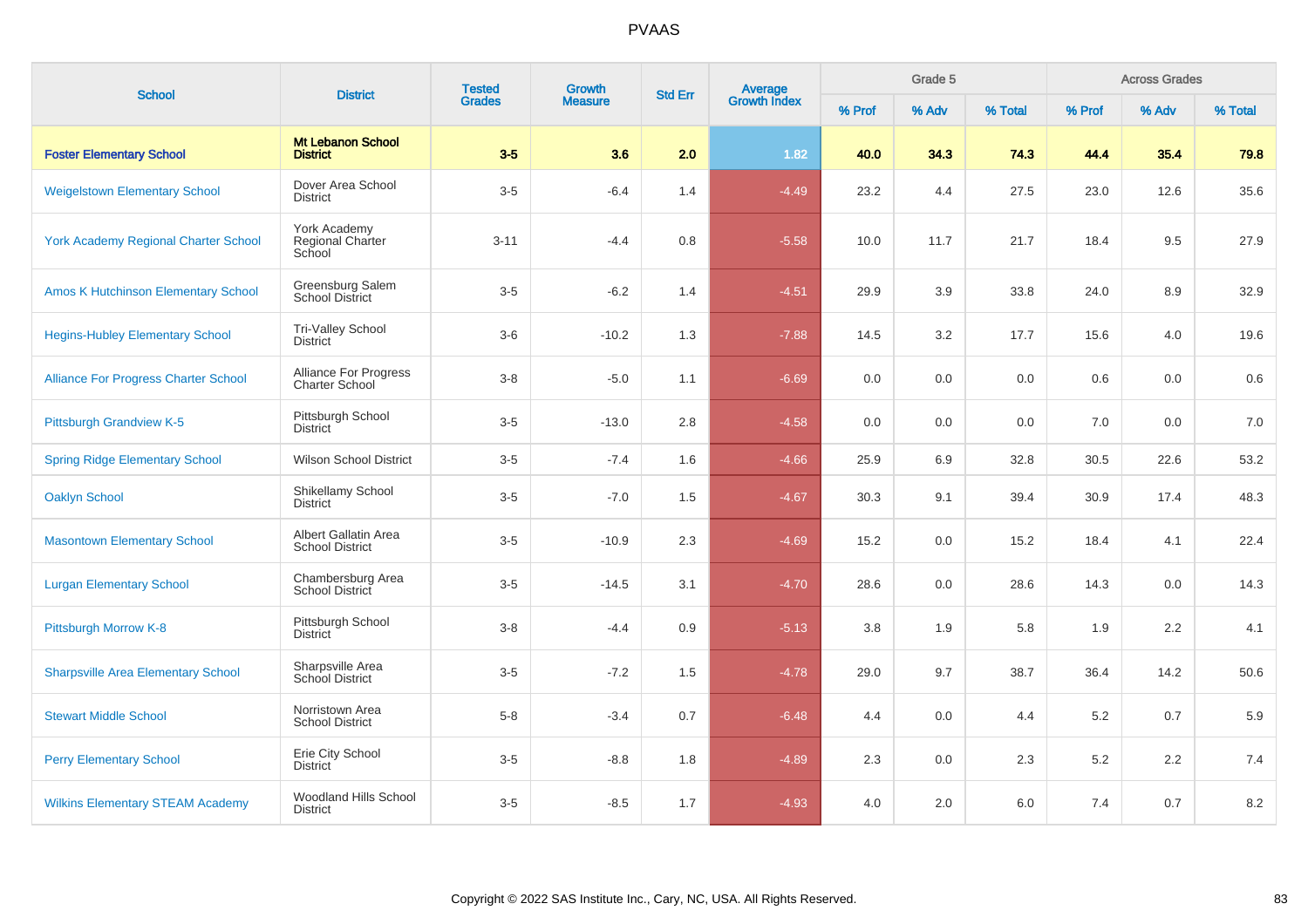| <b>School</b>                                   | <b>District</b>                                 | <b>Tested</b> | Growth         | <b>Std Err</b> |                                |        | Grade 5 |         |         | <b>Across Grades</b> |         |
|-------------------------------------------------|-------------------------------------------------|---------------|----------------|----------------|--------------------------------|--------|---------|---------|---------|----------------------|---------|
|                                                 |                                                 | <b>Grades</b> | <b>Measure</b> |                | <b>Average</b><br>Growth Index | % Prof | % Adv   | % Total | % Prof  | % Adv                | % Total |
| <b>Foster Elementary School</b>                 | <b>Mt Lebanon School</b><br><b>District</b>     | $3-5$         | 3.6            | 2.0            | 1.82                           | 40.0   | 34.3    | 74.3    | 44.4    | 35.4                 | 79.8    |
| <b>Goodnoe Elementary School</b>                | <b>Council Rock School</b><br><b>District</b>   | $3-6$         | $-3.9$         | 0.8            | $-6.69$                        | 23.7   | 26.8    | 50.5    | 33.6    | 29.4                 | 63.0    |
| Pittsburgh Faison K-5                           | Pittsburgh School<br><b>District</b>            | $3-5$         | $-8.5$         | 1.7            | $-4.98$                        | 2.0    | 0.0     | 2.0     | 1.4     | 0.0                  | 1.4     |
| <b>State Elementary Center</b>                  | Wyoming Valley West<br>School District          | $3-5$         | $-5.8$         | 1.2            | $-4.99$                        | 2.8    | 0.0     | 2.8     | 7.2     | 0.6                  | 7.8     |
| <b>Forge Road Elementary School</b>             | Palmyra Area School<br><b>District</b>          | $3-5$         | $-7.5$         | 1.5            | $-4.99$                        | 33.8   | 3.1     | 36.9    | 35.6    | 12.6                 | 48.2    |
| <b>Newlonsburg Elementary School</b>            | Franklin Regional<br>School District            | $3-5$         | $-9.4$         | 1.9            | $-5.00$                        | 57.5   | 17.5    | 75.0    | 38.0    | 41.7                 | 79.6    |
| <b>East Norriton Middle School</b>              | Norristown Area<br><b>School District</b>       | $5-8$         | $-3.1$         | 0.6            | $-5.78$                        | 16.8   | 1.6     | 18.4    | 14.4    | 2.8                  | 17.2    |
| Middle Smithfield Elementary School             | East Stroudsburg Area<br><b>School District</b> | $3-5$         | $-9.9$         | 2.0            | $-5.04$                        | 24.4   | 0.0     | 24.4    | 17.9    | 6.5                  | 24.4    |
| Northwood Academy Charter School                | Northwood Academy<br><b>Charter School</b>      | $3-8$         | $-3.7$         | 0.7            | $-5.33$                        | 6.6    | 1.3     | 7.9     | 6.3     | 0.9                  | 7.2     |
| <b>New Brighton Area Elementary School</b>      | New Brighton Area<br>School District            | $3-5$         | $-6.3$         | 1.3            | $-5.06$                        | 18.0   | 1.1     | 19.1    | 15.5    | 2.5                  | 18.0    |
| <b>Rice Elementary School</b>                   | <b>Crestwood School</b><br><b>District</b>      | $3-6$         | $-4.3$         | 0.8            | $-10.53$                       | 15.7   | 1.8     | 17.6    | 26.0    | 7.7                  | 33.7    |
| South Buffalo Elementary School                 | Freeport Area School<br><b>District</b>         | $3-5$         | $-9.2$         | 1.8            | $-5.16$                        | 20.4   | 9.1     | 29.6    | 27.7    | 21.0                 | 48.7    |
| <b>Wallenpaupack South Elementary</b><br>School | Wallenpaupack Area<br>School District           | $3-5$         | $-10.6$        | 2.0            | $-5.16$                        | 37.5   | 6.2     | 43.8    | 32.6    | 15.8                 | 48.4    |
| <b>Tenth Street Elementary School</b>           | <b>Riverview School</b><br><b>District</b>      | $3-6$         | $-6.8$         | 1.3            | $-6.43$                        | 36.1   | 2.8     | 38.9    | 36.3    | 17.9                 | 54.2    |
| Pittsburgh Weil K-8                             | Pittsburgh School<br><b>District</b>            | $3-5$         | $-12.9$        | 2.5            | $-5.23$                        | 0.0    | 0.0     | 0.0     | $3.0\,$ | 1.5                  | 4.6     |
| <b>Smithfield Elementary School</b>             | East Stroudsburg Area<br><b>School District</b> | $3-5$         | $-10.2$        | 1.9            | $-5.26$                        | 25.6   | 12.8    | 38.5    | 21.0    | 11.6                 | 32.6    |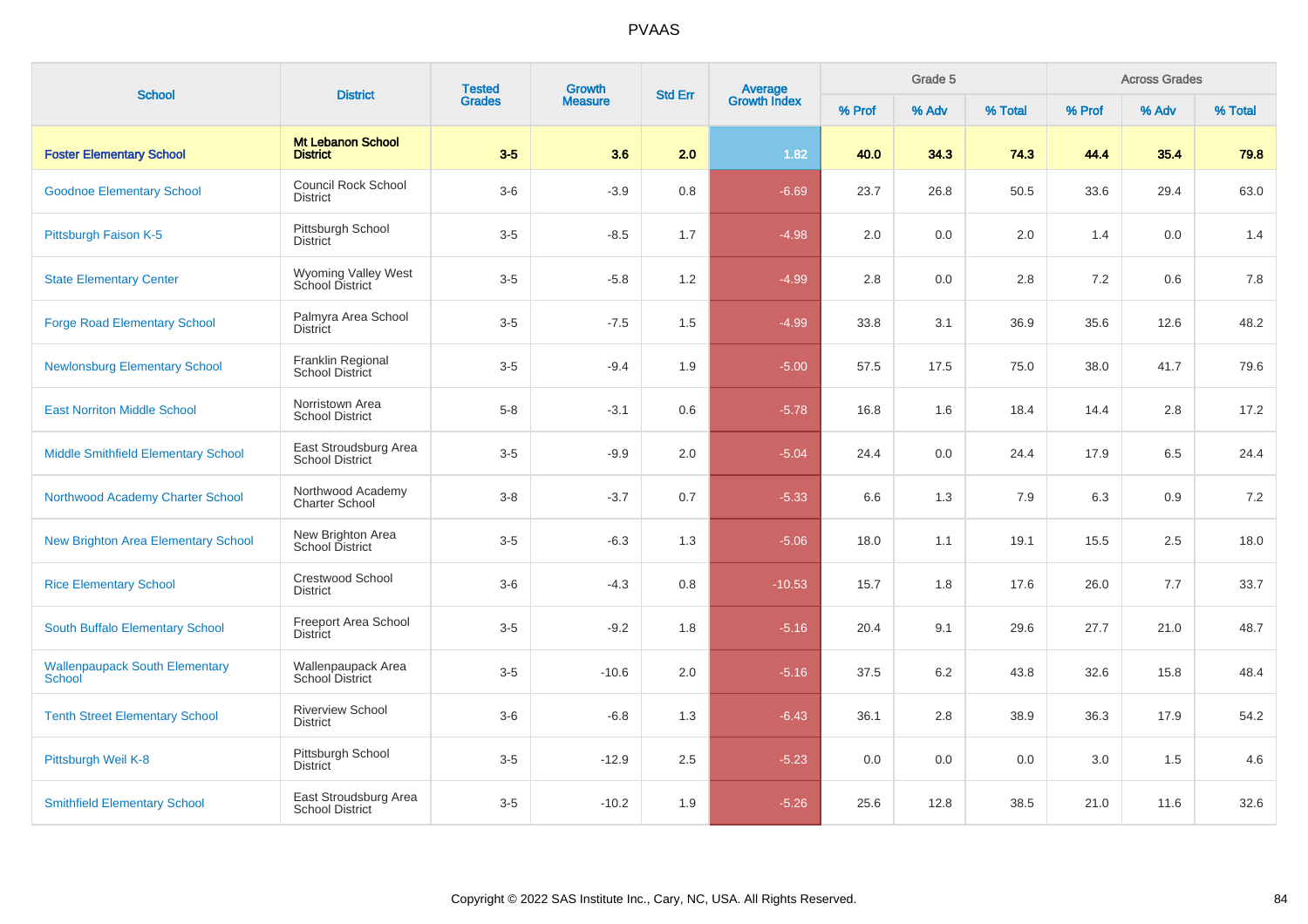| <b>School</b>                             | <b>District</b>                                     | <b>Tested</b> | Growth         | <b>Std Err</b> |                                |        | Grade 5 |         | <b>Across Grades</b> |       |         |  |
|-------------------------------------------|-----------------------------------------------------|---------------|----------------|----------------|--------------------------------|--------|---------|---------|----------------------|-------|---------|--|
|                                           |                                                     | <b>Grades</b> | <b>Measure</b> |                | <b>Average</b><br>Growth Index | % Prof | % Adv   | % Total | % Prof               | % Adv | % Total |  |
| <b>Foster Elementary School</b>           | <b>Mt Lebanon School</b><br><b>District</b>         | $3-5$         | 3.6            | 2.0            | 1.82                           | 40.0   | 34.3    | 74.3    | 44.4                 | 35.4  | 79.8    |  |
| <b>St Marys Area Middle School</b>        | Saint Marys Area<br><b>School District</b>          | $5 - 8$       | $-3.2$         | 0.6            | $-5.37$                        |        |         |         | 14.8                 | 2.7   | 17.6    |  |
| <b>Bethlehem-Center Elementary School</b> | Bethlehem-Center<br><b>School District</b>          | $3-5$         | $-7.8$         | 1.4            | $-5.38$                        | 5.6    | 1.4     | 7.0     | 16.9                 | 7.5   | 24.4    |  |
| <b>State Street Elementary School</b>     | Ambridge Area School<br><b>District</b>             | $3-5$         | $-11.5$        | 2.1            | $-5.44$                        | 9.7    | 0.0     | 9.7     | 14.8                 | 5.6   | 20.4    |  |
| <b>Prospect Park School</b>               | Interboro School<br>District                        | $3-8$         | $-4.4$         | 0.8            | $-7.77$                        | 14.5   | 4.8     | 19.4    | 13.4                 | 4.6   | 18.0    |  |
| <b>Reynolds Elementary School</b>         | Reynolds School<br><b>District</b>                  | $3-6$         | $-5.4$         | 1.0            | $-7.39$                        | 13.0   | 1.4     | 14.5    | 16.3                 | 1.8   | 18.2    |  |
| <b>Mellon Elementary School</b>           | <b>Ligonier Valley School</b><br><b>District</b>    | $3-5$         | $-8.6$         | 1.5            | $-5.53$                        | 18.3   | 1.7     | 20.0    | 27.9                 | 7.0   | 34.9    |  |
| <b>Chichester Middle School</b>           | <b>Chichester School</b><br><b>District</b>         | $5 - 8$       | $-3.8$         | 0.7            | $-5.70$                        | 6.8    | 1.1     | 8.0     | 5.9                  | 2.6   | 8.5     |  |
| <b>Bobtown Elementary School</b>          | Southeastern Greene<br><b>School District</b>       | $3-6$         | $-13.3$        | 1.5            | $-8.93$                        | 34.5   | 13.8    | 48.3    | 33.3                 | 19.2  | 52.5    |  |
| Sol Feinstone Elementary School           | <b>Council Rock School</b><br><b>District</b>       | $3-6$         | $-4.9$         | 0.8            | $-6.00$                        | 40.5   | 21.6    | 62.1    | 39.1                 | 24.5  | 63.6    |  |
| <b>Central Elementary School</b>          | Elizabeth Forward<br><b>School District</b>         | $3-5$         | $-9.0$         | 1.6            | $-5.64$                        | 25.4   | 16.4    | 41.8    | 31.1                 | 22.2  | 53.3    |  |
| Lehman Intermediate School                | East Stroudsburg Area<br><b>School District</b>     | $5-8$         | $-4.8$         | 0.8            | $-5.77$                        |        |         |         | 8.9                  | 2.3   | 11.2    |  |
| <b>Fayetteville Elementary School</b>     | Chambersburg Area<br>School District                | $3-5$         | $-8.4$         | 1.5            | $-5.77$                        | 26.1   | 4.4     | 30.4    | 21.2                 | 7.1   | 28.3    |  |
| <b>Maritime Academy Charter School</b>    | Maritime Academy<br><b>Charter School</b>           | $3 - 10$      | $-3.7$         | 0.6            | $-7.33$                        | 3.5    | 1.2     | 4.7     | 4.6                  | 2.1   | 6.7     |  |
| <b>Manoa Elementary School</b>            | <b>Haverford Township</b><br><b>School District</b> | $3-5$         | $-6.7$         | 1.1            | $-5.95$                        | 24.6   | 13.6    | 38.2    | 32.4                 | 23.7  | 56.1    |  |
| Jefferson-Morgan Elementary School        | Jefferson-Morgan<br>School District                 | $3-6$         | $-6.4$         | 1.1            | $-9.62$                        | 7.1    | 1.4     | 8.6     | 17.1                 | 5.6   | 22.6    |  |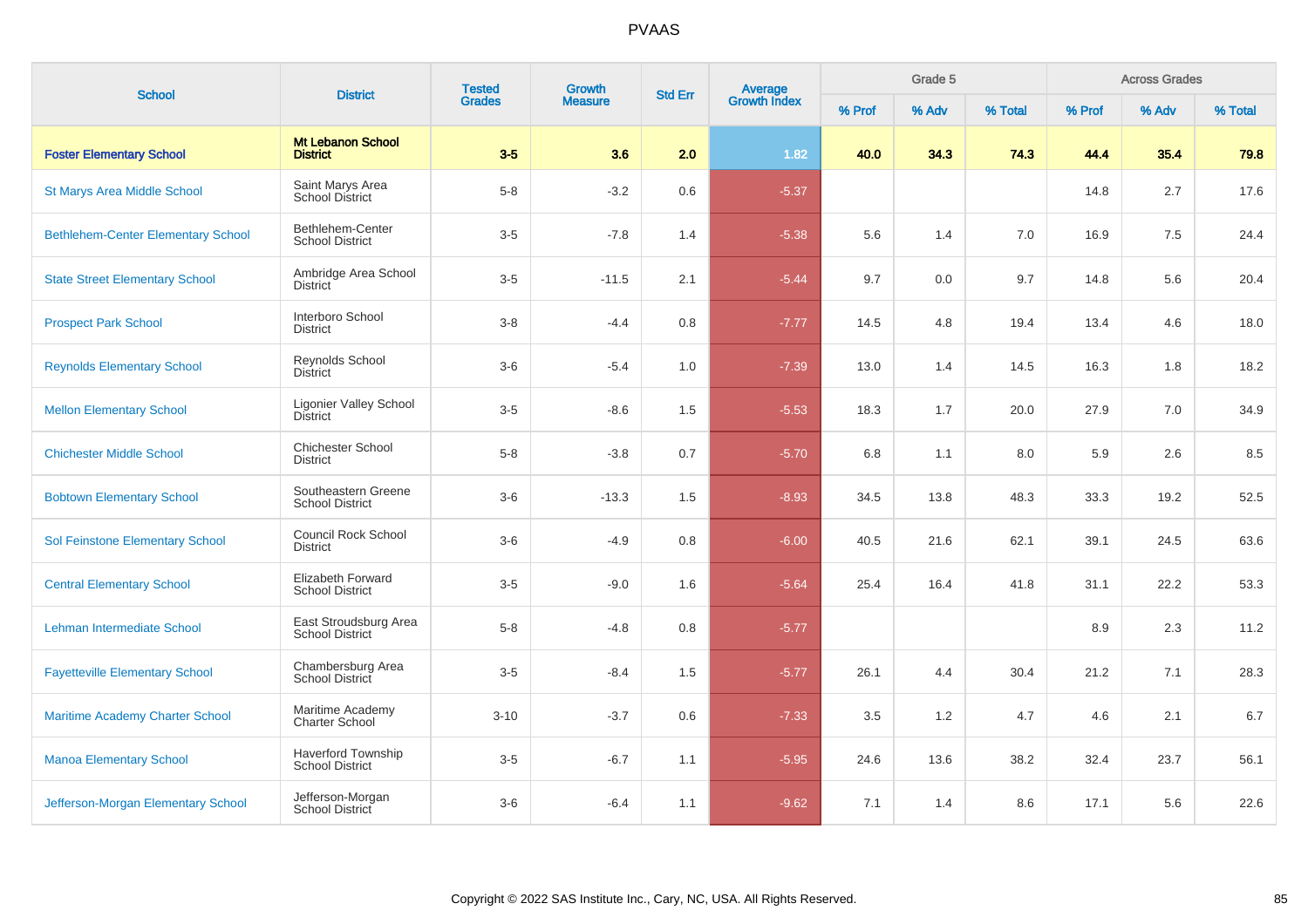| <b>School</b>                                                     | <b>District</b>                                               | <b>Tested</b> | <b>Growth</b>  | <b>Std Err</b> | <b>Average</b><br>Growth Index |        | Grade 5 |         | <b>Across Grades</b> |       |         |  |
|-------------------------------------------------------------------|---------------------------------------------------------------|---------------|----------------|----------------|--------------------------------|--------|---------|---------|----------------------|-------|---------|--|
|                                                                   |                                                               | <b>Grades</b> | <b>Measure</b> |                |                                | % Prof | % Adv   | % Total | % Prof               | % Adv | % Total |  |
| <b>Foster Elementary School</b>                                   | <b>Mt Lebanon School</b><br><b>District</b>                   | $3-5$         | 3.6            | 2.0            | 1.82                           | 40.0   | 34.3    | 74.3    | 44.4                 | 35.4  | 79.8    |  |
| Masterman Julia R Sec School                                      | Philadelphia City<br>School District                          | $5 - 10$      | $-7.7$         | 1.3            | $-6.40$                        | 45.2   | 47.6    | 92.9    | 49.1                 | 40.0  | 89.1    |  |
| <b>Worrall Elementary School</b>                                  | Marple Newtown<br><b>School District</b>                      | $3-5$         | $-8.9$         | 1.5            | $-6.08$                        | 44.4   | 25.4    | 69.8    | 35.5                 | 35.5  | 71.0    |  |
| <b>Community Academy Of Philadelphia</b><br><b>Charter School</b> | <b>Community Academy</b><br>Of Philadelphia<br>Charter School | $3 - 11$      | $-5.7$         | 0.9            | $-6.24$                        | 4.9    | 2.4     | 7.3     | 2.4                  | 1.0   | 3.5     |  |
| <b>Penn Hills Elementary School</b>                               | Penn Hills School<br><b>District</b>                          | $3-5$         | $-5.8$         | 0.9            | $-6.26$                        | 4.7    | 1.8     | 6.5     | 10.8                 | 3.4   | 14.2    |  |
| South Allegheny Elementary School                                 | South Allegheny<br>School District                            | $3-5$         | $-10.2$        | 1.6            | $-6.31$                        | 27.3   | 1.8     | 29.1    | 25.2                 | 3.1   | 28.2    |  |
| <b>Philipsburg Elementary School</b>                              | Philipsburg-Osceola<br>Area School District                   | $3-5$         | $-9.4$         | 1.5            | $-6.36$                        | 38.5   | 10.8    | 49.2    | 31.0                 | 20.1  | 51.1    |  |
| <b>Berwick Area Middle School</b>                                 | <b>Berwick Area School</b><br><b>District</b>                 | $5-8$         | $-3.7$         | 0.5            | $-7.82$                        | 18.5   | 6.8     | 25.3    | 17.1                 | 4.1   | 21.2    |  |
| Pittsburgh Whittier K-5                                           | Pittsburgh School<br><b>District</b>                          | $3-5$         | $-18.7$        | 2.9            | $-6.41$                        | 5.9    | 0.0     | 5.9     | 12.5                 | 1.6   | 14.1    |  |
| Oil City Area Middle School                                       | Oil City Area School<br><b>District</b>                       | $5-8$         | $-3.7$         | 0.5            | $-7.13$                        | 15.5   | 2.8     | 18.3    | 9.5                  | 1.5   | 11.0    |  |
| <b>Fallsington Elementary School</b>                              | Pennsbury School<br><b>District</b>                           | $3-5$         | $-10.5$        | 1.6            | $-6.47$                        | 25.5   | 15.7    | 41.2    | 29.8                 | 18.2  | 47.9    |  |
| <b>Southmoreland Elementary School</b>                            | Southmoreland School<br><b>District</b>                       | $3-5$         | $-7.8$         | 1.2            | $-6.52$                        | 12.6   | 4.2     | 16.8    | 23.4                 | 5.8   | 29.2    |  |
| <b>Osceola Mills Elementary School</b>                            | Philipsburg-Osceola<br>Area School District                   | $3-5$         | $-9.9$         | 1.5            | $-6.61$                        | 32.2   | 10.2    | 42.4    | 34.6                 | 19.0  | 53.6    |  |
| <b>Scenic Hills Elementary School</b>                             | Springfield School<br><b>District</b>                         | $3-5$         | $-6.1$         | 0.9            | $-6.61$                        | 30.2   | 13.8    | 44.0    | 35.6                 | 23.7  | 59.4    |  |
| <b>Rolling Ridge Elementary School</b>                            | <b>Harbor Creek School</b><br><b>District</b>                 | $3-6$         | $-7.5$         | 1.0            | $-7.29$                        | 32.1   | 10.7    | 42.9    | 32.6                 | 21.6  | 54.2    |  |
| <b>School Lane Charter School</b>                                 | School Lane Charter<br>School                                 | $3 - 11$      | $-4.8$         | 0.7            | $-7.87$                        | 26.9   | 7.5     | 34.3    | 21.0                 | 6.5   | 27.5    |  |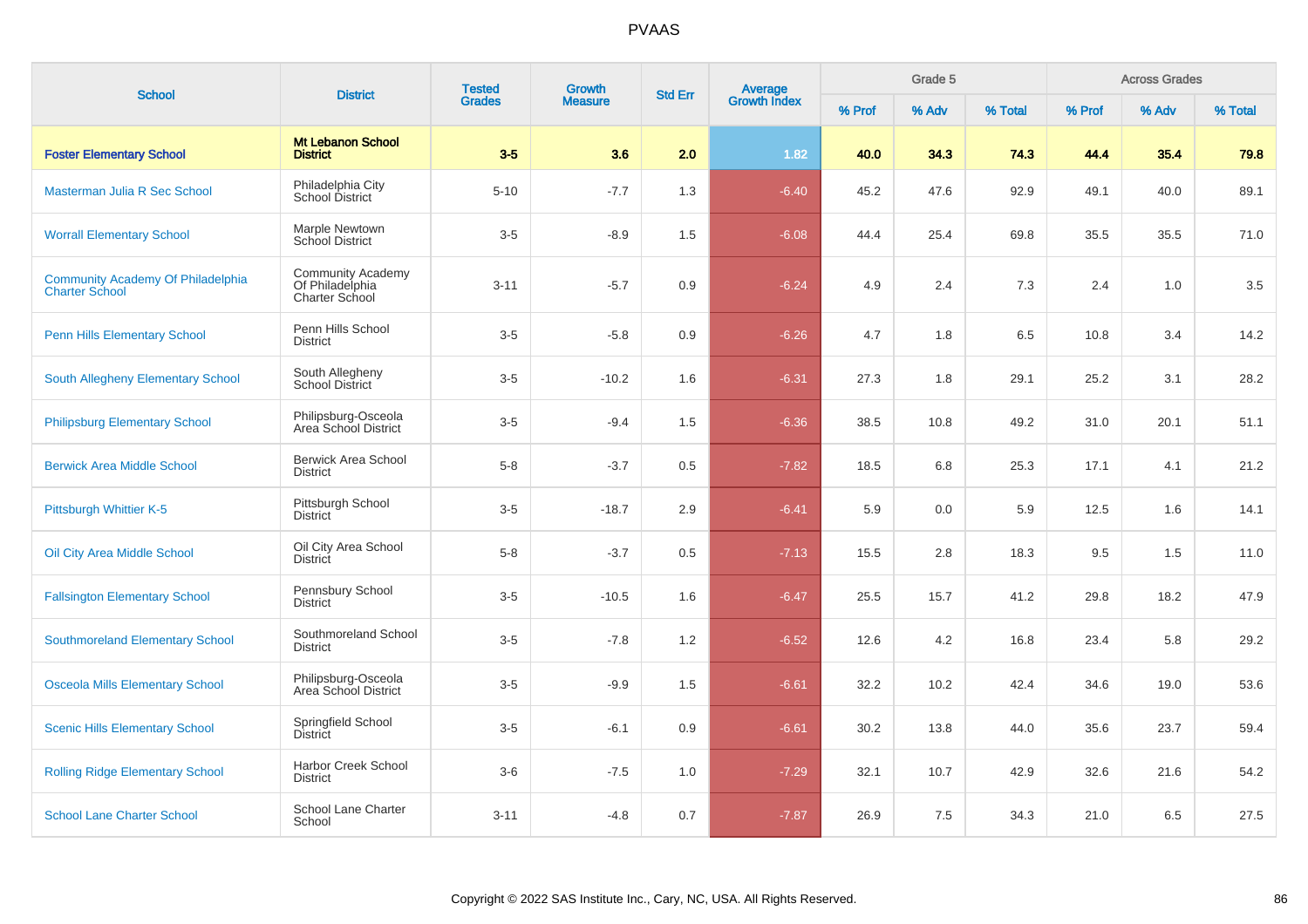| <b>School</b>                               | <b>District</b>                                 | <b>Tested</b> | Growth<br><b>Measure</b> | <b>Std Err</b> |                                |        | Grade 5 |         | <b>Across Grades</b> |       |         |  |
|---------------------------------------------|-------------------------------------------------|---------------|--------------------------|----------------|--------------------------------|--------|---------|---------|----------------------|-------|---------|--|
|                                             |                                                 | <b>Grades</b> |                          |                | <b>Average</b><br>Growth Index | % Prof | % Adv   | % Total | % Prof               | % Adv | % Total |  |
| <b>Foster Elementary School</b>             | <b>Mt Lebanon School</b><br><b>District</b>     | $3-5$         | 3.6                      | 2.0            | 1.82                           | 40.0   | 34.3    | 74.3    | 44.4                 | 35.4  | 79.8    |  |
| <b>Burgettstown Elementary Center</b>       | <b>Burgettstown Area</b><br>School District     | $3-5$         | $-9.1$                   | 1.4            | $-6.70$                        | 16.9   | 2.6     | 19.5    | 21.1                 | 5.2   | 26.3    |  |
| <b>Edgewood Elementary STEAM</b><br>Academy | <b>Woodland Hills School</b><br><b>District</b> | $3-5$         | $-10.7$                  | 1.6            | $-6.82$                        | 7.1    | 0.0     | 7.1     | 8.9                  | 0.7   | 9.6     |  |
| <b>Pottstown Middle School</b>              | Pottstown School<br><b>District</b>             | $5-8$         | $-5.0$                   | 0.5            | $-10.19$                       | 6.0    | 3.6     | 9.5     | 4.8                  | 1.2   | 6.0     |  |
| Pittsburgh West Liberty K-5                 | Pittsburgh School<br><b>District</b>            | $3-5$         | $-20.5$                  | 2.9            | $-6.97$                        | 5.6    | 5.6     | 11.1    | 18.6                 | 2.9   | 21.4    |  |
| <b>Ringgold Middle School</b>               | Ringgold School<br><b>District</b>              | $5-8$         | $-4.9$                   | 0.4            | $-10.85$                       | 13.5   | 1.8     | 15.3    | 8.3                  | 0.9   | 9.2     |  |
| <b>East Stroudsburg Elementary School</b>   | East Stroudsburg Area<br><b>School District</b> | $3-5$         | $-10.9$                  | 1.6            | $-7.01$                        | 15.2   | 5.1     | 20.3    | 26.2                 | 5.0   | 31.2    |  |
| <b>Trafford Elementary School</b>           | Penn-Trafford School<br><b>District</b>         | $3-5$         | $-13.7$                  | 1.9            | $-7.13$                        | 39.5   | 5.3     | 44.7    | 36.5                 | 26.0  | 62.5    |  |
| Pittsburgh Fulton K-5                       | Pittsburgh School<br><b>District</b>            | $3-5$         | $-14.1$                  | 2.0            | $-7.18$                        | 5.6    | 2.8     | 8.3     | 10.7                 | 3.6   | 14.3    |  |
| <b>Carmichaels Area Elementary Center</b>   | Carmichaels Area<br><b>School District</b>      | $3-5$         | $-9.6$                   | 1.3            | $-7.18$                        | 13.8   | 1.2     | 15.0    | 18.5                 | 3.3   | 21.8    |  |
| <b>Pennell Elementary School</b>            | Penn-Delco School<br><b>District</b>            | $3-5$         | $-10.1$                  | 1.4            | $-7.22$                        | 32.4   | 18.3    | 50.7    | 35.8                 | 15.6  | 51.4    |  |
| Pittsburgh Lincoln K-5                      | Pittsburgh School<br><b>District</b>            | $3-5$         | $-17.9$                  | 2.5            | $-7.30$                        | 0.0    | 0.0     | 0.0     | 1.3                  | 0.0   | 1.3     |  |
| <b>Charleroi Area Elementary Center</b>     | Charleroi School<br><b>District</b>             | $3-5$         | $-9.2$                   | 1.2            | $-7.59$                        | 10.8   | 1.0     | 11.8    | 14.2                 | 3.2   | 17.4    |  |
| <b>West View Elementary School</b>          | North Hills School<br><b>District</b>           | $3-5$         | $-11.4$                  | 1.5            | $-7.70$                        | 28.6   | 6.4     | 34.9    | 29.7                 | 13.2  | 42.9    |  |
| Pittsburgh Concord K-5                      | Pittsburgh School<br><b>District</b>            | $3-5$         | $-12.1$                  | 1.6            | $-7.72$                        | 8.8    | 1.8     | 10.5    | 14.1                 | 3.1   | 17.2    |  |
| Pittsburgh Greenfield K-8                   | Pittsburgh School<br><b>District</b>            | $3 - 8$       | $-8.7$                   | 1.1            | $-8.03$                        | 29.6   | 3.7     | 33.3    | 22.9                 | 6.5   | 29.4    |  |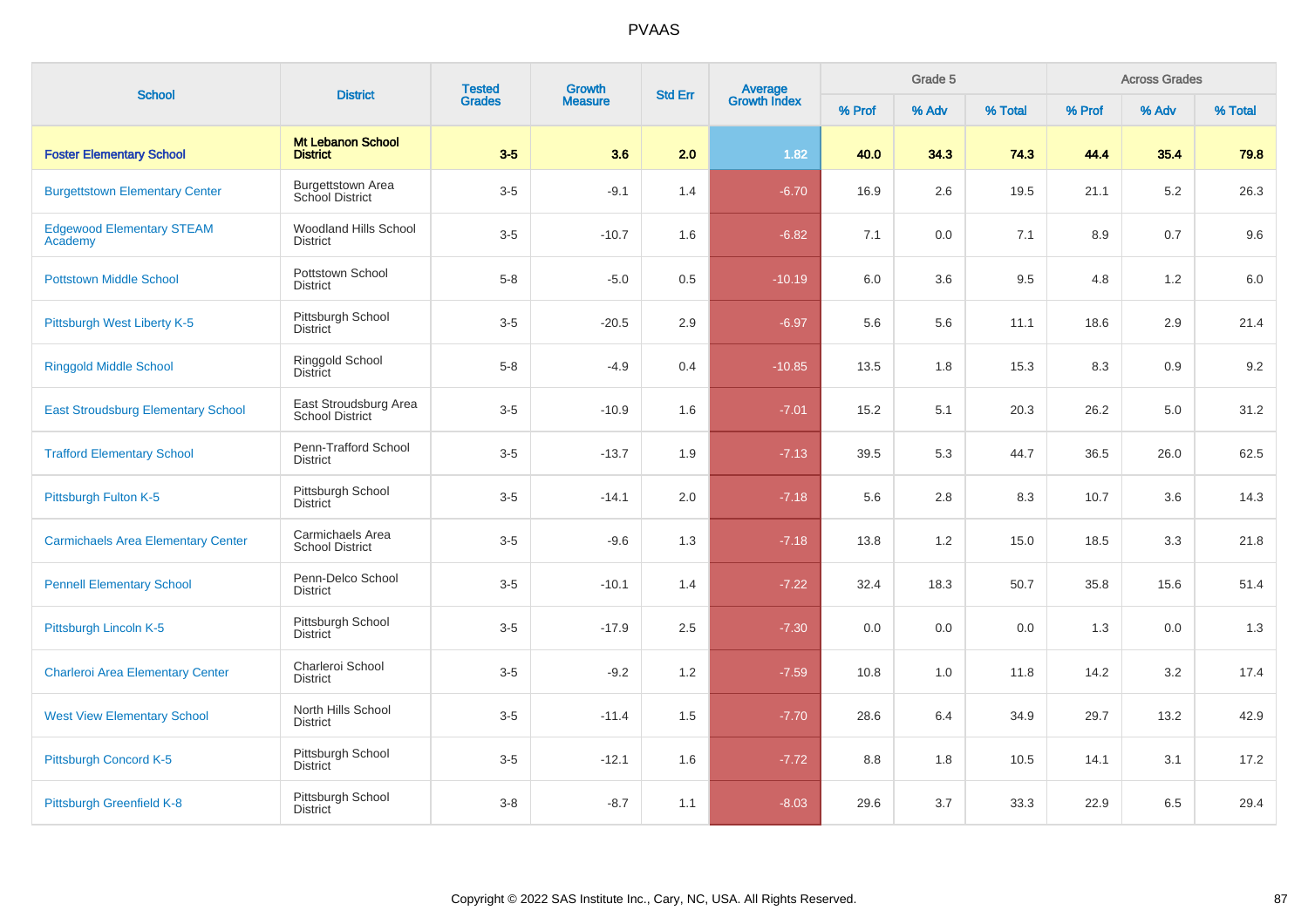| <b>School</b>                              | <b>District</b>                               | <b>Tested</b> | Growth         | <b>Std Err</b> |                                |         | Grade 5 |         | <b>Across Grades</b> |       |         |  |
|--------------------------------------------|-----------------------------------------------|---------------|----------------|----------------|--------------------------------|---------|---------|---------|----------------------|-------|---------|--|
|                                            |                                               | <b>Grades</b> | <b>Measure</b> |                | <b>Average</b><br>Growth Index | % Prof  | % Adv   | % Total | % Prof               | % Adv | % Total |  |
| <b>Foster Elementary School</b>            | <b>Mt Lebanon School</b><br><b>District</b>   | $3-5$         | 3.6            | 2.0            | 1.82                           | 40.0    | 34.3    | 74.3    | 44.4                 | 35.4  | 79.8    |  |
| <b>Eden Hall Upper Elementary School</b>   | Pine-Richland School<br><b>District</b>       | $4 - 6$       | $-3.6$         | 0.5            | $-11.72$                       | 35.1    | 21.7    | 56.8    | 34.3                 | 17.8  | 52.1    |  |
| <b>Ramsay Elementary School</b>            | Mount Pleasant Area<br><b>School District</b> | $4 - 6$       | $-7.4$         | 0.7            | $-9.86$                        | 18.0    | 1.6     | 19.7    | 17.2                 | 1.7   | 18.9    |  |
| Morrisville Intermediate School (8380)     | Morrisville Borough<br><b>School District</b> | $3-5$         | $-12.9$        | 1.6            | $-8.04$                        | 9.8     | 0.0     | 9.8     | 7.7                  | 1.2   | 8.9     |  |
| Pittsburgh Dilworth K-5                    | Pittsburgh School<br><b>District</b>          | $3-5$         | $-14.4$        | 1.8            | $-8.08$                        | 11.6    | 4.6     | 16.3    | 14.4                 | 6.4   | 20.8    |  |
| <b>Pleasant Valley Intermediate School</b> | Pleasant Valley<br>School District            | $4 - 6$       | $-4.6$         | 0.6            | $-9.98$                        | 20.4    | 6.2     | 26.7    | 18.8                 | 5.1   | 23.9    |  |
| Pittsburgh Allegheny K-5                   | Pittsburgh School<br><b>District</b>          | $3-5$         | $-11.8$        | 1.4            | $-8.21$                        | $6.2\,$ | 10.8    | 16.9    | 15.5                 | 8.2   | 23.7    |  |
| <b>MaST Community Charter School II</b>    | MaST Community<br>Charter School II           | $3 - 10$      | $-8.4$         | 0.7            | $-12.33$                       | 5.0     | 2.0     | 6.9     | 12.6                 | 3.2   | 15.8    |  |
| <b>C E Cole Intermediate School</b>        | Muhlenberg School<br><b>District</b>          | $4 - 6$       | $-6.1$         | 0.5            | $-11.12$                       | 8.1     | 0.5     | 8.5     | 6.1                  | 1.0   | 7.2     |  |
| <b>Moore School</b>                        | Brentwood Borough<br><b>School District</b>   | $3-5$         | $-17.0$        | 1.8            | $-9.33$                        | 19.5    | 7.3     | 26.8    | 26.9                 | 11.5  | 38.5    |  |
| <b>Moss Side Middle School</b>             | <b>Gateway School</b><br><b>District</b>      | $5-6$         | $-5.8$         | 0.6            | $-11.30$                       | 15.6    | 7.6     | 23.1    | 16.1                 | 7.3   | 23.4    |  |
| <b>Wilson Area Intermediate School</b>     | Wilson Area School<br><b>District</b>         | $5-8$         | $-11.7$        | 0.5            | $-23.16$                       | 17.2    | 6.0     | 23.2    | 13.6                 | 4.6   | 18.3    |  |
| <b>MaST Community Charter School</b>       | MaST Community<br><b>Charter School</b>       | $3 - 10$      | $-8.7$         | 0.6            | $-15.16$                       | 30.0    | 3.0     | 33.0    | 23.1                 | 3.6   | 26.7    |  |
| <b>Pittston Area Middle School</b>         | Pittston Area School<br><b>District</b>       | $5-8$         | $-8.4$         | 0.7            | $-12.68$                       | 5.7     | 0.0     | 5.7     | 5.3                  | 1.1   | 6.4     |  |
| Kiski Area Upper Elementary School         | Kiski Area School<br><b>District</b>          | $5-6$         | $-8.7$         | 0.6            | $-15.29$                       | 15.5    | 5.6     | 21.1    | 13.4                 | 3.5   | 16.9    |  |
| <b>West Mifflin Area Middle School</b>     | West Mifflin Area<br><b>School District</b>   | $4 - 11$      | $-8.5$         | 0.5            | $-18.36$                       | 18.6    | 5.7     | 24.3    | 9.5                  | 2.0   | 11.6    |  |